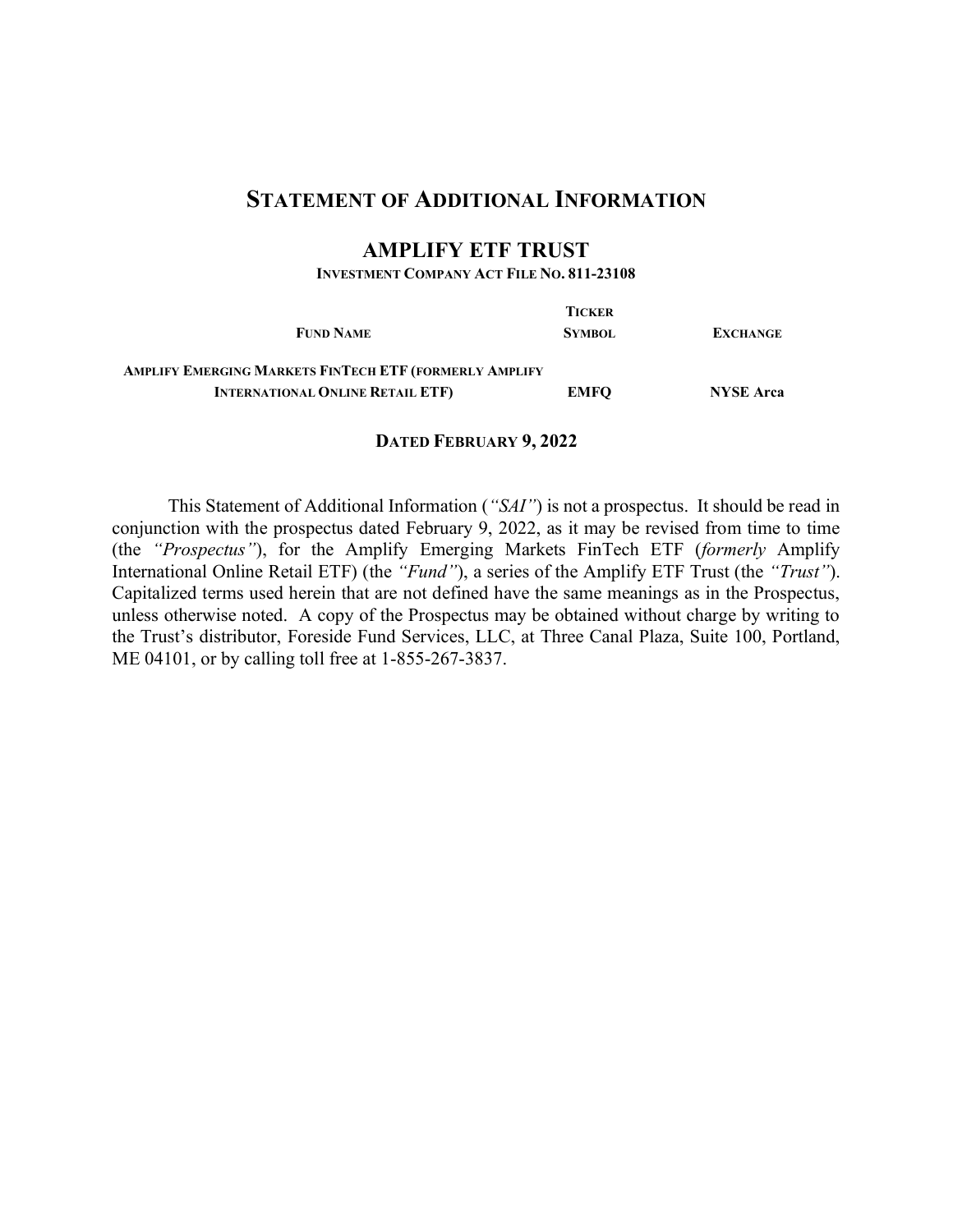# **TABLE OF CONTENTS**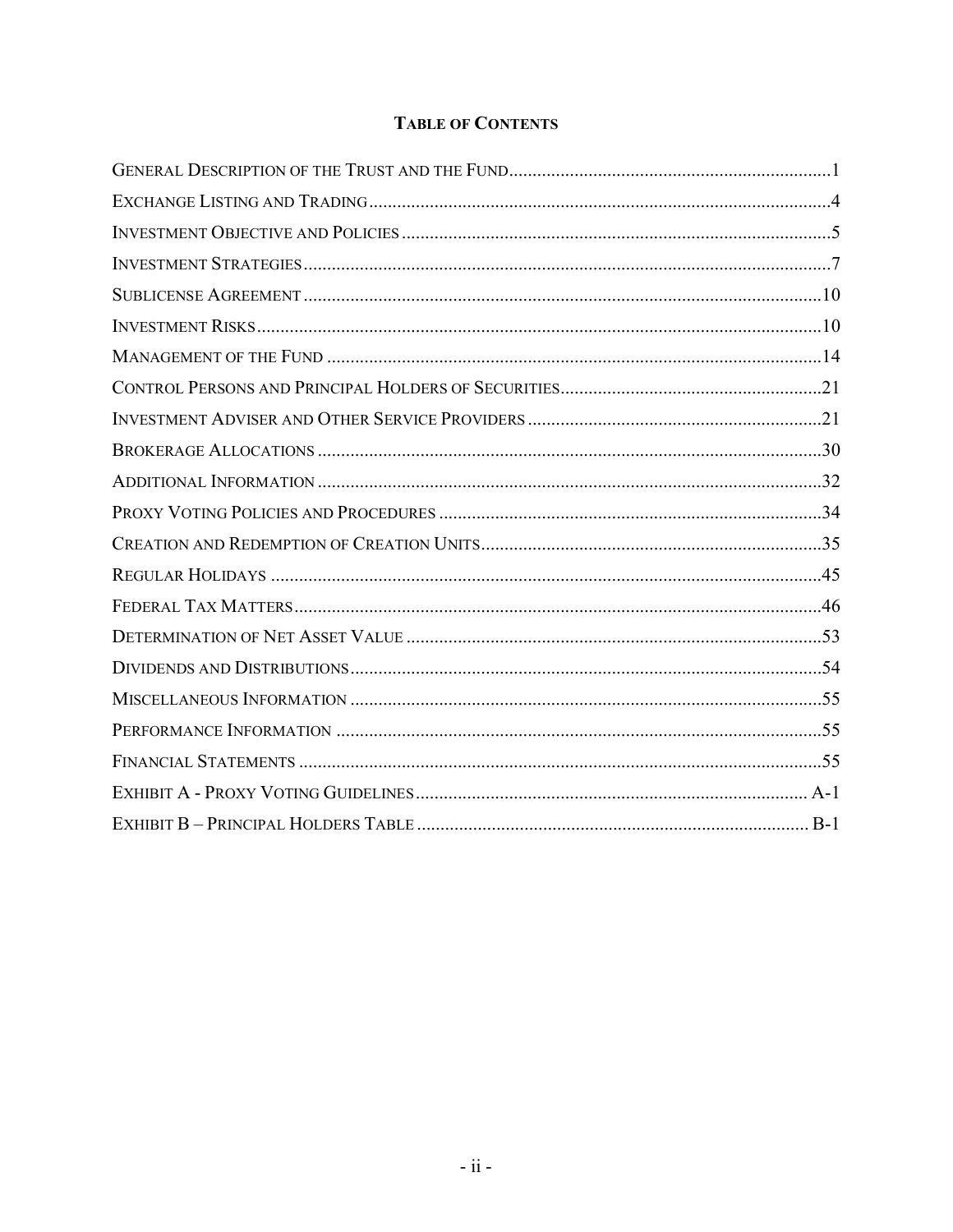#### **GENERAL DESCRIPTION OF THE TRUST AND THE FUND**

The Trust was organized as a Massachusetts business trust on January 6, 2015 and is authorized to issue an unlimited number of shares in one or more series. The Trust is an open-end management investment company, registered under the Investment Company Act of 1940, as amended (the *"1940 Act"*). The Trust currently offers shares in 15 separate series, including the Fund, a non-diversified series.

This SAI relates to the Fund. The Fund, as a series of the Trust, represents a beneficial interest in a separate portfolio of securities and other assets, with its own objective and policies. On or about January 31, 2022, the Fund's name changed from Amplify International Online Retail ETF to Amplify Emerging Markets FinTech ETF, the Fund's index was updated to the EQM Emerging Markets Fintech Index, and in connection with changes in the Fund's index, the Fund's principal investment strategies were amended to reflect the changes in the index

The Board of Trustees of the Trust (the *"Board of Trustees"* or the *"Trustees"*) has the right to establish additional series in the future, to determine the preferences, voting powers, rights and privileges thereof and to modify such preferences, voting powers, rights and privileges without shareholder approval. Shares of any series may also be divided into one or more classes at the discretion of the Trustees.

The Trust or any series or class thereof may be terminated at any time by the Board of Trustees upon written notice to the shareholders.

Each share has one vote with respect to matters upon which a shareholder vote is required, consistent with the requirements of the 1940 Act and the rules promulgated thereunder. Shares of all series of the Trust vote together as a single class except as otherwise required by the 1940 Act, or if the matter being voted on affects only a particular series; and, if a matter affects a particular series differently from other series, the shares of that series will vote separately on such matter. The Trust's Declaration of Trust (the *"Declaration"*) requires a shareholder vote only on those matters where the 1940 Act requires a vote of shareholders and otherwise permits the Trustees to take actions without seeking the consent of shareholders. For example, the Declaration gives the Trustees broad authority to approve reorganizations between the Fund and another entity, such as another exchange-traded fund, or the sale of all or substantially all of the Fund's assets, or the termination of the Trust or the Fund without shareholder approval if the 1940 Act would not require such approval.

The Declaration provides that by becoming a shareholder of the Fund, each shareholder shall be expressly held to have agreed to be bound by the provisions of the Declaration and to any By-laws adopted by the Fund. The provisions of the Declaration state that shareholders have no rights, privileges, claims or remedies under any contract or agreement entered into by the Trust or the Fund with any service provider or other agent to or contractor with the Trust or the Fund including, without limitation, any third party beneficiary rights. In addition, under the Declaration, shareholders do not have appraisal rights with respect to their shares and, except as the Trustees may determine from time to time, shall have no right to acquire, purchase or subscribe for any shares or securities of the Fund that it may issue or sell, or have any preference, preemptive,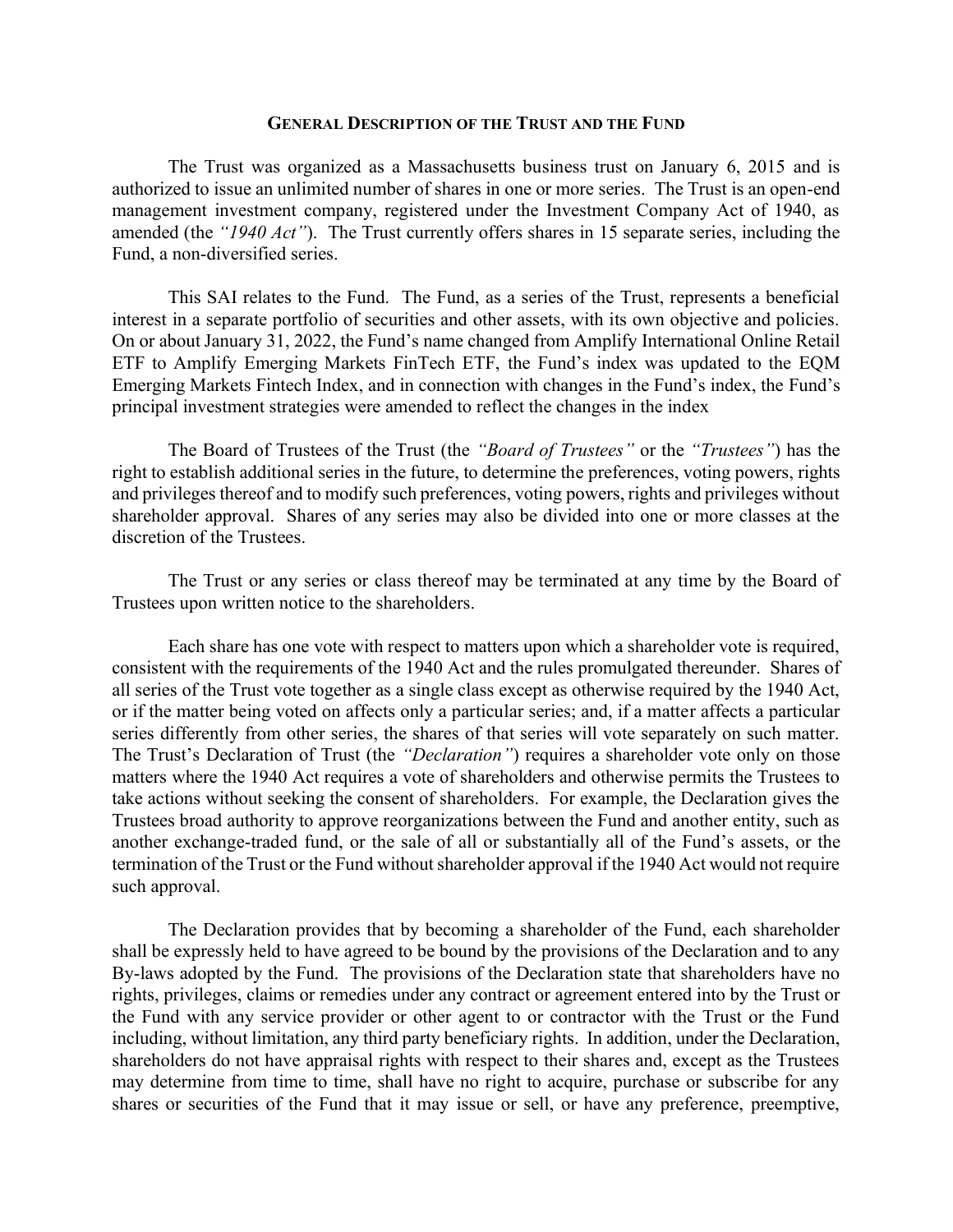conversion or exchange rights. The provisions of the Declaration, any By-laws of the Fund and any contract or agreement entered into by the Trust or the Fund governed by applicable state law do not affect the rights of any shareholder under any provision of the Securities Act of 1933, as amended (the *"1933 Act"*), the Securities Exchange Act of 1934, as amended (the *"1934 Act"*), or the 1940 Act, or any rule, regulation or order of the Securities Exchange Commission thereunder.

The Declaration may, except in limited circumstances, be amended by the Trustees in any respect without a shareholder vote. The Declaration provides that the Trustees may establish the number of Trustees and that vacancies on the Board of Trustees may be filled by the remaining Trustees, except when election of Trustees by the shareholders is required under the 1940 Act. Trustees are then elected by a plurality of votes cast by shareholders at a meeting at which a quorum is present. The Declaration also provides that Trustees may be removed, with or without cause, by a vote of shareholders holding at least two-thirds of the voting power of the Trust, or by a vote of two-thirds of the remaining Trustees. The provisions of the Declaration relating to the election and removal of Trustees may not be amended without the approval of two-thirds of the Trustees.

The holders of Fund shares are required to disclose information on direct or indirect ownership of Fund shares as may be required to comply with various laws applicable to the Fund or as the Trustees may determine, and ownership of Fund shares may be disclosed by the Fund if so required by law or regulation. In addition, pursuant to the Declaration, the Trustees may, in their discretion, require the Trust to redeem shares held by any shareholder for any reason under terms set by the Trustees.

The Declaration provides a detailed process for the bringing of derivative actions by shareholders, and provides that actions that are derivative in nature may not be brought directly, in order to permit legitimate inquiries and claims while avoiding the time, expense, distraction and other harm that can be caused to the Fund or its shareholders as a result of spurious shareholder claims, demands and derivative actions. Prior to bringing a derivative action, a demand must first be made on the Trustees. The Declaration details various information, certifications, undertakings and acknowledgements that must be included in the demand. Following receipt of the demand, the Trustees have a period of 90 days, which may be extended by an additional 60 days, to consider the demand. If a majority of the Trustees who are considered independent for the purposes of considering the demand determine that maintaining the suit would not be in the best interests of the Fund, the Trustees are required to reject the demand and the complaining shareholder may not proceed with the derivative action unless the shareholder is able to sustain the burden of proof to a court that the decision of the Trustees not to pursue the requested action was not a good faith exercise of their business judgment on behalf of the Fund. In making such a determination, a Trustee is not considered to have a personal financial interest by virtue of being compensated for his or her services as a Trustee.

If a demand is rejected as set forth above, the complaining shareholder will be responsible for the costs and expenses (including attorneys' fees) incurred by the Fund in connection with the consideration of the demand under a number of circumstances. In addition, if a court determines that a derivative action was made without reasonable cause or for an improper purpose, or if a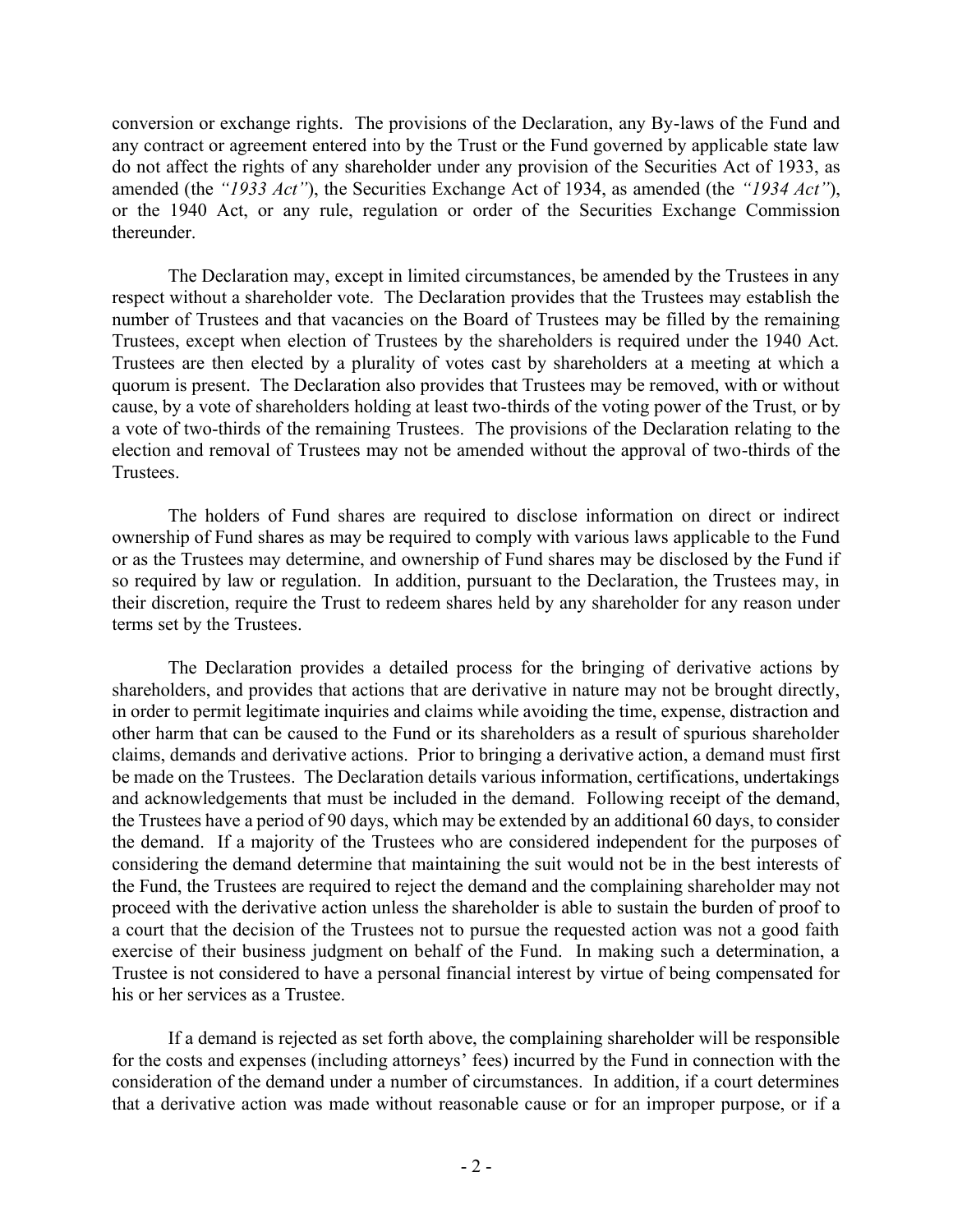derivative or direct action is dismissed on the basis of a failure to comply with the procedural provisions relating to shareholder actions as set forth in the Declaration, or if a direct action is dismissed by a court for failure to state a claim, the shareholder bringing the action may be responsible for the Fund's costs, including attorneys' fees.

The provisions of the Declaration provide that any direct or derivative action commenced by a shareholder must be brought only in the U.S. District Court for the District of Massachusetts (Boston Division) or if any such action may not be brought in that court, then in the Business Litigation Session of Suffolk Superior Court in Massachusetts (the *"Chosen Courts"*). Except as prohibited by applicable law, if a shareholder commences an applicable action in a court other than a Chosen Court, then such shareholder may be obligated to reimburse the Fund and any applicable Trustee or officer of the Fund made party to such proceeding for the costs and expenses (including attorneys' fees) incurred in connection with any successful motion to dismiss, stay or transfer of the action. The Declaration also provides that any shareholder bringing an action against the Fund waives the right to trial by jury to the fullest extent permitted by law.

The Declaration provides that no provision of the Declaration may require a waiver of compliance with any provision of the 1933 Act, the 1934 Act or the 1940 Act, or any rule, regulation or order of the Securities and Exchange Commission thereunder. The provisions of the Declaration are severable, and if the Trustees determine, with the advice of counsel, that any such provision, in whole or in part, conflict with applicable laws and regulations, the conflicting provisions, or part or parts thereof, will be deemed to be not part of the Declaration (provided, that any such determination will not render any of the remaining provisions invalid or improper).

The Trust is not required to and does not intend to hold annual meetings of shareholders.

Under Massachusetts law applicable to Massachusetts business trusts, shareholders of such a trust may, under certain circumstances, be held personally liable as partners for its obligations. However, the Declaration contains an express disclaimer of shareholder liability for acts or obligations of the Trust and requires that notice of this disclaimer be given in each agreement, obligation or instrument entered into or executed by the Trust or the Trustees. The Declaration further provides for indemnification out of the assets and property of the Trust for all losses and expenses of any shareholder held personally liable for the obligations of the Trust. Thus, the risk of a shareholder incurring financial loss on account of shareholder liability is limited to circumstances in which both inadequate insurance existed and the Trust or the Fund itself was unable to meet its obligations.

The Declaration further provides that a Trustee acting in his or her capacity as Trustee is not personally liable to any person other than the Trust or its series in connection with the affairs of the Trust or for any act, omission, or obligation of the Trust. The Declaration requires the Trust to indemnify any persons who are or who have been Trustees, officers or employees of the Trust for any liability for actions or failure to act except to the extent prohibited by applicable federal law. In making any determination as to whether any person is entitled to the advancement of expenses in connection with a claim for which indemnification is sought, such person is entitled to a rebuttable presumption that he or she did not engage in conduct for which indemnification is not available. The Declaration provides that any Trustee who serves as chair of the Board of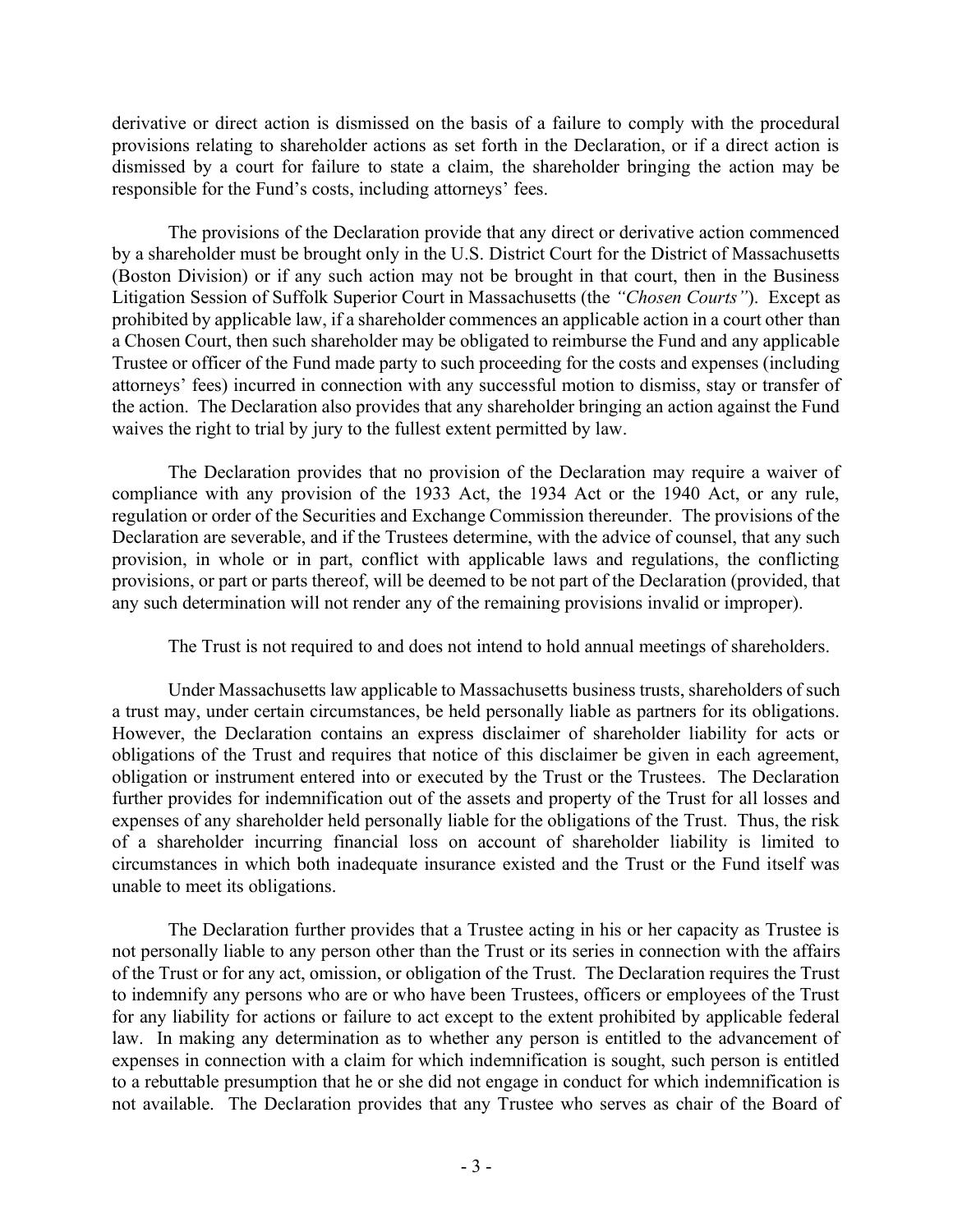Trustees or of a committee of the Board of Trustees, lead independent Trustee, or audit committee financial expert, or in any other similar capacity will not be subject to any greater standard of care or liability because of such position.

The Fund is advised by Amplify Investments LLC (the *"Adviser"* or *"Amplify Investments"*). Penserra Capital Management LLC (the *"Sub-Adviser"*) serves as investment subadviser to the Fund.

The shares of the Fund list and principally trade on the NYSE Arca, Inc. (the *"Exchange"*). The shares will trade on the Exchange at market prices that may be below, at or above net asset value (*"NAV"*). ETFs, such as The Fund, do not sell or redeem individual shares of the Fund. Instead, The Fund offer, issue and redeem shares at NAV only in aggregations of a specified number of shares (each a *"Creation Unit"*). Financial entities known as "authorized participants" (which are discussed in greater detail below) have contractual arrangements with the Fund or the Distributor to purchase and redeem Fund shares directly with the Fund in Creation Units in exchange for the securities comprising the Fund and/or cash, or some combination thereof. Shares of the Fund are traded in the secondary market and elsewhere at market prices that may be at, above, or below the Fund's NAV. Shares are only redeemable in Creation Units by authorized participants. Creation Units are typically a specified number of shares, generally 25,000 or multiples thereof, except in the event of the liquidation of the Fund, where the Trust may lower the number of Shares in a Creation Unit. An authorized participant that purchases a Creation Unit of Fund shares deposits with the Fund a "basket" of securities and other assets identified by the Fund that day, and then receives the Creation Unit of Fund shares in return for those assets. The redemption process is the reverse of the purchase process: the authorized participant redeems a Creation Unit of Fund shares for a basket of securities and other assets. The basket is generally representative of the Fund's portfolio, and together with a cash balancing amount, it is equal to the NAV of the Fund shares comprising the Creation Unit. Pursuant to Rule 6c-11 of the 1940 Act, the Fund may utilize baskets that are not representative of the Fund's portfolio. Such "custom baskets" are discussed in the section entitled "Creations and Redemptions of Creation Units." Transaction fees and other costs associated with creations or redemptions that include cash may be higher than the transaction fees and other costs associated with in-kind creations or redemptions. In all cases, conditions with respect to creations and redemptions of shares and fees will be limited in accordance with the requirements of SEC rules and regulations applicable to management investment companies offering redeemable securities.

#### **EXCHANGE LISTING AND TRADING**

There can be no assurance that the requirements of the Exchange necessary to maintain the listing of shares of the Fund will continue to be met. The Exchange may, but is not required to, remove the shares of the Fund from listing if: (i) following the initial 12-month period beginning at the commencement of trading of the Fund, there are fewer than 50 beneficial owners of the shares of the Fund for 30 or more consecutive trading days; (ii) if applicable, the value of the Fund's Index (as detailed and defined below) is no longer calculated or available; or (iii) such other event shall occur or condition exist that, in the opinion of the Exchange makes further dealings on the Exchange inadvisable. The Exchange will remove the shares of the Fund from listing and trading upon termination of the Fund.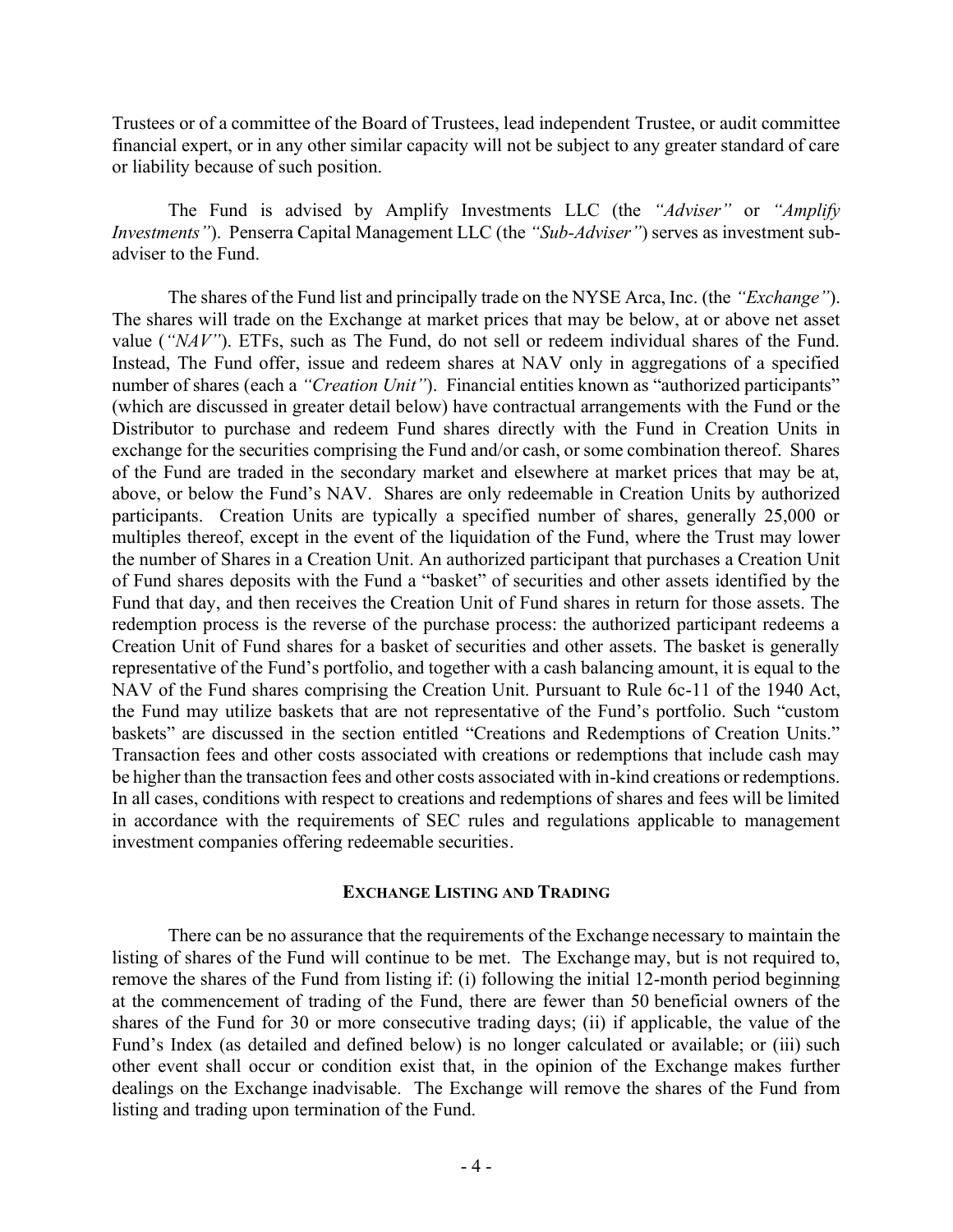As in the case of other stocks traded on the Exchange, brokers' commissions on transactions will be based on negotiated commission rates at customary levels.

The Fund reserves the right to adjust the price levels of shares in the future to help maintain convenient trading ranges for investors. Any adjustments would be accomplished through stock splits or reverse stock splits, which would have no effect on the net assets of the Fund.

The Fund is required by the Exchange to comply with certain listing standards (which includes certain investment parameters) in order to maintain its listing on the Exchange. Compliance with these listing standards may compel the Fund to sell securities at an inopportune time or for a price other than the security's then-current market value. The sale of securities in such circumstances could limit the Fund's profit or require the Fund to incur a loss, and as a result, the Fund's performance could be impacted.

### **INVESTMENT OBJECTIVE AND POLICIES**

The Prospectus describes the investment objective and certain policies of the Fund. The following supplements the information contained in the Prospectus concerning the investment objective and policies of the Fund.

The Fund is subject to the following fundamental policies, which may not be changed without approval of the holders of a majority of the outstanding voting securities (as such term is defined in the 1940 Act) of the Fund:

(1) The Fund will not issue senior securities, except as permitted under the 1940 Act.

(2) The Fund will not borrow money, except as permitted under the 1940 Act.

(3) The Fund will not underwrite the securities of other issuers except to the extent the Fund may be considered an underwriter under the 1933 Act in connection with the purchase and sale of portfolio securities.

(4) The Fund will not purchase or sell real estate or interests therein, unless acquired as a result of ownership of securities or other instruments (but this shall not prohibit the Fund from purchasing or selling securities or other instruments backed by real estate or of issuers engaged in real estate activities).

(5) The Fund will not make loans, except as permitted under the 1940 Act and exemptive orders granted thereunder.

(6) The Fund will not purchase or sell physical commodities unless acquired as a result of ownership of securities or other instruments (but this shall not prevent the Fund from purchasing or selling options, futures contracts, forward contracts or other derivative instruments, or from investing in securities or other instruments backed by physical commodities).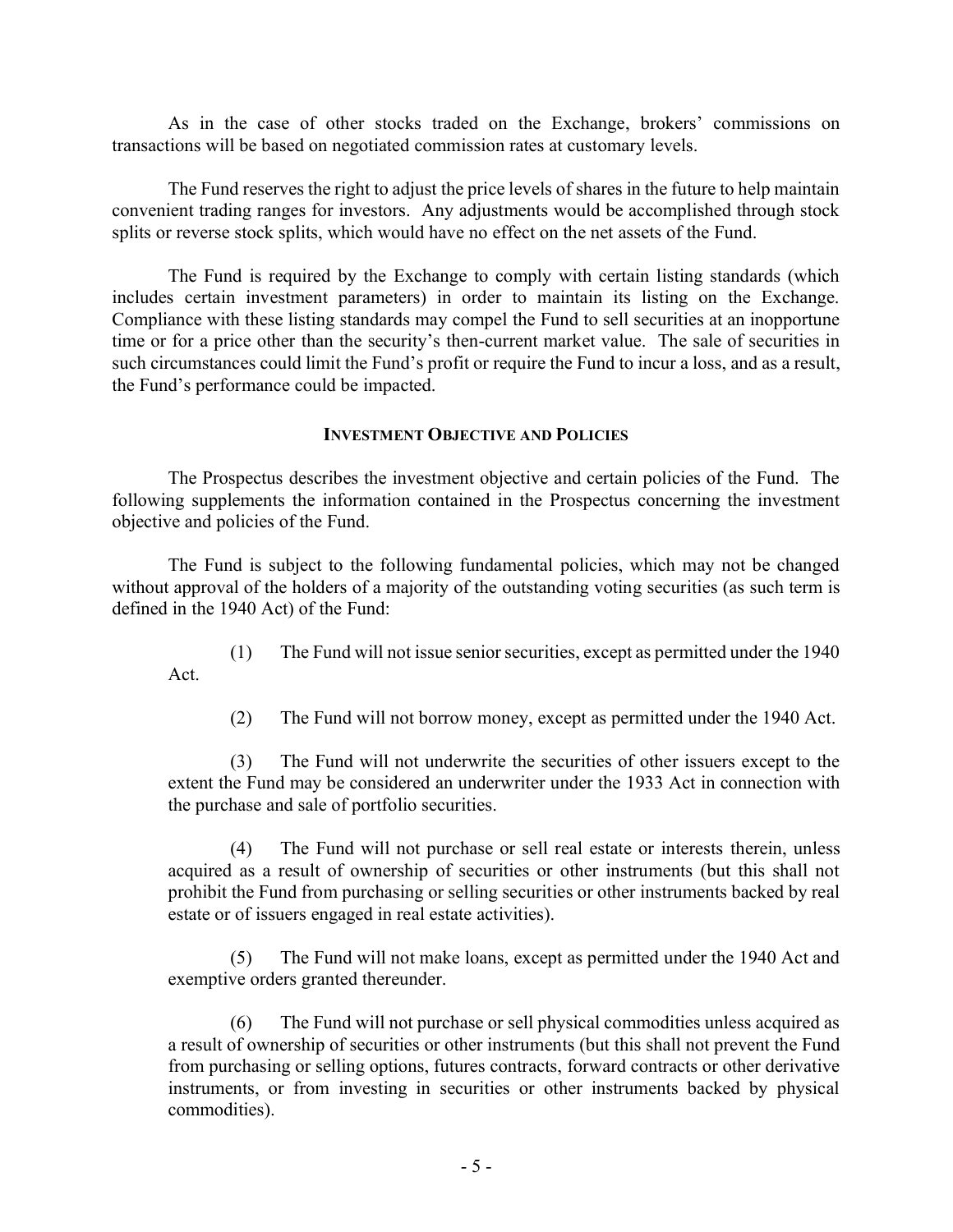(7) The Fund will not concentrate its investments in securities of issuers in any industry or group of industries, as the term "concentrate" is used in the 1940 Act, except to the extent the Index is concentrated in an industry or a group of identified industries. This restriction does not apply to obligations issued or guaranteed by the U.S. government, its agencies or instrumentalities, or securities of other investment companies.

For purposes of applying restriction (1) above, under the 1940 Act as currently in effect, the Fund is not permitted to issue senior securities, except that the Fund may borrow from any bank if immediately after such borrowing the value of the Fund's total assets is at least 300% of the principal amount of all of the Fund's borrowings (*i.e.*, the principal amount of the borrowings may not exceed 33 1/3% of the Fund's total assets). In the event that such asset coverage shall at any time fall below 300% the Fund shall, within three days thereafter (not including Sundays and holidays), reduce the amount of its borrowings to an extent that the asset coverage of such borrowings shall be at least 300%. The fundamental investment limitations set forth above limit the Fund's ability to engage in certain investment practices and purchase securities or other instruments to the extent permitted by, or consistent with, applicable law. As such, these limitations will change as the statute, rules, regulations or orders (or, if applicable, interpretations) change, and no shareholder vote will be required or sought.

Except for restriction (2), if a percentage restriction is adhered to at the time of investment, a later increase in percentage resulting from a change in market value of the investment or the total assets will not constitute a violation of that restriction. With respect to restriction (2), if the limitations are exceeded as a result of a change in market value then the Fund will reduce the amount of borrowings within three days thereafter to the extent necessary to comply with the limitations (not including Sundays and holidays).

For purposes of applying restriction (5) above, the Fund may not make loans to other persons, except through (i) the purchase of debt securities permissible under the Fund's investment policies, (ii) repurchase agreements, or (iii) the lending of portfolio securities, provided that no such loan of portfolio securities may be made by the Fund if, as a result, the aggregate of such loans would exceed 33-1/3% of the value of the Fund's total assets.

The foregoing fundamental policies of the Fund may not be changed without the affirmative vote of the majority of the outstanding voting securities of the Fund. The 1940 Act defines a majority vote as the vote of the lesser of (i) 67% or more of the voting securities represented at a meeting at which more than 50% of the outstanding securities are represented; or (ii) more than 50% of the outstanding voting securities. With respect to the submission of a change in an investment policy to the holders of outstanding voting securities of the Fund, such matter shall be deemed to have been effectively acted upon with respect to the Fund if a majority of the outstanding voting securities of the Fund vote for the approval of such matter, notwithstanding that such matter has not been approved by the holders of a majority of the outstanding voting securities of any other series of the Trust affected by such matter.

In addition to the foregoing fundamental policies, the Fund is also subject to strategies and policies discussed herein which, unless otherwise noted, are non-fundamental policies and may be changed by the Board of Trustees.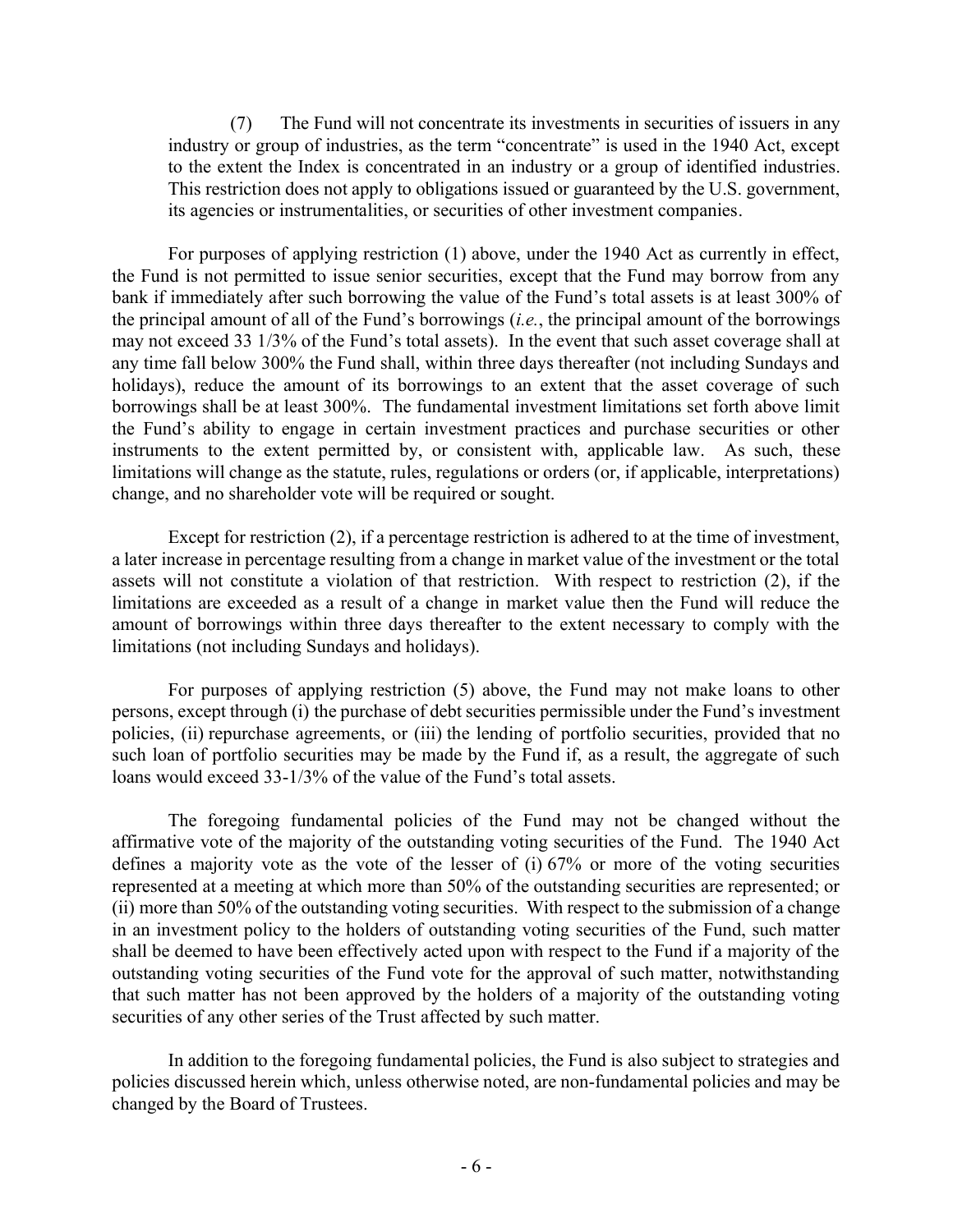#### **INVESTMENT STRATEGIES**

Under normal circumstances, the Fund will invest at least 80% of its net assets (including investment borrowings) in the securities that comprise the EQM Emerging Markets Fintech Index (the "*Index*"), which will primarily include common stocks and/or equivalent depositary receipts. Fund shareholders are entitled to 60 days' written notice prior to any change in this nonfundamental investment policy.

#### TYPES OF INVESTMENTS

*Common Stocks.* Common stock represents an ownership position in a company. Common stock may or may not pay dividends and may or may not carry voting rights. Common stock occupies the most junior position in a company's capital structure. Holders of common stocks incur more risk than holders of preferred stocks and debt obligations because common stockholders, as owners of the issuer, generally have inferior rights to receive payments from the issuer in comparison with the rights of creditors, or holders of debt obligations or preferred stocks. Unlike debt securities, which typically have a stated principal amount payable at maturity (whose value, however, is subject to market fluctuations prior thereto), or preferred stocks, which typically have a liquidation preference and which may have stated optional or mandatory redemption provisions, common stocks have neither a fixed principal amount nor a maturity.

*Depositary Receipts.* The Fund may invest in securities of non-U.S. issuers in the form of sponsored or unsponsored American Depositary Receipts (*"ADRs"*), Global Depositary Receipts (*"GDRs"*) and European Depositary Receipts (*"EDRs"*) (collectively "Depositary Receipts"). ADRs are Depositary Receipts normally issued by a U.S. bank or trust company that evidence ownership of underlying securities issued by a non-U.S. corporation. EDRs and GDRs are typically issued by non-U.S. banks or trust companies, although they also may be issued by U.S. banks or trust companies, and evidence ownership of underlying securities issued by either a non-U.S. or a U.S. corporation. Generally, Depositary Receipts in registered form are designed for use in the U.S. securities market. Depositary Receipts in bearer form are designed for use in securities markets outside the United States. Depositary Receipts may not necessarily be denominated in the same currency as the underlying securities into which they may be converted. Ownership of unsponsored Depositary Receipts may not entitle the Fund to financial or other reports from the issuer of the underlying security, to which it would be entitled as the owner of sponsored Depositary Receipts. The issuers of unsponsored Depositary Receipts are not obligated to disclose material information in the United States; therefore, there may be less information available regarding such issuers and there may not be a correlation between such information and the market value of the Depositary Receipts.

*Equities*. The Fund may invest in equity securities. Equity securities represent an ownership position in a company. The prices of equity securities fluctuate based on, among other things, events specific to their issuers and market, economic, and other conditions. Equity securities in which the Fund invests include common stocks. Common stocks include the common stock of any class or series of a domestic or foreign corporation or any similar equity interest, such as a trust or partnership interest. These investments may or may not pay dividends and may or may not carry voting rights. Common stock occupies the most junior position in a company's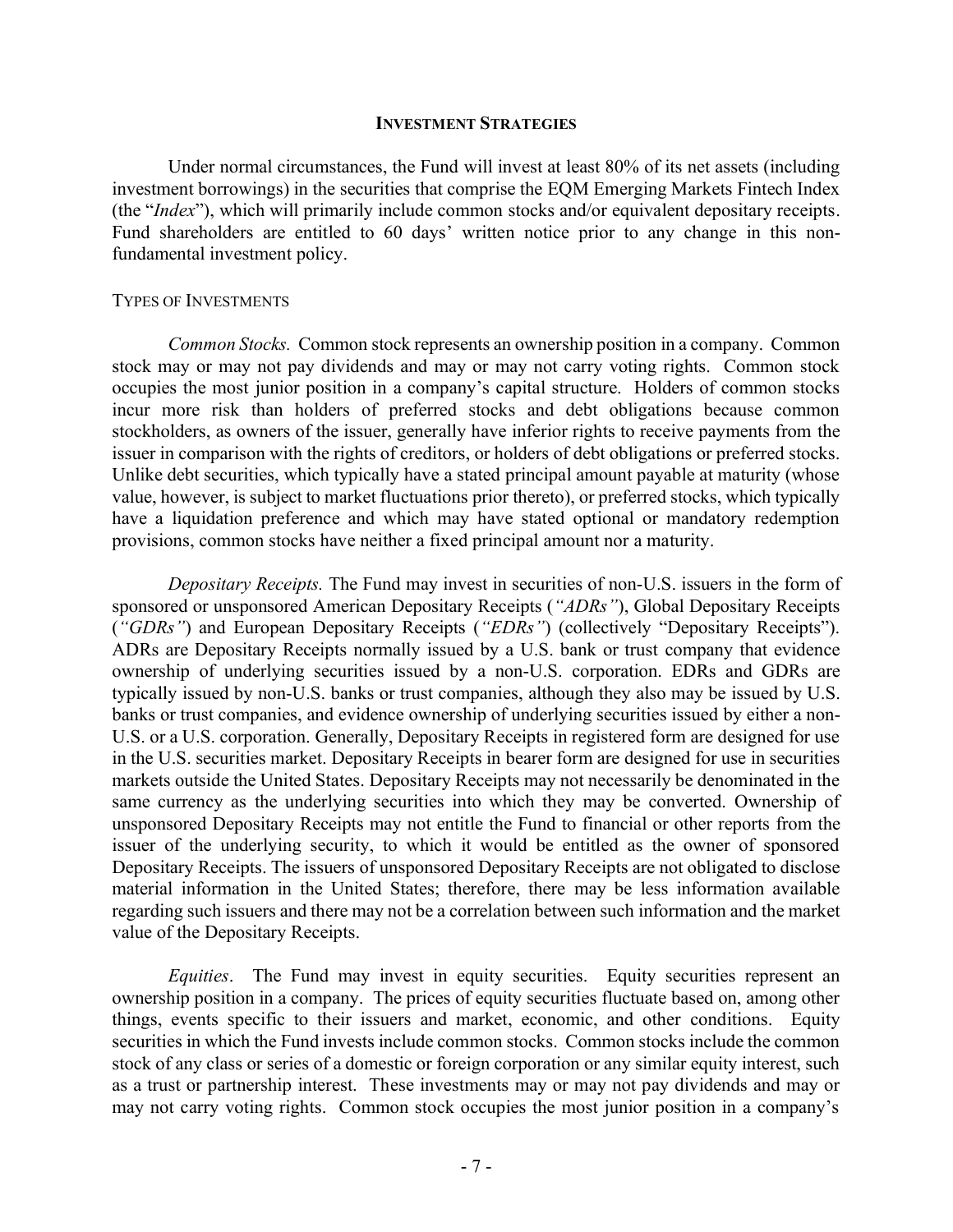capital structure. Holders of common stocks incur more risk than holders of preferred stocks and debt obligations because common stockholders, as owners of the issuer, generally have inferior rights to receive payments from the issuer in comparison with the rights of creditors, or holders of debt obligations or preferred stocks. Unlike debt securities, which typically have a stated principal amount payable at maturity (whose value, however, is subject to market fluctuations prior thereto), or preferred stocks, which typically have a liquidation preference and which may have stated optional or mandatory redemption provisions, common stocks have neither a fixed principal amount nor a maturity.

*Illiquid Securities.* The Fund may invest in illiquid securities (any investment that the Fund reasonably expects cannot be sold or disposed of in current market conditions in seven calendar days or less without the sale or disposition significantly changing the market value of the asset). For purposes of this restriction, illiquid securities may include, but are not limited to, certain restricted securities (securities the disposition of which is restricted under the federal securities laws), securities that may only be resold pursuant to Rule 144A under the 1933 Act but that are deemed to be illiquid; and repurchase agreements with maturities in excess of seven days. However, the Fund will not acquire illiquid securities if, as a result, such securities would comprise more than 15% of the value of the Fund's net assets. The Adviser and/or applicable Sub-Adviser, subject to oversight by the Board of Trustees, has the ultimate authority to determine, to the extent permissible under the federal securities laws, which securities are liquid or illiquid for purposes of this 15% limitation under the Fund's liquidity risk management program, adopted pursuant to Rule 22e-4 under the 1940 Act.

*Non-U.S. Securities*. The Fund may have exposure to non-U.S. securities. Non-U.S. securities include securities issued or guaranteed by companies organized under the laws of countries other than the United States (including emerging markets), securities issued or guaranteed by foreign, national, provincial, state, municipal or other governments with taxing authority or by their agencies or instrumentalities and debt obligations of supranational governmental entities such as the World Bank or European Union. Foreign securities may also include U.S. dollar-denominated debt obligations, such as "Yankee Dollar" obligations, of non-U.S. issuers and of supra-national government entities. Yankee Dollar obligations are U.S. dollardenominated obligations issued in the U.S. capital markets by foreign corporations, banks and governments. Foreign securities also may be traded on foreign securities exchanges or in over-thecounter (*"OTC"*) capital markets.

Certain of the Fund's investment in foreign securities may be denominated in currencies other than the U.S. dollar. To the extent the Fund invests in such instruments, the value of the assets of the Fund as measured in U.S. dollars will be affected by changes in exchange rates. Generally, the Fund's currency exchange transactions will be conducted on a spot (*i.e.*, cash) basis at the spot rate prevailing in the currency exchange market. The cost of the Fund's currency exchange transactions will generally be the difference between the bid and offer spot rate of the currency being purchased or sold. In order to protect against uncertainty in the level of future currency exchange rates, the Fund is authorized to enter into various currency exchange transactions.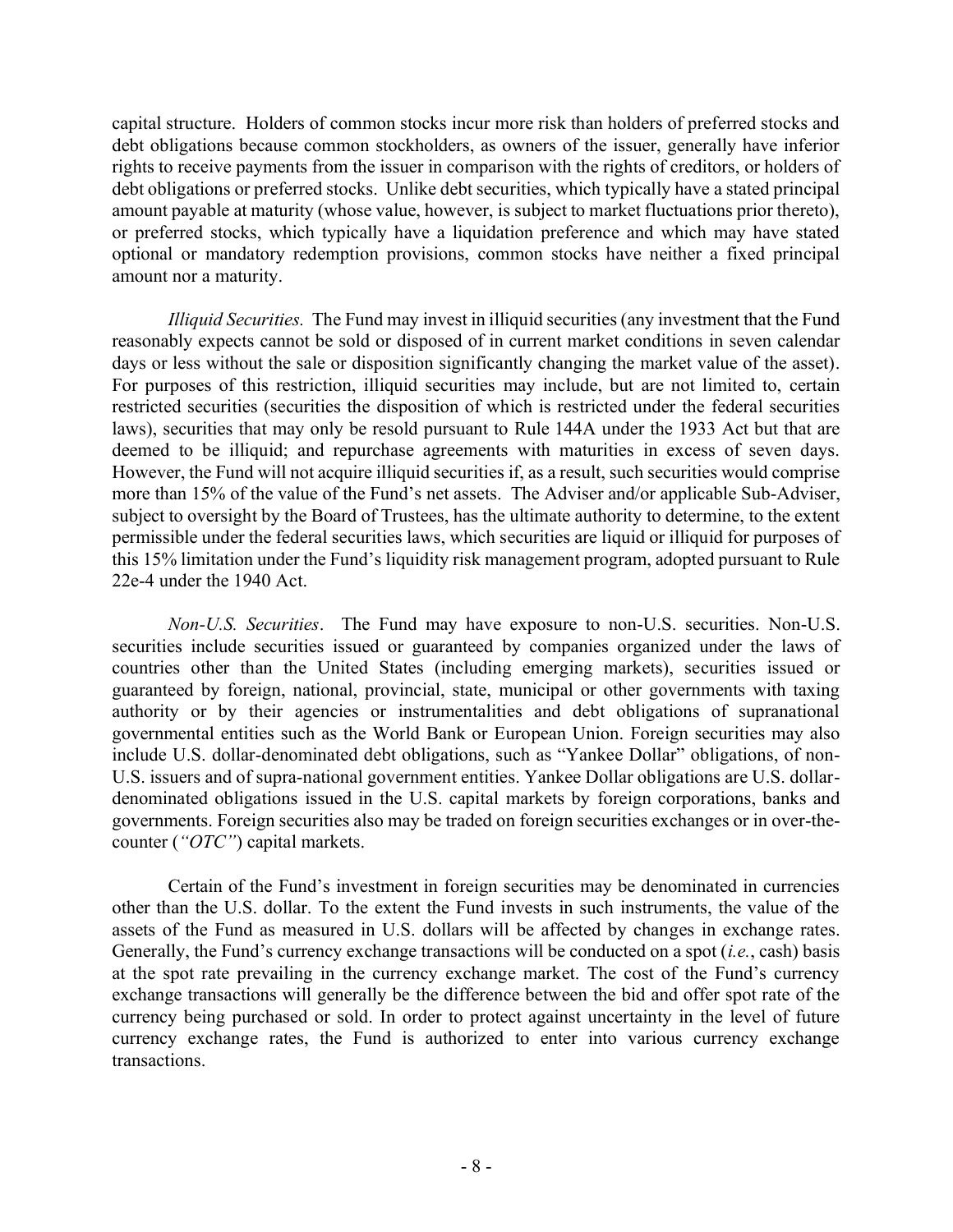*Securities Lending*. The Fund may lend portfolio securities in an amount up to one-third of its total assets to brokers, dealers and other financial institutions. In a portfolio securities lending transaction, the Fund receives from the borrower an amount equal to the interest paid or the dividends declared on the loaned securities during the term of the loan as well as the interest on the collateral securities, less any fees (such as finders or administrative fees) the Fund pays in arranging the loan. The Fund may share the interest it receives on the collateral securities with the borrower. The terms of the Fund's loans permit the Fund to reacquire loaned securities on five business days' notice or in time to vote on any important matter. Loans are subject to termination at the option of the Fund or borrower at any time, and the borrowed securities must be returned when the loan is terminated. The Fund may pay fees to arrange for securities loans.

The SEC currently requires that the following conditions must be met whenever the Fund's portfolio securities are loaned: (1) the Fund must receive at least 100% cash collateral from the borrower; (2) the borrower must increase such collateral whenever the market value of the securities rises above the level of such collateral; (3) the Fund must be able to terminate the loan at any time; (4) the Fund must receive reasonable interest on the loan, as well as any dividends, interest or other distributions on the loaned securities, and any increase in market value; (5) the Fund may pay only reasonable custodian fees approved by the Board in connection with the loan; (6) while voting rights on the loaned securities may pass to the borrower, the Board must terminate the loan and regain the right to vote the securities if a material event adversely affecting the investment occurs, and (7) the Fund may not loan its portfolio securities so that the value of the loaned securities is more than one-third of its total asset value, including collateral received from such loans. These conditions may be subject to future modification. Such loans will be terminable at any time upon specified notice. The Fund might experience the risk of loss if the institution with which it has engaged in a portfolio loan transaction breaches its agreement with the Fund. In addition, the Fund will not enter into any portfolio security lending arrangement having a duration of longer than one year. The principal risk of portfolio lending is potential default or insolvency of the borrower. In either of these cases, the Fund could experience delays in recovering securities or collateral or could lose all or part of the value of the loaned securities. As part of participating in a lending program, the Fund may be required to invest in collateralized debt or other securities that bear the risk of loss of principal. In addition, all investments made with the collateral received are subject to the risks associated with such investments. If such investments lose value, the Fund will have to cover the loss when repaying the collateral.

Any loans of portfolio securities are fully collateralized based on values that are markedto-market daily. Any securities that the Fund may receive as collateral will not become part of the Fund's investment portfolio at the time of the loan and, in the event of a default by the borrower, the Fund will, if permitted by law, dispose of such collateral except for such part thereof that is a security in which the Fund is permitted to invest. During the time securities are on loan, the borrower will pay the Fund any accrued income on those securities, and the Fund may invest the cash collateral and earn income or receive an agreed-upon fee from a borrower that has delivered cash-equivalent collateral.

*Short-Term Instruments and Temporary Investments.* The Fund may invest in short-term instruments, including money market instruments, on an ongoing basis to provide liquidity, in connection with collateral received by the Fund in its securities lending activities, or for other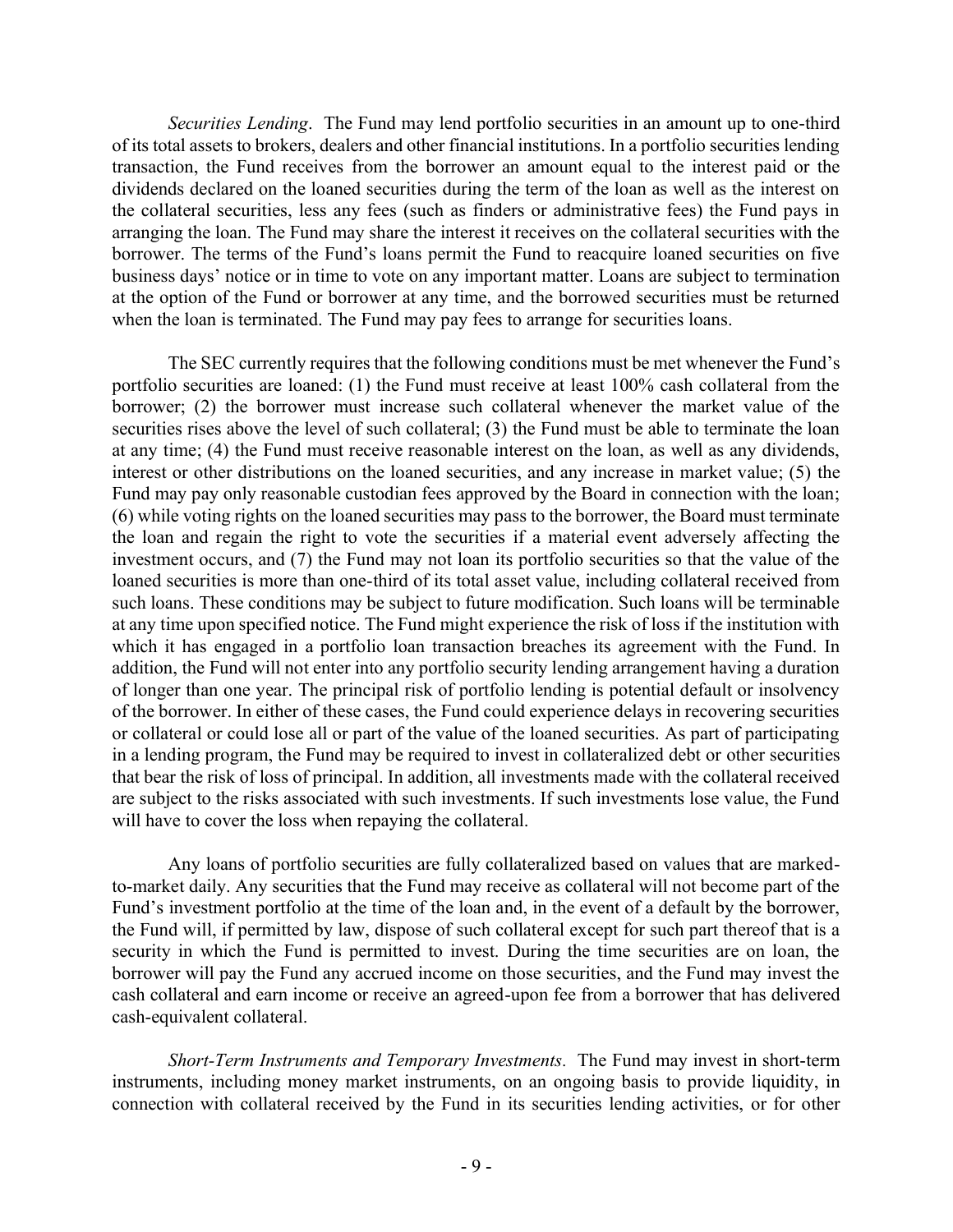reasons. Money market instruments are generally short-term investments that may include, but are not limited to: (i) shares of money market funds; (ii) obligations issued or guaranteed by the U.S. government, its agencies or instrumentalities (including government-sponsored enterprises); (iii) negotiable certificates of deposit, bankers' acceptances, fixed-time deposits and other obligations of U.S. and non-U.S. banks (including non-U.S. branches) and similar institutions; (iv) commercial paper rated, at the date of purchase, "Prime-1" by Moody's® Investors Service, Inc., "F-1" by Fitch Ratings, Inc., or "A-1" by Standard & Poor's® Financial Services LLC, a subsidiary of S&P Global, Inc., or if unrated, of comparable quality as determined by the Adviser and/or Sub-Adviser; (v) non-convertible corporate debt securities (*e.g.*, bonds and debentures) with remaining maturities at the date of purchase of not more than 397 days and that satisfy the rating requirements set forth in Rule 2a-7 under the 1940 Act; (vi) repurchase agreements; and (vii) short-term U.S. dollar denominated obligations of non-U.S. banks (including U.S. branches) that, in the opinion of the Adviser and/or Sub-Adviser, are of comparable quality to obligations of U.S. banks that may be purchased by the Fund. Any of these instruments may be purchased on a current or forward-settled basis. Time deposits are non-negotiable deposits maintained in banking institutions for specified periods of time at stated interest rates. Bankers' acceptances are time drafts drawn on commercial banks by borrowers, usually in connection with international transactions.

#### PORTFOLIO TURNOVER

The Fund buys and sells portfolio securities in the normal course of its investment activities. The proportion of the Fund's investment portfolio that is bought and sold during a year is known as the Fund's portfolio turnover rate. A turnover rate of 100% would occur, for example, if the Fund bought and sold securities valued at 100% of its net assets within one year. A high portfolio turnover rate could result in the payment by the Fund of increased brokerage costs, expenses and taxes.

#### **SUBLICENSE AGREEMENT**

The Trust, on behalf of the Fund, relies on a product license agreement (the *"Master License Agreement"*) by and between EQM Indexes LLC (*"EQM"* or the *"Index Provider"*) and Amplify Investments and a related sublicense agreement (the *"ETF License Agreement"*) with Amplify Investments that grants the Trust, on behalf of the Fund, a non-exclusive and nontransferable sublicense to use certain intellectual property of the Index Provider, in connection with the issuance, distribution, marketing and/or promotion of the Fund. Pursuant to the ETF License Agreement, the Fund has agreed to be bound by the provisions of the Master License Agreement relating to Amplify Investments.

#### **INVESTMENT RISKS**

#### *Overview*

An investment in the Fund should be made with an understanding of the risks that an investment in the Fund shares entails, including the risk that the financial condition of the issuers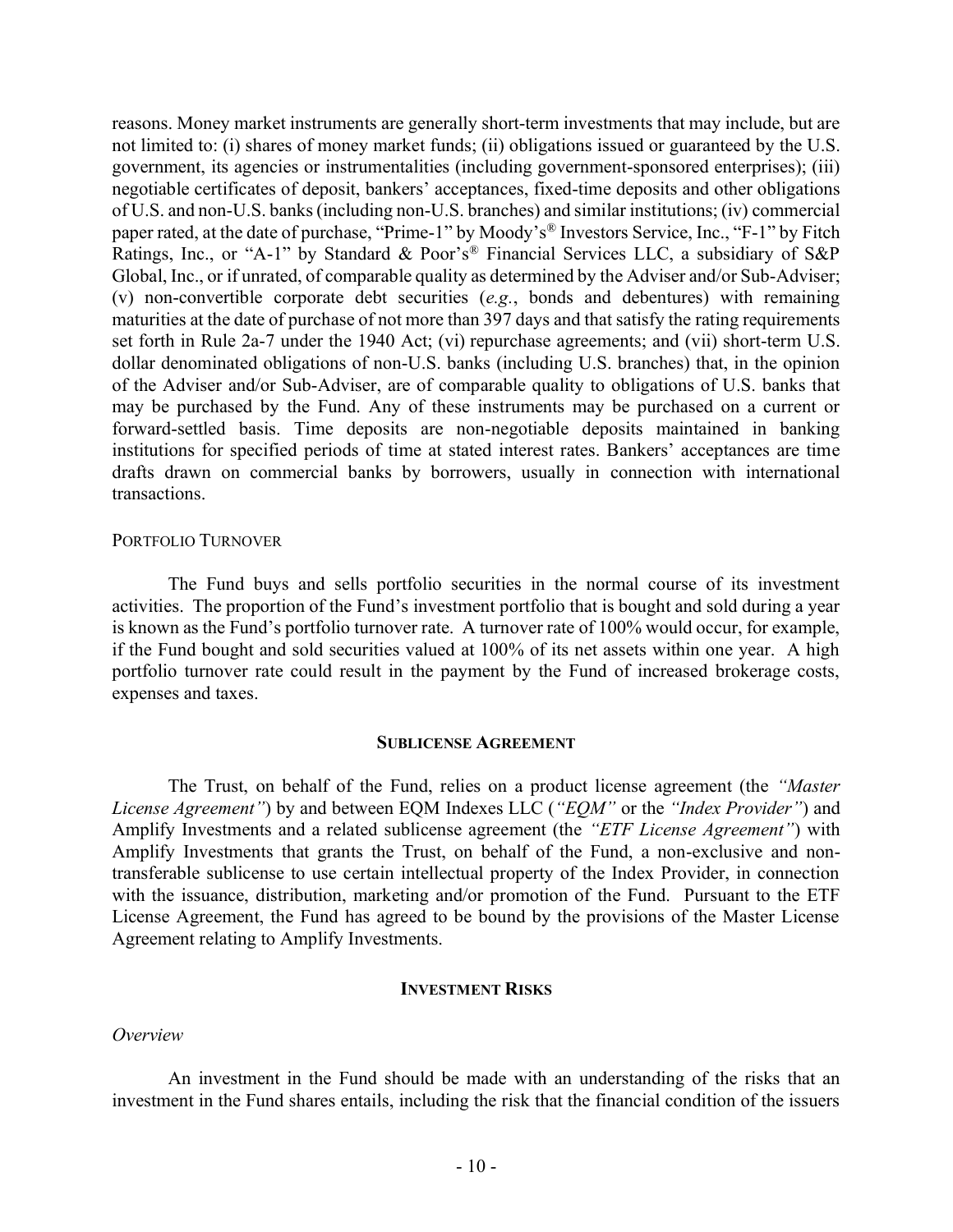of the equity securities or the general condition of the securities market may worsen and the value of the securities and therefore the value of the Fund may decline. The Fund may not be an appropriate investment for those who are unable or unwilling to assume the risks involved generally with such an investment. The past market and earnings performance of any of the securities included in the Fund is not predictive of their future performance.

# *Borrowing and Leverage Risk*

When the Fund borrows money, it must pay interest and other fees, which will reduce the Fund's returns if such costs exceed the returns on the portfolio securities purchased or retained with such borrowings. Any such borrowings are intended to be temporary. However, under certain market conditions, including periods of low demand or decreased liquidity, such borrowings might be outstanding for longer periods of time. As prescribed by the 1940 Act, the Fund will be required to maintain specified asset coverage of at least 300% with respect to any bank borrowing immediately following such borrowing. The Fund may be required to dispose of assets on unfavorable terms if market fluctuations or other factors reduce the Fund's asset coverage to less than the prescribed amount.

# *Common Stocks Risk*

Common stocks are especially susceptible to general market movements and to volatile increases and decreases of value as market confidence in and perceptions of the issuers change. These perceptions are based on unpredictable factors including expectations regarding government, economic, monetary and fiscal policies, inflation and interest rates, economic expansion or contraction, and global or regional political, economic or banking crises. Amplify Investments cannot predict the direction or scope of any of these factors. Shareholders of common stocks have rights to receive payments from the issuers of those common stocks that are generally subordinate to those of creditors of, or holders of debt obligations or preferred stocks of, such issuers.

Shareholders of common stocks of the type held by the Fund have a right to receive dividends only when and if, and in the amounts, declared by the issuer's board of directors and have a right to participate in amounts available for distribution by the issuer only after all other claims on the issuer have been paid. Common stocks do not represent an obligation of the issuer and, therefore, do not offer any assurance of income or provide the same degree of protection of capital as do debt securities. The issuance of additional debt securities or preferred stock will create prior claims for payment of principal, interest and dividends which could adversely affect the ability and inclination of the issuer to declare or pay dividends on its common stock or the rights of holders of common stock with respect to assets of the issuer upon liquidation or bankruptcy. The value of common stocks is subject to market fluctuations for as long as the common stocks remain outstanding, and thus the value of the equity securities in the Fund will fluctuate over the life of the Fund and may be more or less than the price at which they were purchased by the Fund. The equity securities held in the Fund may appreciate or depreciate in value (or pay dividends) depending on the full range of economic and market influences affecting these securities, including the impact of the Fund's purchase and sale of the equity securities and other factors.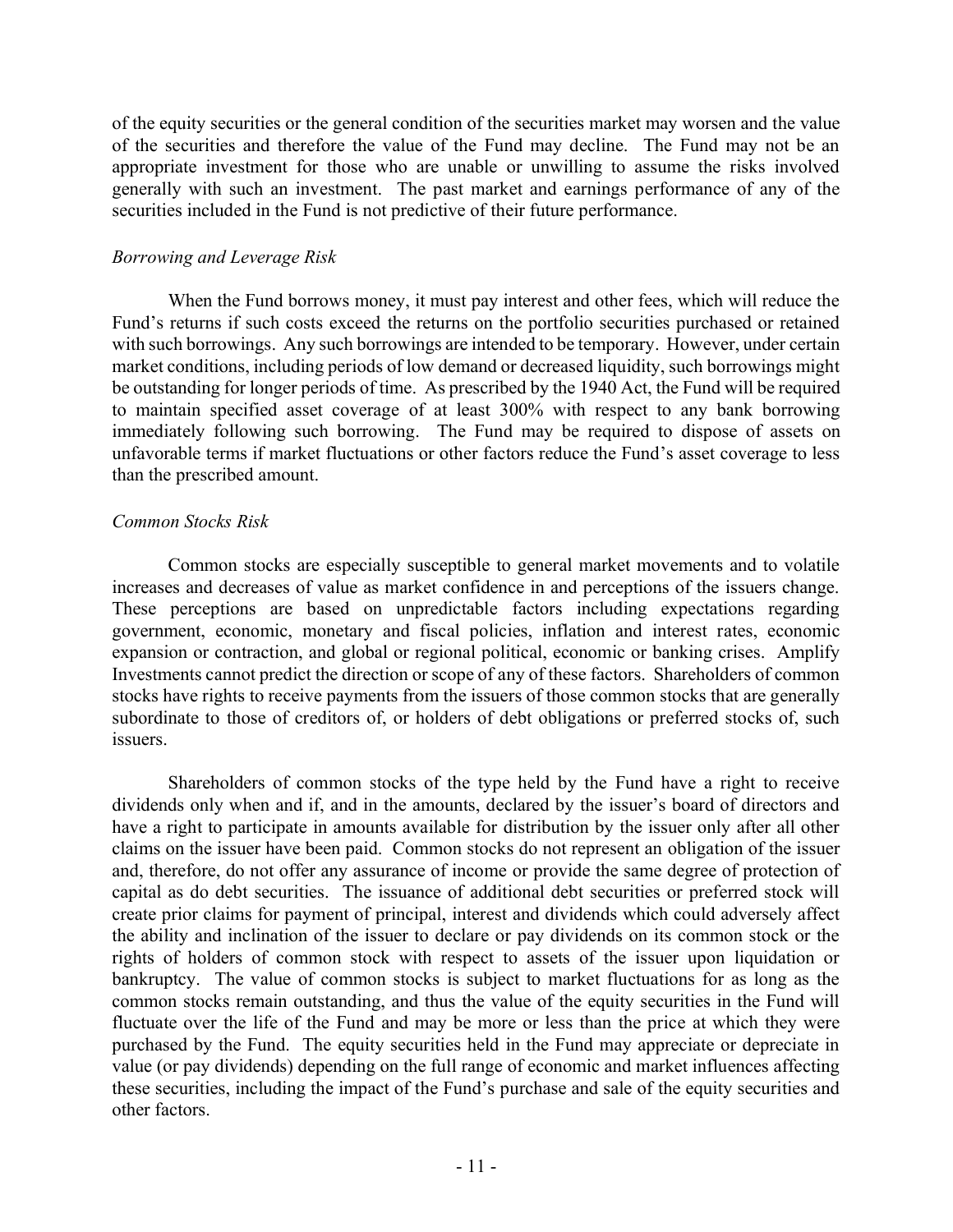Holders of common stocks incur more risk than holders of preferred stocks and debt obligations because common stockholders, as owners of the entity, have generally inferior rights to receive payments from the issuer in comparison with the rights of creditors of, or holders of debt obligations or preferred stocks issued by, the issuer. Cumulative preferred stock dividends must be paid before common stock dividends and any cumulative preferred stock dividend omitted is added to future dividends payable to the holders of cumulative preferred stock. Preferred stockholders are also generally entitled to rights on liquidation, which are senior to those of common stockholders.

# *Cyber Security Risk*

As the use of Internet technology has become more prevalent in the course of business, the Fund have become more susceptible to potential operational risks through breaches in cyber security. A breach in cyber security refers to both intentional and unintentional events that may cause the Fund to lose proprietary information, suffer data corruption or lose operational capacity. Such events could cause the Fund to incur regulatory penalties, reputational damage, additional compliance costs associated with corrective measures and/or financial loss. Cyber security breaches may involve unauthorized access to the Fund's digital information systems through "hacking" or malicious software coding, but may also result from outside attacks such as denialof-service attacks through efforts to make network services unavailable to intended users. In addition, cyber security breaches of the Fund's third party service providers, such as its administrator, transfer agent, custodian, or sub-adviser, as applicable, or issuers in which the Fund invests, can also subject the Fund to many of the same risks associated with direct cyber security breaches. The Fund has established risk management systems designed to reduce the risks associated with cyber security. However, there is no guarantee that such efforts will succeed, especially because the Fund does not directly control the cyber security systems of issuers or third party service providers.

# *Depositary Receipts Risk*

Investing in Depositary Receipts involves the same risks as direct investments in non-U.S. securities. In addition, the underlying issuers of certain Depositary Receipts are under no obligation to distribute shareholder communications or pass through any voting rights with respect to the deposited securities to the holders of such receipts. The Fund may therefore receive less timely information or have less control than if it invested directly in the non-U.S. issuer.

# *Failure to Qualify as a Regulated Investment Company Risk*

If, in any year, the Fund fails to qualify as a regulated investment company under the applicable tax laws, the Fund would be taxed as an ordinary corporation. In such circumstances, the Fund could be required to recognize unrealized gains, pay substantial taxes and interest and make substantial distributions before requalifying as a regulated investment company that is accorded special tax treatment. If the Fund fails to qualify as a regulated investment company, distributions to the Fund's shareholders generally would be eligible for the dividends received deduction in the case of corporate shareholders.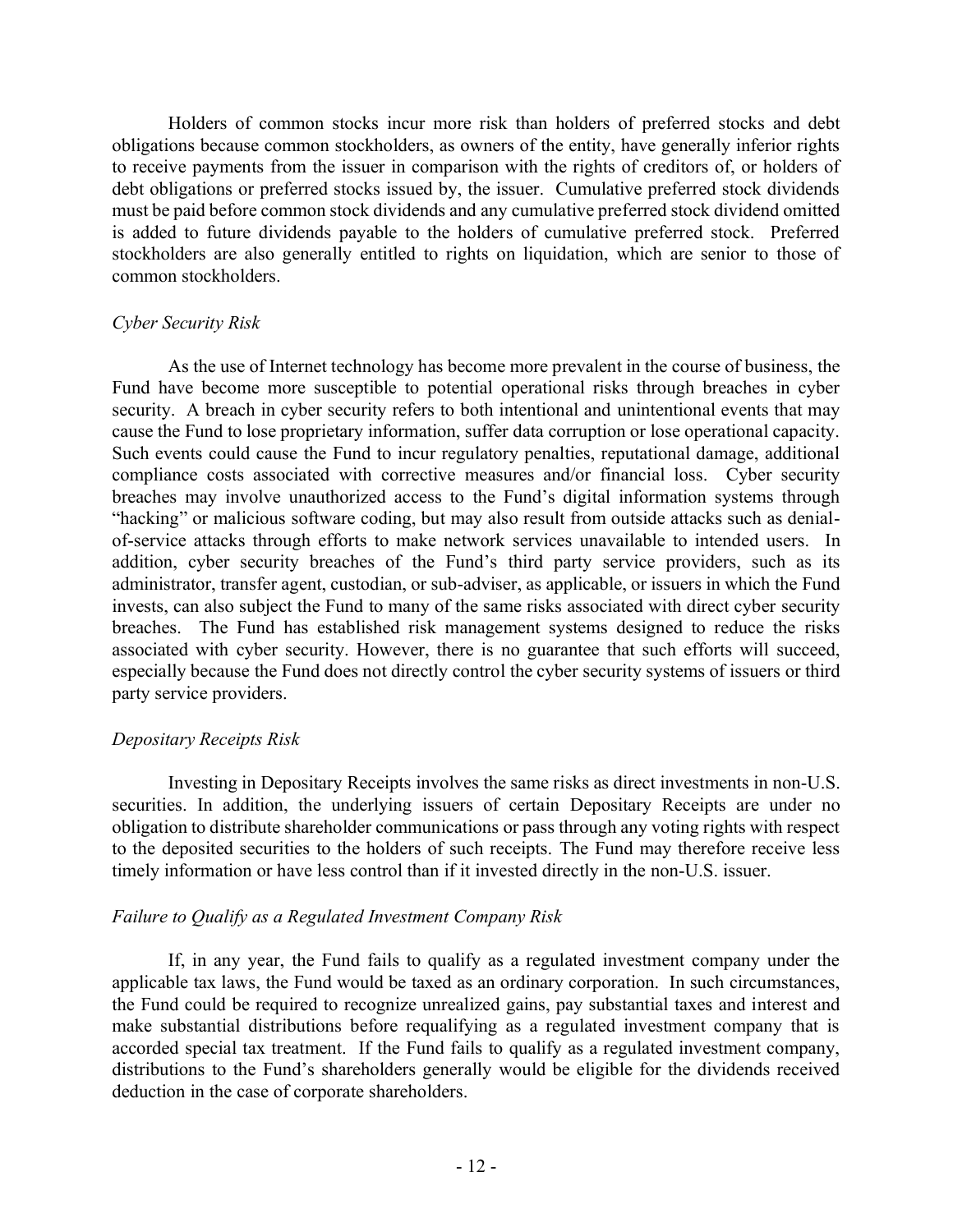#### *Legal and Litigation Risk*

In certain frontier and emerging markets, fraud and corruption may be more prevalent than in developed market countries. Securities and issuers that the Fund may invest in are exposed to these risks, which could have a negative impact on a security's value. It may be difficult for the Fund to obtain or enforce judgments against parties located outside of the U.S. It may be difficult or impossible to obtain or enforce remedies against non-U.S. governments, their agencies, quasisovereign entities, other non-U.S. issuers or counterparties.

### *Listing Standards Risk*

The Fund is required by the Exchange to comply with certain listing standards (which includes certain investment parameters) in order to maintain its listing on the Exchange. Compliance with these listing standards may compel the Fund to sell securities at an inopportune time or for a price other than the security's then-current market value. The sale of securities in such circumstances could limit the Fund's profit or require the Fund to incur a loss, and as a result, the Fund's performance could be impacted.

# *Market Events Risk*

Turbulence in the economic, political and financial system has historically resulted, and may continue to result, in an unusually high degree of volatility in the capital markets. Both domestic and non-U.S. capital markets have been experiencing increased volatility and turmoil, with issuers that have exposure to the real estate, mortgage and credit markets particularly affected, and it is uncertain whether or for how long these conditions could continue. Reduced liquidity in equity, credit and fixed-income markets may adversely affect many issuers worldwide. This reduced liquidity may result in less money being available to purchase raw materials, goods and services from emerging markets, which may, in turn, bring down the prices of these economic staples. It may also result in small or emerging market issuers having more difficulty obtaining financing, which may, in turn, cause a decline in their security prices. These events and possible continued market turbulence may have an adverse effect on the Fund.

In addition, local, regional or global events such as war, acts of terrorism, spread of infectious diseases or other public health issues, recessions, or other events could have a significant negative impact on the Fund and its investments. Such events may affect certain geographic regions, countries, sectors and industries more significantly than others. Such events could adversely affect the prices and liquidity of the Fund's portfolio securities or other instruments and could result in disruptions in the trading markets. Any of such circumstances could have a materially negative impact on the value of the Fund's Shares and result in increased market volatility. During any such events, the Fund's Shares may trade at increased premiums or discounts to their NAV.

Health crises caused by the outbreak of infectious diseases or other public health issues, may exacerbate other pre-existing political, social, economic, market and financial risks. The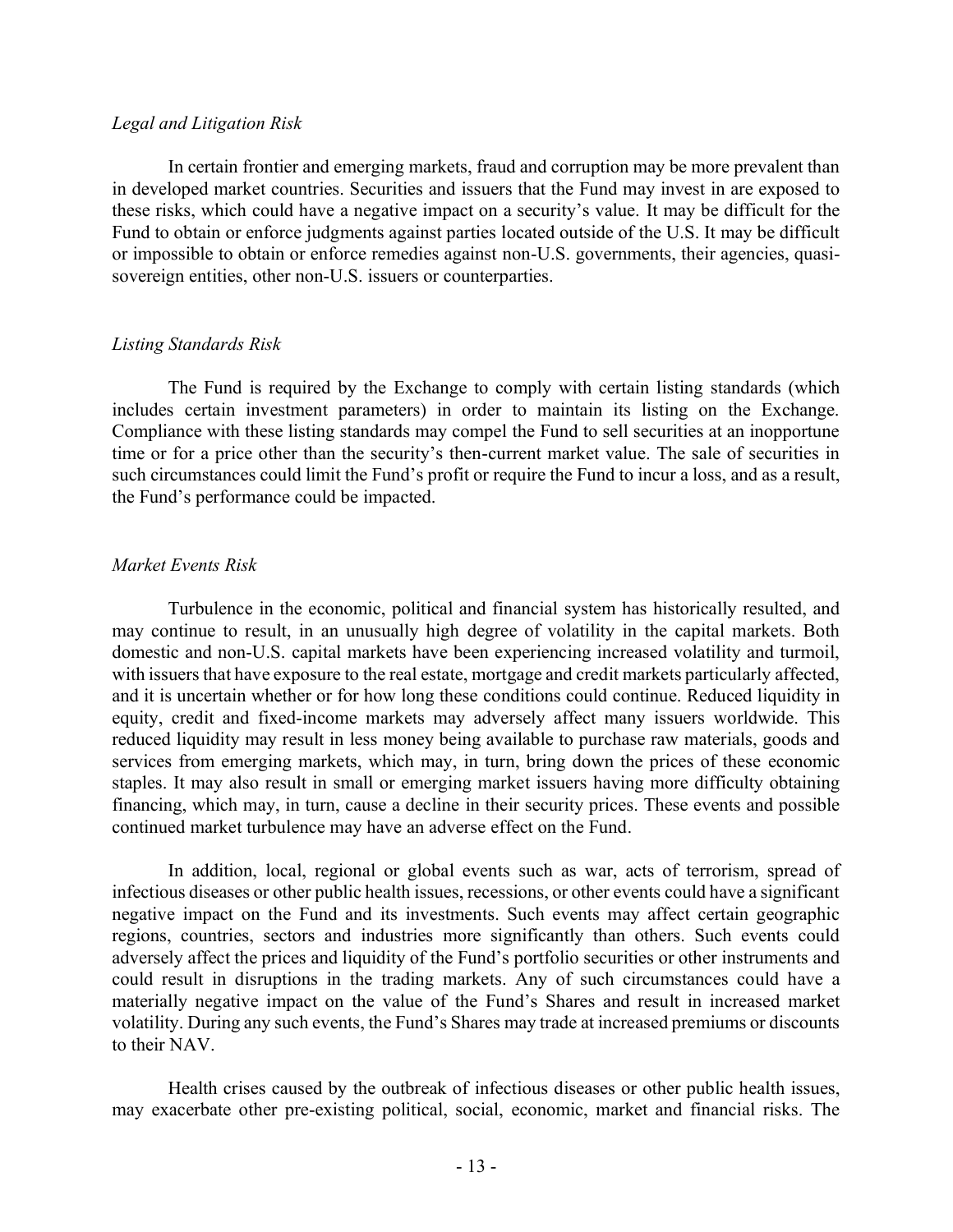impact of any such events, could negatively affect the global economy, as well as the economies of individual countries or regions, the financial performance of individual companies, sectors and industries, and the markets in general in significant and unforeseen ways. Any such impact could adversely affect the prices and liquidity of the securities and other instruments in which the Fund invests and negatively impact the Fund's investment return.

For example, an outbreak of a respiratory disease designated as COVID-19 was first detected in China in December 2019 and subsequently spread internationally. The transmission of COVID-19 and efforts to contain its spread have resulted in international, national and local border closings and other significant travel restrictions and disruptions, significant disruptions to business operations, supply chains and customer activity, event cancellations and restrictions, service cancellations, reductions and other changes, significant challenges in healthcare service preparation and delivery, and quarantines, as well as general concern and uncertainty that has negatively affected the economic environment. These impacts also have caused significant volatility and declines in global financial markets, which have caused losses for investors. The impact of this COVID-19 pandemic may be short term or may last for an extended period of time, and in either case could result in a substantial economic downturn or recession.

In addition, the operations of the Fund, the Adviser and the Fund's other service providers may be significantly impacted, or even temporarily or permanently halted, as a result of government quarantine measures, voluntary and precautionary restrictions on travel or meetings and other factors related to a public health emergency, including its potential adverse impact on the health of any such entity's personnel.

#### *Non-U.S. Securities Risk*

The Fund's non-U.S. investments may be adversely affected by political and social instability, changes in economic or taxation policies, difficulty in enforcing obligations, decreased liquidity or increased volatility. Non-U.S. investments also involve the risk of the possible seizure, nationalization or expropriation of the issuer or non-U.S. deposits (in which an underlying fund could lose its entire investments in a certain market) and the possible adoption of non-U.S. governmental restrictions such as exchange controls. Unless the Fund has hedged its non-U.S. securities risk, non-U.S. securities risk also involves the risk of negative non-U.S. currency rate fluctuations, which may cause the value of securities denominated in such non-U.S. currency (or other instruments through which an underlying fund has exposure to non-U.S. currencies) to decline in value. Currency exchange rates may fluctuate significantly over short periods of time. Currency hedging strategies, if used, are not always successful.

#### **MANAGEMENT OF THE FUND**

#### TRUSTEES AND OFFICERS

The general supervision of the duties performed for the Fund under the Investment Management Agreement (as defined below) is the responsibility of the Board of Trustees. There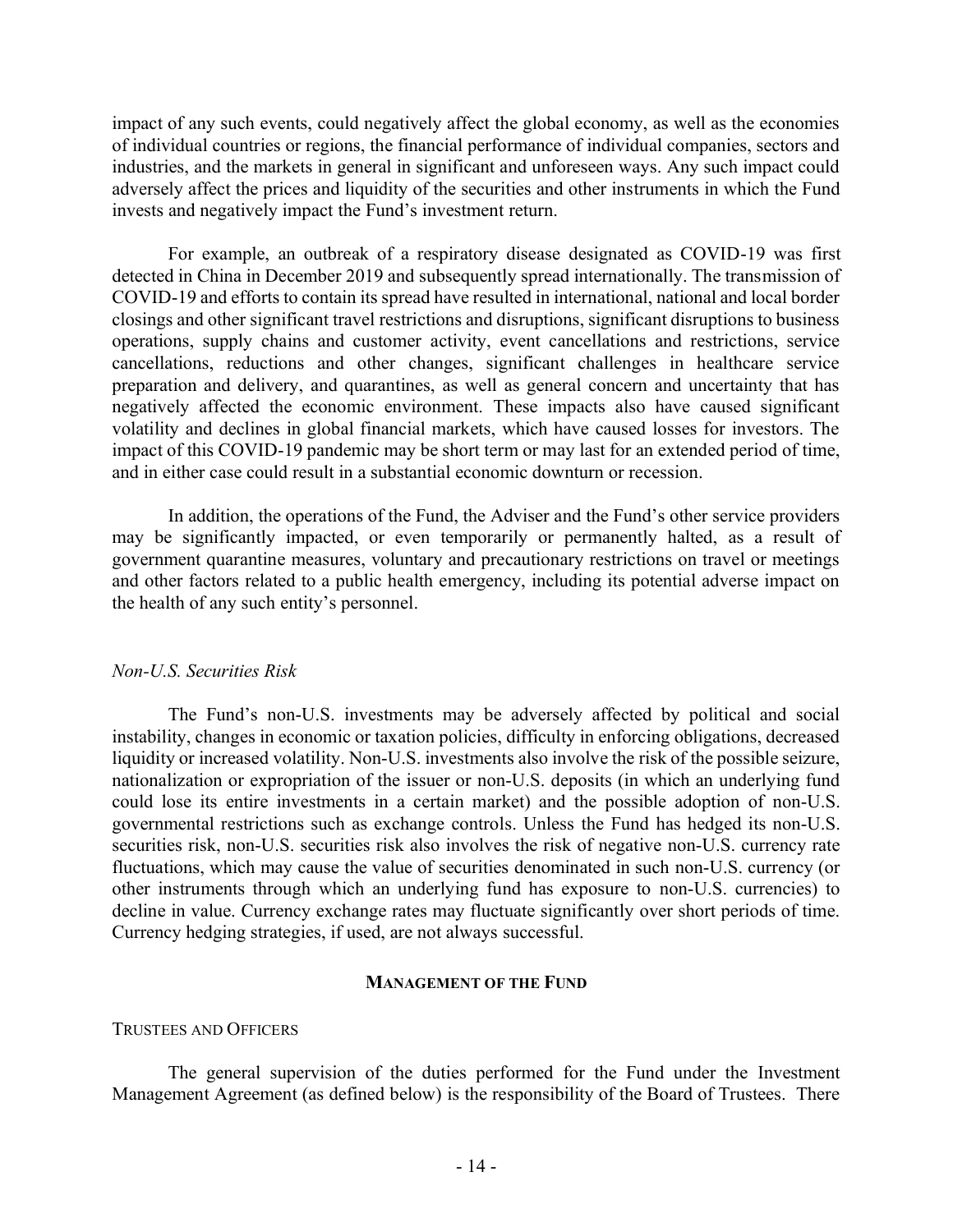are five Trustees of the Trust, two of whom are "interested persons" (as the term is defined in the 1940 Act) (*"Interested Trustees"*) and three of whom are Trustees who are not officers or employees of Amplify Investments or any of its affiliates (each an *"Independent Trustee"* and collectively the *"Independent Trustees"*). The Trustees serve for indefinite terms until their resignation, death or removal. The Trust has not established a lead Independent Trustee position. The Trustees set broad policies for the Fund, choose the Trust's officers and hired the Fund's investment adviser. Each Trustee, except for Christian Magoon and John Phillips, is an Independent Trustee. Mr. Magoon is deemed an Interested Trustee of the Trust due to his positions as Chief Executive Officer and President of Amplify Investments and the Trust. Mr. Phillips is deemed an Interested Trustee due to his positions as Chief Operating Officer of Amplify Investments and Secretary of the Trust. The officers of the Trust manage its day-to-day operations, are responsible to the Trust's Board of Trustees and serve indefinite terms. The following is a list of the Trustees and executive officers of the Trust and a statement of their present positions and principal occupations during the past five years, the number of portfolios each Trustee oversees and the other directorships they have held during the past five years, if applicable.

| <b>NAME, ADDRESS</b><br><b>AND YEAR OF BIRTH</b>                                                                                       | <b>POSITION AND</b><br><b>OFFICES WITH TRUST</b>                                  | <b>TERM OF OFFICE</b><br><b>AND YEAR FIRST</b><br><b>ELECTED OR</b><br><b>APPOINTED</b><br><b>Interested Trustees</b> | PRINCIPAL OCCUPATIONS<br><b>DURING PAST 5 YEARS</b>                                                                                                                                                                                                                          | <b>NUMBER OF</b><br><b>PORTFOLIOS</b><br><b>IN THE</b><br><b>AMPLIFY</b><br><b>INVESTMENTS</b><br>FUND<br><b>COMPLEX</b><br><b>OVERSEEN BY</b><br><b>TRUSTEE</b> | <b>OTHER</b><br><b>TRUSTEESHIPS</b><br><b>OR</b><br><b>DIRECTORSHIPS</b><br><b>HELD BY</b><br><b>TRUSTEE</b><br><b>DURING THE</b><br><b>PAST 5 YEARS</b> |
|----------------------------------------------------------------------------------------------------------------------------------------|-----------------------------------------------------------------------------------|-----------------------------------------------------------------------------------------------------------------------|------------------------------------------------------------------------------------------------------------------------------------------------------------------------------------------------------------------------------------------------------------------------------|------------------------------------------------------------------------------------------------------------------------------------------------------------------|----------------------------------------------------------------------------------------------------------------------------------------------------------|
| Christian Magoon <sup>(1)</sup><br>c/o Amplify Investments LLC<br>310 South Hale Street<br>Wheaton, IL 60187<br>Y.O.B.: 1974           | Chairman of the<br>Board of Trustees;<br>Chief Executive<br>Officer and President | · Indefinite term<br>• Since inception                                                                                | Chief Executive Officer,<br>Magoon Capital (2010 -<br>present); Chief Executive<br>Officer, YieldShares, LLC<br>$(2013 - present)$ ; Chief<br>Executive Officer, Amplify<br>Investments LLC (2015 -<br>present); President of<br>Amplify Investments LLC<br>$(2015 - 2018).$ | 15                                                                                                                                                               | None                                                                                                                                                     |
| John Phillips <sup><math>(2)</math></sup><br>c/o Amplify Investments LLC<br>310 South Hale Street<br>Wheaton, IL 60187<br>Y.O.B.: 1958 | Secretary                                                                         | • Indefinite term<br>• Since inception                                                                                | Chief Operating Officer and<br>Head of Product<br>Development, Amplify<br>Investments LLC (2015 -<br>present)                                                                                                                                                                | 15                                                                                                                                                               | None                                                                                                                                                     |
|                                                                                                                                        |                                                                                   | <b>Independent Trustees</b>                                                                                           |                                                                                                                                                                                                                                                                              |                                                                                                                                                                  |                                                                                                                                                          |
| Michael DiSanto<br>c/o Amplify Investments LLC<br>310 South Hale Street<br>Wheaton, IL 60187<br>Y.O.B.: 1979                           | Trustee                                                                           | • Indefinite term<br>• Since inception                                                                                | Attorney, City of Naperville,<br>Illinois $(2007 - present)$ ;<br>Member, Elder Board of the<br>Compass Church, (2013 -<br>present)                                                                                                                                          | 15                                                                                                                                                               | None                                                                                                                                                     |
| <b>Rick Powers</b><br>c/o Amplify Investments LLC<br>310 South Hale Street<br>Wheaton, IL 60187<br>Y.O.B.: 1957                        | Trustee                                                                           | • Indefinite term<br>• Since inception                                                                                | Director, Department of<br>Public Works, City of<br>Peoria, Illinois (2019 -<br>Present); Deputy<br>Commissioner,<br>Transportation, State of<br>Indiana (2014 - 2019)                                                                                                       | 15                                                                                                                                                               | None                                                                                                                                                     |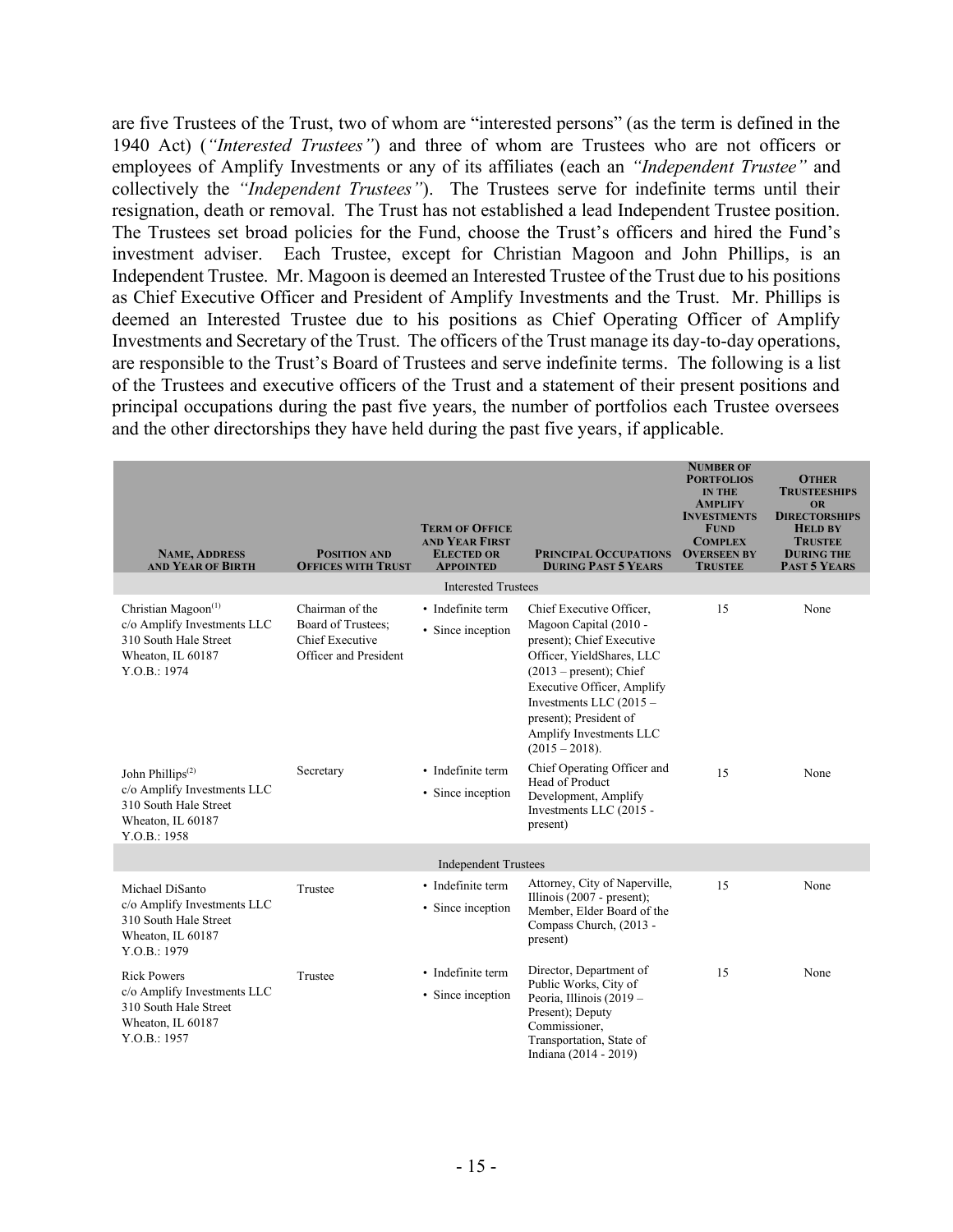| <b>NAME, ADDRESS</b><br><b>AND YEAR OF BIRTH</b>                                                               | <b>POSITION AND</b><br><b>OFFICES WITH TRUST</b> | <b>TERM OF OFFICE</b><br><b>AND YEAR FIRST</b><br><b>ELECTED OR</b><br><b>APPOINTED</b> | <b>PRINCIPAL OCCUPATIONS</b><br><b>DURING PAST 5 YEARS</b>                                                                                 | <b>NUMBER OF</b><br><b>PORTFOLIOS</b><br><b>IN THE</b><br><b>AMPLIFY</b><br><b>INVESTMENTS</b><br><b>FUND</b><br><b>COMPLEX</b><br><b>OVERSEEN BY</b><br><b>TRUSTEE</b> | <b>OTHER</b><br><b>TRUSTEESHIPS</b><br><b>OR</b><br><b>DIRECTORSHIPS</b><br><b>HELD BY</b><br><b>TRUSTEE</b><br><b>DURING THE</b><br><b>PAST 5 YEARS</b> |
|----------------------------------------------------------------------------------------------------------------|--------------------------------------------------|-----------------------------------------------------------------------------------------|--------------------------------------------------------------------------------------------------------------------------------------------|-------------------------------------------------------------------------------------------------------------------------------------------------------------------------|----------------------------------------------------------------------------------------------------------------------------------------------------------|
| Mark Tucker<br>c/o Amplify Investments LLC<br>310 South Hale Street<br>Wheaton, IL 60187<br>Y.O.B.: 1963       | Trustee                                          | • Indefinite term<br>• Since inception                                                  | Sole member, Aspen Equity<br>Partners, LLC (2009 -<br>present); New Liberty<br>Popcorn, LLC (2015 -<br>present)                            | 15                                                                                                                                                                      | None                                                                                                                                                     |
|                                                                                                                |                                                  | Officers of the Trust                                                                   |                                                                                                                                            |                                                                                                                                                                         |                                                                                                                                                          |
| Ed Keiley<br>c/o Amplify Investments LLC<br>310 South Hale Street<br>Wheaton, IL 60187<br>Y.O.B.: 1965         | Chief Compliance<br>Officer                      | • Indefinite term<br>• Since inception                                                  | Chief Compliance Officer,<br>Amplify Investments LLC<br>$(2016 - present)$ ; Trader<br>Compliance, Inc. (2003 -<br>present)                | N/A                                                                                                                                                                     | N/A                                                                                                                                                      |
| Bradley H. Bailey<br>c/o Amplify Investments LLC<br>310 South Hale Street<br>Wheaton, IL 60187<br>Y.O.B.: 1967 | Chief Financial<br>Officer                       | • Indefinite term<br>$\cdot$ 2016                                                       | Chief Financial Officer,<br>Amplify Investments LLC<br>$(2016 - present)$ ; Chief<br>Financial Officer, Copia<br>Capital LLC (2014 - 2016) | N/A                                                                                                                                                                     | N/A                                                                                                                                                      |
| William H. Belden<br>c/o Amplify Investments LLC<br>310 South Hale Street<br>Wheaton, IL 60187<br>Y.O.B.: 1965 | Vice President                                   | • Indefinite term<br>$\cdot$ 2020                                                       | President, Amplify<br>Investments LLC $(2018 -$<br>present); Managing<br>Director, Guggenheim<br>Investments $(2009 - 2018)$               | N/A                                                                                                                                                                     | N/A                                                                                                                                                      |

(1) Mr. Magoon is deemed an "interested person" of the Trust due to his position as Chief Executive Officer of Amplify Investments LLC and Chief Executive Officer and President of the Trust.

(2) Mr. Phillips is deemed an "interested person" of the Trust due to his positions as Chief Operating Officer of Amplify Investments LLC and Secretary of the Trust.

#### UNITARY BOARD LEADERSHIP STRUCTURE

It is anticipated that each Trustee will serve as a trustee of all funds in the Amplify Investments Fund Complex (as defined below), which is known as a "unitary" board leadership structure. Each Trustee currently serves as a trustee of the Fund and is anticipated to serve as a trustee for future Funds advised by Amplify Investments (each, an *"Amplify Fund"* and collectively, the *"Amplify Investments Fund Complex"*). None of the Trustees who are not "interested persons" of the Trust, nor any of their immediate family members, have ever been a director, officer or employee of, or consultant to, Amplify Investments or any of its affiliates. Mr. Magoon, an Interested Trustee, serves as the Chair of the Board for each Fund in the Amplify Investments Fund Complex.

The same five persons serve as Trustees on the Trust's Board and are anticipated to serve on the Boards of all other Amplify Funds. The unitary board structure was adopted for the Amplify Funds because of the efficiencies it achieves with respect to the governance and oversight of the Amplify Funds. Each Amplify Fund is subject to the rules and regulations of the 1940 Act (and other applicable securities laws), which means that many of the Amplify Funds face similar issues with respect to certain of their fundamental activities, including risk management, portfolio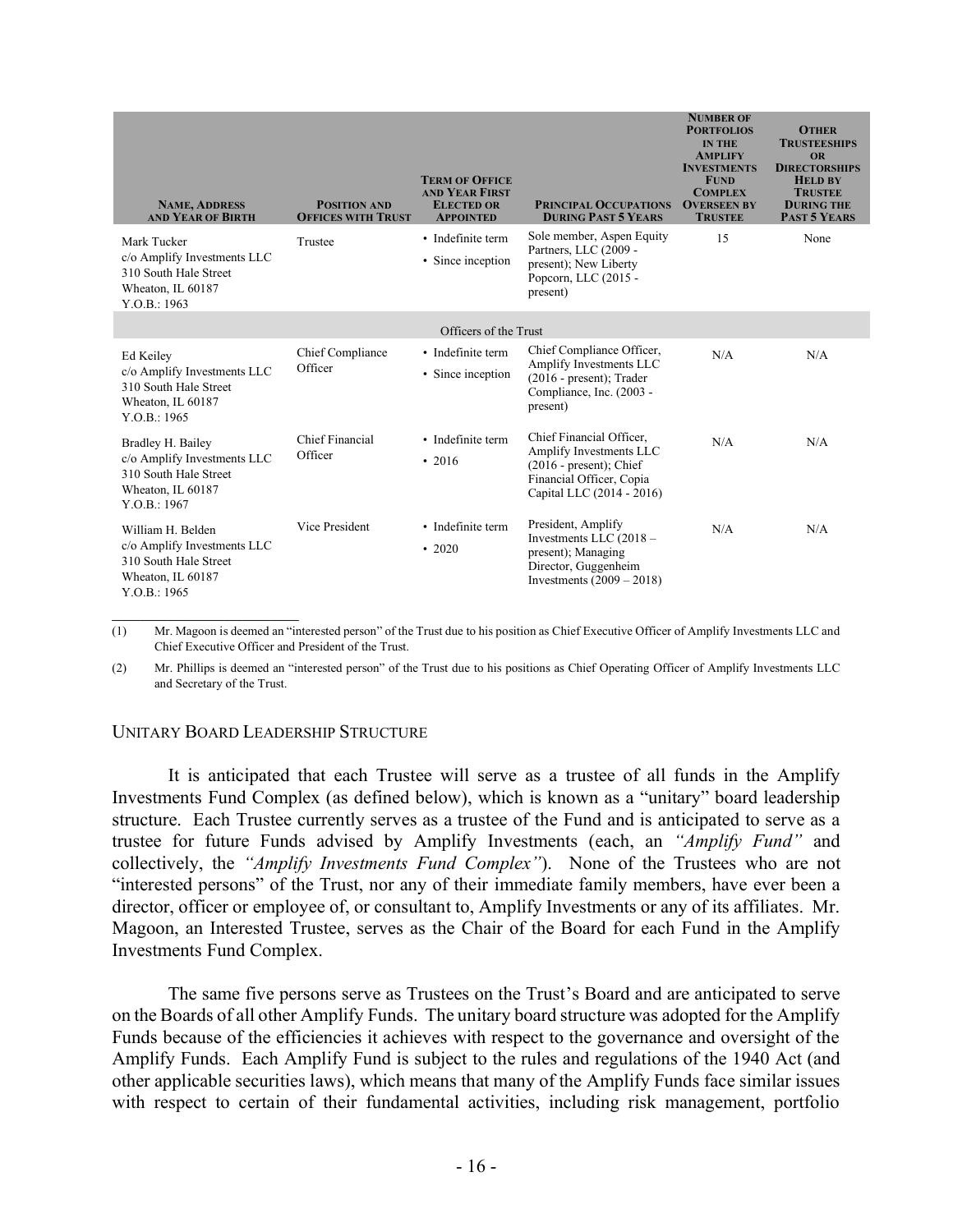liquidity, portfolio valuation and financial reporting. Because of the similar and often overlapping issues facing the Amplify Funds, including among any such exchange-traded funds, the Board of the Amplify Funds believes that maintaining a unitary board structure promotes efficiency and consistency in the governance and oversight of all Amplify Funds and reduces the costs, administrative burdens and possible conflicts that may result from having multiple boards. In adopting a unitary board structure, the Trustees seek to provide effective governance through establishing a board the overall composition of which, as a body, possesses the appropriate skills, diversity, independence and experience to oversee the Fund's business.

Annually, the Board of Trustees will review its governance structure and the committee structures, its performance and functions and any processes that would enhance board governance over the business of the Amplify Funds. The Board of Trustees has determined that its leadership structure, including the unitary board and committee structure, is appropriate based on the characteristics of the funds it serves and the characteristics of the Amplify Investments Fund Complex as a whole.

The Board of Trustees has established two standing committees (as described below) and has delegated certain of its responsibilities to those committees. The Board of Trustees and its committees meet frequently throughout the year to oversee the activities of the Fund, review contractual arrangements with and the performance of service providers, oversee compliance with regulatory requirements and review Fund performance. The Independent Trustees are represented by independent legal counsel at all Board and committee meetings. Generally, the Board of Trustees acts by majority vote of the Trustees present at a meeting, assuming a quorum is present, unless otherwise required by applicable law.

The two standing committees of the Board of Trustees are the Nominating and Governance Committee and the Audit Committee.

The Nominating and Governance Committee is responsible for appointing and nominating non-interested persons to the Board of Trustees. Messrs. DiSanto, Powers and Tucker are members of the Nominating and Governance Committee. If there is no vacancy on the Board of Trustees, the Board of Trustees will not actively seek recommendations from other parties, including shareholders. The Nominating and Governance Committee will not consider new trustee candidates who are 70 years of age or older or will turn 70 years old during the initial term. When a vacancy on the Board of Trustees occurs and nominations are sought to fill such vacancy, the Nominating and Governance Committee may seek nominations from those sources it deems appropriate in its discretion, including shareholders of the Fund. To submit a recommendation for nomination as a candidate for a position on the Board of Trustees, shareholders of the Fund should mail such recommendation to John Phillips, Secretary, at the Trust's address, 310 South Hale Street, Wheaton, Illinois 60187. Such recommendation shall include the following information: (i) a statement in writing setting forth (A) the name, age, date of birth, business address, residence address and nationality of the person or persons to be nominated; (B) the class or series and number of all shares of the Fund owned of record or beneficially by each such person or persons, as reported to such shareholder by such nominee(s);  $(C)$  any other information regarding each such person required by paragraphs (a), (d), (e) and (f) of Item 401 of Regulation S-K or paragraph (b) of Item 22 of Rule 14a-101 (Schedule 14A) under the 1934 Act; (D) any other information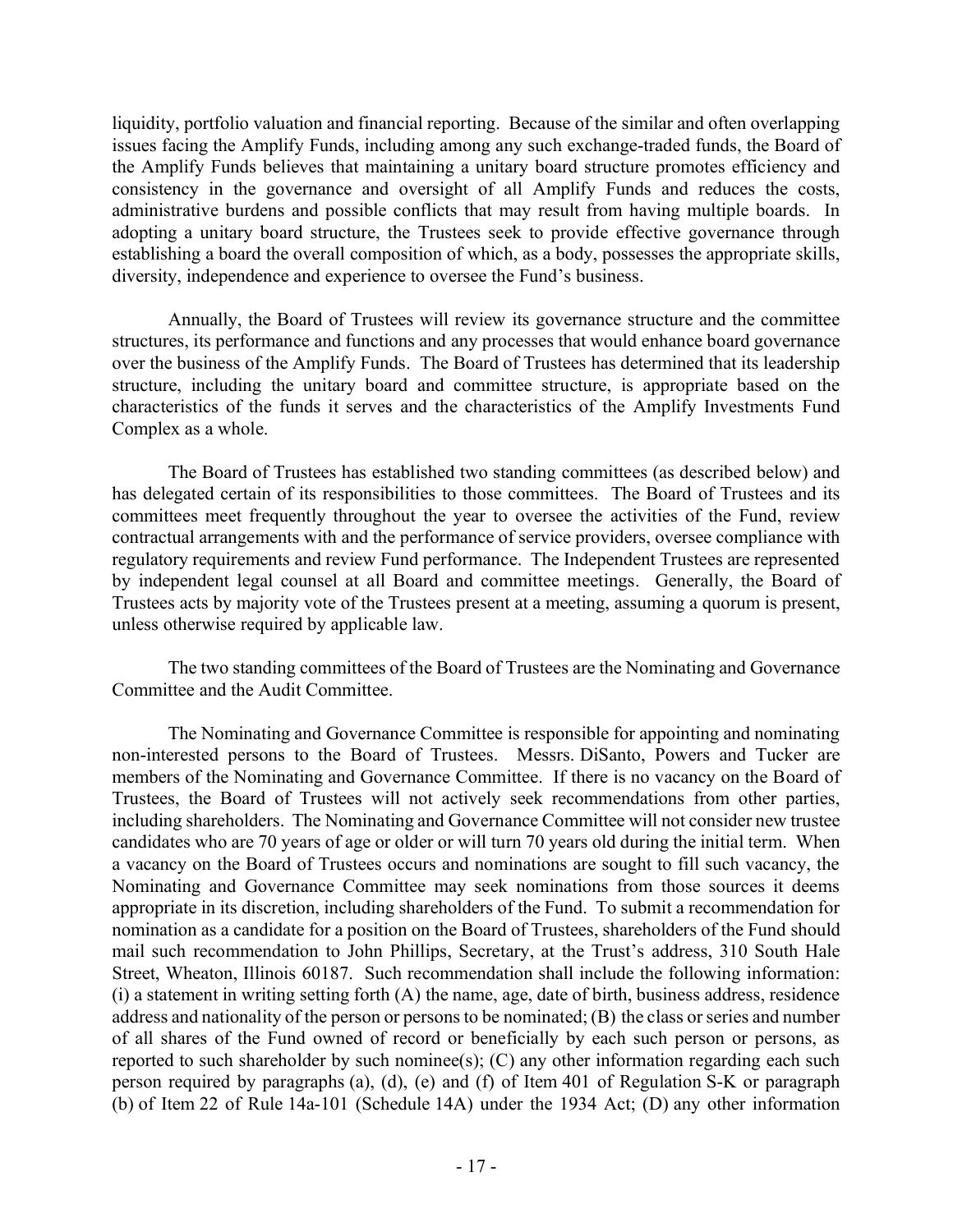regarding the person or persons to be nominated that would be required to be disclosed in a proxy statement or other filings required to be made in connection with solicitation of proxies for election of trustees or directors pursuant to Section 14 of the 1934 Act and the rules and regulations promulgated thereunder; and (E) whether such shareholder believes any nominee is or will be an "interested person" of the Fund (as defined in the 1940 Act) and, if not an "interested person," information regarding each nominee that will be sufficient for the Fund to make such determination; and (ii) the written and signed consent of any person to be nominated to be named as a nominee and to serve as a trustee if elected. In addition, the Trustees may require any proposed nominee to furnish such other information as they may reasonably require or deem necessary to determine the eligibility of such proposed nominee to serve as a Trustee. The Nominating and Governance Committee met one time during the fiscal year ended October 31, 2021.

The Audit Committee is responsible for overseeing the Fund's accounting and financial reporting process, the system of internal controls and audit process and for evaluating and appointing independent auditors (subject also to approval of the Board of Trustees). Messrs. DiSanto, Powers and Tucker serve on the Audit Committee. The Audit Committee met four times during the fiscal year ended October 31, 2021.

### RISK OVERSIGHT

As part of the general oversight of the Fund, the Board of Trustees is involved in the risk oversight of the Fund. The Board of Trustees has adopted and periodically reviews policies and procedures designed to address the Fund's risks. Oversight of investment and compliance risk, including, if applicable, oversight of any Sub-Adviser, is performed primarily at the Board level in conjunction with the Adviser's investment oversight group and the Trust's Chief Compliance Officer (*"CCO"*), Ed Keiley.

Oversight of other risks also occurs at the committee level. The Adviser's investment oversight group reports to the Board of Trustees at quarterly meetings regarding, among other things, Fund performance and the various drivers of such performance as well as information related to the Adviser and its operations and processes. The Board of Trustees reviews reports on the Fund's and the service providers' compliance policies and procedures at each quarterly Board meeting and receives an annual report from the CCO regarding the operations of the Fund's and the service providers' compliance programs. In addition, the Independent Trustees meet privately each quarter with the CCO. The Audit Committee reviews with the Adviser the Fund's major financial risk exposures and the steps the Adviser has taken to monitor and control these exposures, including the Fund's risk assessment and risk management policies and guidelines. The Audit Committee also, as appropriate, reviews in a general manner the processes other Board committees have in place with respect to risk assessment and risk management. The Nominating and Governance Committee monitors all matters related to the corporate governance of the Trust.

Not all risks that may affect the Fund can be identified nor can controls be developed to eliminate or mitigate their occurrence or effects. It may not be practical or cost effective to eliminate or mitigate certain risks, the processes and controls employed to address certain risks may be limited in their effectiveness, and some risks are simply beyond the reasonable control of the Fund or the Adviser or other service providers. Moreover, it is necessary to bear certain risks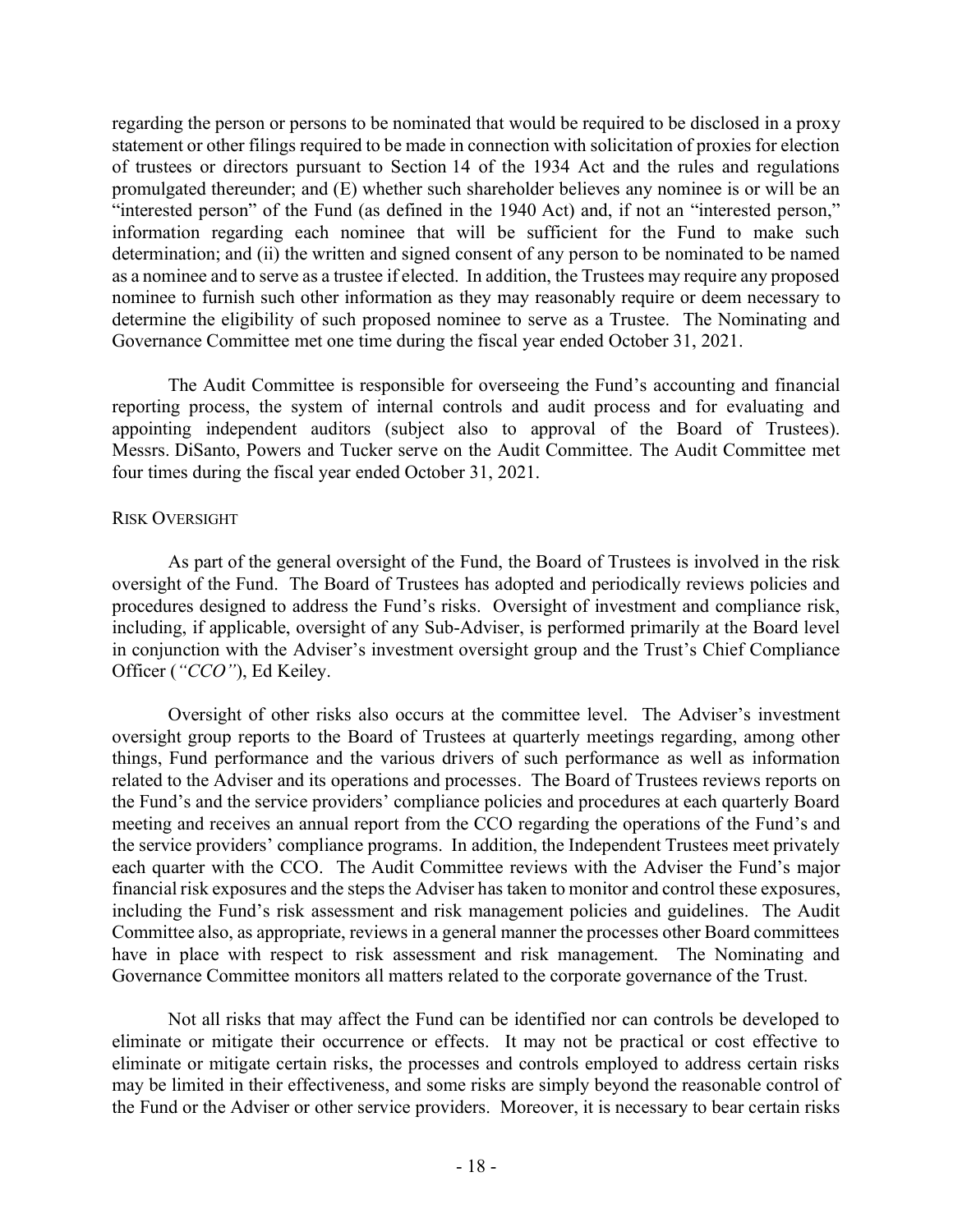(such as investment-related risks) to achieve the Fund's goals. As a result of the foregoing and other factors, the Fund's ability to manage risk is subject to substantial limitations.

### BOARD DIVERSIFICATION AND TRUSTEE QUALIFICATIONS

As described above, the Nominating and Governance Committee of the Board of Trustees oversees matters related to the nomination of Trustees. The Nominating and Governance Committee seeks to establish an effective Board with an appropriate range of skills and diversity, including, as appropriate, differences in background, professional experience, education, vocations, and other individual characteristics and traits in the aggregate. Each Trustee must meet certain basic requirements, including relevant skills and experience, time availability and, if qualifying as an Independent Trustee, independence from the Adviser, underwriters or other service providers, including any affiliates of these entities.

Listed below for each current Trustee are the experiences, qualifications and attributes that led to the conclusion, as of the date of this SAI, that each current Trustee should serve as a Trustee in light of the Trust's business and structure.

*Independent Trustees.* Michael DiSanto has served as an attorney with the City of Naperville, Illinois since 2007, and currently serves as the City Attorney of Naperville. In this capacity, Mr. DiSanto oversees municipal matters for the city. Since 2013, Mr. DiSanto has served on the Elder Board of the Compass Church. Additionally, in 2012, Mr. DiSanto held the position of adjunct professor at Aurora University in Aurora, Illinois. Mr. DiSanto has served as a College Scholarship Board Member for the National Student Leadership Conference since 2018. Mr. DiSanto has served as a Trustee of the Amplify Funds since 2015. He currently serves as Chair of the Nominating and Governance Committee (since 2015) of the Amplify Funds.

Rick Powers is the Director, Department of Public Works, City of Peoria, Illinois, a position he has held since 2019. Previously, from 2014 to 2019, Mr. Powers served as Deputy Commissioner, Transportation with the State of Indiana, a position he has held since 2014. Additionally, from 2001 to 2014, Mr. Powers served as Director, Code Enforcement with the City of Indianapolis, Indiana. Mr. Powers has served as a Trustee of the Amplify Funds since 2015.

Mark Tucker is the sole member of Aspen Equity Partners, LLC, a company he founded in 2009 to serve as the managing member of several single-purpose limited liability companies that own and operate commercial property in Illinois, Wisconsin and Minnesota. Mr. Tucker has served as a Trustee of the Amplify Funds since 2015. He currently serves as Chair of the Audit Committee (since 2015) of the Amplify Funds.

*Interested Trustees.* Christian Magoon is Chair of the Board of Trustees of the Amplify Funds and Chief Executive Officer and President of Amplify Investments. Mr. Magoon has served as Chief Executive Officer of Magoon Capital and YieldShares, LLC, which he participated in founding in 2010 and 2013, respectively. Mr. Magoon has served as a Trustee of the Amplify Funds since 2015.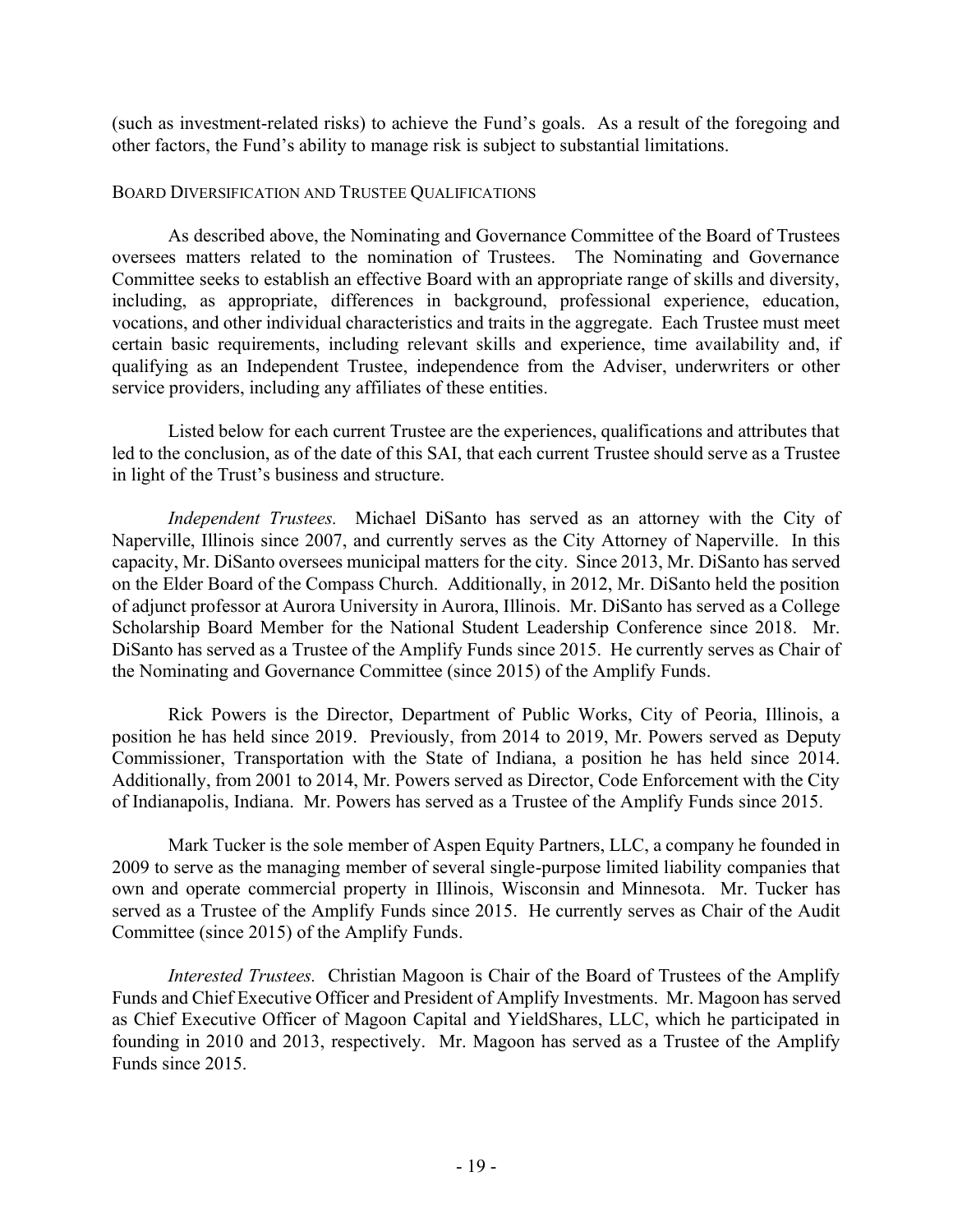John Phillips has worked as the Chief Operating Officer and Head of Product Development of Amplify Investments since March 2015. Previously, Mr. Phillips was the Managing Director responsible for the Product Development Group at White, Weld & Co., LLC since 2007 and prior to that served as a Managing Director at Guggenheim Partners LLC. Mr. Phillips has worked in the financial services industry since 1990.

For the 2021 calendar year, each Independent Trustee was paid a fixed annual retainer of \$15,000. The fixed annual retainer was allocated equally among each Fund in the Amplify Investments Fund Complex. Beginning with the calendar year 2021, each Independent Trustee is compensated based upon on the average assets under management in the Amplify Investments Fund Complex over trailing six month periods (ending the prior November 30 and May 31, respectively). Payments will be calculated by multiplying the Trust's assets under management (in millions) by \$15.84, then dividing this number by two for the six month retainer payment. The sixmonth retainer will be allocated equally among each Fund in the Amplify Investments Fund Complex. Trustees are also reimbursed for travel and out-of-pocket expenses incurred in connection with all meetings.

The following table sets forth the estimated compensation to be earned by each Independent Trustee (including reimbursement for travel and out-of-pocket expenses) for services to the Fund and the aggregate compensation paid to them for services to the Amplify Investments Fund Complex, for the fiscal year ended October 31, 2021. The Trust has no retirement or pension plans. The officers and Trustees who are "interested persons" as designated above serve without any compensation from the Trust. The Trust has no employees. Its officers are compensated by Amplify Investments.

| <b>NAME OF TRUSTEE</b> | <b>ESTIMATED</b><br><b>COMPENSATION FROM THE FUND</b> | <b>ESTIMATED TOTAL COMPENSATION</b><br><b>FROM</b><br>THE AMPLIFY INVESTMENTS FUND<br><b>COMPLEX</b> |
|------------------------|-------------------------------------------------------|------------------------------------------------------------------------------------------------------|
| Michael DiSanto        | \$6,246                                               | \$65,954                                                                                             |
| <b>Rick Powers</b>     | \$6,246                                               | \$65,954                                                                                             |
| Mark Tucker            | \$6,246                                               | \$65,954                                                                                             |

*Interested and Independent Trustees*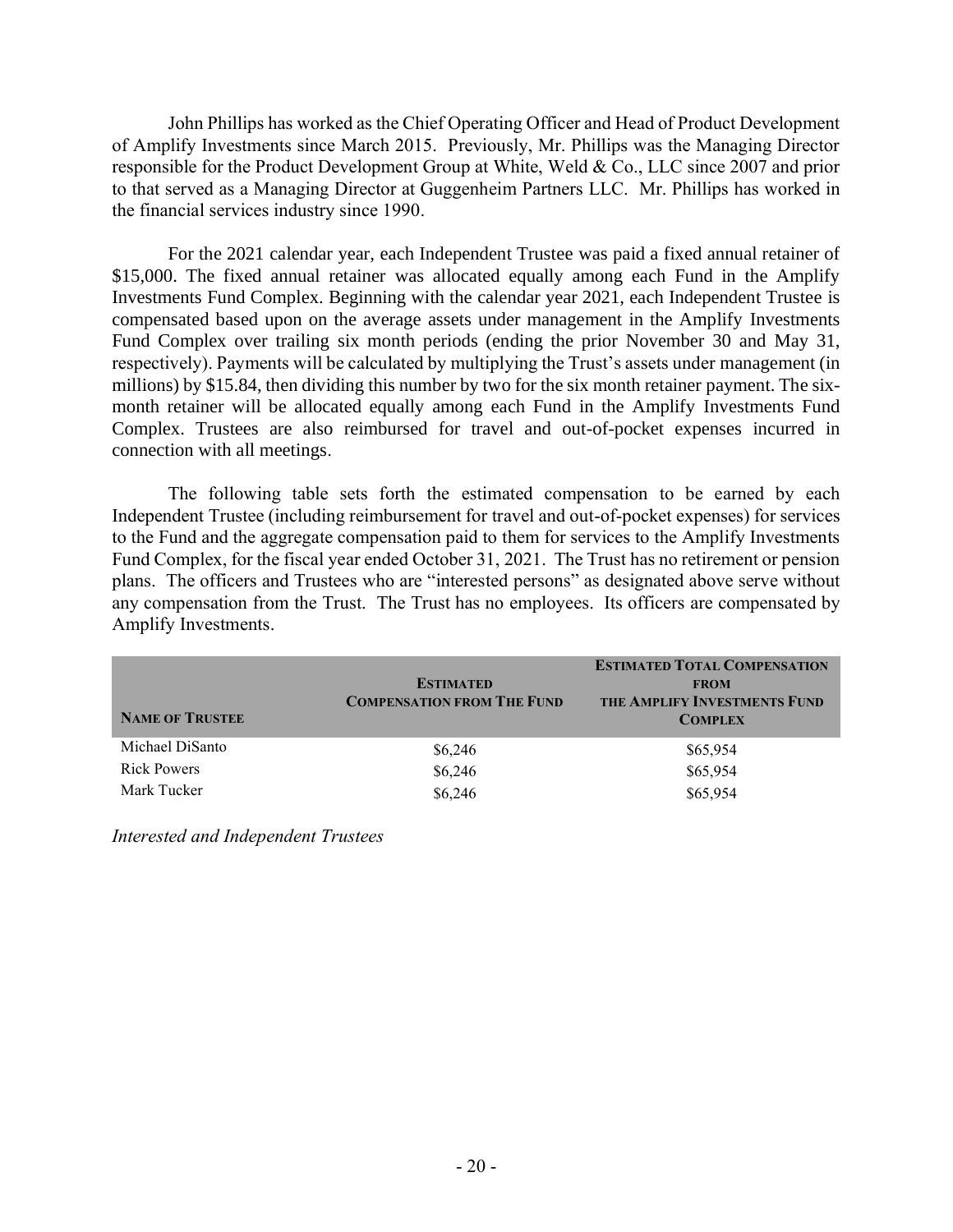The following table sets forth the dollar range of equity securities beneficially owned by the Interested and Independent Trustees in the Fund and all funds overseen by the Trustees in the Amplify Investments Fund Complex as of December 31, 2021:

| <b>TRUSTEE</b>              | <b>DOLLAR RANGE OF</b><br><b>EQUITY SECURITIES</b><br>IN THE FUND | <b>AGGREGATE DOLLAR RANGE OF</b><br><b>EQUITY SECURITIES IN</b><br><b>ALL REGISTERED INVESTMENT</b><br><b>COMPANIES</b><br><b>OVERSEEN BY TRUSTEE IN THE</b><br><b>AMPLIFY INVESTMENTS</b><br><b>FUND COMPLEX</b> |
|-----------------------------|-------------------------------------------------------------------|-------------------------------------------------------------------------------------------------------------------------------------------------------------------------------------------------------------------|
| <b>Interested Trustees</b>  |                                                                   |                                                                                                                                                                                                                   |
| Christian Magoon            | $$1 - $10,000$                                                    | Over \$100,000                                                                                                                                                                                                    |
| John Phillips               | $$1 - $10,000$                                                    | $$10,001 - $50,000$                                                                                                                                                                                               |
| <b>Independent Trustees</b> |                                                                   |                                                                                                                                                                                                                   |
| Michael DiSanto             | $$1 - $10,000$                                                    | $$1 - $10,000$                                                                                                                                                                                                    |
| <b>Rick Powers</b>          | N/A                                                               | N/A                                                                                                                                                                                                               |
| Mark Tucker                 | N/A                                                               | N/A                                                                                                                                                                                                               |
|                             |                                                                   |                                                                                                                                                                                                                   |

As of December 31, 2021, the Independent Trustees of the Trust and immediate family members did not own beneficially or of record any class of securities of an investment adviser or principal underwriter of the Fund or any person directly or indirectly controlling, controlled by, or under common control with an investment adviser or principal underwriter of the Fund.

As of February 9, 2022, the officers and Trustees, in the aggregate, owned less than 1% of the shares of the Fund.

### **CONTROL PERSONS AND PRINCIPAL HOLDERS OF SECURITIES**

A principal shareholder is any person who owns (either of record or beneficially) 5% or more of the outstanding shares of a fund. A control person is one who owns, either directly or indirectly, more than 25% of the voting securities of a company or acknowledges the existence of control.

#### **INVESTMENT ADVISER AND OTHER SERVICE PROVIDERS**

#### *Investment Adviser*

Amplify Investments LLC, 310 South Hale Street, Wheaton, Illinois 60187, serves as the investment adviser to the Fund. Amplify Investments is a Delaware limited liability company with a sole member, Amplify Holding Company LLC. Amplify Investments discharges its responsibilities subject to the policies of the Board of Trustees. Amplify Investments also administers the Trust's business affairs, provides office facilities and equipment and certain clerical, bookkeeping and administrative services, and permits any of its officers or employees to serve without compensation as Trustees or officers of the Trust if elected to such positions.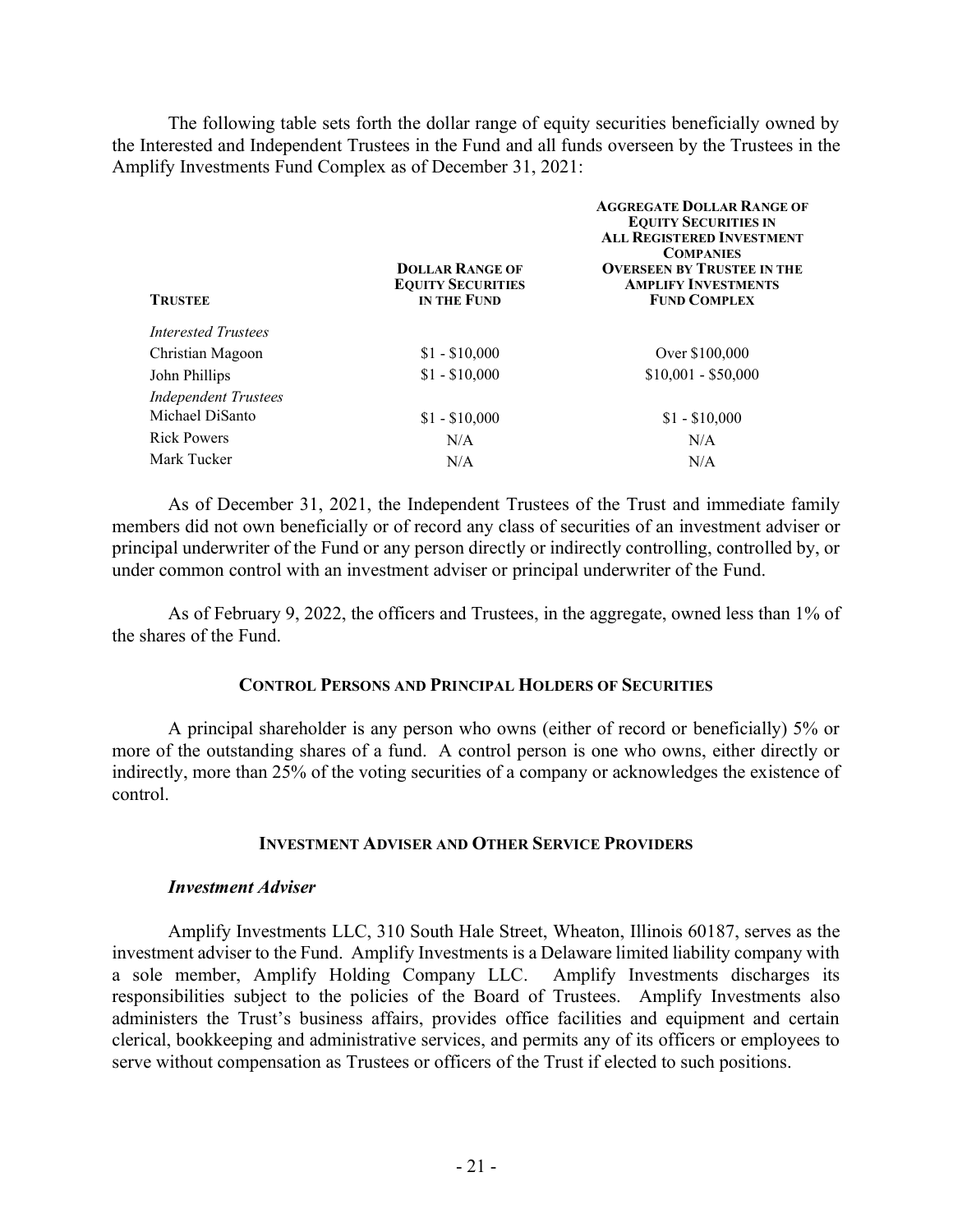Pursuant to an investment management agreement between Amplify Investments and the Trust, on behalf of the Fund (the *"Investment Management Agreement"*), Amplify Investments oversees the investment of Fund assets and is responsible for paying all expenses of the Fund, excluding the fee payments under the Investment Management Agreement, interest, taxes, brokerage commissions, acquired fund fees and expenses and other expenses connected with the execution of portfolio transactions, distribution and service fees payable pursuant to a Rule 12b-1 plan, if any, and extraordinary expenses. The Fund has agreed to pay Amplify Investments an annual management fee equal to a percentage of its daily net assets, as detailed in the below table.

| <b>Management Fee</b>                |       |
|--------------------------------------|-------|
| <b>Fund</b>                          | Fee   |
| Amplify Emerging Markets FinTech ETF | 0.69% |

For services rendered during the fiscal periods set forth below, the following table sets forth the management fee paid by the Fund to Amplify Investments

| <b>Management Fees</b>     |                             |  |
|----------------------------|-----------------------------|--|
| <b>Fiscal Period Ended</b> | <b>Management Fees Paid</b> |  |
| October 31, 2019*          | \$13,189                    |  |
| October 31, 2020           | \$31,472                    |  |
| October 31, 2021           | \$143,043                   |  |

\* The Fund commenced operations on January 29, 2019

Under the Investment Management Agreement, Amplify Investments shall not be liable for any loss sustained by reason of the purchase, sale or retention of any security, whether or not such purchase, sale or retention shall have been based upon the investigation and research made by any other individual, firm or corporation, if such recommendation shall have been selected with due care and in good faith, except loss resulting from willful misfeasance, bad faith, or gross negligence on the part of Amplify Investments in the performance of its obligations and duties, or by reason of its reckless disregard of its obligations and duties. The Investment Management Agreement is in place for the original initial two year term, and thereafter only if approved annually by the Board of Trustees, including a majority of the Independent Trustees. The Investment Management Agreement terminates automatically upon assignment and is terminable at any time without penalty as to the Fund by the Board of Trustees, including a majority of the Independent Trustees, or by vote of the holders of a majority of the Fund's outstanding voting securities on 60 days' written notice to Amplify Investments, or by Amplify Investments on 60 days' written notice to the Fund.

*Sub-Adviser.*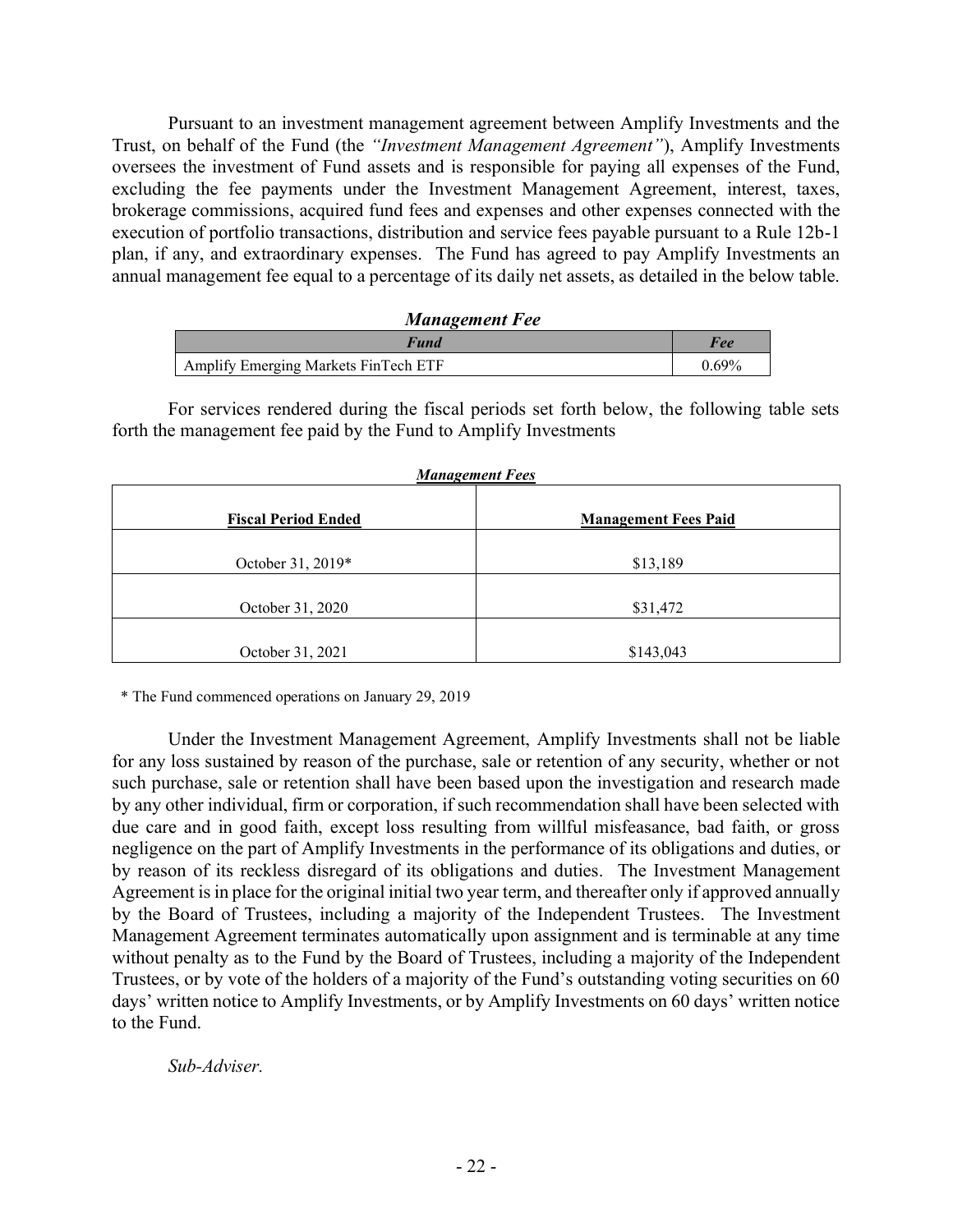Amplify Investments has retained Penserra Capital Management LLC, a New York limited liability company located at 4 Orinda Way, Suite 100-A, Orinda, California 94563, to act as subadviser to the Fund pursuant to a sub-advisory agreement (the *"Sub-Advisory Agreement"*). Penserra is controlled by George Madrigal, who serves as Managing Partner, and Dustin Lewellyn, who serves as Managing Director, who together own a majority interest in Penserra. Penserra's affiliated broker-dealer, Penserra Securities LLC (*"Penserra Securities"*), also holds a minority interest in Penserra.

Pursuant to the Sub-Advisory Agreement, Amplify Investments has agreed to pay for the services provided by the Sub-Adviser through sub-advisory fees. Amplify Investments is responsible for paying the entire amount of the Sub-Adviser's fee for the Fund. The Fund does not directly pay the Sub-Adviser. Penserra has the overall responsibility for selecting and continuously monitoring the Fund's investments. Penserra receives a sub-advisory fee equal to the greater of (1) \$20,000 per annum or (2) 0.05% per annum of the average daily net assets of the Fund on the first \$500 million, 0.04% on the next \$500 million and 0.03% on assets over \$1 billion, calculated daily and paid monthly. Pursuant to the above, the following sub-advisory fees were paid by the Adviser for the relevant periods. Pursuant to the above, the following sub-advisory fees were paid by the Adviser for the relevant periods:

| <b>Sub-Advisory Fees</b>   |                                           |  |
|----------------------------|-------------------------------------------|--|
| <b>Fiscal Period Ended</b> | <b>Sub-Advisory Fees Paid to Penserra</b> |  |
| October 31, 2019*          | \$15,069                                  |  |
| October 31, 2020           | \$20,000                                  |  |
| October 31, 2021           | \$20,000                                  |  |

\* The Fund commenced operations on January 29, 2019

### *Portfolio Managers.*

The portfolio managers are primarily responsible for the day-to-day management of the Fund. There are currently three portfolio managers, as follows:

*Dustin Lewellyn, CFA.* Mr. Lewellyn has extensive background in institutional investment process with a specific focus on ETFs, such as the Funds. Mr. Lewellyn was a portfolio manager at BGI (now part of Blackrock), and he managed a number of international equity funds. Mr. Lewellyn also was head of ETF product management and product development at Northern Trust where he oversaw the build out and management of all areas of a new ETF business, including primary responsibility for the portfolio management process surrounding the ETFs. Mr. Lewellyn also built and ran a new ETF business for Charles Schwab, including having primary responsibility for the technology and investment process to support portfolio management for the ETFs. Mr. Lewellyn started a consulting business with a focus on ETFs and helped numerous new ETF sponsors, as well as service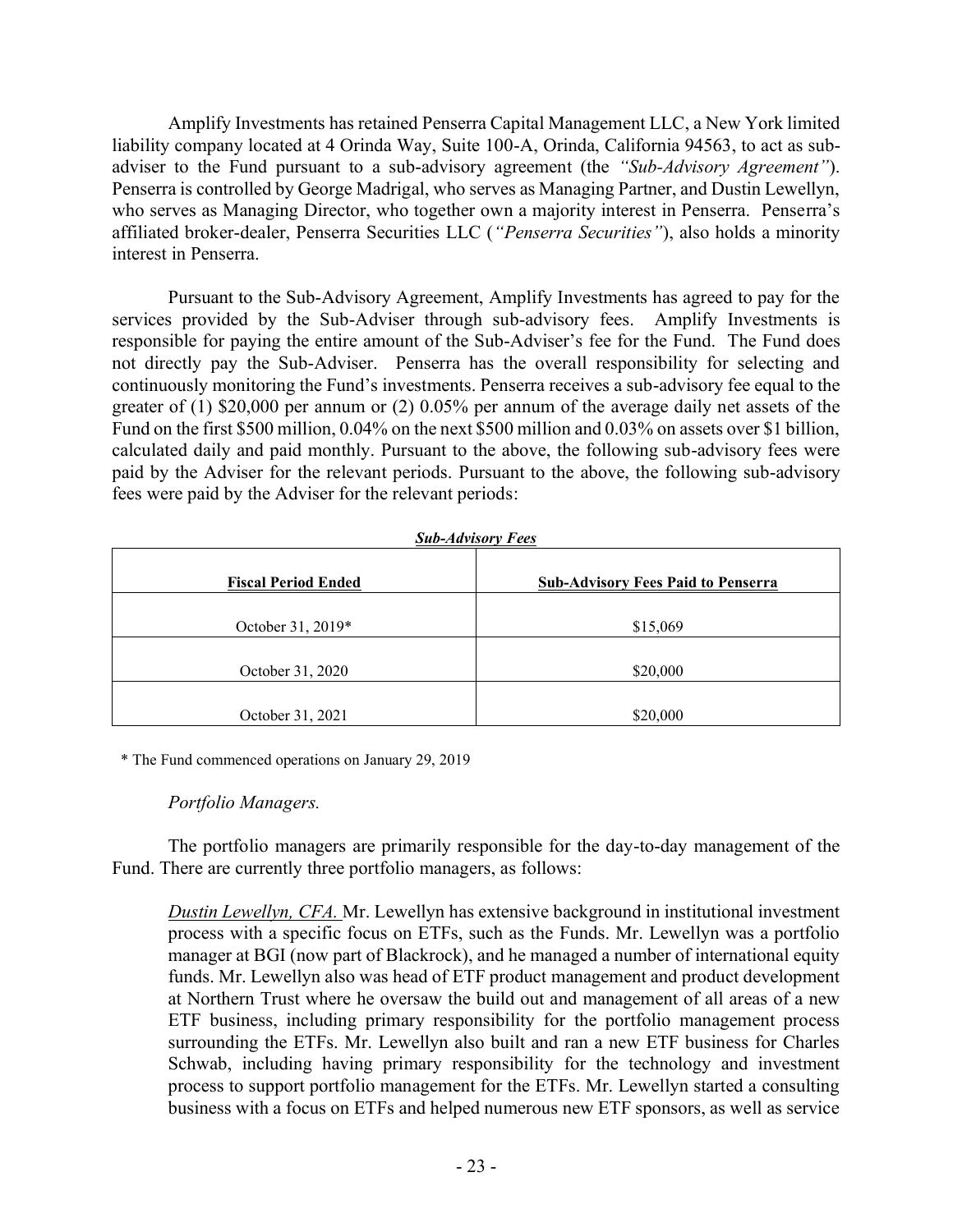providers, understand the resource requirements to participate in the industry utilizing current best practices. Mr. Lewellyn holds a B.A. from University of Iowa and is a CFA Charterholder. He also holds security licenses 7, 63, 66 and 24.

*Ernesto Tong, CFA.* Mr. Tong worked for Barclays Global Investors and Blackrock prior to joining the Sub-Adviser. During his time at Blackrock, Mr. Tong spent two years as an Index Research Analyst and seven years as a portfolio manager for a number of funds. As an Index Research Analyst, he was responsible for performing independent research and analysis to incorporate into Portfolio Management and Trading strategies and also developing and launching new indices and investment products, particularly in Latin America. As a portfolio manager, Mr. Tong managed \$40 billion in global ETF assets and was responsible for all aspects of portfolio management across domestic and international portfolios. Mr. Tong was also responsible for launching, managing, and driving the local Latin American ETF products for the portfolio management group, focusing on Brazil, Colombia and Mexico. Mr. Tong holds a B.A. from the University of California, Davis and is a CFA Charterholder. He holds security licenses 7 and 63.

*Anand Desai*. Prior to joining Penserra in 2015, Mr. Desai was an officer at State Street, where he had roles in portfolio accounting and client operations.

*Compensation.* Mr. Lewellyn's portfolio management compensation includes a salary and discretionary bonus based on the profitability of the Penserra. No compensation is directly related to the performance of the underlying assets. Mr. Tong receives from Penserra a fixed base salary and discretionary bonus, and he is also eligible to participate in a retirement plan and to receive an equity interest in Penserra. Mr. Tong's compensation is based on the performance and profitability of Penserra and his individual performance with respect to following a structured investment process. Mr. Desai receives from Penserra a fixed base salary and discretionary bonus, and is also eligible to participate in a retirement plan. Mr. Desai's compensation is based on the performance and profitability of Penserra and his individual performance with respect to following a structured investment process.

*Ownership of Fund Securities.* 

As of February 9, 2022, none of the portfolio managers owned any shares of the Fund.

*Accounts Managed by the Portfolio Managers.*

In addition to the Fund, the portfolio managers are responsible for the day-to-day management of certain other accounts, as listed below. The information below is provided as of October 31, 2021.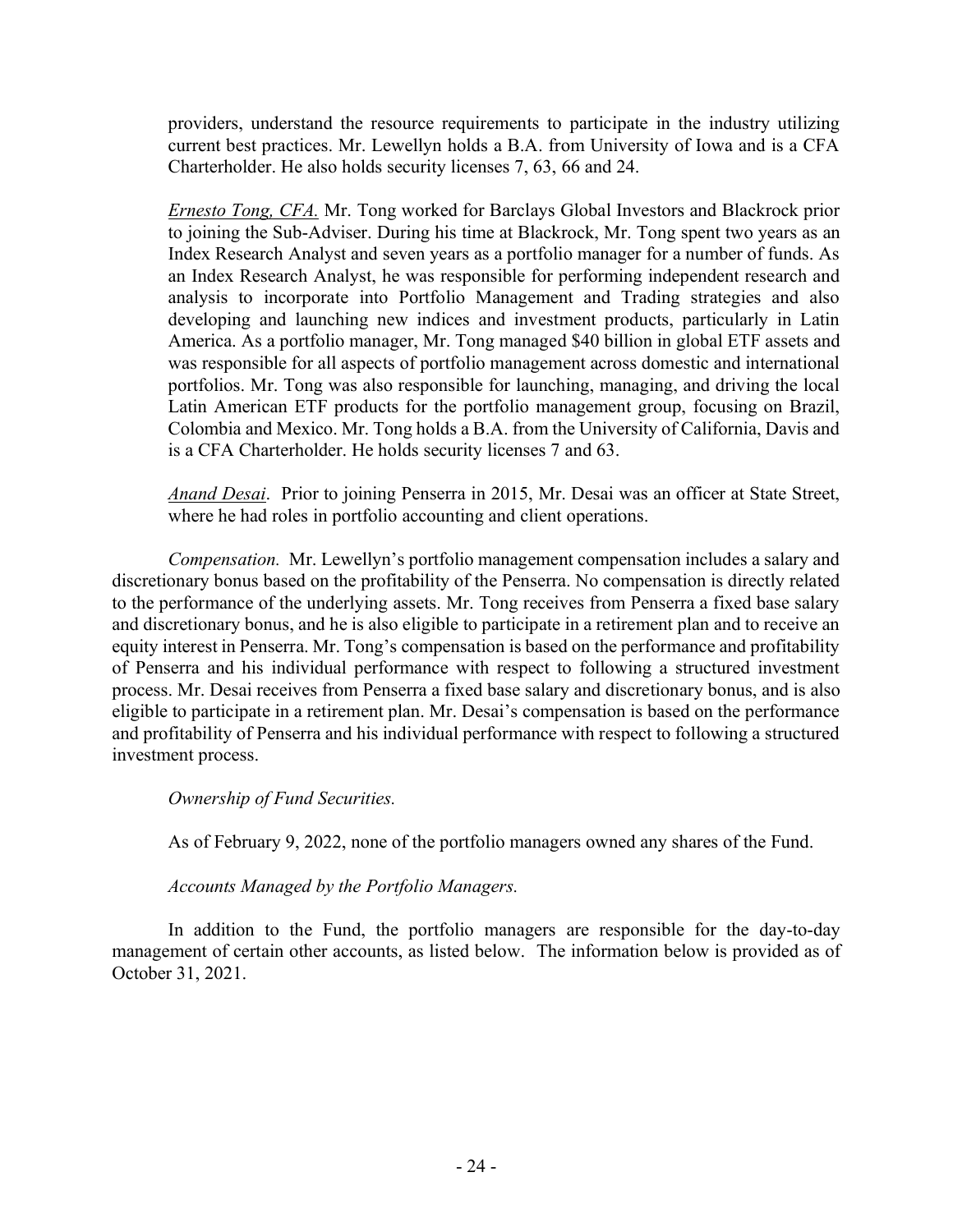|                    |                              | <b>OTHER POOLED</b> |                           |
|--------------------|------------------------------|---------------------|---------------------------|
|                    |                              | <b>INVESTMENT</b>   |                           |
|                    | <b>REGISTERED INVESTMENT</b> | <b>VEHICLES</b>     |                           |
|                    | <b>COMPANIES</b>             | <b>NUMBER OF</b>    | <b>OTHER ACCOUNTS</b>     |
|                    | <b>NUMBER OF ACCOUNTS</b>    | <b>ACCOUNTS</b>     | <b>NUMBER OF ACCOUNTS</b> |
| PORTFOLIO MANAGERS | $($$ ASSETS)                 | $($$ ASSETS)        | $($$ ASSETS)              |
| Dustin Lewellyn    | 30 (\$3.9 billion)           | $1$ (\$333 million) | $0($ \$0 $)$              |
| Ernesto Tong       | 30 (\$3.9 billion)           | $1$ (\$333 million) | $0($ \$0 $)$              |
| Anand Desai        | 30 (\$3.9 billion)           | $1$ (\$333 million) | $0($ \$0 $)$              |

*Conflicts.* The portfolio managers have day-to-day management responsibilities with respect to other investments accounts and, accordingly, may be presented with potential or actual conflicts of interest.

The management of other accounts may result in the portfolio manager devoting unequal time and attention to the management of the Fund and/or other accounts. In approving the Investment Advisory Agreement and respective Sub-Advisory Agreements, the Board was satisfied that the portfolio managers would be able to devote sufficient attention to the management of the Fund and that the Adviser and each Sub-Adviser seek to manage such competing interests for the time and attention of the portfolio managers.

With respect to securities transactions for the Fund, the applicable Sub-Adviser determines which broker to use to execute each transaction, consistent with its duty to seek best execution of the transaction. For buy or sell transactions considered simultaneously for the Fund and other accounts, orders are placed at the same time. Each Sub-Adviser uses its best efforts to ensure that no client is treated unfairly in relation to any other client over time in the allocation of securities or the order of the execution of transactions. Each Sub-Adviser generally allocates trades on the basis of assets under management so that the securities positions represent equal exposure as a percentage of total assets of each client. The Fund and client accounts are not generally invested in thinly traded or illiquid securities; therefore, conflicts in fulfilling investment opportunities are to some extent minimized. If an aggregated trade order is not substantially filled, it will generally be allocated pro rata.

### *Fund Administration*

*General Information.* The administrator, fund accountant and transfer agent for the Fund is U.S. Bancorp Fund Services, LLC (*"USBFS","Administrator"*, *"Fund Accountant"* or *"Transfer Agent"*), which has its principal office at 615 East Michigan Street, Milwaukee, Wisconsin 53202 and is primarily in the business of providing administrative, fund accounting and stock transfer services to retail and institutional mutual funds. USBFS performs these services pursuant to three separate agreements, a fund administration servicing agreement, a fund accounting servicing agreement and a transfer agent servicing agreement.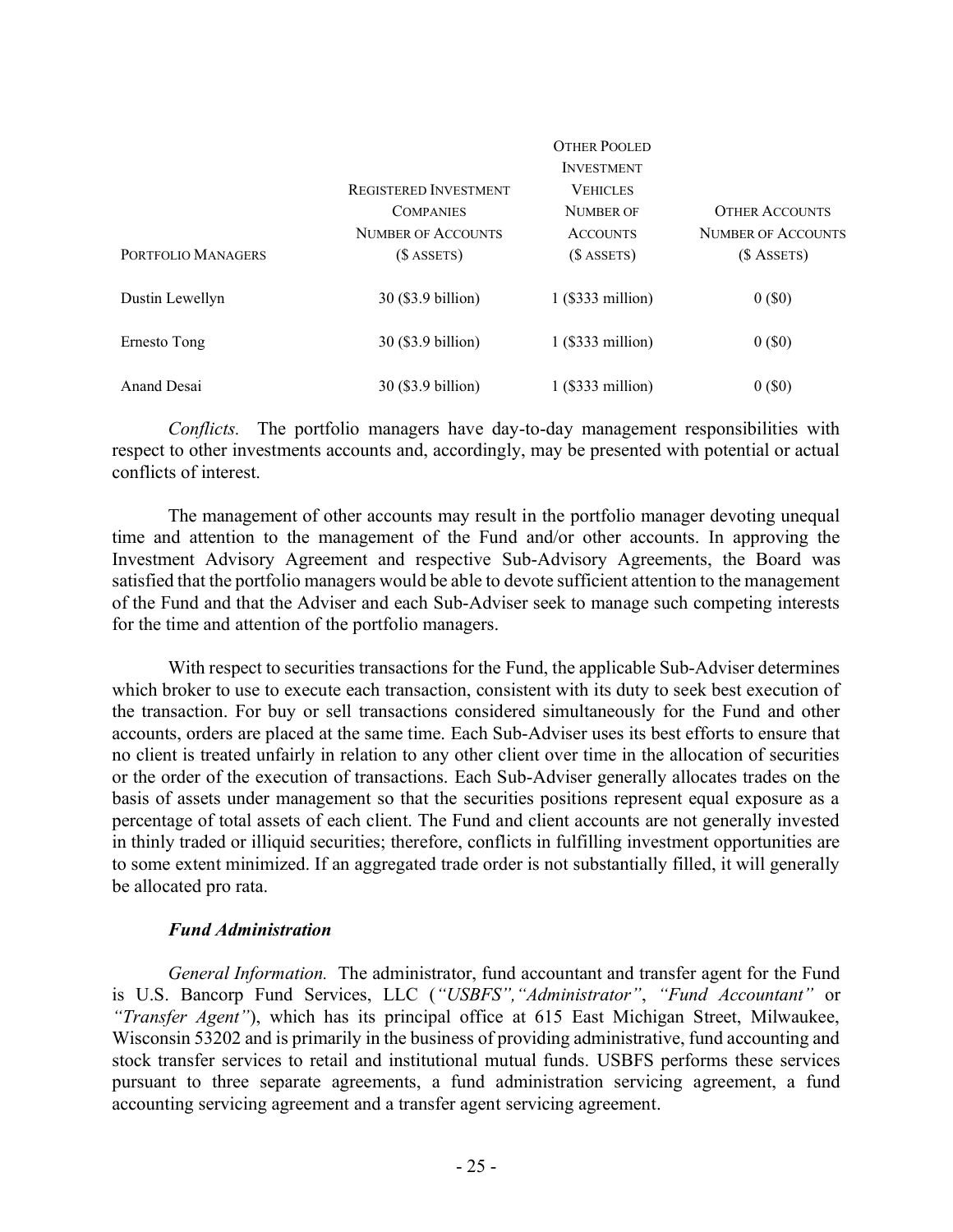*Administration Agreement.* Pursuant to the fund administration servicing agreement with the Trust (*"Administration Agreement"*), USBFS provides all administrative services necessary for the Fund, other than those provided by Amplify Investments, subject to the supervision of the Board of Trustees. USBFS employees generally will not be officers of the Fund for which they provide services.

The Administration Agreement is terminable by the Board or Amplify Investments on ninety (90) days' written notice and may be assigned provided the non-assigning party provides prior written consent. The Administration Agreement shall remain in effect for three years from the date of its initial approval, unless amended, and its renewal is subject to approval of the Board for periods thereafter. The Administration Agreement provides that in the absence of the USBFS' refusal or willful failure to comply with the Agreement or bad faith, negligence or willful misconduct on the part of USBFS, USBFS shall not be liable for any action or failure to act in accordance with its duties thereunder.

Under the Administration Agreement, USBFS provides all administrative services, including, without limitation: (i) providing services of persons competent to perform such administrative and clerical functions as are necessary to provide effective administration of The Fund; (ii) overseeing the performance of administrative and professional services to the Fund by others, including the Fund's custodian, as applicable; (iii) preparing, but not paying for, the periodic updating of the Fund's Registration Statement, Prospectus and Statement of Additional Information in conjunction with Fund counsel, including the printing of such documents for the purpose of filings with the SEC and state securities administrators, preparing the Fund's tax returns, and preparing reports to the Fund's shareholders and the SEC; (iv) calculation of yield and total return for the Fund; (v) monitoring and evaluating daily income and expense accruals, and sales and redemptions of Shares of the Fund; (vi) preparing in conjunction with Fund counsel, but not paying for, all filings under the securities or "Blue Sky" laws of such states or countries as are designated by the Distributor, which may be required to register or qualify, or continue the registration or qualification, of the Fund and/or its Shares under such laws; (vii) preparing notices and agendas for meetings of the Fund's Board and minutes of such meetings in all matters required by the 1940 Act to be acted upon by the Board; and (viii) monitoring periodic compliance with respect to all requirements and restrictions of the 1940 Act, the Internal Revenue Code and the Prospectus.

*Accounting Agreement*. Pursuant to the fund accounting servicing agreement with the Trust (the *"Fund Accounting Agreement"*), USBFS provides the Fund with all accounting services, including, without limitation: (i) daily computation of NAV; (ii) maintenance of security ledgers and books and records as required by the 1940 Act; (iii) production of the Fund's listing of portfolio securities and general ledger reports; (iv) reconciliation of accounting records; and (v) maintaining certain books and records described in Rule 31a-1 under the 1940 Act, and reconciling account information and balances among the custodian and Amplify Investments.

For the administrative and fund accounting services rendered to the Fund by USBFS, USBFS is paid an annual fee based on the average net assets of the Fund, subject to a minimum annual fee. Pursuant to the Funds' unitary management fee structure, Amplify Investments is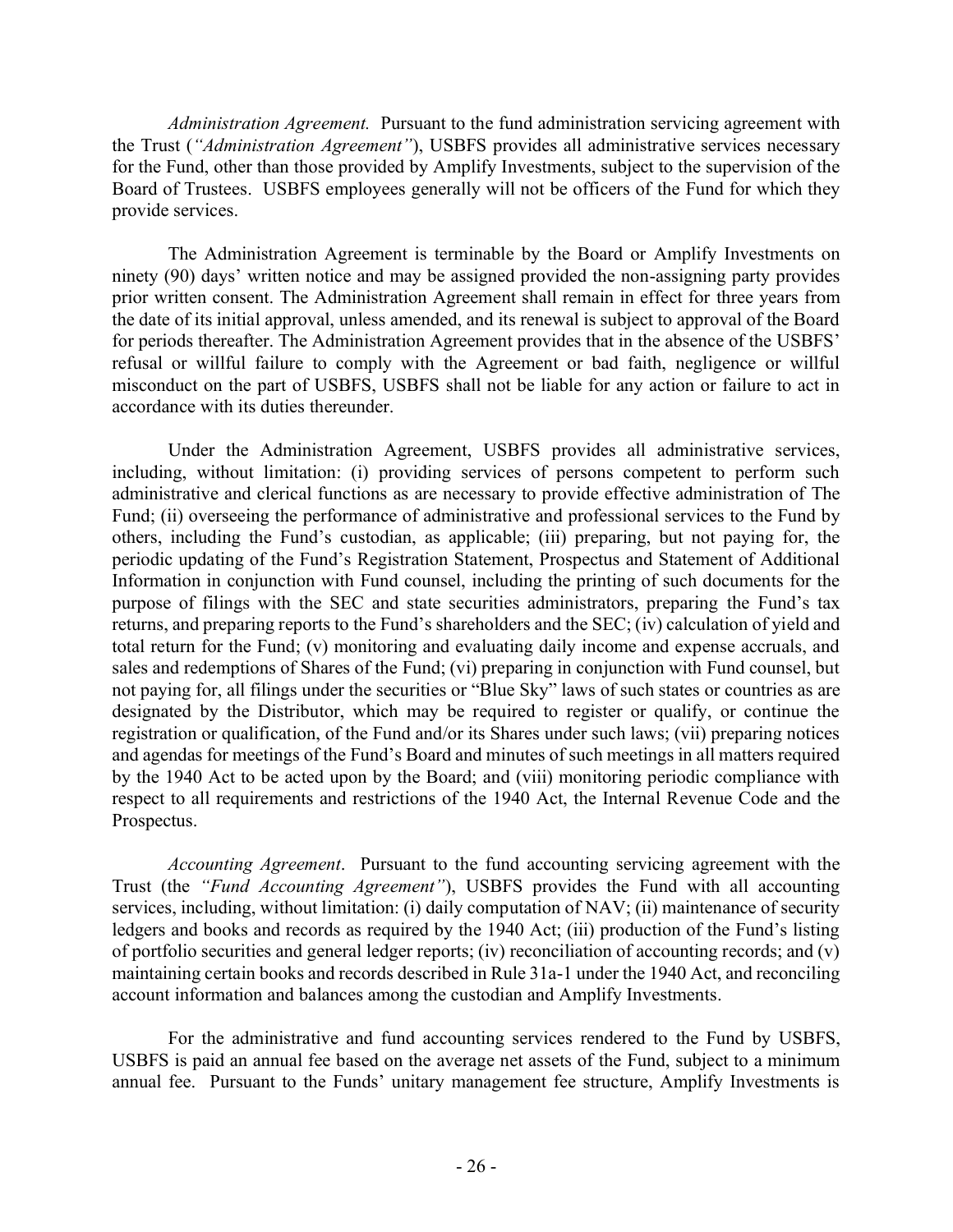responsible for paying for the services provided by USBFS, and the Fund does not directly pay USBFS.

*Transfer and Dividend Agent.* USBFS acts as the Fund's transfer and dividend agent. The Fund pays USBFS for its services as its transfer and dividend agent.

#### *Custodian*

U.S. Bank National Association, 1555 North Rivercenter Drive, Suite 302, Milwaukee, WI 53212, serves as custodian (the *"Custodian"*) for the Fund's cash and securities. Pursuant to a custodian servicing agreement with the Fund (the *"Custodian Agreement"*), it is responsible for maintaining the books and records of the Fund's portfolio securities and cash. The Custodian does not assist in, and is not responsible for, investment decisions involving the assets of the Fund.

### *Securities Lending Agents*

The Fund may participate in securities lending arrangements whereby the Fund lends certain of its portfolio securities to brokers, dealers, and financial institutions (not with individuals) to receive additional income and increase the rate of return of its portfolio. U.S. Bank, N.A. serves as the Fund's securities lending agent and is responsible for (i) negotiating the fees (rebates) of securities loans within parameters approved by the Board; (ii) delivering loaned securities to the applicable borrower(s), a list of which has been approved by the Board; (iii) investing any cash collateral received for a securities loan in investments pre-approved by the Board; (iv) receiving the returned securities at the expiration of a loan's term; (v) daily monitoring of the value of the loaned securities and the collateral received; (vi) notifying borrowers to make additions to the collateral, when required; (vii) accounting and recordkeeping services as necessary for the operation of the securities lending program, and (viii) establishing and operating a system of controls and procedures to ensure compliance with its obligations under the Fund's securities lending program. The following table sets forth information regarding the Fund's securities lending activities during the fiscal year ended October 31, 2021.

| Gross income from securities lending activities                                                                                                                                 | \$95,215   |
|---------------------------------------------------------------------------------------------------------------------------------------------------------------------------------|------------|
| Fees and/or compensation for securities lending activities and related services                                                                                                 |            |
| Fees paid to securities lending agent from a revenue split                                                                                                                      | (16, 180)  |
| Fees paid for any cash collateral management service (including fees deducted from a<br>pooled cash collateral reinvestment vehicle) that are not included in the revenue split | (1,017)    |
| Administrative fees not included in revenue split                                                                                                                               |            |
| Indemnification fee not included in revenue split                                                                                                                               |            |
| Rebate (paid to borrower)                                                                                                                                                       |            |
| Other fees not included in revenue split (specify)                                                                                                                              |            |
| Aggregate fees/compensation for securities lending activities                                                                                                                   | \$(17,197) |
| Net income from securities lending activities                                                                                                                                   | \$78,018   |

*Distributor*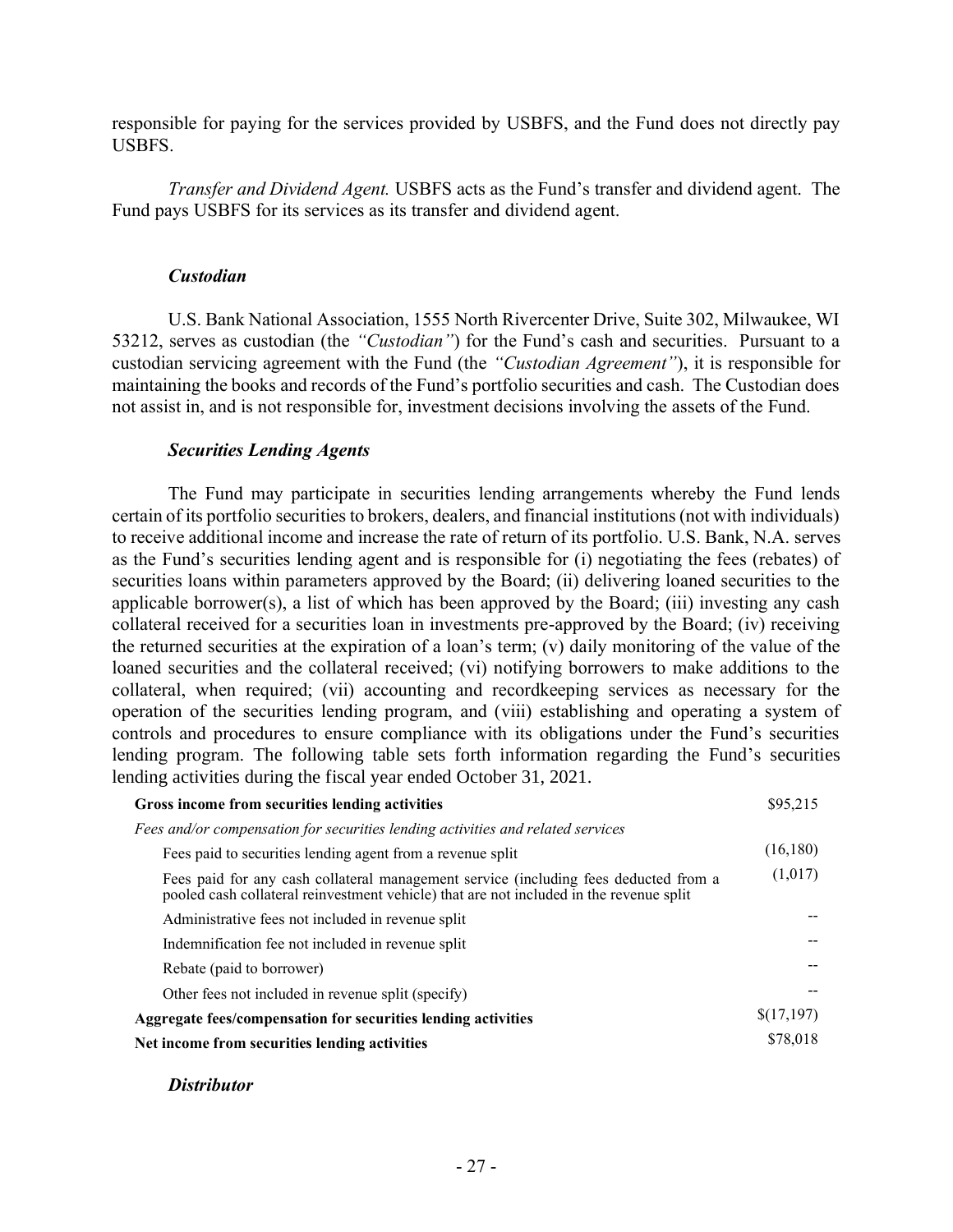Foreside Fund Services, LLC (the*"Distributor"*) serves as distributor and principal underwriter of the Creation Units of the Fund. Its principal address is Three Canal Plaza, Suite 100, Portland, ME 04101. The Distributor has entered into a Distribution Agreement with the Trust pursuant to which it distributes Fund shares. Shares are continuously offered for sale by the Fund through the Distributor only in Creation Units, as described below under the heading "Creation and Redemption of Creation Units."

Amplify Investments may, from time to time and from its own resources, pay, defray or absorb costs relating to distribution, including payments out of its own resources to the Distributor, or to otherwise promote the sale of shares. Amplify Investments' available resources to make these payments include profits from advisory fees received from the Fund. The services Amplify Investments may pay for include, but are not limited to, advertising and attaining access to certain conferences and seminars, as well as being presented with the opportunity to address investors and industry professionals through speeches and written marketing materials.

Since the inception of the Fund, there has been no underwriting commissions with respect to the sale of Fund shares, and the Distributor did not receive compensation on redemptions for the Fund for that period.

*12b-1 Plan.* The Trust has adopted a Plan of Distribution pursuant to Rule 12b-1 under the 1940 Act (the *"Plan"*) pursuant to which the Fund may reimburse the Distributor up to a maximum annual rate of 0.25% of its average daily net assets. The Fund does not currently pay, and the Fund has no current intention to pay, 12b-1 fees.

However, in the event 12b-1 fees are charged in the future, under the Plan and as required by Rule 12b-1, the Trustees will receive and review after the end of each calendar quarter a written report provided by the Distributor of the amounts expended under the Plan and the purpose for which such expenditures were made. With the exception of the Distributor and its affiliates, no "interested person" of the Trust (as that term is defined in the 1940 Act) and no Trustee of the Trust has a direct or indirect financial interest in the operation of the Plan or any related agreement.

*Aggregations.* Shares of the Fund in less than Creation Units are not distributed by the Distributor. The Distributor will deliver the Prospectus and, upon request, this SAI to Authorized Participants purchasing Creation Units and will maintain records of both orders placed with it and confirmations of acceptance furnished by it. The Distributor is a broker-dealer registered under the 1934 Act and a member of the Financial Industry Regulatory Authority (*"FINRA"*).

The Distribution Agreement provides that it may be terminated at any time, without the payment of any penalty, on at least 60 days' written notice by the Trust to the Distributor (i) by vote of a majority of the Independent Trustees; or (ii) by vote of a majority of the outstanding voting securities (as defined in the 1940 Act) of the Fund. The Distribution Agreement will terminate automatically in the event of its assignment (as defined in the 1940 Act).

The Distributor may also enter into agreements with participants that utilize the facilities of the Depository Trust Company (the *"DTC Participants"*), which have international, operational, capabilities and place orders for Creation Units of the Fund's shares. Participating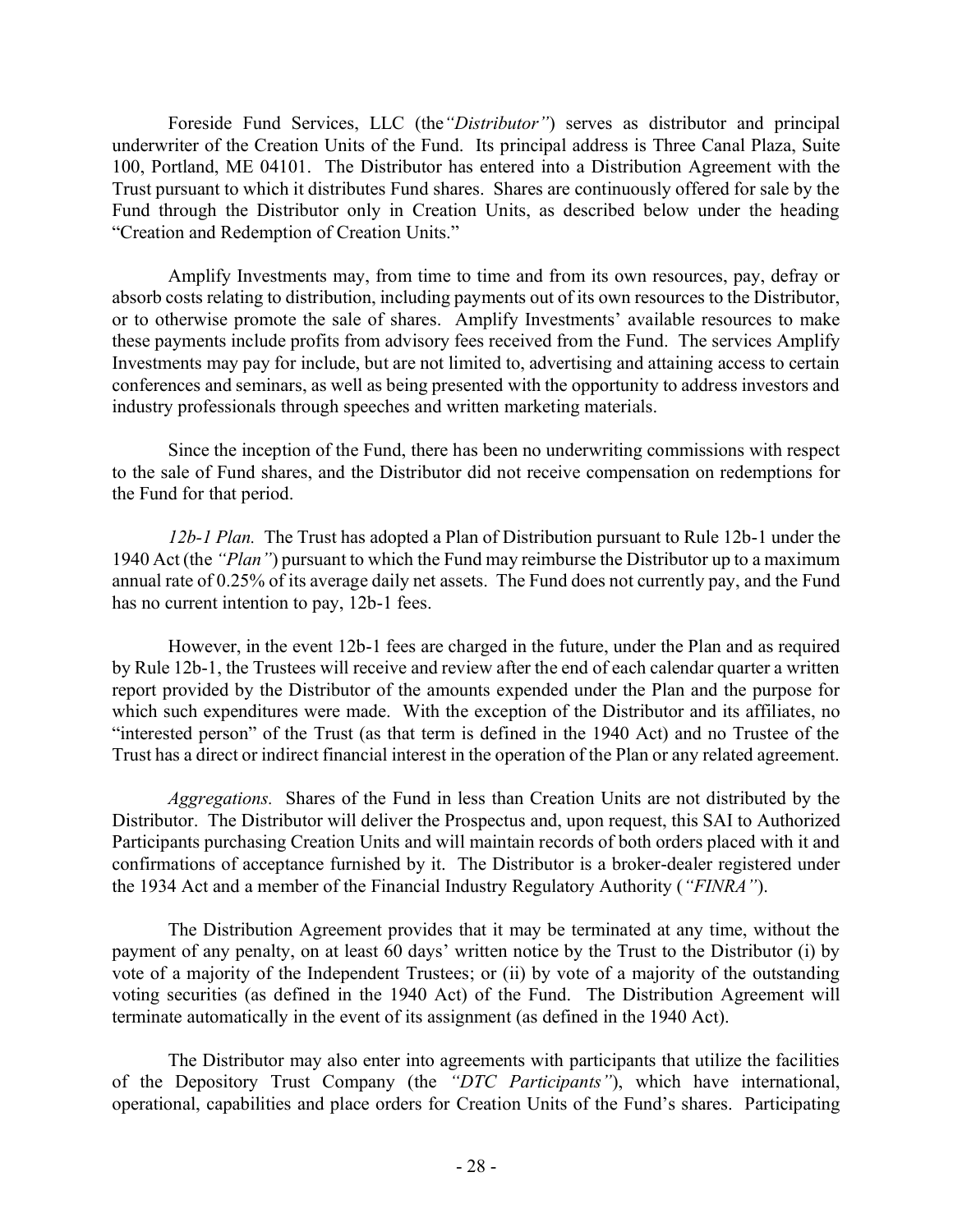Parties (as defined in "Procedures for Creation of Creation Units" below) shall be DTC Participants (as defined in "DTC Acts as Securities Depository for Fund Shares" below).

# *Index Provider.*

The Index Provider is not affiliated with the Fund, the Adviser, Penserra, the Custodian, transfer agent, or Distributor, or any of their respective affiliates. The Fund is entitled to use the Index pursuant to a sublicensing arrangement by and between the Trust, on behalf of the Fund, and Amplify Investments, which in turn has a license agreement with the Index Provider.

The Index Provider is EQM Indexes LLC (*"EQM"*). EQM is not affiliated with the Trust, the Adviser, the Sub-Adviser, the Administrator, custodian, transfer agent or distributor, or any of their respective affiliates. The Index is a product of EQM. Amplify Investments LLC (also known as the *"Licensee"*) has entered into a license agreement with EQM pursuant to which the Licensee pays a fee to use the Index and the marketing names and licensed trademarks of EQM (the *"Index Trademarks*"). The Licensee is sub-licensing rights to the Index to the Fund. EQM has no obligation to take the needs of the Licensee or the owners of the Fund into consideration in determining, composing or calculating the Index. EQM will apply all necessary means to ensure the accuracy of the Index. However, EQM shall not be liable (whether in negligence or otherwise) to any person for any error in the Index and shall not be under any obligation to advise any person of any error therein. All copyrights in the Index values and constituent lists vest in EQM. Neither the publication of the Index by the calculation agent nor the granting of a license of rights relating to the Index or to the Index Trademarks for the utilization in connection with the Fund, represents a recommendation by EQM for a capital investment or contains in any manner a warranty or opinion by EQM with respect to the attractiveness of an investment in the Fund. The Fund is not sponsored, endorsed, or sold by EQM or their respective affiliates. EQM and their respective affiliates make no representation or warranty, express or implied, to the owners of the Fund or any member of the public regarding the advisability of trading in the Fund. EQM and their respective affiliates are not responsible for and have not participated in the determination of the timing of, prices at, or quantities of the Fund to be sold or in the determination or calculation of the equation by which the Fund is to be converted into cash. EQM and its respective affiliates have an obligation in connection with the administration and marketing of the Fund but have no obligations or liabilities in connection with the trading of the Fund. Notwithstanding the foregoing, EQM and their affiliates may independently issue and/or sponsor financial products unrelated to the Fund currently being issued by the Licensee, but which may be similar to and competitive with the Fund. In addition, EQM and their affiliates may trade financial products which are linked to the performance of the Index. It is possible that this trading activity will affect the value of the Index and the Fund.

EQM, ITS CALCULATION AGENT AND THIER RESPECTIVE AFFILIATES DO NOT GUARANTEE THE ACCURACY AND/OR THE COMPLETENESS OF THE INDEX OR ANY DATA INCLUDED THEREIN AND EQM, ITS CALCULATION AGENT AND THEIR RESPECTIVE AFFILIATES SHALL HAVE NO LIABILITY FOR ANY ERRORS, OMISSIONS, OR INTERRUPTIONS THEREIN. EQM, ITS CALCULATION AGENT AND THEIR RESPECTIVE AFFILIATES MAKE NO WARRANTY, EXPRESS OR IMPLIED, AS TO RESULTS TO BE OBTAINED BY THE LICENSEES, OWNERS OF THE FUND, OR ANY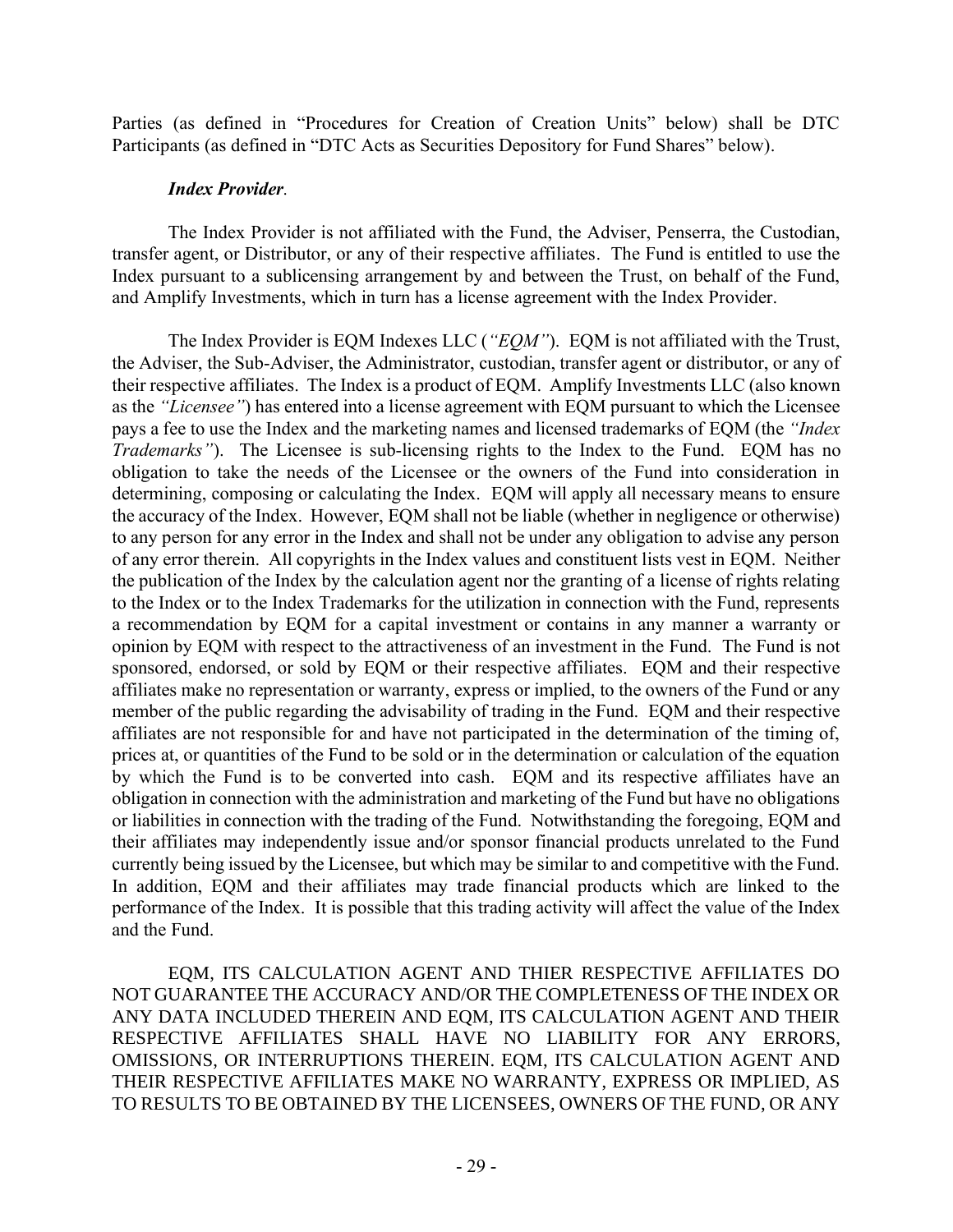OTHER PERSON OR ENTITY FROM THE USE OF THE INDEX OR ANY DATA INCLUDED THEREIN. EQM, ITS CALCULATION AGENT AND THEIR RESPECTIVE AFFILIATES MAKE NO EXPRESS OR IMPLIED WARRANTIES, AND EXPRESSLY DISCLAIM ALL WARRANTIES, OF MERCHANTABILITY OR FITNESS FOR A PARTICULAR PURPOSE OR USE WITH RESPECT TO THE INDEX OR ANY DATA INCLUDED THEREIN. WITHOUT LIMITING ANY OF THE FOREGOING, IN NO EVENT SHALL EQM, ITS CALCULATION AGENT OR THEIR RESPECTIVE AFFILIATES HAVE ANY LIABILITY FOR ANY LOST PROFITS OR INDIRECT, PUNITIVE, SPECIAL OR CONSEQUENTIAL DAMAGES OR LOSSES, EVEN IF NOTIFIED OF THE POSSIBILITY OF SUCH DAMAGES.

The Adviser does not guarantee the accuracy and/or the completeness of the Index or any data included therein, and the Adviser shall have no liability for any errors, omissions, restatements, re-calculations or interruptions therein. The Adviser makes no warranty, express or implied, as to results to be obtained by the Fund, owners of the Shares any other person or entity from the use of the Index or any data included therein. The Adviser makes no express or implied warranties, and expressly disclaims all warranties of merchantability or fitness for a particular purpose or use with respect to the Index or any data included therein. Without limiting any of the foregoing, in no event shall the Adviser have any liability for any special, punitive, direct, indirect or consequential damages (including lost profits) arising out of matters relating to the use of the Index even if notified of the possibility of such damages.

# *Exchange*

The only relationship that the Exchange has with Amplify Investments or the Distributor of the Funds in connection with the Funds is that the Exchange lists the shares of each Fund pursuant to its listing agreement with the Trust. The Exchange is not responsible for and has not participated in the determination of pricing or the timing of the issuance or sale of the shares of the Funds or in the determination or calculation of the asset value of the Funds. The Exchange has no obligation or liability in connection with the administration, marketing or trading of the Funds.

#### **BROKERAGE ALLOCATIONS**

The Sub-Adviser is responsible for decisions to buy and sell securities for the Fund and for the placement of the Fund's securities business, the negotiation of the commissions to be paid on brokered transactions, the prices for principal trades in securities, and the allocation of portfolio brokerage and principal business. It is the policy of Amplify Investments to seek the best execution at the best security price available with respect to each transaction, and with respect to brokered transactions in light of the overall quality of brokerage and research services provided to Amplify Investments and its clients. The best price to the Fund means the best net price without regard to the mix between purchase or sale price and commission, if any. Purchases may be made from underwriters, dealers, and, on occasion, the issuers. Commissions will be paid on the Fund's futures transactions, if any. The purchase price of portfolio securities purchased from an underwriter or dealer may include underwriting commissions and dealer spreads. The Fund may pay mark-ups on principal transactions. In selecting broker-dealers and in negotiating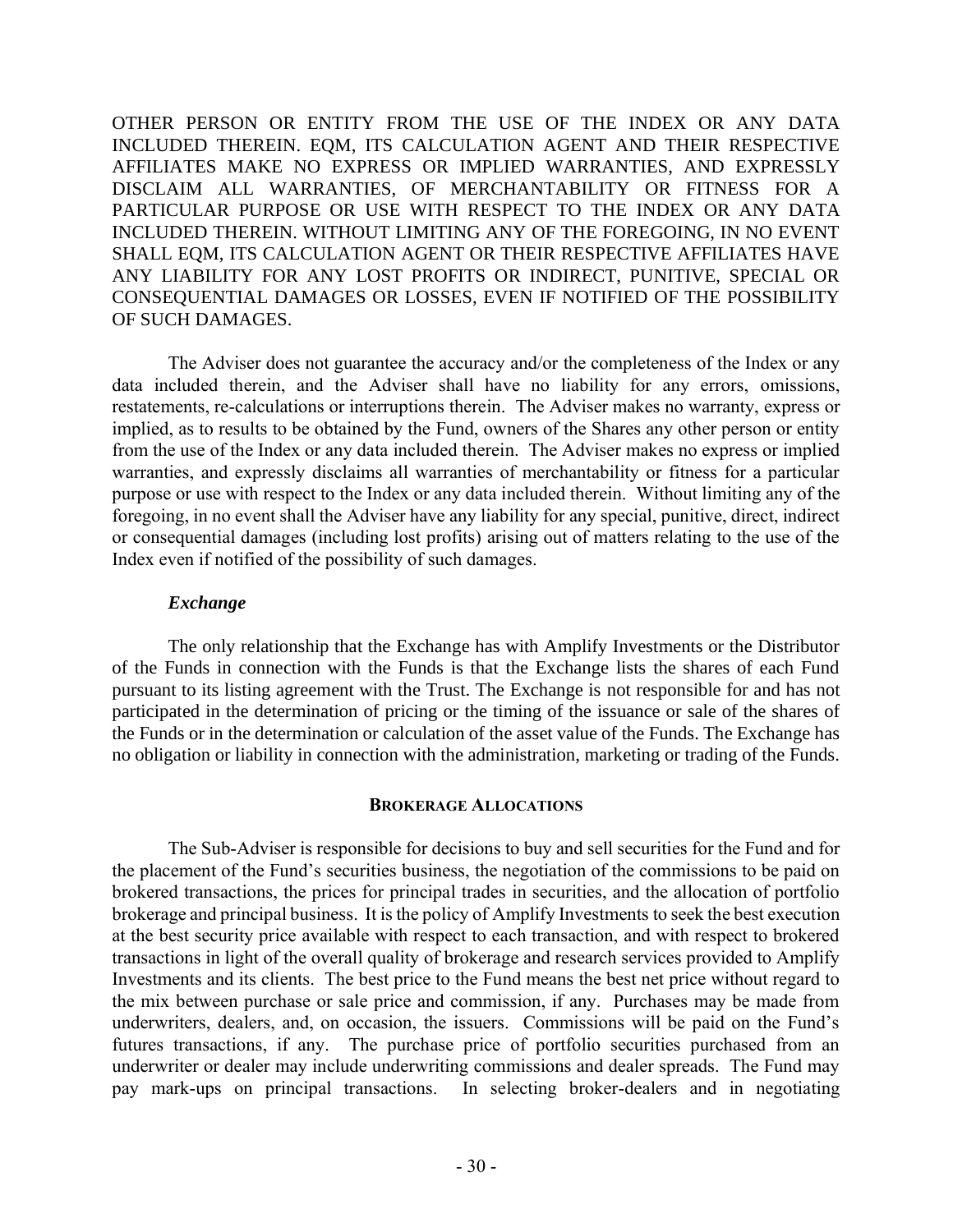commissions, the Sub-Adviser considers, among other things, the firm's reliability, the quality of its execution services on a continuing basis and its financial condition.

Section 28(e) of the Securities Exchange Act of 1934, as amended (the *"1934 Act"*) permits an investment adviser, under certain circumstances, to cause an account to pay a broker or dealer who supplies brokerage and research services a commission for effecting a transaction in excess of the amount of commission another broker or dealer would have charged for effecting the transaction. Brokerage and research services include (i) furnishing advice as to the value of securities, the advisability of investing, purchasing or selling securities, and the availability of securities or purchasers or sellers of securities; (ii) furnishing analyses and reports concerning issuers, industries, securities, economic factors and trends, portfolio strategy, and the performance of accounts; and (iii) effecting securities transactions and performing functions incidental thereto (such as clearance, settlement, and custody). Such brokerage and research services are often referred to as "soft dollars." Amplify Investments has advised the Board of Trustees that it does not currently intend to use soft dollars.

Notwithstanding the foregoing, in selecting brokers, the Sub-Adviser may in the future consider investment and market information and other research, such as economic, securities and performance measurement research, provided by such brokers, and the quality and reliability of brokerage services, including execution capability, performance, and financial responsibility. Accordingly, the commissions charged by any such broker may be greater than the amount another firm might charge if the Sub-Adviser determines in good faith that the amount of such commissions is reasonable in relation to the value of the research information and brokerage services provided by such broker to the Sub-Adviser or the Trust. In addition, the Sub-Adviser must determine that the research information received in this manner provides the Fund with benefits by supplementing the research otherwise available to the Fund. The Investment Management Agreement provides that such higher commissions will not be paid by the Fund unless the Adviser determines in good faith that the amount is reasonable in relation to the services provided. The investment advisory fees paid by the Fund to Amplify Investments under the Investment Management Agreement would not be reduced as a result of receipt by Amplify Investments of research services.

The Sub-Adviser places portfolio transactions for other advisory accounts advised by it, and research services furnished by firms through which the Fund effects securities transactions may be used by the Sub-Adviser in servicing all of its accounts; not all of such services may be used by the Sub-Adviser in connection with the Fund. The Sub-Adviser believes it is not possible to measure separately the benefits from research services to each of the accounts (including the Fund) advised by it. Because the volume and nature of the trading activities of the accounts are not uniform, the amount of commissions in excess of those charged by another broker paid by each account for brokerage and research services will vary. However, the Sub-Adviser believes such costs to the Fund will not be disproportionate to the benefits received by the Fund on a continuing basis. The Sub-Adviser seeks to allocate portfolio transactions equitably whenever concurrent decisions are made to purchase or sell securities by the Fund and another advisory account. In some cases, this procedure could have an adverse effect on the price or the amount of securities available to the Fund. In making such allocations between the Fund and other advisory accounts, the main factors considered by the Sub-Adviser are the respective investment objectives, the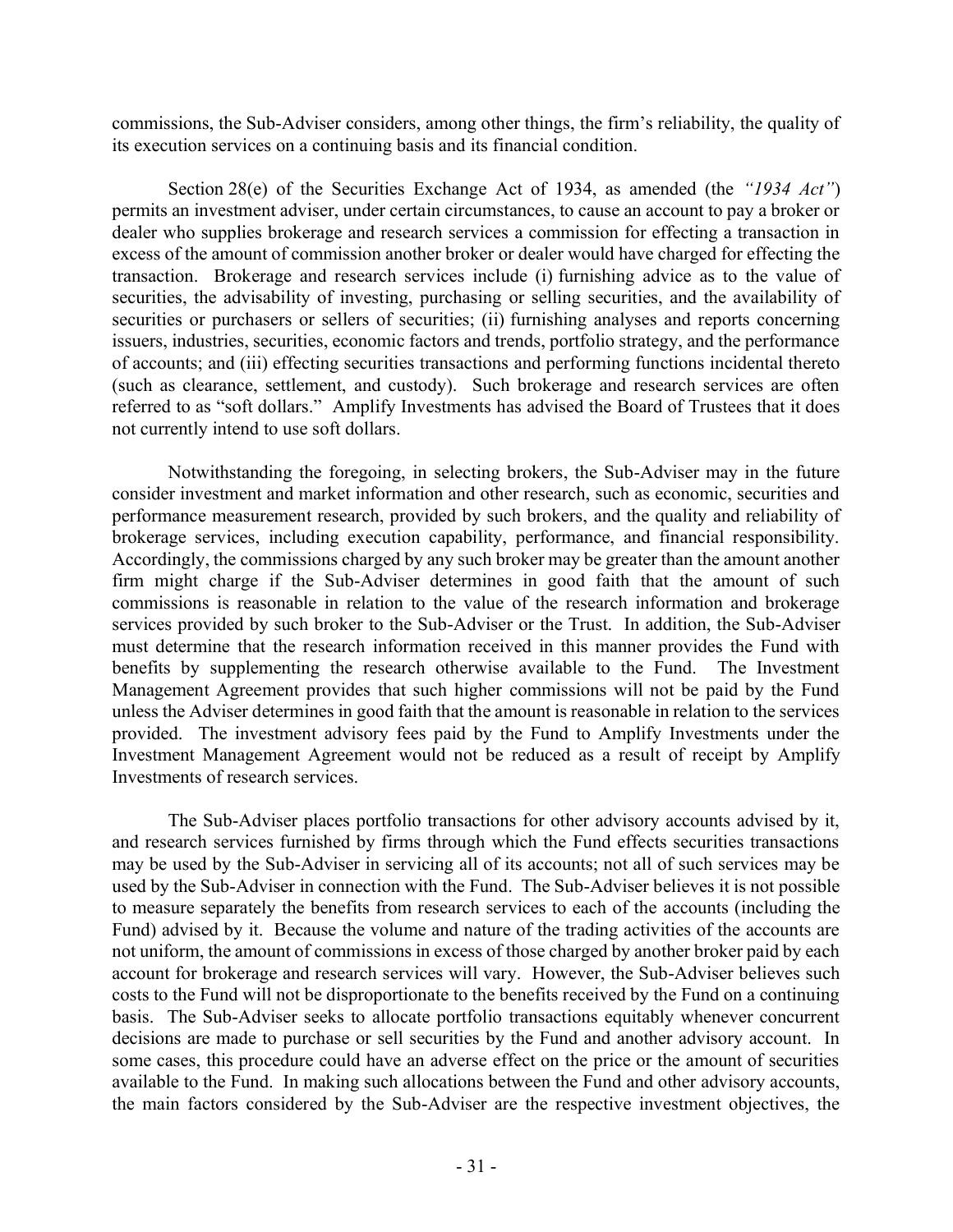relative size of portfolio holding of the same or comparable securities, the availability of cash for investment and the size of investment commitments generally held.

| <b>Brokerage Commissions</b> |                                   |  |
|------------------------------|-----------------------------------|--|
| <b>Fiscal Period Ended</b>   | <b>Brokerage Commissions Paid</b> |  |
| October 31, 2019*            | \$2,555                           |  |
| October 31, 2020             | \$6,422                           |  |
| October 31, 2021             | \$24,162                          |  |

\* The Fund commenced operations on January 29, 2019

The following table sets forth information regarding brokerage commissions paid by the Fund to affiliated brokers for the specified period.  $\theta$  of **Dollar** 

|                                          | <b>Affiliated Broker</b> | <b>Commissions</b><br>Paid | $%$ of<br><b>Commissions</b><br>Paid | 70 VI DUHAL<br><b>Amount of</b><br><b>Transactions</b><br><b>Effected</b><br><b>Through</b><br><b>Affiliated Broker</b> |
|------------------------------------------|--------------------------|----------------------------|--------------------------------------|-------------------------------------------------------------------------------------------------------------------------|
| Fiscal period ended<br>October 31, 2019* | Penserra Securities LLC  | \$1,138                    | 45%                                  | 21%                                                                                                                     |
| Fiscal year ended<br>October 31, 2020    | Penserra Securities LLC  | \$27                       | $0\%$                                | $0\%$                                                                                                                   |
| Fiscal year ended<br>October 31, 2021    | Penserra Securities LLC  | \$0                        | $0\%$                                | $0\%$                                                                                                                   |
|                                          |                          |                            |                                      |                                                                                                                         |

\* The Fund commenced operations on January 29, 2019.

During the fiscal period/years ended October 31, 2019, October 31, 2020 and October 31, 2021, the Fund did not pay commissions to brokers in return for research services.

#### **ADDITIONAL INFORMATION**

*Book Entry Only System.* The following information supplements and should be read in conjunction with the Prospectus.

*DTC Acts as Securities Depository for Fund Shares.* Shares of the Fund are represented by securities registered in the name of The Depository Trust Company (*"DTC"*) or its nominee, Cede & Co., and deposited with, or on behalf of, DTC.

DTC, a limited-purpose trust company, was created to hold securities of its participants (the *"DTC Participants"*) and to facilitate the clearance and settlement of securities transactions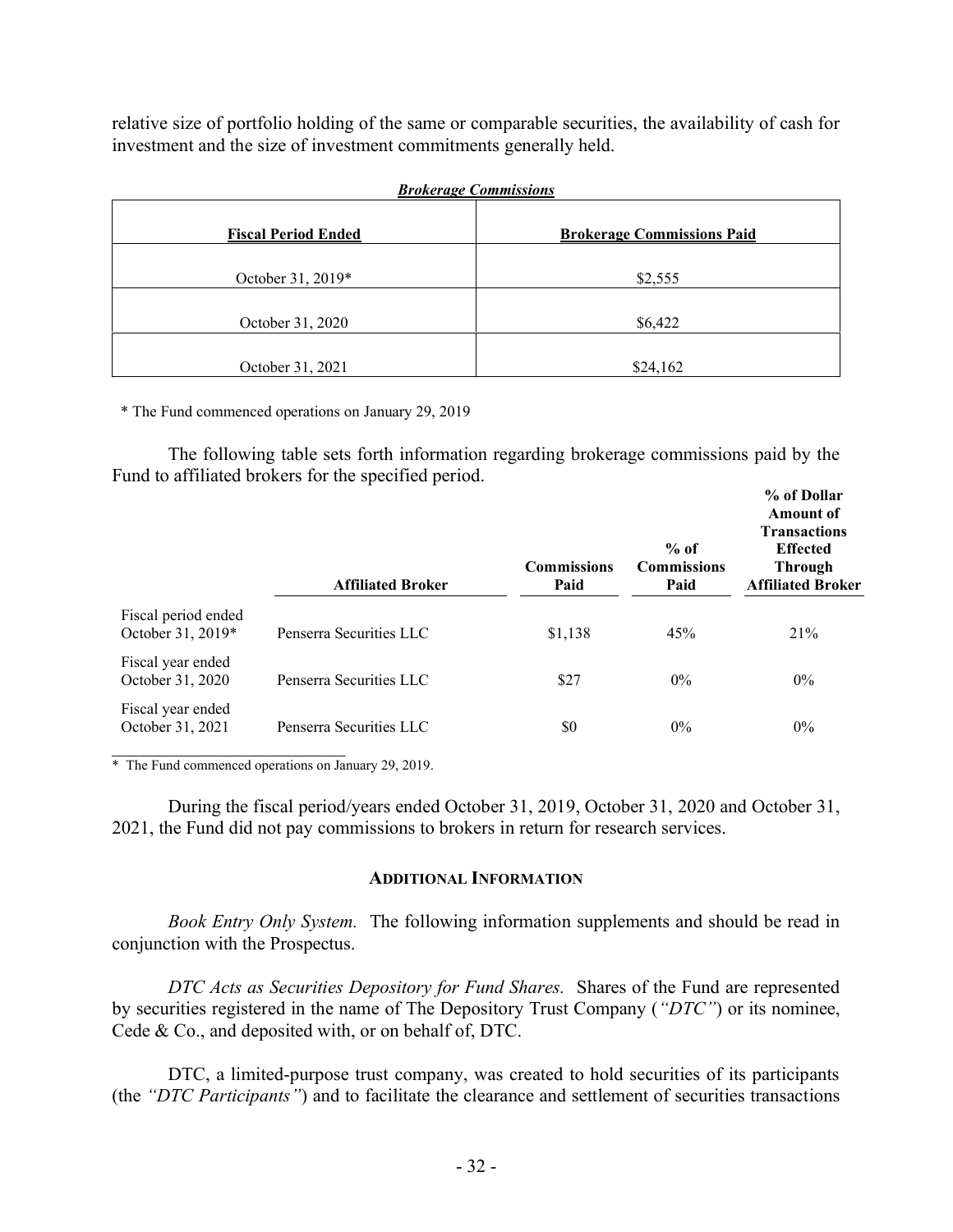among the DTC Participants in such securities through electronic book-entry changes in accounts of the DTC Participants, thereby eliminating the need for physical movement of securities, certificates. DTC Participants include securities brokers and dealers, banks, trust companies, clearing corporations and certain other organizations, some of whom (and/or their representatives) own DTC. More specifically, DTC is owned by a number of its DTC Participants and by the New York Stock Exchange (the *"NYSE"*) and FINRA. Access to the DTC system is also available to others such as banks, brokers, dealers and trust companies that clear through or maintain a custodial relationship with a DTC Participant, either directly or indirectly (the *"Indirect Participants"*).

Beneficial ownership of shares is limited to DTC Participants, Indirect Participants and persons holding interests through DTC Participants and Indirect Participants. Ownership of beneficial interests in shares (owners of such beneficial interests are referred to herein as *"Beneficial Owners"*) is shown on, and the transfer of ownership is effected only through, records maintained by DTC (with respect to DTC Participants) and on the records of DTC Participants (with respect to Indirect Participants and Beneficial Owners that are not DTC Participants). Beneficial Owners will receive from or through the DTC Participant a written confirmation relating to their purchase and sale of shares.

Conveyance of all notices, statements and other communications to Beneficial Owners is effected as follows. Pursuant to a letter agreement between DTC and the Trust, DTC is required to make available to the Trust upon request and for a fee to be charged to the Trust a listing of the shares of the Fund held by each DTC Participant. The Trust shall inquire of each such DTC Participant as to the number of Beneficial Owners holding shares, directly or indirectly, through such DTC Participant. The Trust shall provide each such DTC Participant with copies of such notice, statement or other communication, in such form, number and at such place as such DTC Participant may reasonably request, in order that such notice, statement or communication may be transmitted by such DTC Participant, directly or indirectly, to such Beneficial Owners. In addition, the Trust shall pay to each such DTC Participants a fair and reasonable amount as reimbursement for the expenses attendant to such transmittal, all subject to applicable statutory and regulatory requirements.

Fund distributions shall be made to DTC or its nominee, as the registered holder of all Fund shares. DTC or its nominee, upon receipt of any such distributions, shall immediately credit DTC Participants' accounts with payments in amounts proportionate to their respective beneficial interests in shares of the Fund as shown on the records of DTC or its nominee. Payments by DTC Participants to Indirect Participants and Beneficial Owners of shares held through such DTC Participants will be governed by standing instructions and customary practices, as is now the case with securities held for the accounts of customers in bearer form or registered in a "street name," and will be the responsibility of such DTC Participants.

The Trust has no responsibility or liability for any aspect of the records relating to or notices to Beneficial Owners, or payments made on account of beneficial ownership interests in such shares, or for maintaining, supervising or reviewing any records relating to such beneficial ownership interests, or for any other aspect of the relationship between DTC and the DTC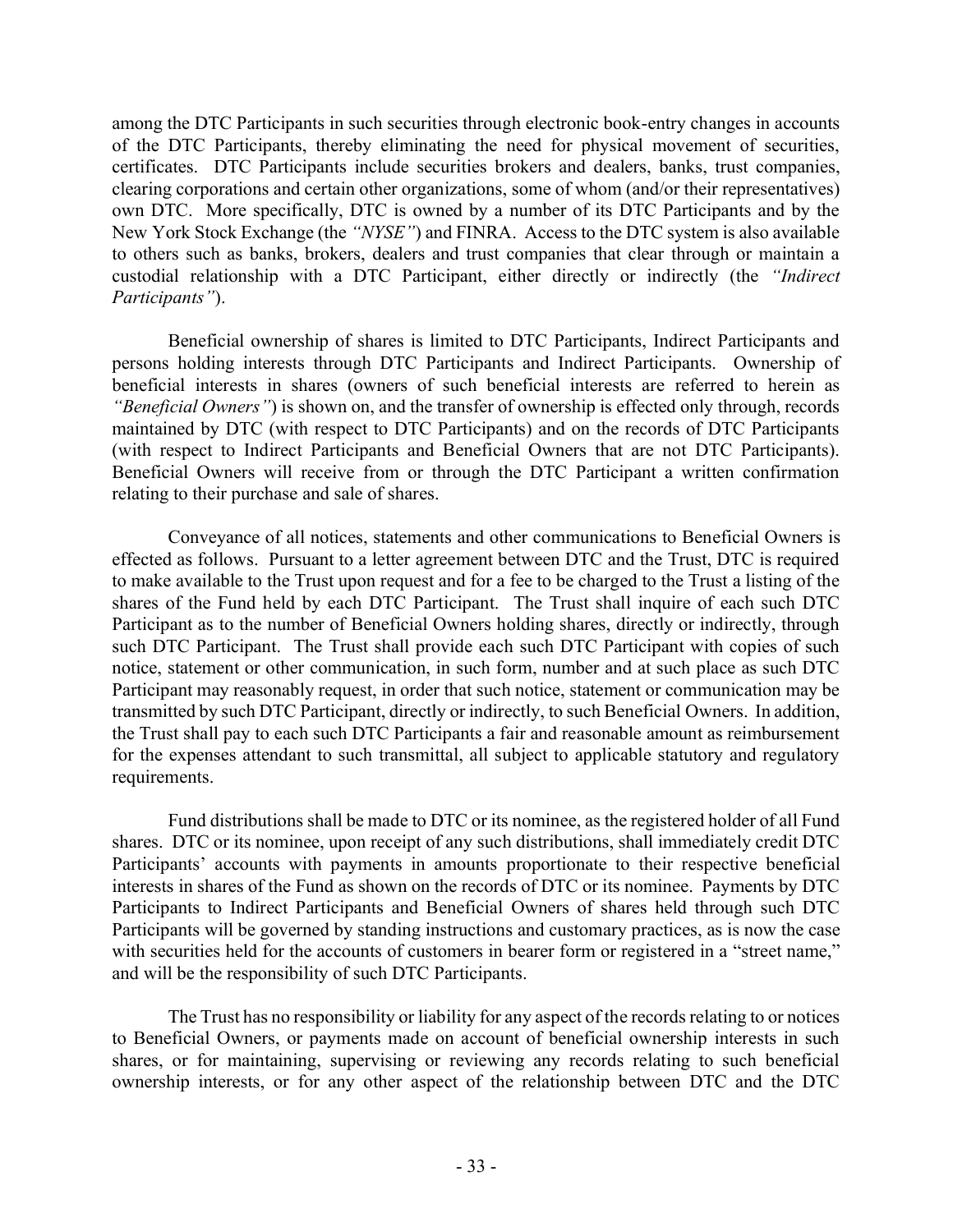Participants or the relationship between such DTC Participants and the Indirect Participants and Beneficial Owners owning through such DTC Participants.

DTC may decide to discontinue providing its service with respect to shares at any time by giving reasonable notice to the Trust and discharging its responsibilities with respect thereto under applicable law. Under such circumstances, the Trust shall take action to find a replacement for DTC to perform its functions at a comparable cost.

*Policy Regarding Disclosure of Portfolio Holdings.* The Trust has adopted a policy regarding the disclosure of information about the Fund's portfolio holdings. The Board of Trustees must approve all material amendments to this policy. The Fund's portfolio holdings are publicly disseminated each day the Fund is open for business through financial reporting and news services, including publicly accessible Internet websites. In addition, a basket composition file, which includes the security names and share quantities to deliver in exchange for Fund shares, together with estimates and actual cash components, is publicly disseminated each day the NYSE is open for trading via the National Securities Clearing Corporation (*"NSCC"*). The basket represents one Creation Unit of the Fund. The Fund's portfolio holdings are also available on the Fund's website at http://www.amplifyetfs.com. The Trust, Amplify Investments and the Distributor will not disseminate non-public information concerning the Trust.

*Quarterly Portfolio Schedule.* The Trust is required to disclose on a quarterly basis the complete schedule of the Fund's portfolio holdings with the SEC on Form N-PORT. Form N-PORT for the Trust is available on the SEC's website at https://www.sec.gov. The Fund' Form N-PORT may also be reviewed and copied at the SEC's Public Reference Room in Washington, D.C. and information on the operation of the Public Reference Room may be obtained by calling 1-800-SEC-0330. The Trust's Forms N-PORT are available without charge, upon request, by calling 1-855-267-3837 or by writing to Amplify ETF Trust, 310 South Hale Street, Wheaton, Illinois 60187.

*Codes of Ethics.* In order to mitigate the possibility that the Fund will be adversely affected by personal trading, the Trust, Amplify Investments, the Sub-Adviser and the Distributor have adopted Codes of Ethics under Rule 17j-1 of the 1940 Act. These Codes of Ethics contain policies restricting securities trading in personal accounts access persons, Trustees and others who normally come into possession of information on portfolio transactions. Personnel subject to the Codes of Ethics may invest in securities that may be purchased or held by the Fund; however, the Codes of Ethics require that each transaction in such securities be reviewed by the Compliance Department. These Codes of Ethics are on public file with, and are available from, the SEC.

### **PROXY VOTING POLICIES AND PROCEDURES**

The Trust has adopted a proxy voting policy that seeks to ensure that proxies for securities held by the Fund are voted consistently with the best interests of the Fund.

The Board has delegated to Amplify Investments the proxy voting responsibilities for the Fund and has directed Amplify Investments to vote proxies consistent with the Fund's best interests. In order to facilitate the proxy voting process, Broadridge Investor Communication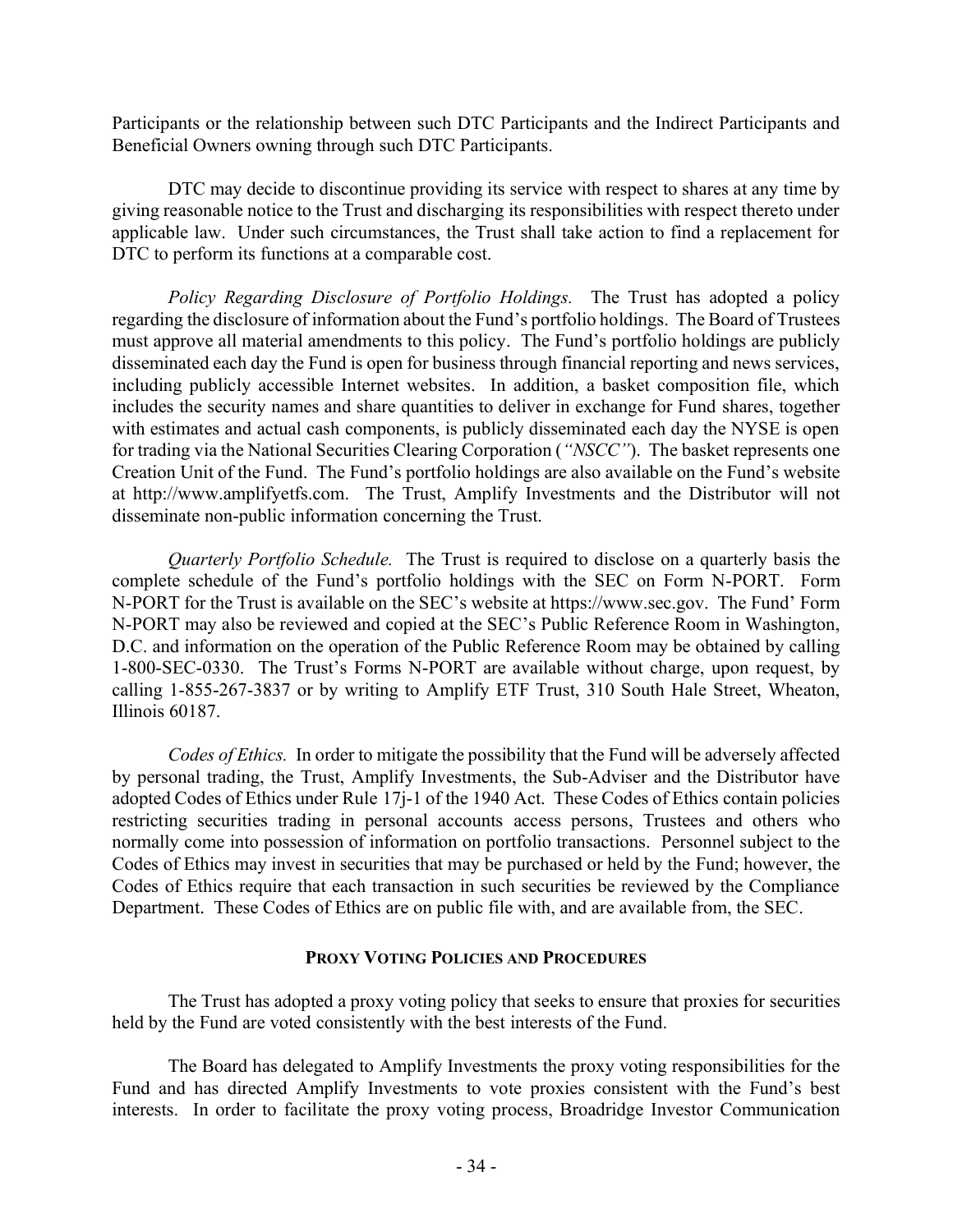Solutions, Inc. (*"Broadridge"*) has been retained to provide access to a selection of third-party providers that are available to provide proxy vote recommendations and research. Votes are cast through the Broadridge ProxyEdge® platform (*"ProxyEdge"*). With the assistance of Broadridge, Egan-Jones Proxy Services (*"Egan-Jones"*) has been selected to provide vote recommendations based on its own internal guidelines. The services provided to Amplify Investments through Egan-Jones include access to Egan-Jones' research analysis and their voting recommendations. Services provided to Amplify Investments through ProxyEdge include receipt of proxy ballots, vote execution based upon the recommendations of Egan-Jones, access to the voting recommendations of Egan-Jones, as well as reporting, auditing, working with custodian banks, and consulting assistance for the handling of proxy voting responsibilities. ProxyEdge also maintains proxy voting records and provides Amplify Investments with reports that reflect the proxy voting activities of client portfolios.

The fundamental guideline followed by Amplify Investments in voting proxies is to make every effort to confirm that the manner in which shares are voted is in the best interest of clients and the value of the investment. Absent special circumstances of the types described below, it is the policy of Adviser to exercise its proxy voting discretion in accordance with the Egan-Jones Proxy Voting Principles and Guidelines set forth in Exhibit A.

Information regarding how the Fund voted proxies (if any) relating to portfolio securities during the most recent 12-month period ended June 30 is available upon request and without charge on the Fund's website at https://www.amplifyetfs.com, by calling 1-855-267-3837 or by accessing the SEC's website at https://www.sec.gov.

# **CREATION AND REDEMPTION OF CREATION UNITS**

# *General*

ETFs, such as the Fund, generally issue and redeem their shares in primary market transactions through a creation and redemption mechanism and do not sell or redeem individual shares. Instead, financial entities, known as "Authorized Participants," have contractual arrangements with an ETF or one of the ETF's service providers to purchase and redeem ETF shares directly with the ETF in large blocks of shares known as "Creation Units." Prior to start of trading on each business day, an ETF publishes through the NSCC the "basket" of securities, cash or other assets that it will accept in exchange for a Creation Unit of the ETF's shares. An Authorized Participant that wishes to effectuate a creation of an ETF's shares deposits with the ETF the "basket" of securities, cash or other assets identified by the ETF that day, and then receives the Creation Unit of the ETF's shares in return for those assets. After purchasing a Creation Unit, the Authorized Participant may continue to hold the ETF's shares or sell them in the secondary market. The redemption process is the reverse of the purchase process: the authorized participant redeems a Creation Unit of ETF shares for a basket of securities, cash or other assets. The combination of the creation and redemption process with secondary market trading in ETF shares and underlying securities provides arbitrage opportunities that are designed to help keep the market price of ETF shares at or close to the NAV per share of the ETF.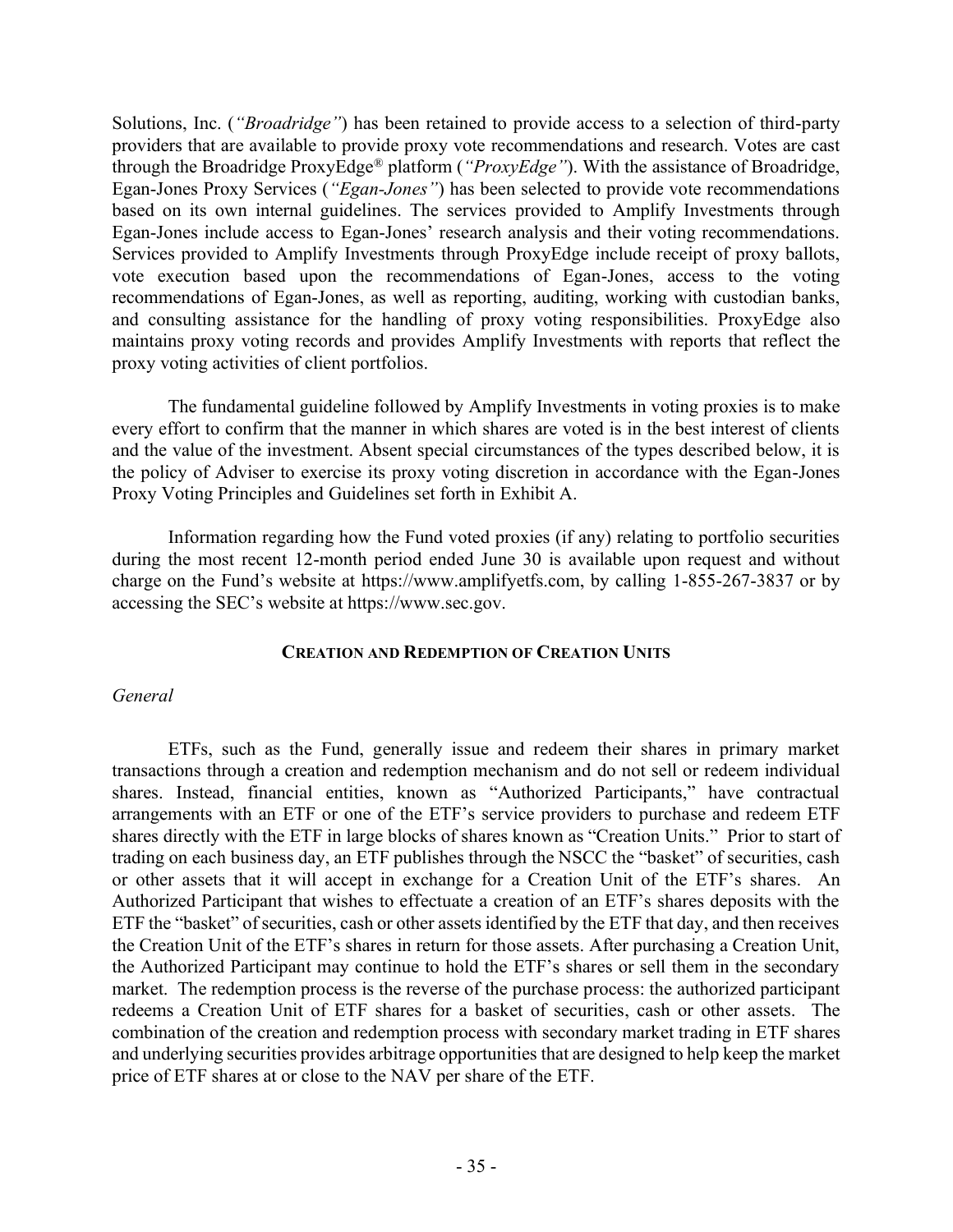An "Authorized Participant" is a member or participant of a clearing agency registered with the SEC that has a written agreement with the Fund or one of its service providers that allows the Authorized Participant to place orders for the purchase or redemption of Creation Units (a *"Participant Agreement"*). Orders to purchase Creation Units must be delivered through an Authorized Participant that has executed a Participant Agreement and must comply with the applicable provisions of such Participant Agreement. Investors wishing to purchase or sell shares generally do so on an exchange. Institutional investors other than Authorized Participants are responsible for making arrangements for a redemption request to be made through an Authorized Participant.

A "Business Day" is generally any day on which the NYSE, the Exchange and the Trust are open for business. As of the date of this SAI, the NYSE observes the following holidays: New Year's Day, Martin Luther King, Jr. Day, Presidents' Day, Good Friday, Memorial Day, Independence Day, Labor Day, Thanksgiving Day and Christmas Day. The Business Day on which an order to purchase or redeem Creation Units is received in proper form is referred to as the "Transmittal Date."

# *Basket Composition and Custom Baskets*.

Rule 6c-11(c)(3) under of the 1940 Act requires an ETF relying on the exemptions offered by Rule 6c-11 to adopt and implement written policies and procedures governing the construction of baskets and the process that the ETF will use for the acceptance of baskets. In general, in connection with the construction and acceptance of baskets, the Adviser may consider various factors, including, but not limited to: (1) whether the securities, assets and other positions comprising a basket are consistent with the ETF's investment objective(s), policies and disclosure; (2) whether the securities, assets and other positions can legally and readily be acquired, transferred and held by the ETF and/or Authorized Participant(s), as applicable; (3) whether to utilize cash, either in lieu of securities or other instruments or as a cash balancing amount; and (4) in the case of an ETF that tracks an index, whether the securities, assets and other positions aid index tracking.

The Fund may utilize a pro-rata basket or a custom basket in reliance on Rule 6c-11. A "pro-rata basket" is a basket that is a pro rata representation of the ETF's portfolio holdings, except for minor deviations when it is not operationally feasible to include a particular instrument within the basket, except to the extent that the Fund utilized different baskets in transactions on the same Business Day.

Rule 6c-11 defines "custom baskets" to include two categories of baskets. First, a basket containing a non-representative selection of the ETF's portfolio holdings would constitute a custom basket. These types of custom baskets include, but are not limited to, baskets that do not reflect: (i) a pro rata representation of the Fund's portfolio holdings; (ii) a representative sampling of an ETF's portfolio holdings; or (iii) changes due to a rebalancing or reconstitution of an ETF's securities market index, if applicable. Second, if different baskets are used in transactions on the same Business Day, each basket after the initial basket would constitute a custom basket. For example, if an ETF exchanges a basket with either the same or another Authorized Participant that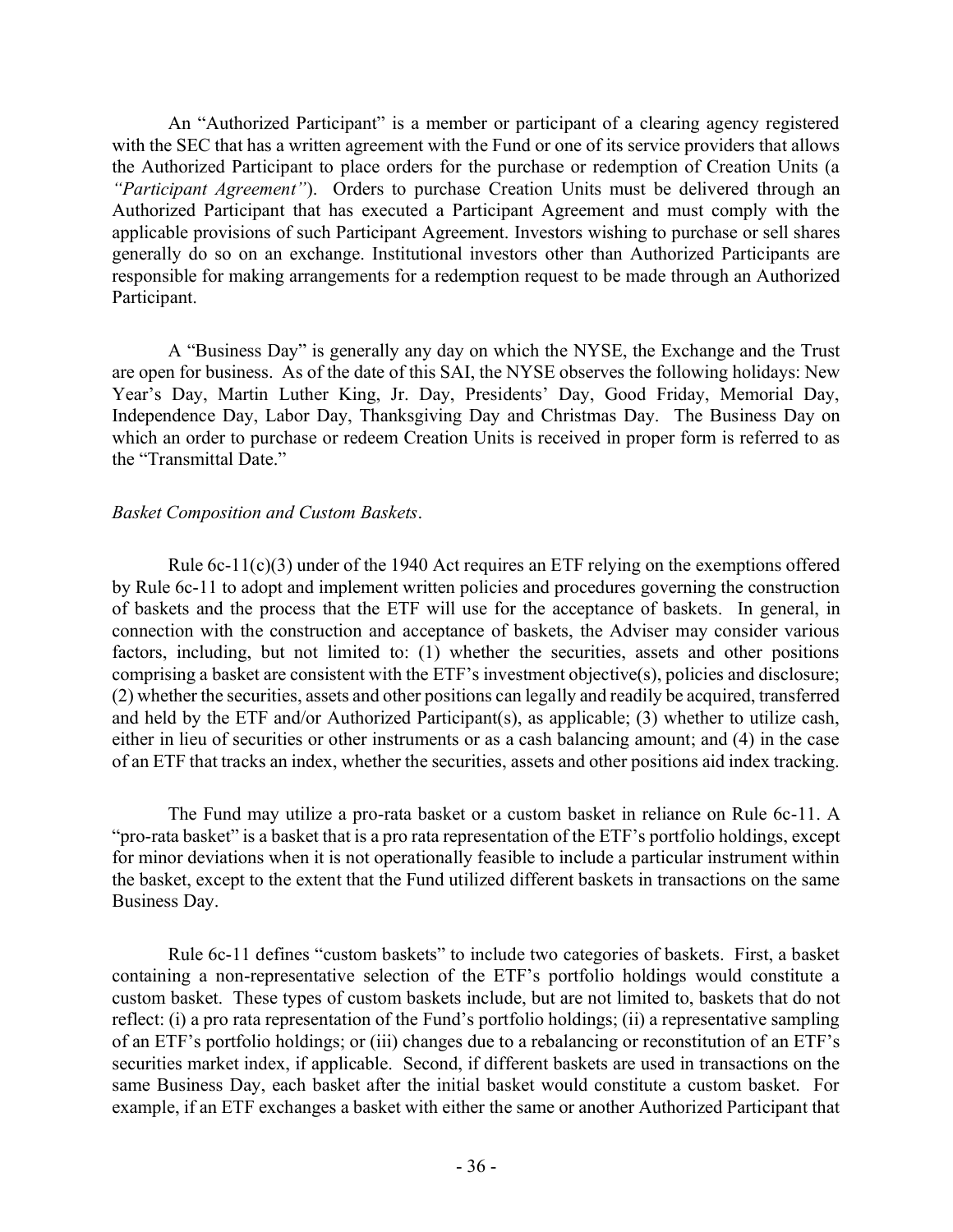reflects a representative sampling that differs from the initial basket, that basket (and any such subsequent baskets) would be a custom basket. Similarly, if an ETF substitutes cash in lieu of a portion of basket assets for a single Authorized Participant, that basket would be a custom basket. The Adviser's Rule 6c-11 Committee defines any deviation from a pro-rata basket to be a "custom basket."

Under a variety of circumstances, an ETF and its shareholders may benefit from the flexibility afforded by custom baskets. In general terms, the use of custom baskets may reduce costs, increase efficiency and improve trading. Because utilizing custom baskets provides a way for an ETF to add, remove and re-weight portfolio securities without transacting in the market, it may help the ETF to avoid transaction costs and adverse tax consequences. Rule 6c-11 provides an ETF with flexibility to use "custom baskets" if the ETF has adopted written policies and procedures that: (1) set forth detailed parameters for the construction and acceptance of custom baskets that are in the best interests of the ETF and its shareholders, including the process for any revisions to, or deviations from, those parameters; and (2) specify the titles or roles of employees of the ETF's investment adviser who are required to review each custom basket for compliance with those parameters.

The use of baskets that do not correspond to pro rata to an ETF's portfolio holdings has historically created concern that an Authorized Participant could take advantage of its relationship with an ETF and pressure the ETF to construct a basket that favors an Authorized Participant to the detriment of the ETF's shareholders. For example, because ETFs rely on Authorized Participants to maintain the secondary market by promoting an effective arbitrage mechanism, an Authorized Participant holding less liquid or less desirable securities potentially could pressure an ETF into accepting those securities in its basket in exchange for liquid ETF shares (*i.e.*, dumping). An Authorized Participant also could pressure the ETF into including in its basket certain desirable securities in exchange for ETF shares tendered for redemption (*i.e.*, cherry-picking). In either case, the ETF's other investors would be disadvantaged and would be left holding shares of an ETF with a less liquid or less desirable portfolio of securities. The Adviser has adopted policies and procedures designed to mitigate these concerns but there is ultimately no guarantee that such policies and procedures will be effective.

# *Basket Dissemination*

Basket files are published for consumption through the NSCC, a subsidiary of Depository Trust & Clearing Corporation, and can be utilized for pricing, creations, redemptions, rebalancing and custom scenarios. In most instances, pro rata baskets are calculated and supplied by the ETF's custodial bank based on ETF holdings, whereas non-pro rata, custom and forward-looking pro rata baskets are calculated by a fund's investment adviser and disseminated by the ETF's custodial bank through the NSCC process. Prior to the opening of business of the Exchange (currently 9:30 a.m., Eastern Time), the Fund publishes this information for the day (subject to correction of any errors) and is made available through the NSCC to effectuate creations or redemptions of Creation Units of the Fund until the next list is announced on the next Business Day.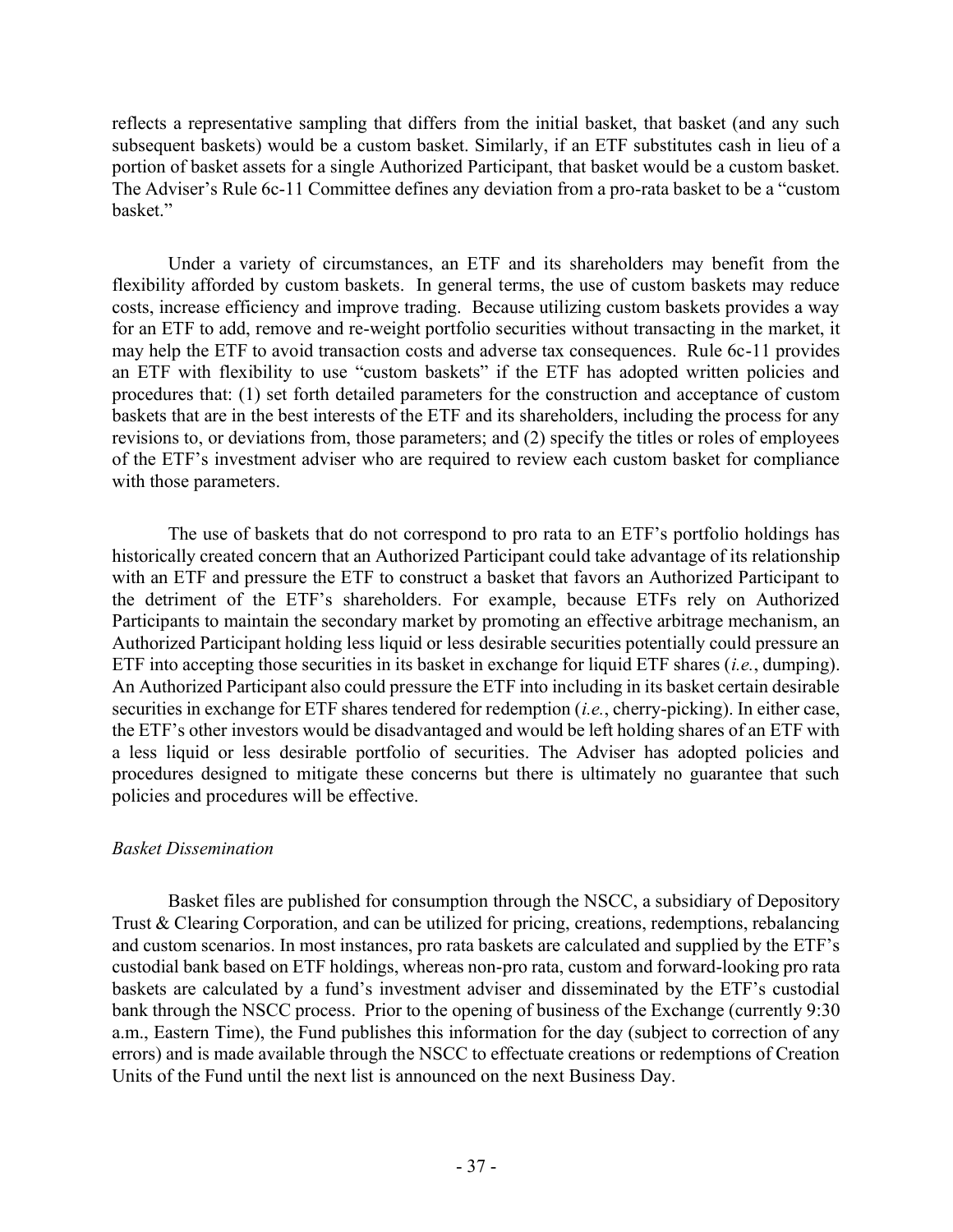## *Placement of Creation or Redemption Orders*

All orders to purchase or redeem Creation Units are to be governed according to the applicable Participant Agreement that each Authorized Participant has executed. In general, all orders to purchase or redeem Creation Units must be received by the transfer agent in the proper form required by the Participant Agreement no later than the closing time of the regular trading session of the NYSE (ordinarily 4:00 p.m. Eastern Standard Time) on each day the NYSE is open for business (the "Closing Time") in order for the purchase or redemption of Creation Units to be effected based on the NAV of shares of the Fund as next determined on such date after receipt of the order in proper form. At its discretion, the Fund may also require an Authorized Participant to submit orders to purchase or redeem Creation Units be placed earlier in the day (such as instances where an applicable market for a security comprising a creation or redemption basket closes earlier than usual).

All orders from investors who are not Authorized Participants to create Creation Units shall be placed with an Authorized Participant, in the form required by such Authorized Participant. In addition, the Authorized Participant may request the investor to make certain representations or enter into agreements with respect to the order, *e.g.,* to provide for payments of cash, when required. Investors should be aware that their particular broker may not have executed a Participant Agreement and that, therefore, orders to create Creation Units of the Fund have to be placed by the investor's broker through an Authorized Participant that has executed a Participant Agreement. In such cases there may be additional charges to such investor. At any given time, there may be only a limited number of broker-dealers that have executed a Participant Agreement. Those persons placing orders should ascertain the deadlines applicable to DTC and the Federal Reserve Bank wire system by contacting the operations department of the broker or depository institution effectuating such transfer of Deposit Instruments (as defined below) and Cash Component (as defined below). Those placing orders for Creation Units through the Clearing Process should afford sufficient time to permit proper submission of the order to the Distributor prior to the end of the Order Window. Order for Creation Units that are effected outside of the Clearing Process are likely to require transmittal by the DTC Participant earlier on the Transmittal Date than orders effected using the Clearing Process. The delivery of Creation Units created through the Clearing Process will ocurr no later than the second Business Day following the Transmittal Date (T+2).

A "Deposit Instrument" (an in-kind deposit of a designated portfolio of securities and other instruments) must be delivered to the Trust through DTC or NSCC, and Deposit Instruments which are non-U.S. securities, if applicable, must be delivered to an account maintained at the applicable local subcustodian of the Trust on or before the International Contractual Settlement Date, as defined below. If a Deposit Security is an ADR or similar domestic instrument, it may be delivered to the Custodian. Deposit Instruments must be delivered to the Fund through the applicable processes set forth in the Participant Agreement.

Beneficial Owners of the Fund's shares may sell their shares in the secondary market, but must accumulate enough shares to constitute a Creation Unit to redeem through the Fund. The Fund will not redeem shares in amounts less than Creation Units and there can be no assurance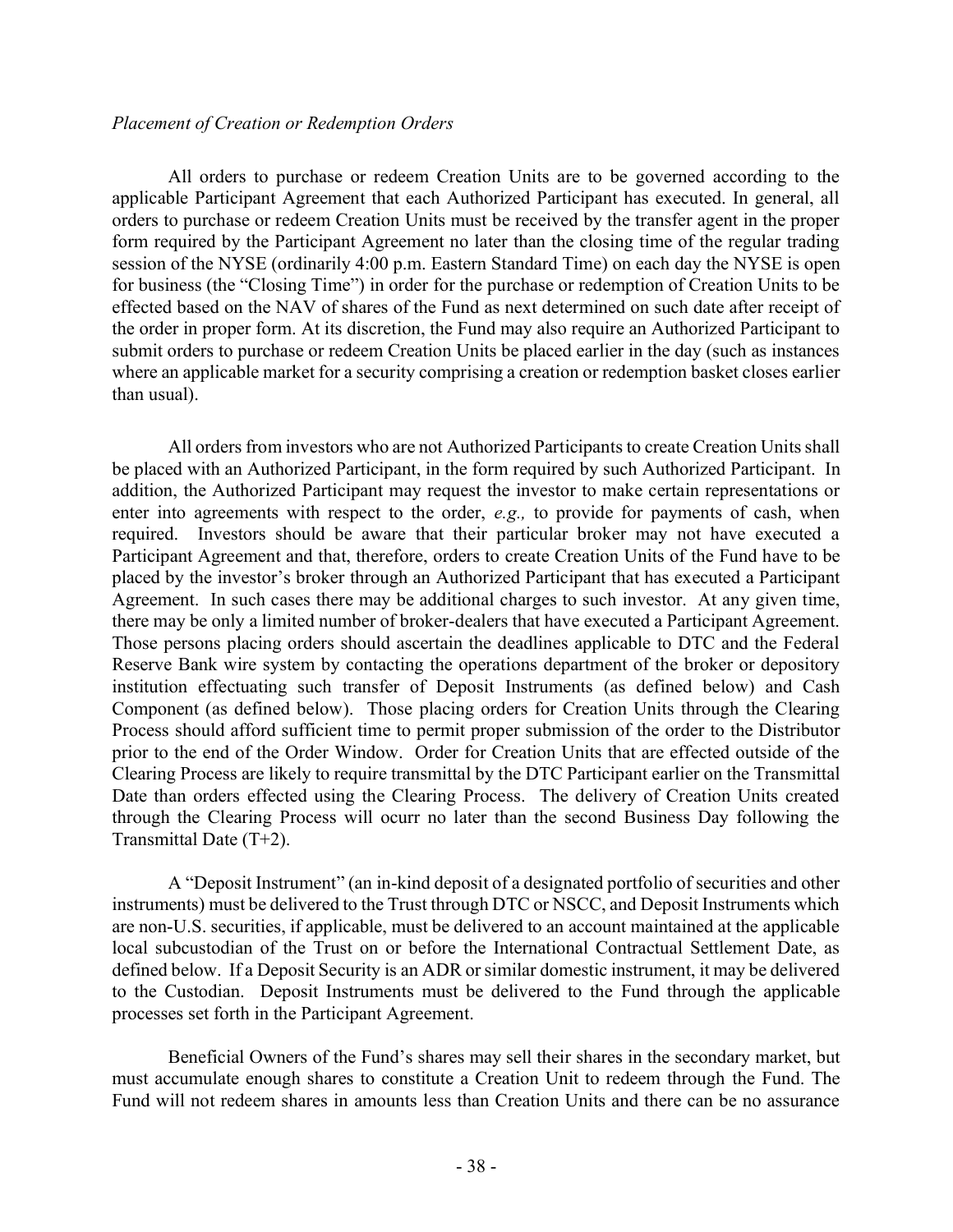that there will be sufficient liquidity in the public trading market at any time to permit assembly of a Creation Unit. Investors should expect to incur customary brokerage and other costs in connection with assembling a sufficient number of the Fund's shares to constitute a redeemable Creation Unit. Redemption requests must be placed by or through an Authorized Participant. Creation Units will be redeemable at their NAV per Creation Unit next determined after receipt of a request for redemption by the Fund.

In connection with taking delivery of shares of non-U.S. Fund Securities, if applicable, upon redemption of shares of the Fund, a redeeming Beneficial Owner, or Authorized Participant acting on behalf of such Beneficial Owner, must maintain appropriate security arrangements with a qualified broker-dealer, bank or other custody provider in each jurisdiction in which any of the Fund Securities are customarily traded, to which account the Fund Securities will be delivered.

To the extent contemplated by an Authorized Participant's agreement, in the event the Authorized Participant has submitted a redemption request in proper form but is unable to transfer all or part of the Creation Unit to be redeemed to the Fund's transfer agent, the transfer agent will nonetheless accept the redemption request in reliance on the undertaking by the Authorized Participant to deliver the missing shares as soon as possible. Such undertaking shall be secured by the Authorized Participant's delivery and maintenance of collateral consisting of cash having a value (marked to market daily) at least equal to 102% (105% for international securities), which Amplify Investments may change from time to time, of the value of the missing shares.

# *Purchase and Issuance of Creation Units*

The consideration for purchase of a Creation Unit of shares of the Fund generally consists of Deposit Instruments and an amount of cash computed as described below (the *"Cash Component"* sometimes also referred to as the *"Balancing Amount"*). Together, the Deposit Instruments (and/or any cash with respect to cash purchases and cash-in-lieu amounts) and the Cash Component constitute the "Fund Deposit," which represents the minimum initial and subsequent investment amount for a Creation Unit of the Fund. The Cash Component serves the function of compensating for any differences between the NAV per Creation Unit and the "Deposit Amount" (an amount equal to the aggregate market value of the Deposit Instruments and/or cash in lieu of all or a portion of the Deposit Instruments).

A Creation Unit will generally not be issued until the transfer of good title to the applicable Fund of the Deposit Instruments and the payment of the Cash Component, the Creation Transaction Fee (as discussed below) and any other required cash amounts have been completed. To the extent contemplated by the applicable Participant Agreement, Creation Units of the Fund will be issued to such Authorized Participant notwithstanding the fact that the corresponding Fund Deposits have not been received in part or in whole, in reliance on the undertaking of the Authorized Participant to deliver the missing Deposit Instruments as soon as possible, which undertaking shall be secured by such Authorized Participant's delivery and maintenance of collateral consisting of cash in the form of U.S. dollars in immediately available funds having a value (marked to market daily) at least equal to 102% (105% for international securities) which Amplify Investments may change from time to time of the value of the missing Deposit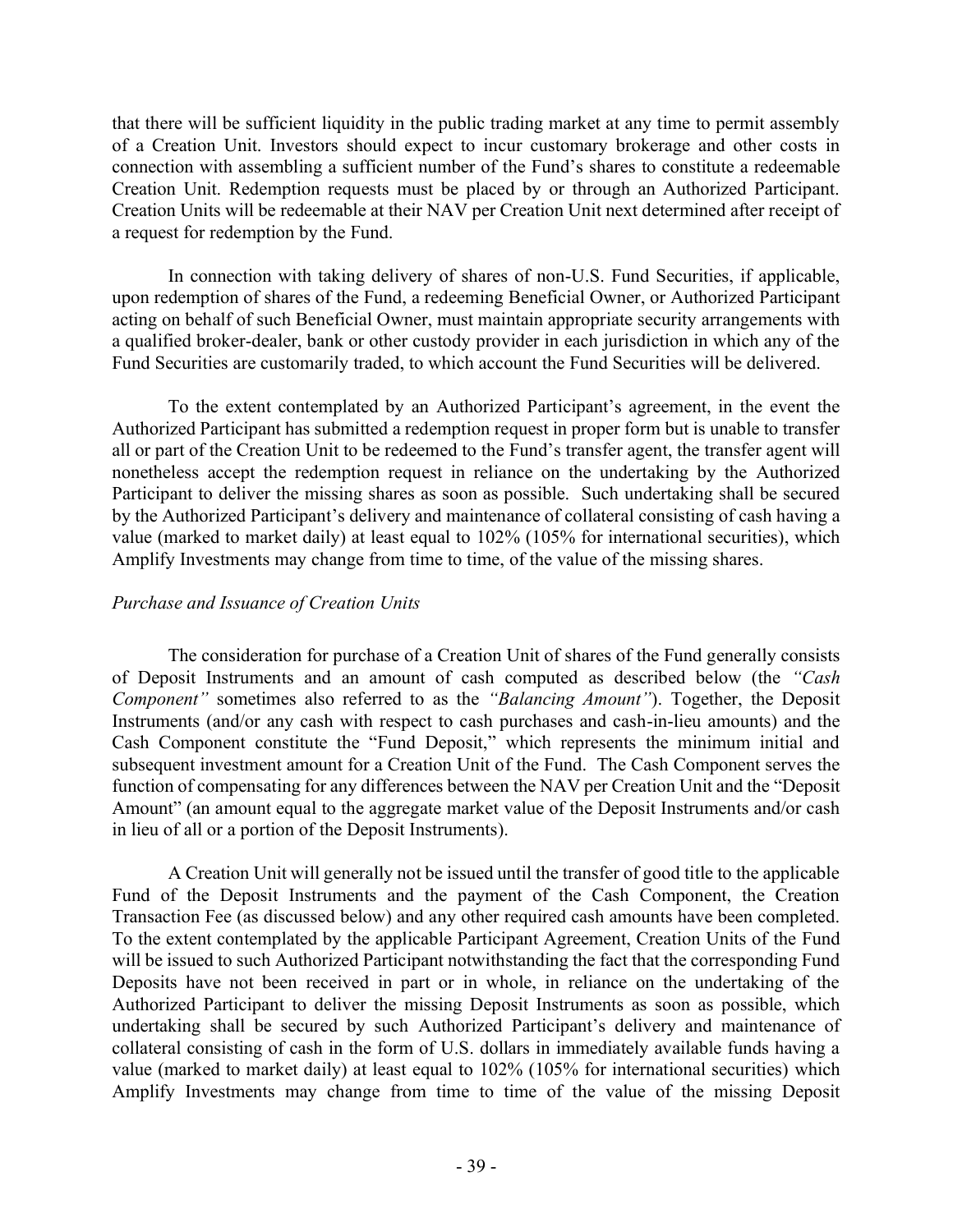Instruments. Such cash collateral must be delivered no later than 2:00 p.m., Eastern Time, on the contractual settlement date. The Participant Agreement will permit The Fund to use such collateral to buy the missing Deposit Instruments at any time and will subject the Authorized Participant to liability for any shortfall between the cost to the applicable Fund of purchasing such securities and the value of the collateral.

# *Delivery of Redemption Proceeds*

Deliveries of securities to Authorized Participants in connection with redemption orders are generally expected to be made within two Business Days. Due to the schedule of holidays in certain countries, however, the delivery of in-kind redemption proceeds for the Fund may take longer than two Business Days after the day on which the redemption request is received in proper form. Section 22(e) of the 1940 Act generally prohibits a registered open-end management investment company from postponing the date of satisfaction of redemption requests for more than seven days after the tender of a security for redemption. This prohibition can cause operational difficulties for ETFs that hold foreign investments and exchange in-kind baskets for Creation Units. For example, local market delivery cycles for transferring foreign investments to redeeming investors, together with local market holiday schedules, can sometimes require a delivery process in excess of seven days. However, Rule 6c-11 grants relief from Section 22(e) to permit an ETF to delay satisfaction of a redemption request for more than seven days if a local market holiday, or series of consecutive holidays, or the extended delivery cycles for transferring foreign investments to redeeming Authorized Participants, or the combination thereof prevents timely delivery of the foreign investment included in the ETF's basket. Under this exemption, an ETF must deliver foreign investments as soon as practicable, but in no event later than 15 days after the tender to the ETF. The exemption therefore will permit a delay only to the extent that additional time for settlement is actually required, when a local market holiday, or series of consecutive holidays, or the extended delivery cycles for transferring foreign investments to redeeming authorized participants prevents timely delivery of the foreign investment included in the ETF's basket. If a foreign investment settles in less than 15 days, Rule 6c-11 requires an ETF to deliver it pursuant to the standard settlement time of the local market where the investment trades. Rule 6c-11 defines "foreign investment" as any security, asset or other position of the ETF issued by a foreign issuer (as defined by Rule 3b-4 under the 1934 Act), and that is traded on a trading market outside of the United States. This definition is not limited to "foreign securities," but also includes other investments that may not be considered securities. Although these other investments may not be securities, they may present the same challenges for timely settlement as foreign securities if they are transferred in kind.

The redemption proceeds for a Creation Unit generally consist of the Deposit Instruments—as announced on the Business Day of the request for redemption received in proper form—plus or minus cash in an amount equal to the difference between the net asset value of the Fund shares (per Creation Unit) being redeemed, as next determined on the Transmittal Date after receipt of a request in proper form on the Submission Date, and the aggregate market value of the Deposit Instruments (the *"Cash Redemption Amount"*), less the applicable Redemption Transaction Fee (as described below) and, if applicable, any operational processing and brokerage costs, transfer fees or stamp taxes. In the event that the Deposit Instruments have an aggregate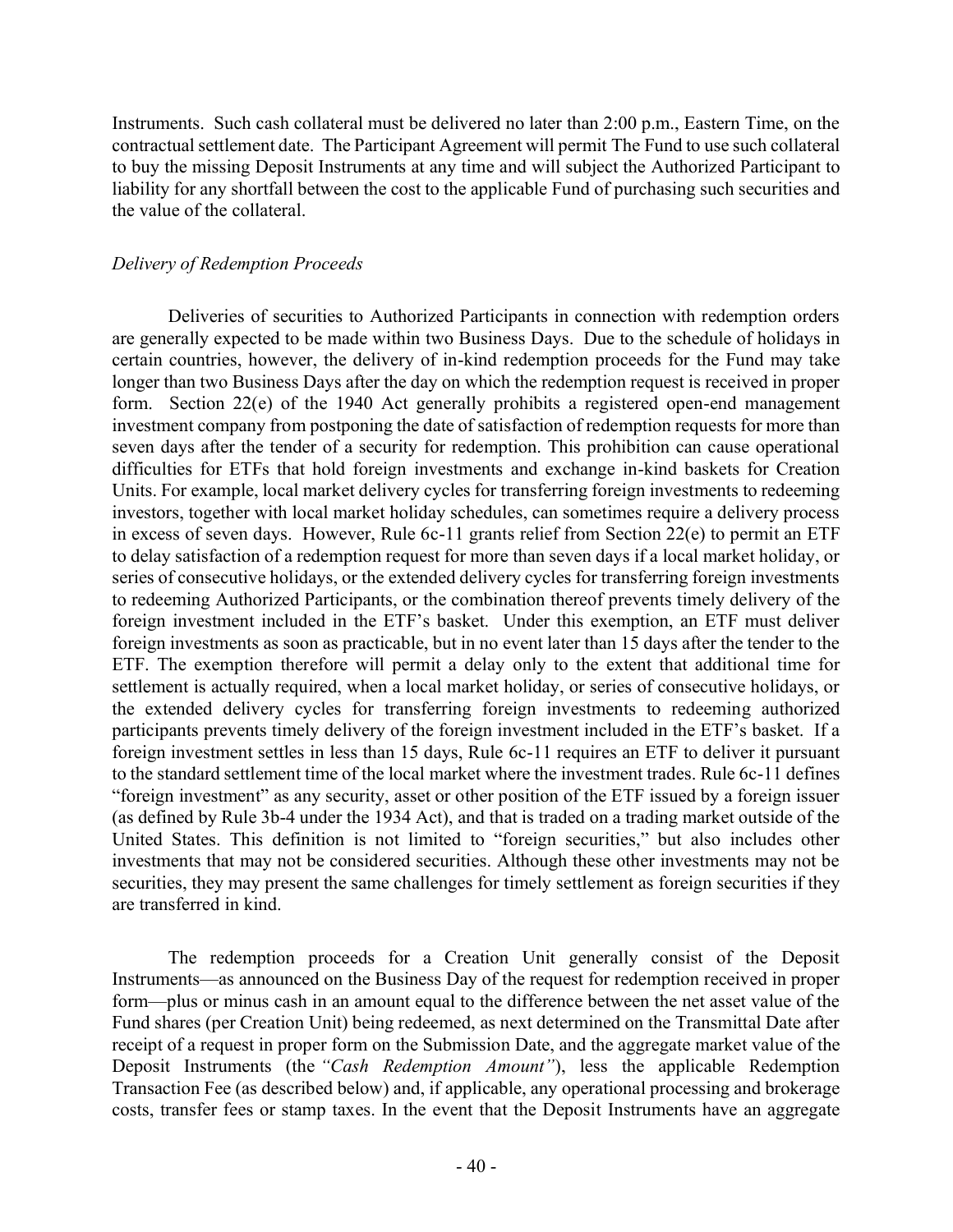market value greater than the net asset value of the Fund's shares (per Creation Unit), a compensating cash payment equal to the difference plus the applicable Redemption Transaction Fee and, if applicable, any operational processing and brokerage costs, transfer fees or stamp taxes, is required to be made by or through an Authorized Participant by the redeeming shareholder.

# *Creation and Redemption Orders Outside the Clearing Process*

As described above, the Clearing Process is the process of creating or redeeming Creation Units through the Continuous Net Settlement System of the NSCC. Fund Deposits made outside the Clearing Process must be delivered through a DTC Participant that has executed a Participant Agreement with the Trust, the Distributor and the Administrator. A DTC Participant who wishes to place an order creating Creation Units to be effected outside the Clearing Process need not be a Participating Party, but such orders must state that the DTC Participant is not using the Clearing Process and that the creation of Creation Units will instead be effected through a transfer of securities and cash directly through DTC. The Fund Deposit transfer must be ordered by the DTC Participant on the Submission Date in a timely fashion so as to ensure the delivery of the requisite number of Deposit Securities through DTC to the account of the Trust by no later than 11:00 a.m., Eastern Time, of the next Business Day immediately following the Transmittal Date. All questions as to the number of Deposit Instruments to be delivered, and the validity, form and eligibility (including time of receipt) for the deposit of any tendered securities, will be determined by the Trust, whose determination shall be final and binding. The cash equal to the Cash Component must be transferred directly to the Administrator through the Federal Reserve wire system in a timely manner so as to be received by the Administrator no later than 2:00 p.m., Eastern Time, on the next Business Day immediately following the Transmittal Date. An order to create Creation Units outside the Clearing Process is deemed received by the Distributor on the Transmittal Date if (i) such order is received by the Distributor during the Order Window on the Submission Date; and (ii) all other procedures set forth in the Participant Agreement are properly followed. However, if the Administrator does not receive both the requisite Deposit Securities and the Cash Component by 11:00 a.m. and 2:00 p.m., respectively, on the next Business Day immediately following the Transmittal Date, such order will be cancelled. Upon written notice to the Distributor, such cancelled order may be resubmitted the following Business Day using the Fund Deposit as newly constituted to reflect the then current NAV of the Fund. The delivery of Creation Units so created will occur no later than the second Business Day following the Transmittal Date  $(T+2)$ .

Creation Units may be created in advance of receipt by the Trust of all or a portion of the applicable Deposit Instruments as described below. In these circumstances, the initial deposit will have a value greater than the NAV of the Shares on the Transmittal Date in proper form since in addition to available Deposit Instruments, cash must be deposited in an amount equal to the sum of (i) the Cash Component, plus (ii) 102% (105% for international securities) of the market value of the undelivered Deposit Securities (the *"Additional Cash Deposit"*). The order shall be deemed to be received on the Submission Date provided that the order is placed in proper form during the Order Window on such date and federal funds in the appropriate amount are deposited with the Administrator by 11:00 a.m., Eastern Time, on the Business Day following the Transmittal Date. If the order is not placed in proper form during the Order Window on the Submission Date or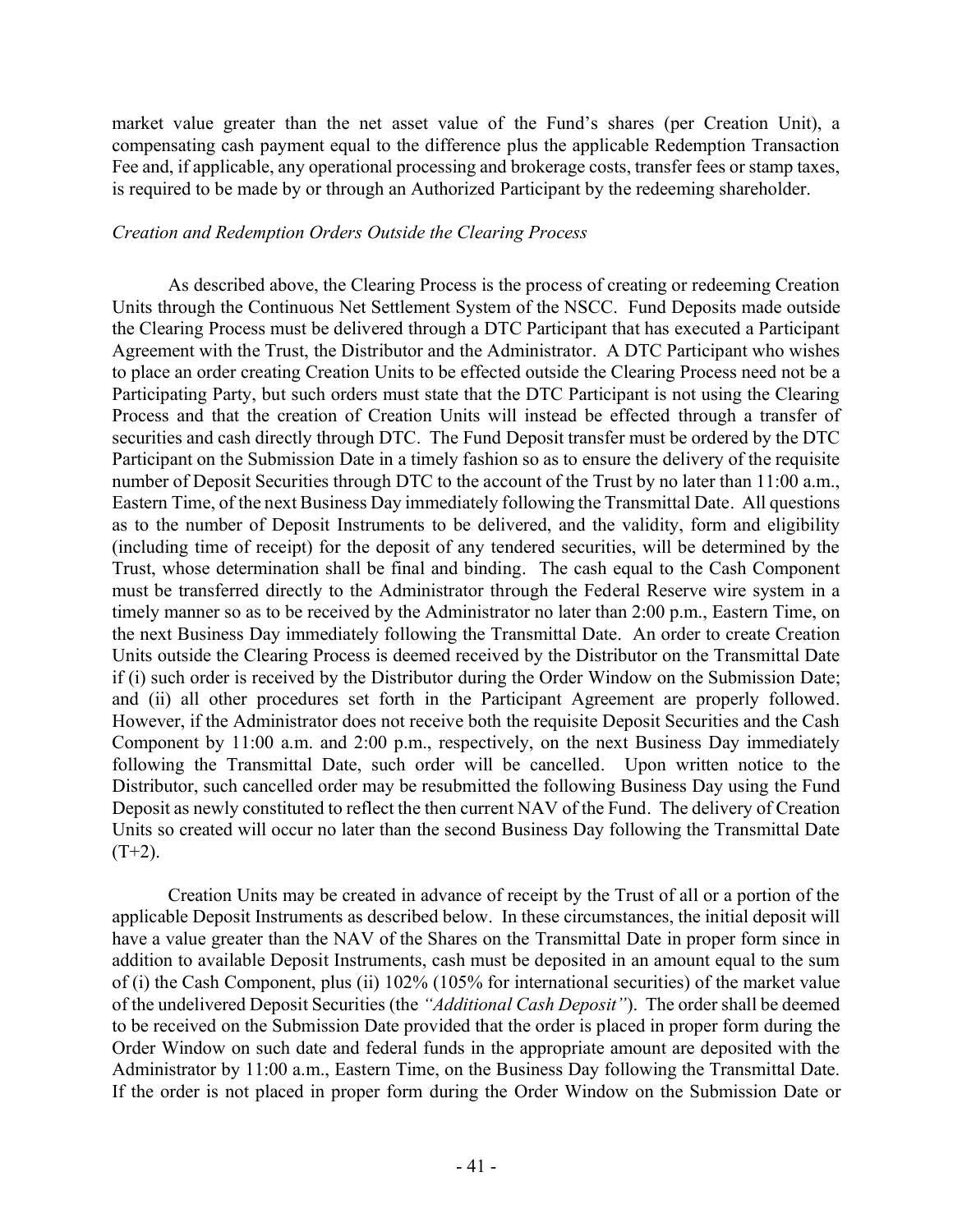federal funds in the appropriate amount are not received by 11:00 a.m. on the Business Day following the Transmittal Date, then the order may be deemed to be rejected and the investor shall be liable to the Trust for losses, if any, resulting therefrom. An additional amount of cash shall be required to be deposited with the Trust, pending delivery of the missing Deposit Instruments to the extent necessary to maintain the Additional Cash Deposit with the Trust in an amount at least equal to 102% (105% for international securities) of the daily marked to market value of the missing Deposit Instruments. To the extent that missing Deposit Instruments are not received by 1:00 p.m., Eastern Time, on the second Business Day following the Transmittal Date or in the event a mark to market payment is not made within one Business Day following notification by the Distributor that such a payment is required, the Trust may use the cash on deposit to purchase the missing Deposit Instruments. Authorized Participants will be liable to the Trust for the costs incurred by the Trust in connection with any such purchases. These costs will be deemed to include the amount by which the actual purchase price of the Deposit Instruments exceeds the market value of such Deposit Instruments on the Transmittal Date by the Distributor plus the brokerage and related transaction costs associated with such purchases. The Trust will return any unused portion of the Additional Cash Deposit once all of the missing Deposit Instruments have been properly received by the Administrator or purchased by the Trust and deposited into the Trust. In addition, a transaction fee will be charged in all cases. The delivery of Creation Units of the applicable Fund so created will occur no later than the second Business Day following the Transmittal Date. However, as discussed in the section below, the Fund reserves the right to settle Creation Unit transactions on a basis other than the second Business Day following the Transmittal Date to accommodate foreign market holiday schedules, to account for different treatment among foreign and U.S. markets of dividend record dates and ex-dividend dates (that is the last day the holder of a security can sell the security and still receive dividends payable on the security), and in certain other circumstances. The Authorized Participant shall be liable to the applicable Fund for losses, if any, resulting from unsettled orders.

Orders to redeem Creation Units outside the Clearing Process must be delivered through a DTC Participant that has executed the Participant Agreement. A DTC Participant who wishes to place an order for redemption of Creation Units to be effected outside the Clearing Process need not be a Participating Party, but such orders must state that the DTC Participant is not using the Clearing Process and that redemption of Creation Units will instead be effected through transfer of Shares directly through DTC. An order to redeem Creation Units outside the Clearing Process is deemed received by the Administrator on the Transmittal Date if (i) such order is received by the Administrator during the Order Window on the Submission Date; (ii) such order is accompanied or proceeded by the requisite number of shares of the applicable Fund and/or the Cash Redemption Amount specified in such order, which delivery must be made through DTC to the Administrator no later than 11:00 a.m. and 2:00 p.m., respectively, Eastern Time, on the next Business Day following the Transmittal Date (the *"DTC Cut-Off-Time"*); and (iii) all other procedures set forth in the Participant Agreement are properly followed.

After the Administrator has deemed an order for redemption outside the Clearing Process received, the Administrator will initiate procedures to transfer the requisite Fund Securities, which are expected to be delivered within two Business Days, and/or the Cash Redemption Amount to the Authorized Participant, on behalf of the redeeming Beneficial Owner, by the second Business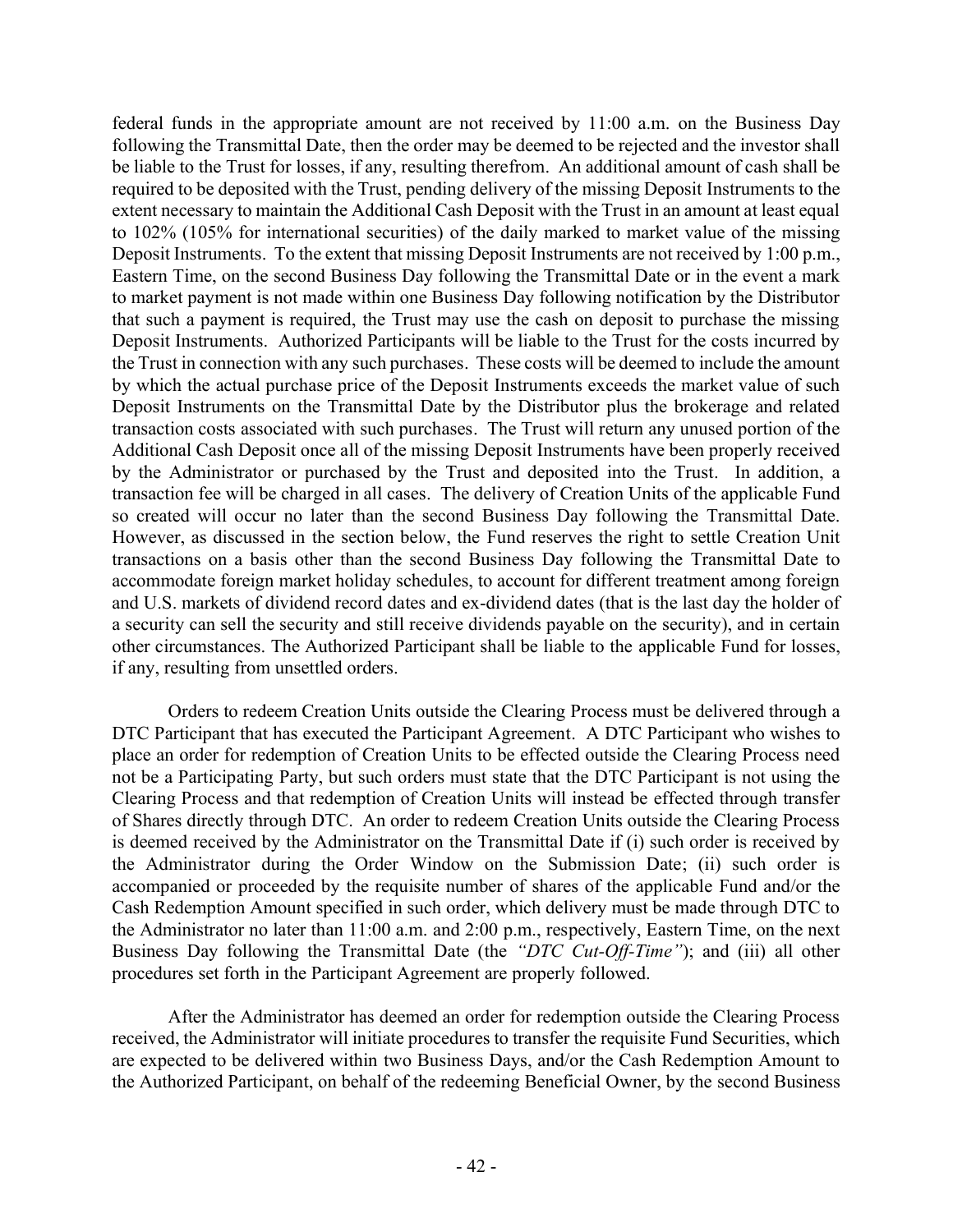Day following the Transmittal Date on which such redemption order is deemed received by the Administrator.

The calculation of the value of the Fund Securities and the Cash Redemption Amount to be delivered upon redemption will be made by the Administrator according to the Fund's established evaluation procedures computed on the Transmittal Date. Therefore, if a redemption order in proper form is submitted to the Administrator by a DTC Participant during the Order Window on the Submission Date, and the requisite number of shares of the Fund are delivered to the custodian prior to the DTC Cut-Off-Time, then the value of the Fund Securities and/or the Cash Redemption Amount to be delivered will be determined by the Administrator on such Transmittal Date. If, however, a redemption order is submitted to the Administrator by a DTC Participant during the Order Window on the Submission Date, but either (1) the requisite number of shares of the Fund are not delivered by the DTC Cut-Off-Time as described above on the next Business Day following the Transmittal Date or (2) the redemption order is not submitted in proper form, then the redemption order will not be deemed received as of the Submission Date. In such case, the value of the Fund Securities and the Cash Redemption Amount to be delivered will be computed on the Business Day that such order is deemed received by the Administrator, *i.e.*, the Business Day on which the shares of the Fund are delivered through DTC to the Administrator by the DTC Cut-Off-Time on such Business Day pursuant to a properly submitted redemption order.

If it is not possible to effect deliveries of the Fund Securities, the Trust may in its discretion exercise its option to redeem such shares in cash, and the redeeming Beneficial Owner will be required to receive its redemption proceeds in cash. In addition, an investor may request a redemption in cash which the Fund may, in its sole discretion, permit. In either case, the investor will receive a cash payment equal to the NAV of its shares based on the NAV of shares of the Fund next determined on the Transmittal Date (minus a redemption transaction fee and additional charge for requested cash redemptions specified above, to offset the Trust's brokerage and other transaction costs associated with the disposition of Fund Securities). The Fund may also, in its sole discretion, upon request of a shareholder, provide such redeemer a portfolio of securities which differs from the exact composition of the Fund Securities but does not differ in NAV.

Redemptions of shares for Fund Securities will be subject to compliance with applicable federal and state securities laws and the Fund (whether or not it otherwise permits cash redemptions) reserves the right to redeem Creation Units for cash to the extent that the Fund could not lawfully deliver specific Fund Securities upon redemptions or could not do so without first registering the Fund Securities under such laws. An Authorized Participant or an investor for which it is acting subject to a legal restriction with respect to a particular stock included in the Fund Securities applicable to the redemption of a Creation Unit may be paid an equivalent amount of cash. The Authorized Participant may request the redeeming Beneficial Owner of shares of the Fund to complete an order form or to enter into agreements with respect to such matters as compensating cash payment, beneficial ownership of Shares or delivery instructions. The Trust also reserves the right to offer an "all cash" option for redemptions of Creation Units for the Fund.

# *Creation Transaction Fees*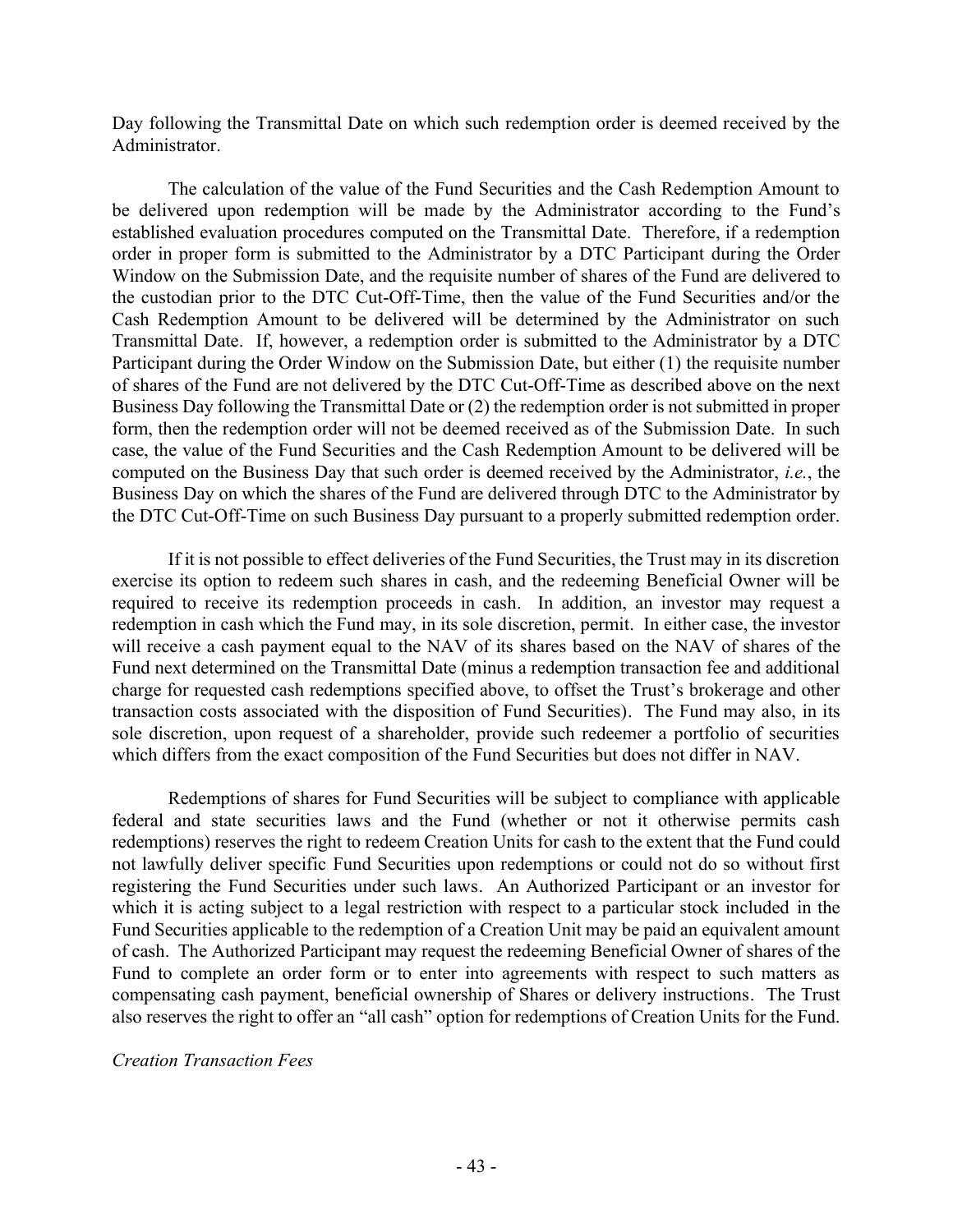The Fund imposes fees in connection with the purchase of Creation Units. These fees may vary based upon various facts-based circumstances, including, but not limited to, the composition of the securities included in the Creation Unit or the countries in which the transactions are settled. The price for each Creation Unit will equal the daily NAV per share of the Fund times the number of shares in a Creation Unit, plus the fees described above and, if applicable, any operational processing and brokerage costs, transfer fees, stamp taxes and part or all of the spread between the expected bid and offer side of the market related to the securities comprising the creation basket. The creation transaction fee charged by the Fund in connection with purchases of Creation Units is detailed below. The creation transaction fee listed below for the Fund is current as of the date of this SAI and is subject to change. In addition to this fee, the Fund may also charge up to a 2% variable fee on the creation of Creation Units.

| <b>Creation Transaction Fee</b>                                                         |       |  |
|-----------------------------------------------------------------------------------------|-------|--|
| Fund                                                                                    | Fee   |  |
| Amplify Emerging Markets FinTech ETF (formerly Amplify International Online Retail ETF) | \$750 |  |

# *Redemption Transaction Fees*

The Fund imposes fees in connection with the redemption of Creation Units. These fees may vary based upon various facts-based circumstances, including, but not limited to, the composition of the securities included in the Creation Unit or the countries in which the transactions are settled. The price received for each Creation Unit will equal the daily NAV per share of the Fund times the number of shares in a Creation Unit, minus the fees described above and, if applicable, any operational processing and brokerage costs, transfer fees, stamp taxes and part or all of the spread between the expected bid and offer side of the market related to the securities comprising the redemption basket. Investors who use the services of a broker or other such intermediary in addition to an Authorized Participant to effect a redemption of a Creation Unit may also be assessed an amount to cover the cost of such services. The redemption fee charged by the Fund will comply with Rule 22c-2 of the 1940 Act which limits redemption fees to no more than 2% of the value of the shares redeemed. The redemption transaction fee charged in connection with redemptions of Creation Units for the Fund is detailed below. The redemption transaction fee listed below for the Fund is current as of the date of this SAI and is subject to change. In addition to this fee, the Fund may also charge up to a 2% variable fee on the redemption of Creation Units.

*Redemption Transaction Fee*

| Amplify Emerging Markets FinTech ETF (formerly Amplify International Online Retail ETF) |  |
|-----------------------------------------------------------------------------------------|--|

# *Suspension of Creations*

The SEC has stated its position that an ETF generally may suspend the issuance of Creation Units only for a limited time and only due to extraordinary circumstances, such as when the markets on which the ETF's portfolio holdings are traded are closed for a limited period of time. The SEC has also stated that an ETF could not set transaction fees so high as to effectively suspend the issuance of Creation Units. The Fund will accept all orders for Creation Units that are in good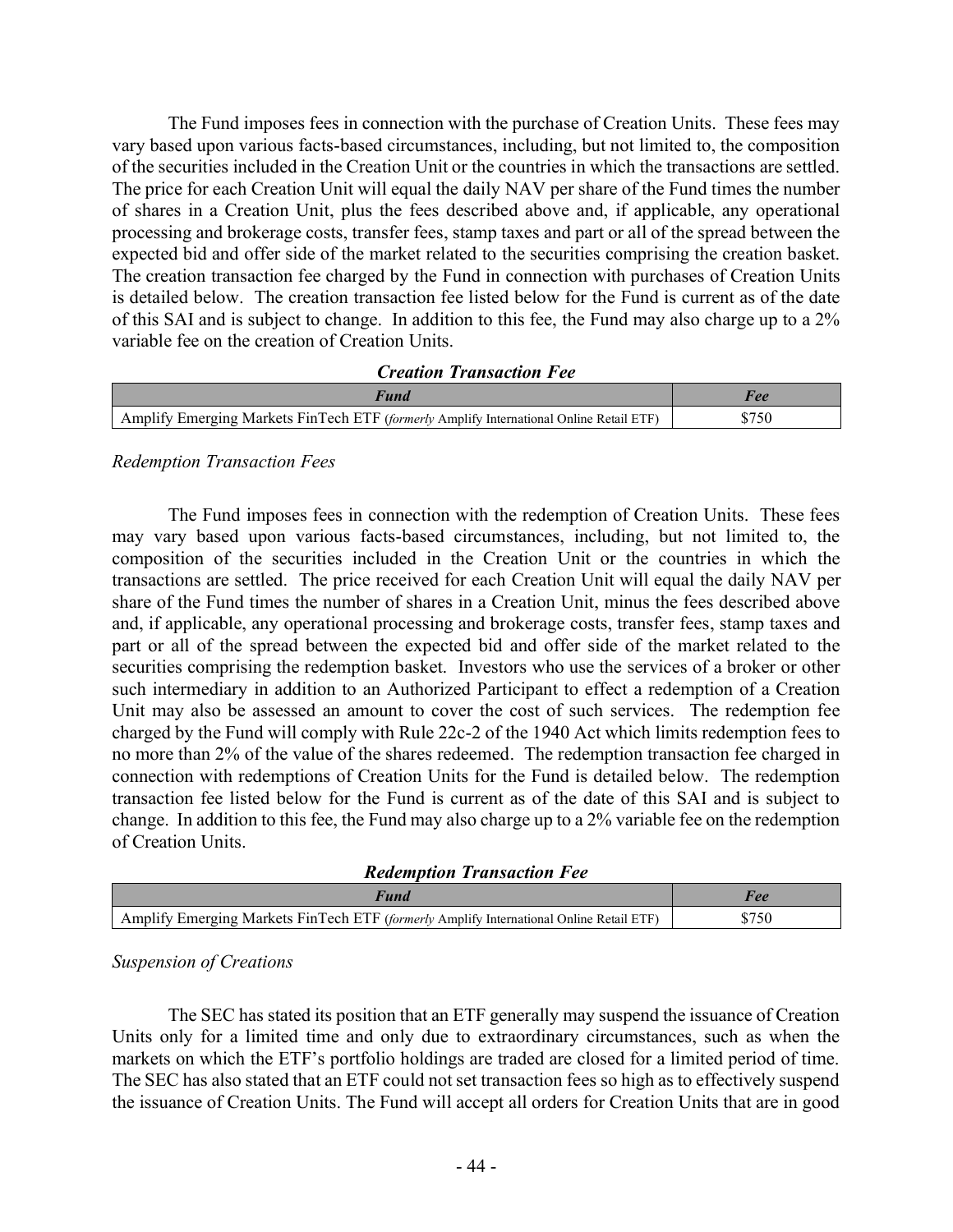order. Circumstances under which the Fund may not accept a creation order include, but are not limited to: (i) the order is not in proper form; (ii) the purchaser or group of related purchasers, upon obtaining the Creation Units of Fund shares ordered, would own 80% or more of the currently outstanding shares of the Fund; (iii) the required consideration is not delivered; (iv) the acceptance of the Fund Deposit would, in the opinion of the Fund, be unlawful; or  $(v)$  there exist circumstances outside the control of the Fund that make it impossible to process orders of Creation Units for all practical purposes. Examples of such circumstances include: acts of God or public service or utility problems such as fires, floods, extreme weather conditions and power outages resulting in telephone, telecopy and computer failures; market conditions or activities causing trading halts; systems failures involving computer or other information systems affecting the Fund, the Adviser, the Distributor, DTC, NSCC, the transfer agent, the custodian, any sub-custodian or any other participant in the purchase process; and similar extraordinary events. The Transfer Agent shall notify a prospective creator of a Creation Unit and/or the Authorized Participant acting on behalf of such prospective creator of the rejection of the order of such person. The Trust, the Fund, the Transfer Agent, the custodian, any sub-custodian and the Distributor are under no duty, however, to give notification of any defects or irregularities in the delivery of Fund Deposits, nor shall any of them incur any liability for the failure to give any such notification.

## *Suspension of Redemptions*

An ETF may suspend the redemption of Creation Units only in accordance with Section 22(e) of the 1940 Act. Section 22(e) stipulates that no registered investment company shall suspend the right of redemption, or postpone the date of payment or satisfaction upon redemption of any redeemable security in accordance with its terms for more than seven days after the tender of such security to the company or its agent designated for that purpose for redemption, except (1) for any period (A) during which the NYSE is closed other than customary week-end and holiday closings or (B) during which trading on the NYSE is restricted; (2) for any period during which an emergency exists as a result of which (A) disposal by the investment company of securities owned by it is not reasonably practicable or (B) it is not reasonably practicable for such company fairly to determine the value of its net assets; or (3) for such other periods as the SEC may by order permit for the protection of security holders of the investment company.

# *Exceptions to Use of Creation Units*

Under Rule 6c-11 of the 1940 Act, ETFs are permitted to sell or redeem individual shares on the day of consummation of a reorganization, merger, conversion, or liquidation. In these limited circumstances, an ETF may need to issue or redeem individual shares and may need to transact without utilizing Authorized Participants.

# **REGULAR HOLIDAYS**

The Fund generally intends to effect deliveries of Creation Units and securities in its portfolio (*"Portfolio Securities"*) on a basis of "T" plus two Business Days (*i.e.*, days on which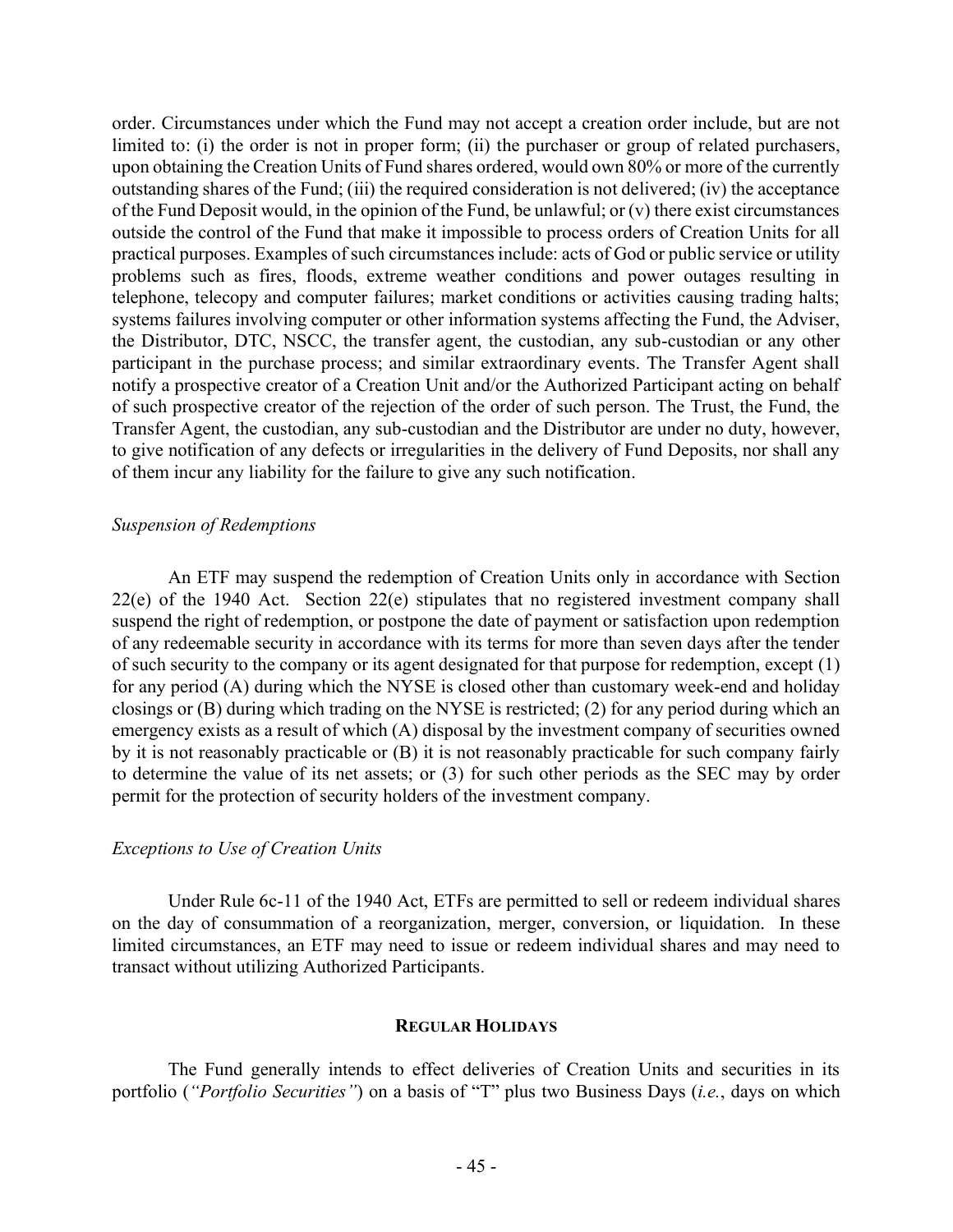the NYSE is open). The Fund may effect deliveries of Creation Units and portfolio securities on a basis other than "T" plus two in order to accommodate local holiday schedules, to account for different treatment among non-U.S. and U.S. markets of dividend record dates and ex-dividend dates, or under certain other circumstances. The ability of the Trust to effect in-kind creations and redemptions within two Business Days of receipt of an order in good form is subject, among other things, to the condition that, within the time period from the date of the order to the date of delivery of the securities, there are no days that are holidays in the applicable foreign market. For every occurrence of one or more intervening holidays in the applicable non-U.S. market that are not holidays observed in the U.S. equity market, the redemption settlement cycle will be extended by the number of such intervening holidays. In addition to holidays, other unforeseeable closings in a non-U.S. market due to emergencies may also prevent the Trust from delivering securities within the normal settlement period.

The longest redemption cycle for the Fund is a function of the longest redemption cycle among the countries whose securities comprise the Fund. The securities delivery cycles currently practicable for transferring Portfolio Securities to redeeming investors, coupled with foreign market holiday schedules, will require a delivery process longer than seven calendar days for the Fund in certain circumstances. Although certain holidays may occur on different dates in subsequent years, the number of days required to deliver the redemption proceeds in any given year is not expected to exceed 14 days. The proclamation of new holidays, the treatment by market participants of certain days as "informal holidays" (*e.g.*, days on which no or limited securities transactions occur, as a result of substantially shortened trading hours), the elimination of existing holidays, or changes in local securities delivery practices, could affect the information set forth herein at some time in the future.

## **FEDERAL TAX MATTERS**

This section summarizes some of the main U.S. federal income tax consequences of owning shares of the Fund. This section is current as of the date of this SAI. Tax laws and interpretations change frequently, and these summaries do not describe all of the tax consequences to all taxpayers. For example, these summaries generally do not describe your situation if you are a corporation, a non-U.S. person, a broker-dealer, or other investor with special circumstances. In addition, this section does not describe your state, local or foreign tax consequences.

This federal income tax summary is based in part on the advice of counsel to the Fund. The Internal Revenue Service could disagree with any conclusions set forth in this section. In addition, our counsel may not have been asked to review, and may not have reached a conclusion with respect to the federal income tax treatment of the assets to be deposited in the Fund. This may not be sufficient for prospective investors to use for the purpose of avoiding penalties under federal tax law.

As with any investment, prospective investors should seek advice based on their individual circumstances from their own tax advisor.

The Fund intends to qualify annually and to elect to be treated as a regulated investment company under the Internal Revenue Code of 1986, as amended (the *"Code"*).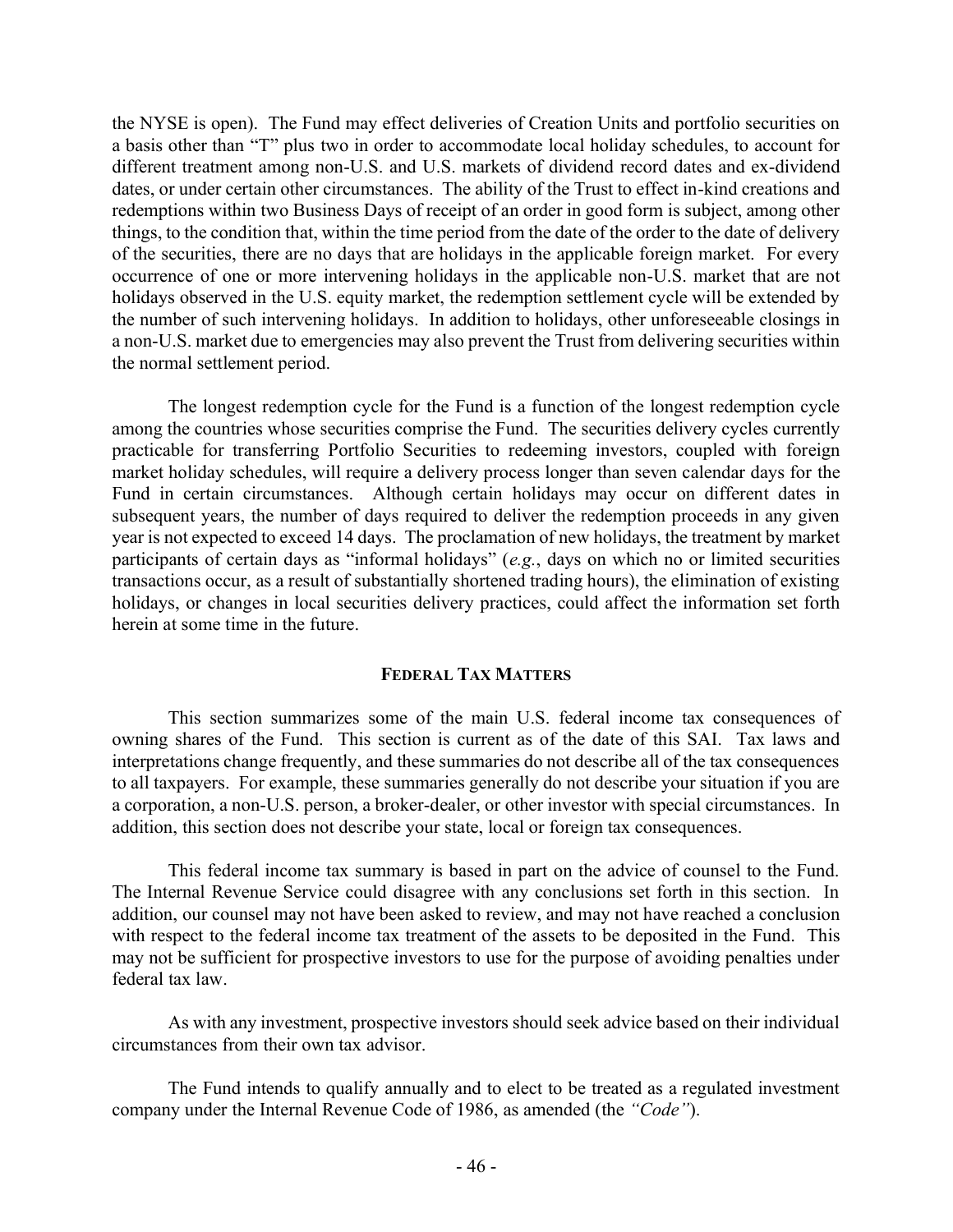To qualify for the favorable U.S. federal income tax treatment generally accorded to regulated investment companies, the Fund must, among other things, (i) derive in each taxable year at least 90% of its gross income from dividends, interest, payments with respect to securities loans and gains from the sale or other disposition of stock, securities or foreign currencies or other income derived with respect to its business of investing in such stock, securities or currencies, or net income derived from interests in certain publicly traded partnerships; (ii) diversify its holdings so that, at the end of each quarter of the taxable year, (a) at least 50% of the market value of the Fund's assets is represented by cash and cash items (including receivables), U.S. government securities, the securities of other regulated investment companies and other securities, with such other securities of any one issuer generally limited for the purposes of this calculation to an amount not greater than 5% of the value of the Fund's total assets and not greater than 10% of the outstanding voting securities of such issuer, and (b) not more than 25% of the value of its total assets is invested in the securities (other than U.S. government securities or the securities of other regulated investment companies) of any one issuer, or two or more issuers which the Fund controls which are engaged in the same, similar or related trades or businesses, or the securities of one or more of certain publicly traded partnerships; and (iii) distribute at least 90% of its investment company taxable income (which includes, among other items, dividends, interest and net shortterm capital gains in excess of net long-term capital losses) and at least 90% of its net tax-exempt interest income each taxable year. There are certain exceptions for failure to qualify if the failure is for reasonable cause or is *de minimis*, and certain corrective action is taken and certain tax payments are made by the Fund.

As a regulated investment company, the Fund generally will not be subject to U.S. federal income tax on its investment company taxable income (as that term is defined in the Code, but without regard to the deduction for dividends paid) and net capital gain (the excess of net longterm capital gain over net short-term capital loss), if any, that it distributes to shareholders. The Fund intends to distribute to its shareholders, at least annually, substantially all of its investment company taxable income and net capital gain. If the Fund retains any net capital gain or investment company taxable income, it will generally be subject to federal income tax at regular corporate rates on the amount retained. In addition, amounts not distributed on a timely basis in accordance with a calendar year distribution requirement are subject to a nondeductible 4% excise tax unless, generally, the Fund distributes during each calendar year an amount equal to the sum of (1) at least 98% of its ordinary income (not taking into account any capital gains or losses) for the calendar year, (2) at least 98.2% of its capital gains in excess of its capital losses (adjusted for certain ordinary losses) for the one-year period ending October 31 of the calendar year, and (3) any ordinary income and capital gains for previous years that were not distributed during those years. In order to prevent application of the excise tax, the Fund intends to make its distributions in accordance with the calendar year distribution requirement. A distribution will be treated as paid on December 31 of the current calendar year if it is declared by the Fund in October, November or December with a record date in such a month and paid by the Fund during January of the following calendar year. Such distributions will be taxable to shareholders in the calendar year in which the distributions are declared, rather than the calendar year in which the distributions are received.

Subject to certain reasonable cause and *de minimis* exceptions, if the Fund fails to qualify as a regulated investment company or failed to satisfy the 90% distribution requirement in any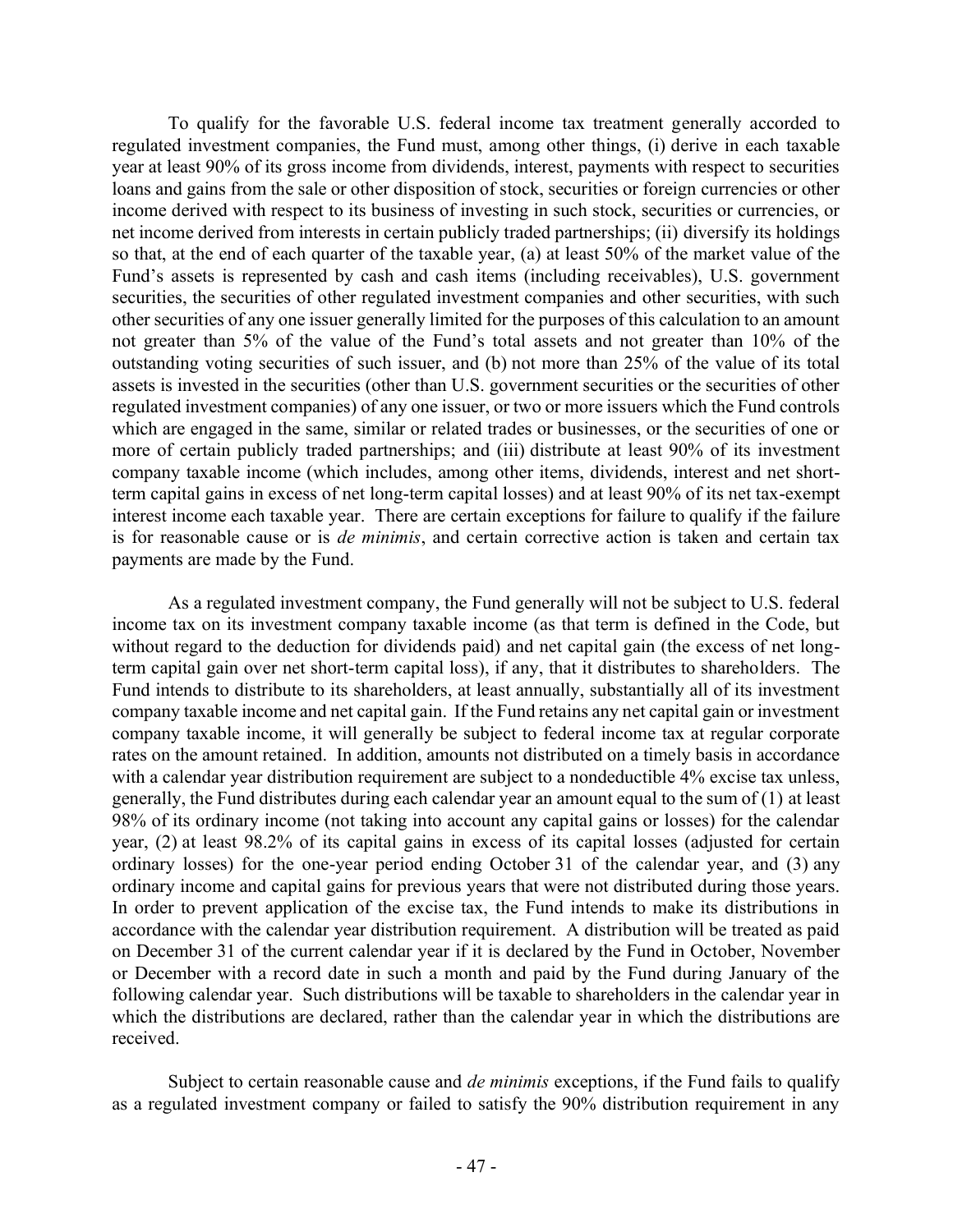taxable year, the Fund would be taxed as an ordinary corporation on its taxable income (even if such income were distributed to its shareholders) and all distributions out of earnings and profits would be taxed to shareholders as ordinary income.

# **DISTRIBUTIONS**

Dividends paid out of the Fund's investment company taxable income are generally taxable to a shareholder as ordinary income to the extent of the Fund's earnings and profits, whether paid in cash or reinvested in additional shares. However, certain ordinary income distributions received from the Fund may be taxed at capital gains tax rates. In particular, ordinary income dividends received by an individual shareholder from a regulated investment company such as the Fund are generally taxed at the same rates that apply to net capital gain, *provided* that certain holding period requirements are satisfied and provided the dividends are attributable to qualifying dividends received by the Fund itself.

The Fund will provide notice to its shareholders of the amount of any distributions that may be taken into account as a dividend, which is eligible for the capital gains tax rates. The Fund cannot make any guarantees as to the amount of any distribution, which will be regarded as a qualifying dividend.

Income from the Fund may also be subject to a 3.8% "Medicare tax." This tax generally applies to net investment income if the taxpayer's adjusted gross income exceeds certain threshold amounts, which are \$250,000 in the case of married couples filing joint returns and \$200,000 in the case of single individuals.

A corporation that owns shares generally will not be entitled to the dividends received deduction with respect to many dividends received from the Fund because the dividends received deduction is generally not available for distributions from regulated investment companies. However, certain ordinary income dividends on shares that are attributable to qualifying dividends received by the Fund from certain domestic corporations may be reported by the Fund as being eligible for the dividends received deduction.

Distributions of net capital gain (the excess of net long-term capital gain over net shortterm capital loss), if any, properly reported as capital gain dividends are taxable to a shareholder as long-term capital gains, regardless of how long the shareholder has held Fund shares. An election may be available to you to defer recognition of the gain attributable to a capital gain dividend if you make certain qualifying investments within a limited time. You should talk to your tax advisor about the availability of this deferral election and its requirements. Shareholders receiving distributions in the form of additional shares, rather than cash, generally will have a tax basis in each such share equal to the value of a share of the Fund on the reinvestment date. A distribution of an amount in excess of the Fund's current and accumulated earnings and profits will be treated by a shareholder as a return of capital which is applied against and reduces the shareholder's basis in his or her shares. To the extent that the amount of any such distribution exceeds the shareholder's basis in his or her shares, the excess will be treated by the shareholder as gain from a sale or exchange of the shares.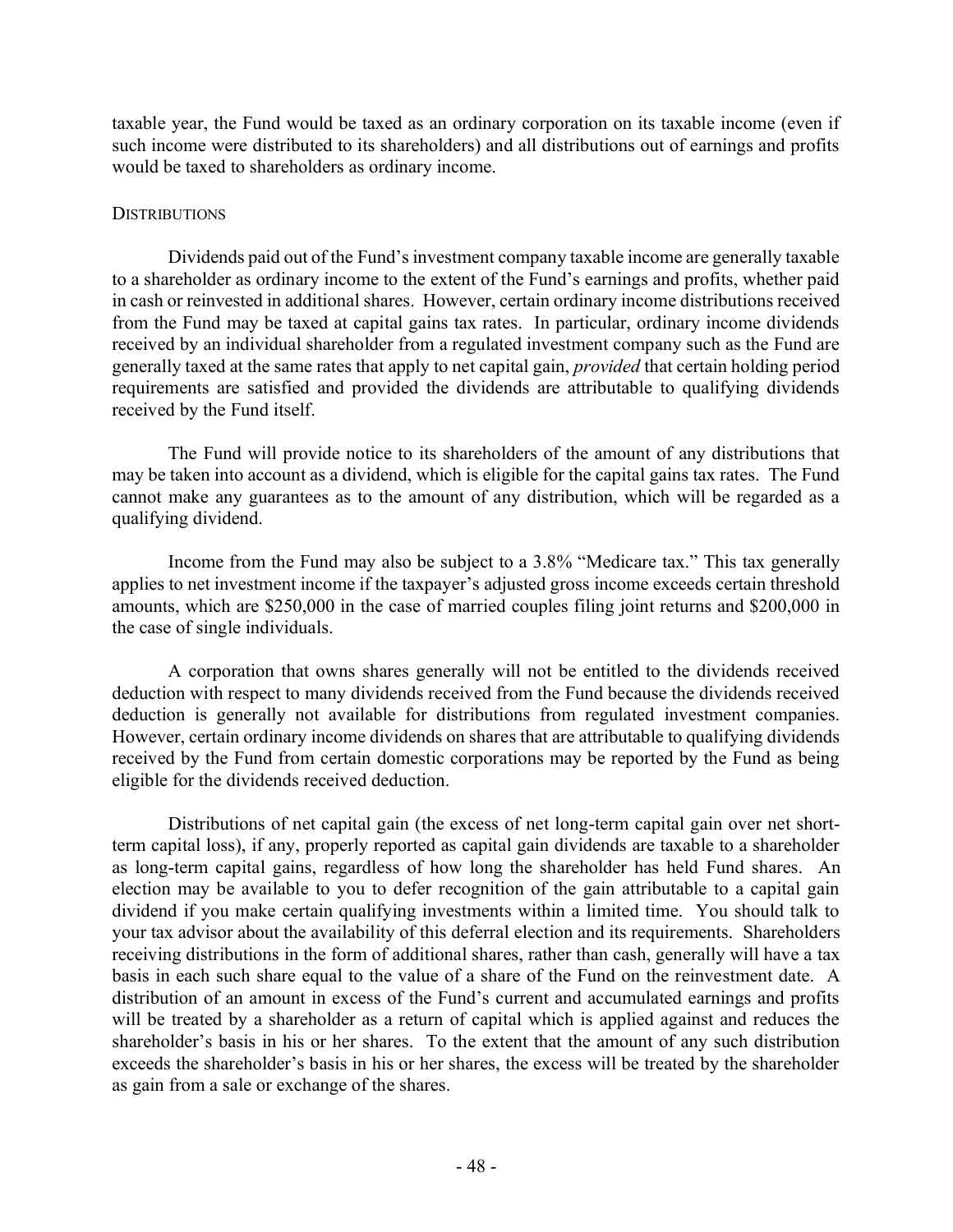Shareholders will be notified annually as to the U.S. federal income tax status of distributions, and shareholders receiving distributions in the form of additional shares will receive a report as to the value of those shares.

# SALE OR EXCHANGE OF FUND SHARES

Upon the sale or other disposition of shares of the Fund, which a shareholder holds as a capital asset, such a shareholder may realize a capital gain or loss, which will be long-term or short-term, depending upon the shareholder's holding period for the shares. Generally, a shareholder's gain or loss will be a long-term gain or loss if the shares have been held for more than one year.

Any loss realized on a sale or exchange will be disallowed to the extent that shares disposed of are replaced (including through reinvestment of dividends) within a period of 61 days beginning 30 days before and ending 30 days after disposition of shares or to the extent that the shareholder, during such period, acquires or enters into an option or contract to acquire, substantially identical stock or securities. In such a case, the basis of the shares acquired will be adjusted to reflect the disallowed loss. Any loss realized by a shareholder on a disposition of Fund shares held by the shareholder for six months or less will be treated as a long-term capital loss to the extent of any distributions of long-term capital gain received by the shareholder with respect to such shares.

# TAXES ON PURCHASE AND REDEMPTION OF CREATION UNITS

If a shareholder exchanges securities for Creation Units the shareholder will generally recognize a gain or a loss. The gain or loss will be equal to the difference between the market value of the Creation Units at the time and the shareholder's aggregate basis in the securities surrendered and the Cash Component paid. If a shareholder exchanges Creation Units for securities, then the shareholder will generally recognize a gain or loss equal to the difference between the shareholder's basis in the Creation Units and the aggregate market value of the securities received and the Cash Redemption Amount. The Internal Revenue Service, however, may assert that a loss realized upon an exchange of securities for Creation Units or Creation Units for securities cannot be deducted currently under the rules governing "wash sales," or on the basis that there has been no significant change in economic position.

# NATURE OF FUND INVESTMENTS

Certain of the Fund's investment practices are subject to special and complex federal income tax provisions that may, among other things, (i) disallow, suspend or otherwise limit the allowance of certain losses or deductions; (ii) convert lower taxed long-term capital gain into higher taxed short-term capital gain or ordinary income; (iii) convert an ordinary loss or a deduction into a capital loss (the deductibility of which is more limited); (iv) cause the Fund to recognize income or gain without a corresponding receipt of cash; (v) adversely affect the time as to when a purchase or sale of stock or securities is deemed to occur; and (vi) adversely alter the characterization of certain complex financial transactions.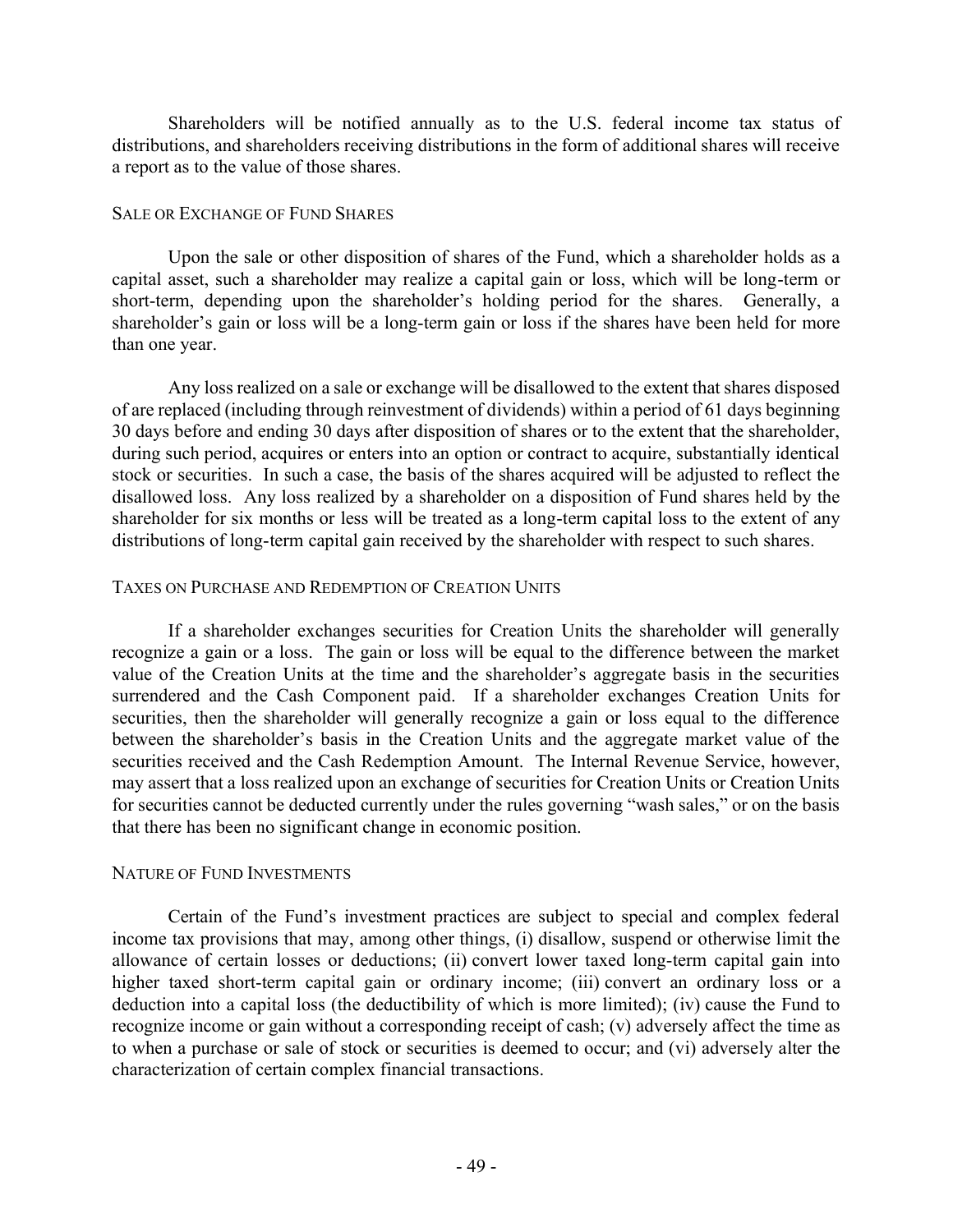## FUTURES CONTRACTS AND OPTIONS

The Fund's transactions in futures contracts and options will be subject to special provisions of the Code that, among other things, may affect the character of gains and losses realized by the Fund (*i.e.*, may affect whether gains or losses are ordinary or capital, or short-term or long-term), may accelerate recognition of income to the Fund and may defer Fund losses. These rules could, therefore, affect the character, amount and timing of distributions to shareholders. These provisions also (a) will require the Fund to mark-to-market certain types of the positions in its portfolio (i.e., treat them as if they were closed out), and (b) may cause the Fund to recognize income without receiving cash with which to make distributions in amounts necessary to satisfy the 90% distribution requirement for qualifying to be taxed as a regulated investment company and the distribution requirements for avoiding excise taxes.

## INVESTMENTS IN CERTAIN NON-U.S. CORPORATIONS

If the Fund holds an equity interest in any "passive foreign investment companies" (*"PFICs"*), which are generally certain non-U.S. corporations that receive at least 75% of their annual gross income from passive sources (such as interest, dividends, certain rents and royalties or capital gains) or that hold at least 50% of their assets in investments producing such passive income, the Fund could be subject to U.S. federal income tax and additional interest charges on gains and certain distributions with respect to those equity interests, even if all the income or gain is timely distributed to its shareholders. The Fund will not be able to pass through to its shareholders any credit or deduction for such taxes. The Fund may be able to make an election that could ameliorate these adverse tax consequences. In this case, the Fund would recognize as ordinary income any increase in the value of such PFIC shares, and as ordinary loss any decrease in such value to the extent it did not exceed prior increases included in income. Under this election, the Fund might be required to recognize in a year income in excess of its distributions from PFICs and its proceeds from dispositions of PFIC stock during that year, and such income would nevertheless be subject to the distribution requirement and would be taken into account for purposes of the 4% excise tax (described above). Dividends paid by PFICs are not treated as qualified dividend income.

## BACKUP WITHHOLDING

The Fund may be required to withhold U.S. federal income tax from all taxable distributions and sale proceeds payable to shareholders who fail to provide the Fund with their correct taxpayer identification number or fail to make required certifications, or who have been notified by the Internal Revenue Service that they are subject to backup withholding. Corporate shareholders and certain other shareholders specified in the Code generally are exempt from such backup withholding. This withholding is not an additional tax. Any amounts withheld may be credited against the shareholder's U.S. federal income tax liability.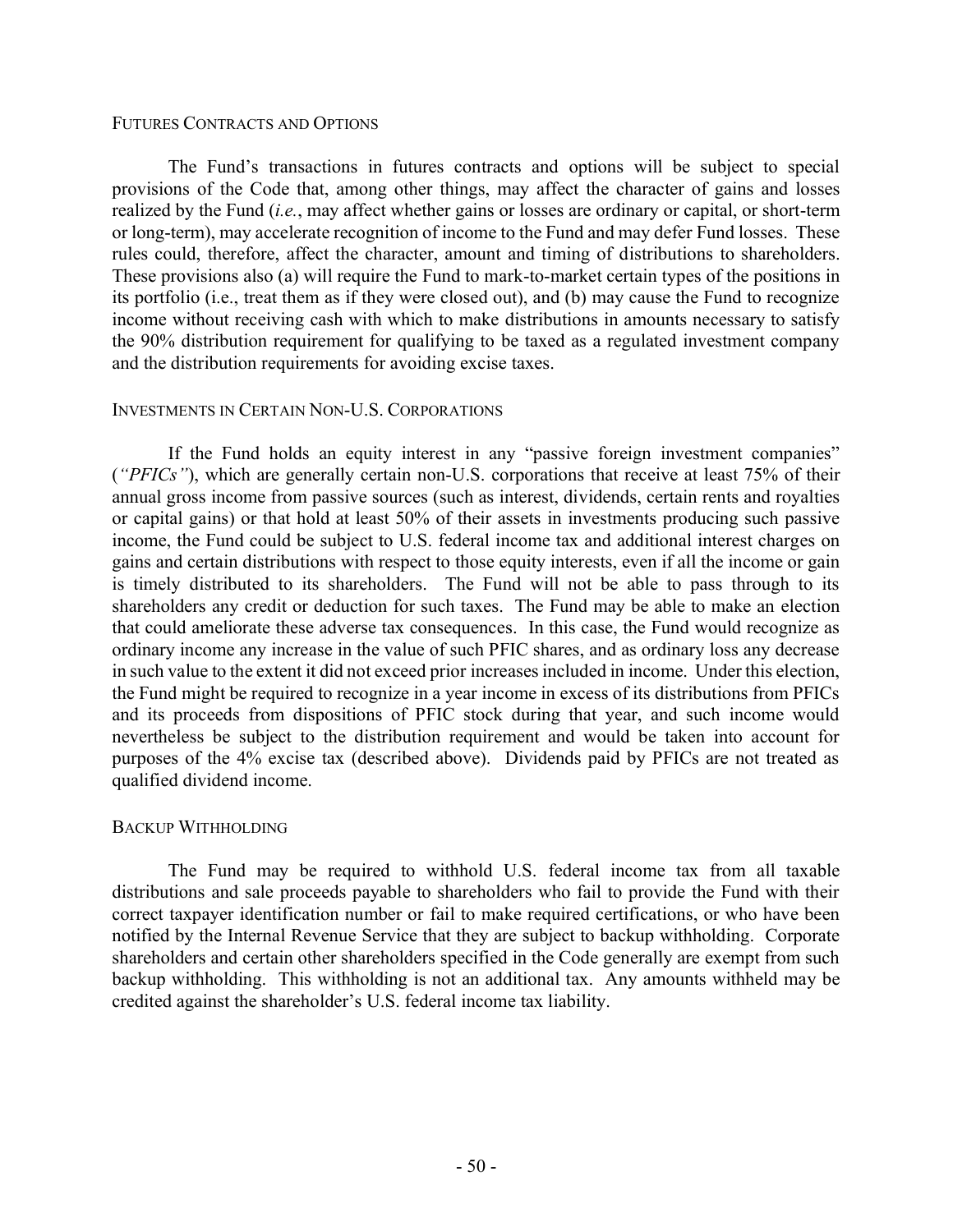## NON-U.S. SHAREHOLDERS

U.S. taxation of a shareholder who, as to the United States, is a nonresident alien individual, a non-U.S. trust or estate, a non-U.S. corporation or non-U.S. partnership (*"non-U.S. shareholder*") depends on whether the income of the Fund is "effectively connected" with a U.S. trade or business carried on by the shareholder.

In addition to the rules described in this section concerning the potential imposition of withholding on distributions to non-U.S. persons, distributions to non-U.S. persons that are "financial institutions" may be subject to a withholding tax of 30% unless an agreement is in place between the financial institution and the U.S. Treasury to collect and disclose information about accounts, equity investments, or debt interests in the financial institution held by one or more U.S. persons or the institution is resident in a jurisdiction that has entered into such an agreement with the U.S. Treasury. For these purposes, a "financial institution" means any entity that (i) accepts deposits in the ordinary course of a banking or similar business; (ii) holds financial assets for the account of others as a substantial portion of its business; or (iii) is engaged (or holds itself out as being engaged) primarily in the business of investing, reinvesting or trading in securities, partnership interests, commodities or any interest (including a futures contract or option) in such securities, partnership interests or commodities. This withholding tax is also currently scheduled to apply to the gross proceeds from the disposition of securities that produce U.S. source interest or dividends. However, proposed regulations may eliminate the requirement to withhold on payments of gross proceeds from dispositions.

Distributions to non-financial non-U.S. entities (other than publicly traded non-U.S. entities, entities owned by residents of U.S. possessions, non-U.S. governments, international organizations, or non-U.S. central banks), will also be subject to a withholding tax of 30% if the entity does not certify that the entity does not have any substantial U.S. owners or provide the name, address and TIN of each substantial U.S. owner. This withholding tax is also currently scheduled to apply to the gross proceeds from the disposition of securities that produce U.S. source interest or dividends. However, proposed regulations may eliminate the requirement to withhold on payments of gross proceeds from dispositions.

*Income Not Effectively Connected.* If the income from the Fund is not "effectively connected" with a U.S. trade or business carried on by the non-U.S. shareholder, distributions of investment company taxable income will generally be subject to a U.S. tax of 30% (or lower treaty rate), which tax is generally withheld from such distributions.

Distributions of capital gain dividends and any amounts retained by the Fund which are properly reported by the Fund as undistributed capital gains will not be subject to U.S. tax at the rate of 30% (or lower treaty rate) unless the non-U.S. shareholder is a nonresident alien individual and is physically present in the United States for more than 182 days during the taxable year and meets certain other requirements. However, this 30% tax on capital gains of nonresident alien individuals who are physically present in the United States for more than the 182 day period only applies in exceptional cases because any individual present in the United States for more than 182 days during the taxable year is generally treated as a resident for U.S. income tax purposes; in that case, he or she would be subject to U.S. income tax on his or her worldwide income at the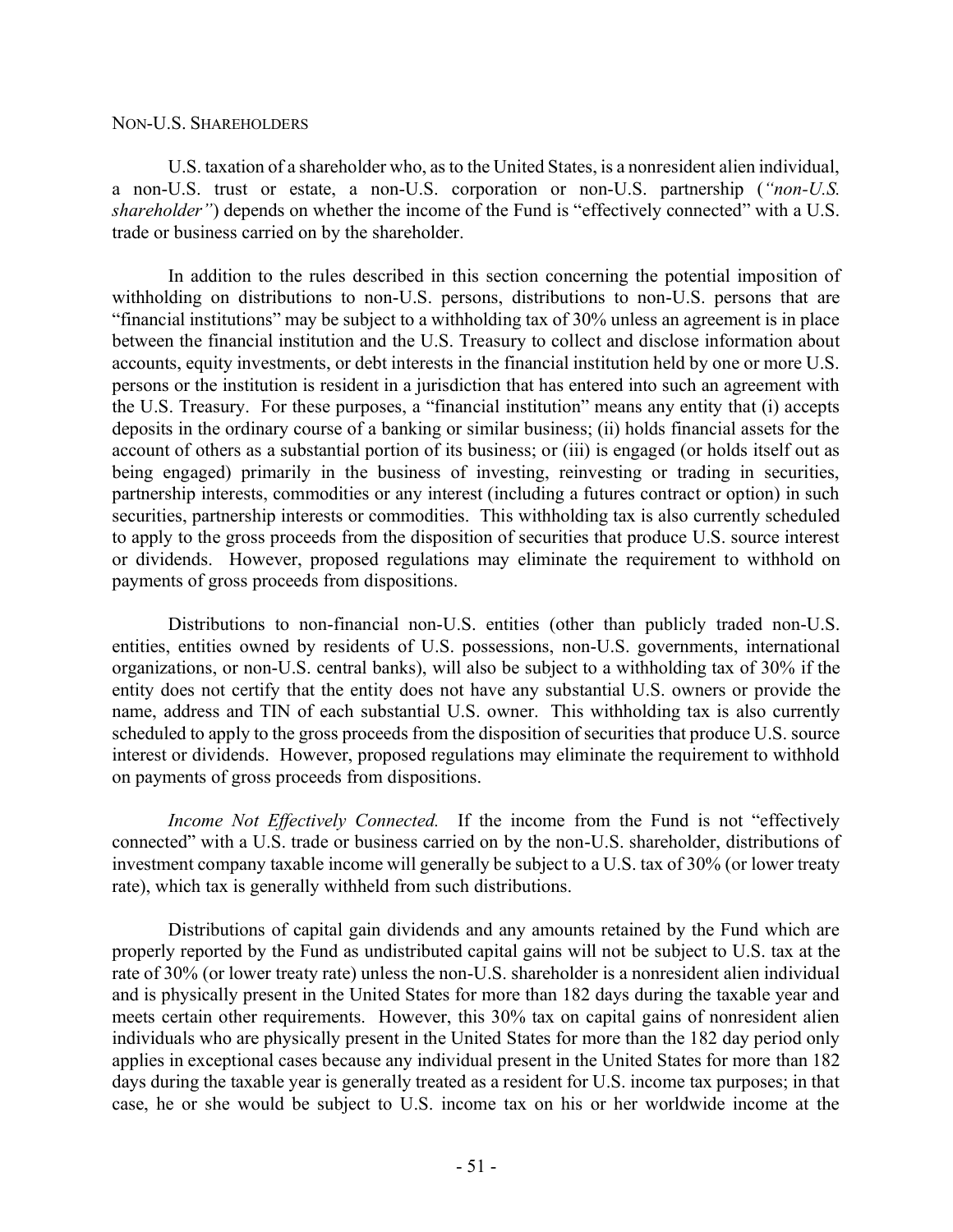graduated rates applicable to U.S. citizens, rather than the 30% U.S. tax. In the case of a non-U.S. shareholder who is a nonresident alien individual, the Fund may be required to withhold U.S. income tax from distributions of net capital gain unless the non-U.S. shareholder certifies his or her non-U.S. status under penalties of perjury or otherwise establishes an exemption. If a non-U.S. shareholder is a nonresident alien individual, any gain such shareholder realizes upon the sale or exchange of such shareholder's shares of the Fund in the United States will ordinarily be exempt from U.S. tax unless the gain is U.S. source income and such shareholder is physically present in the United States for more than 182 days during the taxable year and meets certain other requirements.

Distributions from the Fund that are properly reported by the Fund as an interest-related dividend attributable to certain interest income received by the Fund or as a short-term capital gain dividend attributable to certain net short-term capital gain income received by the Fund may not be subject to U.S. federal income taxes, including withholding taxes when received by certain non-U.S. investors, provided that the Fund makes certain elections and certain other conditions are met.

In addition, capital gain distributions attributable to gains from U.S. real property interests (including certain U.S. real property holding corporations) will generally be subject to United States withholding tax and will give rise to an obligation on the part of the non-U.S. shareholder to file a United States tax return.

*Income Effectively Connected.* If the income from the Fund is "effectively connected" with a U.S. trade or business carried on by a non-U.S. shareholder, then distributions of investment company taxable income and capital gain dividends, any amounts retained by the Fund which are properly reported by the Fund as undistributed capital gains and any gains realized upon the sale or exchange of shares of the Fund will be subject to U.S. income tax at the graduated rates applicable to U.S. citizens, residents and domestic corporations. Non-U.S. corporate shareholders may also be subject to the branch profits tax imposed by the Code. The tax consequences to a non-U.S. shareholder entitled to claim the benefits of an applicable tax treaty may differ from those described herein. Non-U.S. shareholders are advised to consult their own tax advisors with respect to the particular tax consequences to them of an investment in the Fund.

## CAPITAL LOSS CARRYFORWARD

As of October 31, 2021, the Fund had the following capital loss carryforwards:

| <b>Short-Term</b> | Long-Term | <b>Expires</b> |
|-------------------|-----------|----------------|
|                   |           |                |
| \$629,249         | \$58,008  | Unlimited      |

# OTHER TAXATION

Fund shareholders may be subject to state, local and foreign taxes on their Fund distributions. Shareholders are advised to consult their own tax advisors with respect to the particular tax consequences to them of an investment in the Fund.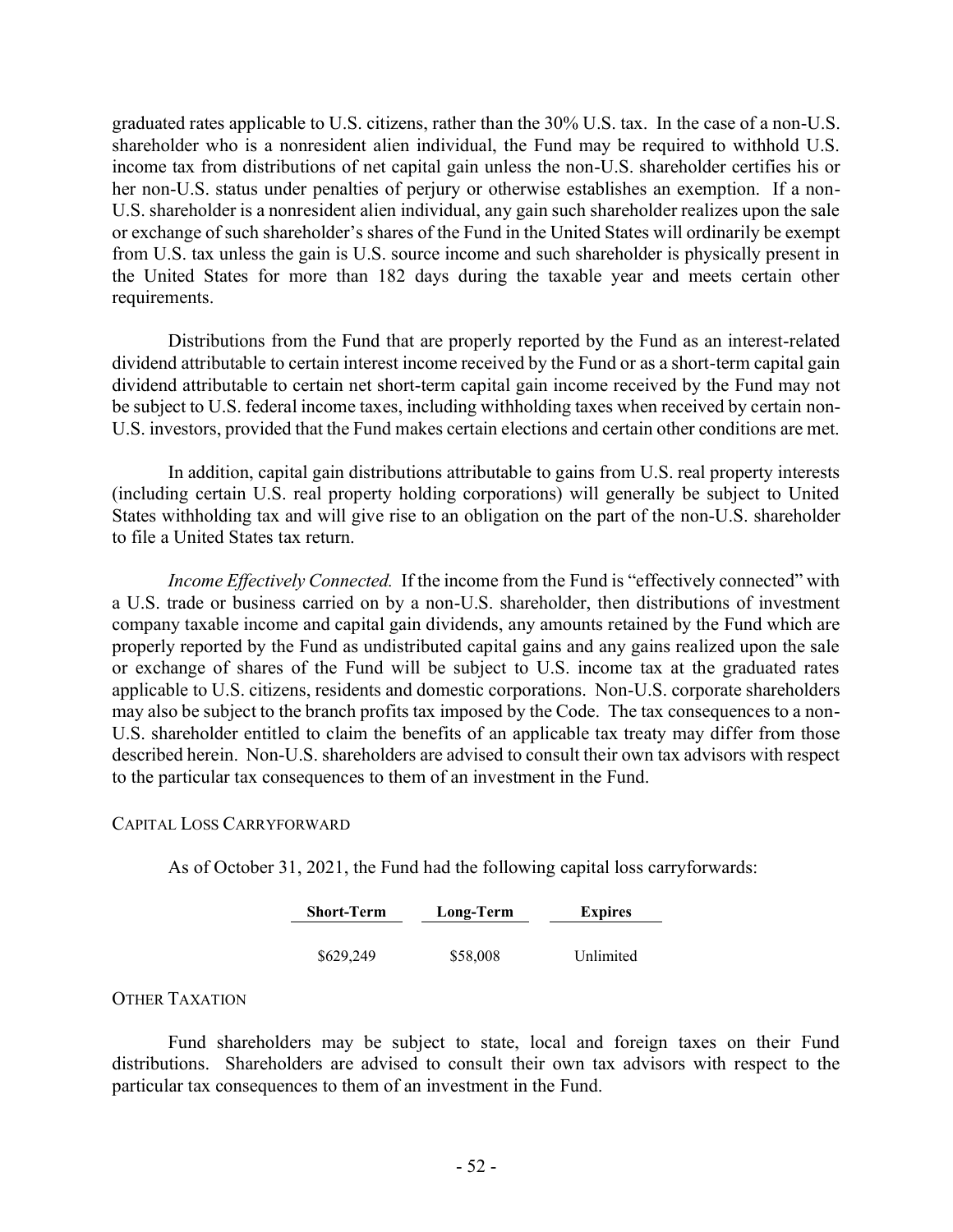## **DETERMINATION OF NET ASSET VALUE**

The following information supplements and should be read in conjunction with the section in the Prospectus entitled "Net Asset Value."

The per share net asset value of the Fund is determined by dividing the total value of the securities and other assets, less liabilities, by the total number of shares outstanding. Market value prices represent last sale or official closing prices from a national or foreign exchange (*i.e.*, a regulated market) and are primarily obtained from third party pricing services. Under normal circumstances, daily calculation of the net asset value will utilize the last closing price of each security held by the Fund at the close of the market on which such security is principally listed. In determining net asset value, portfolio securities for the Fund for which accurate market quotations are readily available will be valued by the Fund accounting agent as follows:

(1) Common stocks and other equity securities listed on any national or foreign exchange other than NASDAQ and the London Stock Exchange Alternative Investment Market (*"AIM"*) will be valued at the last sale price on the business day as of which such value is being determined. Securities listed on NASDAQ or AIM are valued at the official closing price on the business day as of which such value is being determined. If there has been no sale on such day, or no official closing price in the case of securities traded on NASDAQ and AIM, the securities are valued at the midpoint between the most recent bid and ask prices on such day. Portfolio securities traded on more than one securities exchange are valued at the last sale price or official closing price, as applicable, on the business day as of which such value is being determined at the close of the exchange representing the principal market for such securities.

(2) Securities traded in the OTC market are valued at the midpoint between the bid and asked price, if available, and otherwise at their closing bid prices.

In addition, the following types of securities will be valued as follows:

(1) Fixed income securities with a remaining maturity of 60 days or more will be valued by the fund accounting agent using a pricing service. When price quotes are not available, fair value is based on prices of comparable securities.

(2) Fixed income securities maturing within 60 days are valued by the Fund accounting agent on an amortized cost basis.

The value of any portfolio security held by the Fund for which market quotations are not readily available will be determined by Amplify Investments in a manner that most fairly reflects fair market value of the security on the valuation date, based on a consideration of all available information.

Certain securities may not be able to be priced by pre-established pricing methods. Such securities may be valued by the Board of Trustees or its delegate at fair value. These securities generally include but are not limited to, restricted securities (securities which may not be publicly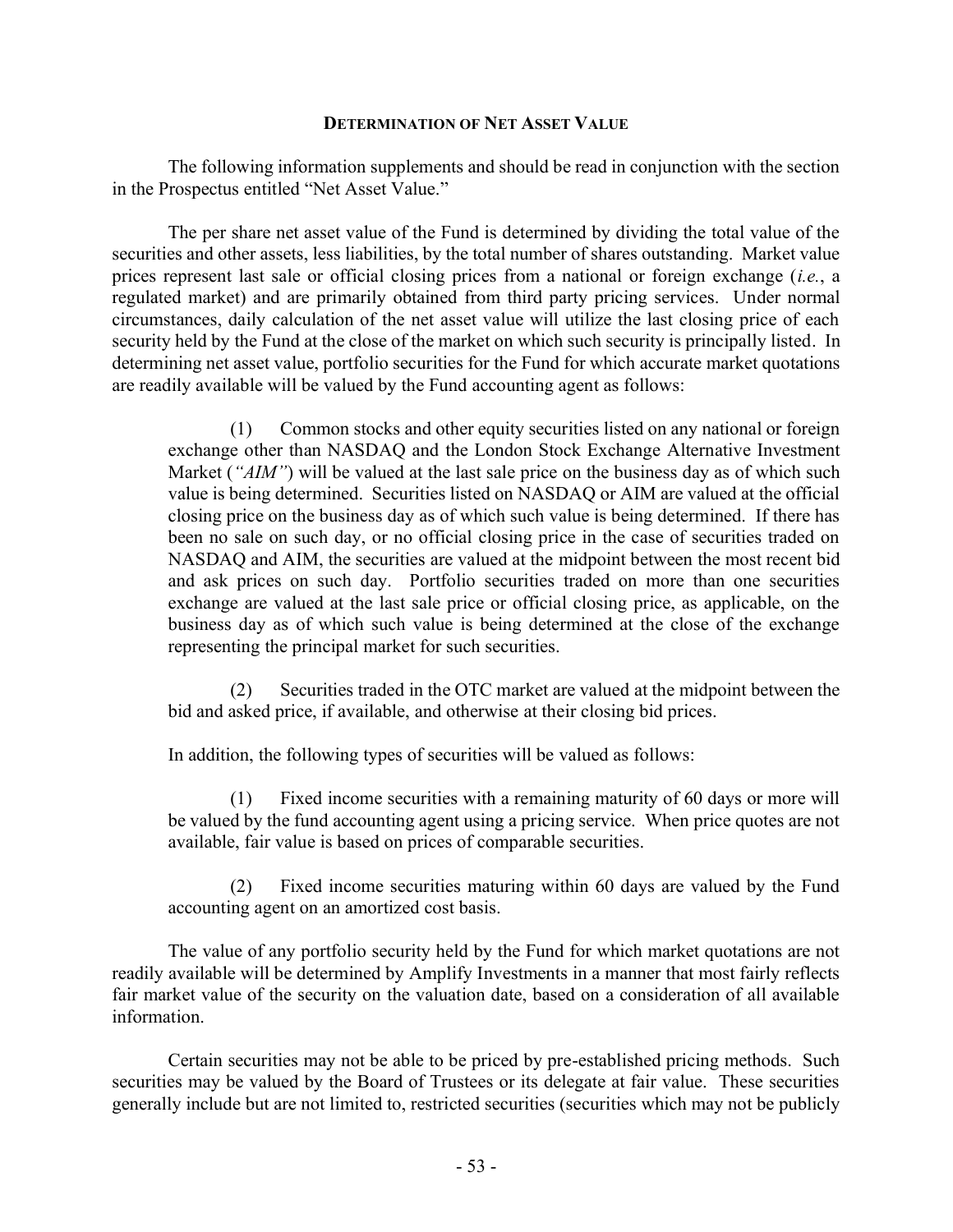sold without registration under the 1933 Act) for which a pricing service is unable to provide a market price; securities whose trading has been formally suspended; a security whose market price is not available from a pre-established pricing source; a security with respect to which an event has occurred that is likely to materially affect the value of the security after the market has closed but before the calculation of Fund net asset value (as may be the case in foreign markets on which the security is primarily traded) or make it difficult or impossible to obtain a reliable market quotation; and a security whose price, as provided by the pricing service, does not reflect the security's "fair value." As a general principle, the current "fair value" of an issue of securities would appear to be the amount, that the owner might reasonably expect to receive for them upon their current sale. A variety of factors may be considered in determining the fair value of such securities. The SEC adopted Rule 2a-5 under the 1940 Act, which is expected to go into effect on March 8, 2021. Rule 2a-5 addresses a board's valuation policies and the role of the board with respect to the fair value of a fund's investments. It further provides requirements for determining fair value in good faith under the 1940 Act. It is expected that the Fund will be required to comply with the requirements of Rule 2a-5 by September 8, 2022.

Valuing the Fund's investments using fair value pricing will result in using prices for those investments that may differ from current market valuations. Use of fair value prices and certain current market valuations could result in a difference between the prices used to calculate the Fund's net asset value and the prices used in secondary market transactions.

Because foreign markets may be open on different days than the days during which a shareholder may purchase the shares of the Fund, the value of the Fund's investments may change on the days when shareholders are not able to purchase the shares of the Fund.

The Fund may suspend the right of redemption for the Fund only under the following unusual circumstances: (i) when the NYSE is closed (other than weekends and holidays) or trading is restricted; (ii) when trading in the markets normally utilized is restricted, or when an emergency exists as determined by the SEC so that disposal of the Fund's investments or determination of its net assets is not reasonably practicable; or (iii) during any period when the SEC may permit.

# **DIVIDENDS AND DISTRIBUTIONS**

The following information supplements and should be read in conjunction with the section in the Prospectus entitled "Dividends, Distributions and Taxes."

*General Policies.* Dividends from net investment income of the Fund, if any, are declared and paid at least annually. Distributions of net realized securities gains, if any, generally are declared and paid once a year, but the Trust may make distributions on a more frequent basis. The Trust reserves the right to declare special distributions if, in its reasonable discretion, such action is necessary or advisable to preserve the status of the Fund as a regulated investment company or to avoid imposition of income or excise taxes on undistributed income.

Dividends and other distributions of Fund shares are distributed, as described below, on a pro rata basis to Beneficial Owners of such shares. Dividend payments are made through DTC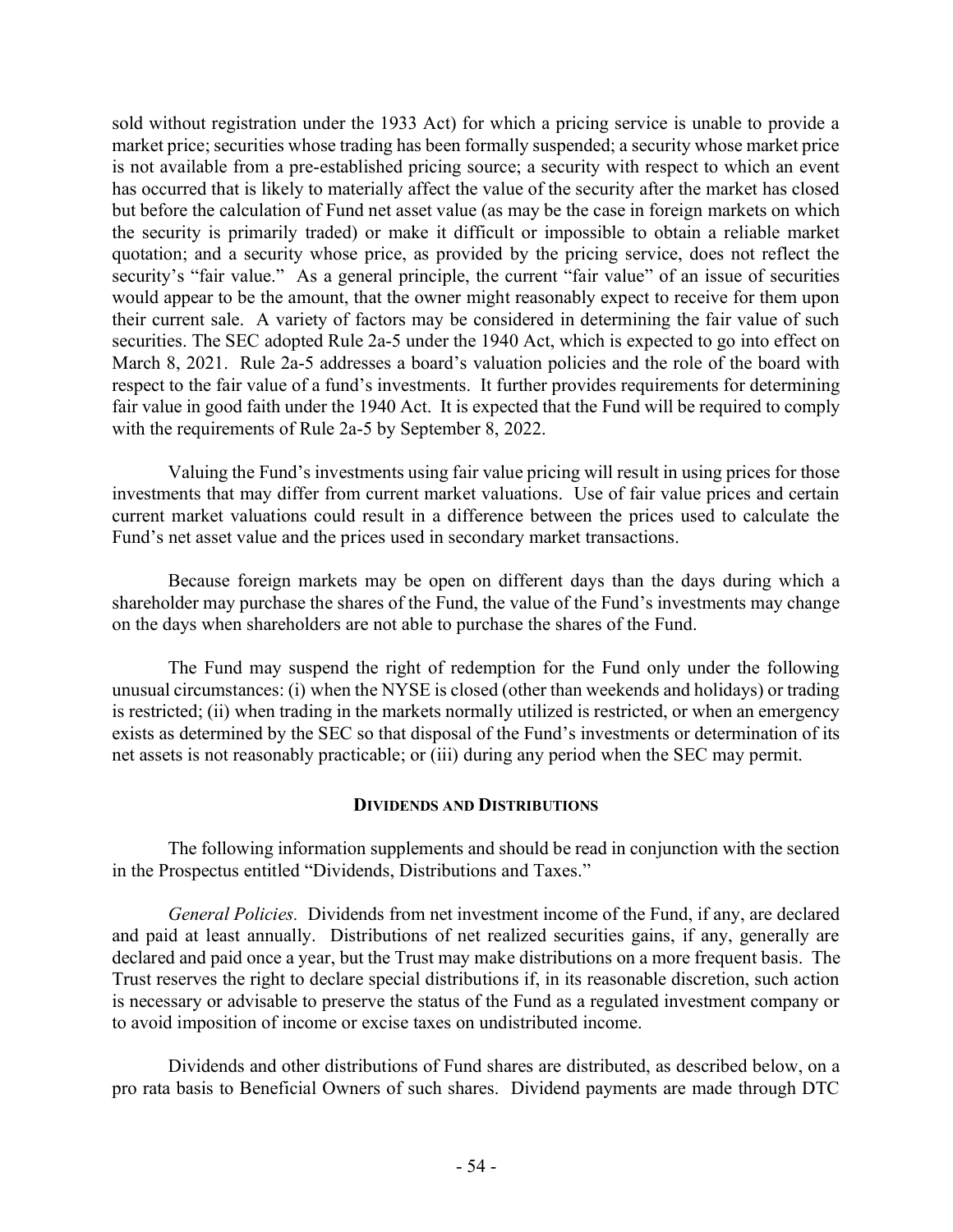Participants and Indirect Participants to Beneficial Owners then of record with proceeds received from the Fund.

*Dividend Reinvestment Service.* No reinvestment service is provided by the Trust. Brokerdealers may make available the DTC book-entry Dividend Reinvestment Service for use by Beneficial Owners of the Fund for reinvestment of their dividend distributions. Beneficial Owners should contact their brokers in order to determine the availability and costs of the service and the details of participation therein. Brokers may require Beneficial Owners to adhere to specific procedures and timetables. If this service is available and used, dividend distributions of both income and realized gains will be automatically reinvested in additional whole shares of the Fund purchased in the secondary market.

## **MISCELLANEOUS INFORMATION**

*Counsel.* Chapman and Cutler LLP, 320 South Canal Street, Chicago, Illinois 60606, is counsel to the Trust.

*Independent Registered Public Accounting Firm.* Cohen & Company, Ltd., 342 North Water Street, Suite 830, Milwaukee, Wisconsin 53202, serves as the Fund's independent registered public accounting firm. The firm audits the Fund's financial statements and performs other related audit services.

## **PERFORMANCE INFORMATION**

To obtain the Fund's most current performance information, please call (855) 267-3837 or visit the Fund's website at www.amplifyetfs.com. From time to time, the Fund's performance information, such as yield or total return, may be quoted in advertisements or in communications to present or prospective shareholders. Performance quotations represent the Fund's past performance and should not be considered as representative of future results. The Fund will calculate its performance in accordance with the requirements of the rules and regulations under the 1940 Act, as they may be revised from time to time.

# **FINANCIAL STATEMENTS**

The audited financial statements and notes thereto in each Fund's Annual Report to Shareholders for the fiscal year ended October 31, 2021 (the "Annual Report") are incorporated by reference into this SAI. No other parts of the Annual Report are incorporated by reference herein. The financial statements included in the Annual Report have been audited by Cohen & Company, Ltd., the Fund's independent registered public accounting firm, whose report thereon also appears in the Annual Report and is incorporated by reference into this SAI. A copy of a Fund's Annual Report for the fiscal year ended October 31, 2021 may be obtained upon request and without charge by writing or by calling the Adviser, at the address and telephone number on the back cover of the Prospectus.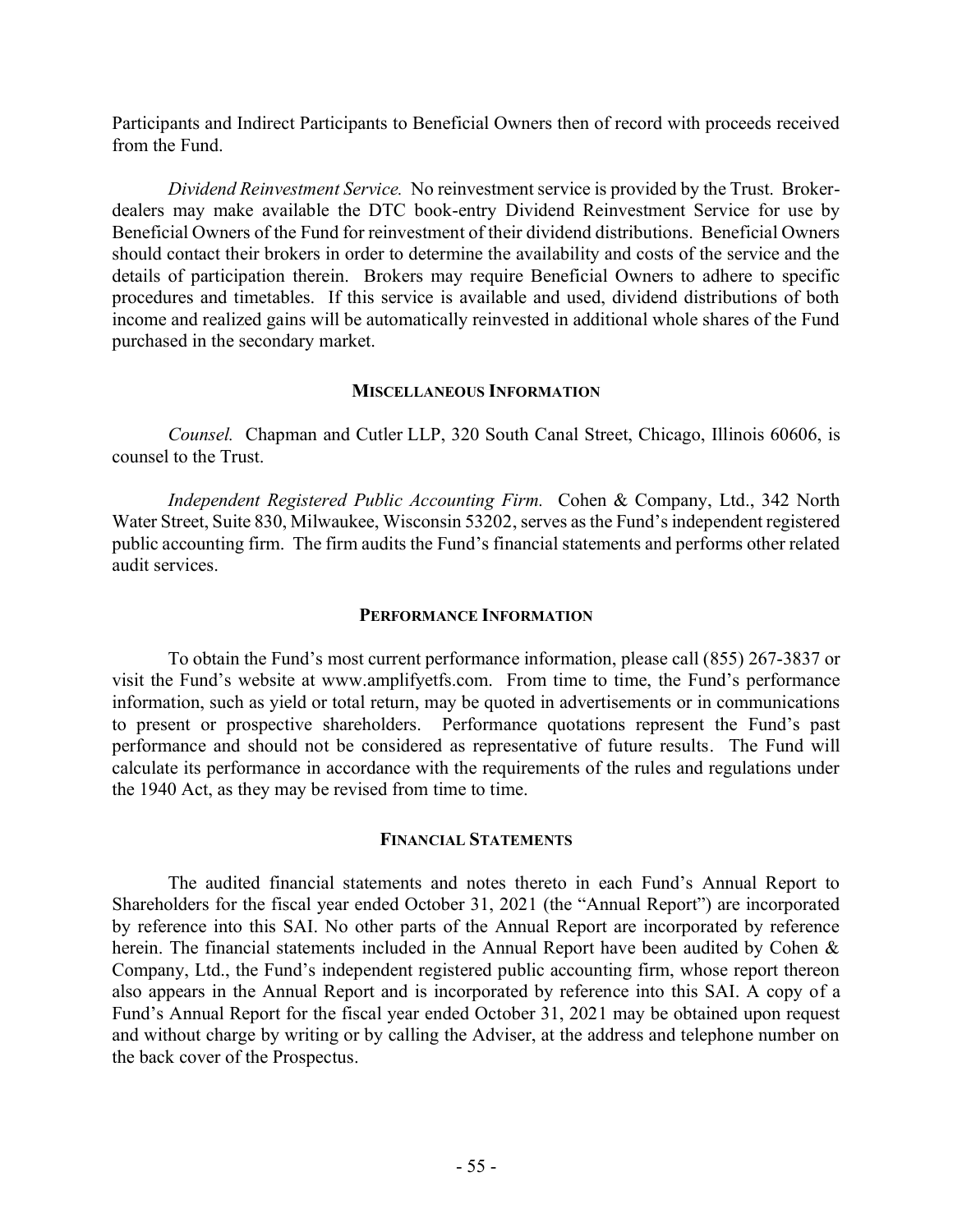# **EXHIBIT A - PROXY VOTING GUIDELINES**

## **EGAN-JONES PROXY SERVICES STANDARD PROXY VOTING PRINCIPLES AND GUIDELINES**

## **Egan-Jones Proxy Voting Principles**

### **Introduction**

Our Proxy Voting Principles serve as the background for our Proxy Voting Guidelines, which, in turn, act as general guidelines for the specific recommendations that we make with respect to proxy voting. It is important to recognize that such principles are not intended to dictate but guide. Certain of the principles may be inappropriate for a given company, or in a given situation. Additionally, the principles are evolving and should be viewed in that light. Our principles are and will be influenced by current and forthcoming legislation, rules and regulations, and stock exchange rules. Examples include:

- the Sarbanes-Oxley Act of 2002 and implementing rules promulgated by the U.S. Securities & Exchange Commission
- revised corporate governance listing standards of the New York Stock Exchange and resulting SEC rules
- corporate governance reforms and subsequent proposed rule filings made with the SEC by The NASDAQ Stock Market, Inc. and resulting SEC rules

#### In general:

- Directors should be accountable to shareholders, and management should be accountable to directors.
- Information on the Company supplied to shareholders should be transparent.
- Shareholders should be treated fairly and equitably according to the principle of one share, one vote.

#### **Principles**

A. Director independence

It is our view that:

- A two-thirds majority of the board should be comprised of independent directors.
- Independent directors should meet alone at regularly scheduled meetings, no less frequently than semi-annually, without the Chief Executive Officer or other non-independent directors present.
- When the Chairman of the Board also serves as the Company's Chief Executive Officer, the board should designate one independent director to act as a leader to coordinate the activities of the other independent directors.
- Committees of the board dealing with the following responsibilities should consist only of independent directors: audit, compensation, nomination of directors, corporate governance, and compliance.
- No director should serve as a consultant or service provider to the Company.
- Director compensation should be a combination of cash and stock in the Company, with stock constituting a significant component.

In our opinion, an independent director, by definition, has no material relationship with the Company other than his or her directorship. This avoids the potential for conflict of interest. Specifically such director:

• should not have been employed by the Company or an affiliate within the previous five years.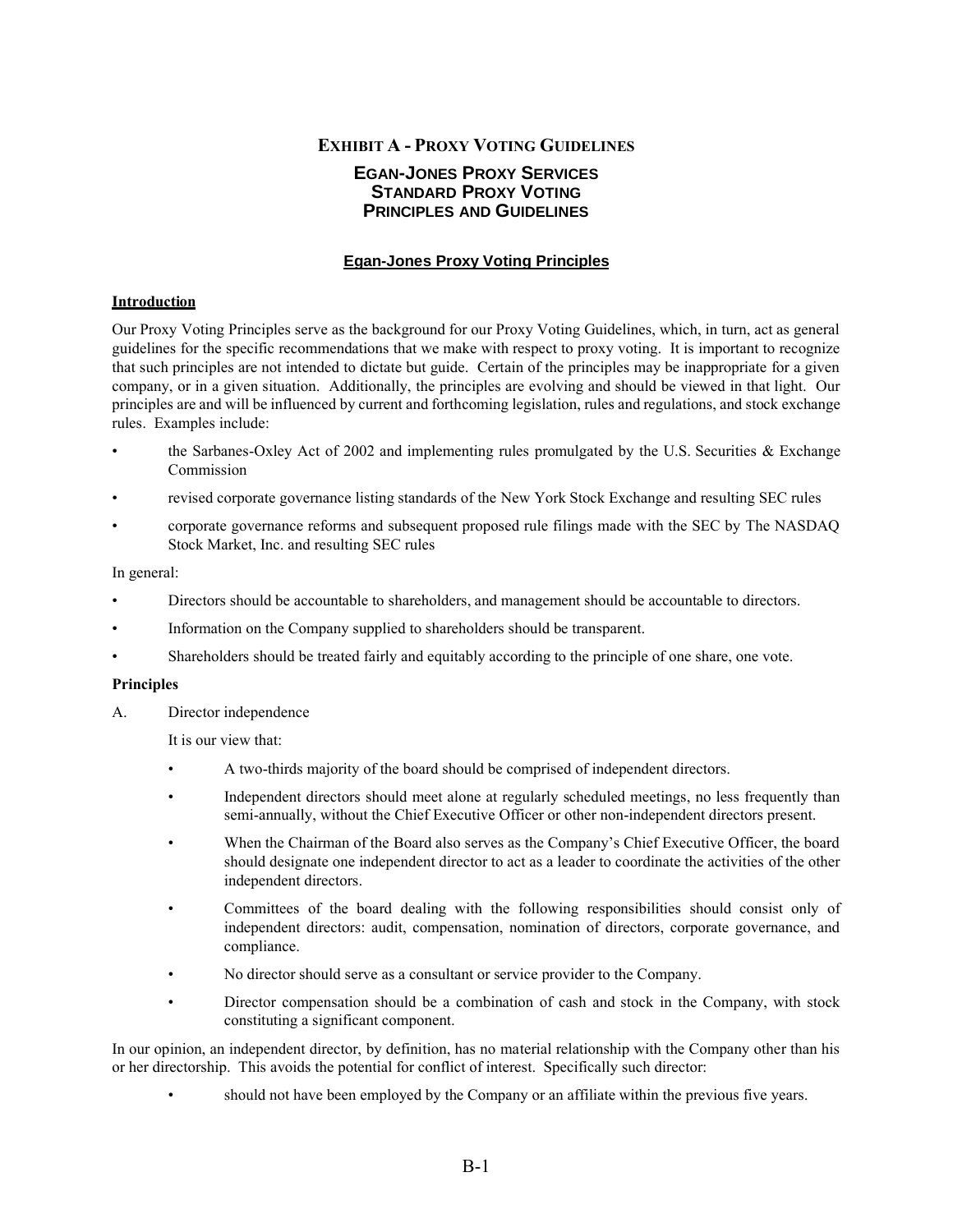- should not be the founder of the Company.
- should not be a director of the Company serving in an ex officio capacity.
- should not be a member of the Company's Board of Directors for 10 years or more, however, a director who is a diverse nominee may be exempted from this rule on the case-by-case basis.
- should have no services contract regarding such matters as aircraft rental contract, real property lease or similar contract with the Company or affiliate, or with a member of the Company's senior management or provide legal or consulting services to the Company within the previous three years.
- should not be employed by a public company at which an executive officer of the Company serves as a director, and thereby be part of an interlocking relationship.
- should not be a member of the *immediate family* (spouse, parents, children, siblings, mothers and fathers-in-law, sons and daughters-in-law, brothers and sisters-in-law, and anyone other than domestic employees who share such person's home) of any person described above.
- a director who receives, or whose immediate family member receives, more than \$120,000 per year in *direct compensation* (base salary plus cash bonus) from the Company, other than director and committee fees and pension or other forms of deferred compensation for prior service (provided such compensation is not contingent in any way on continued service), is not independent until three years after he or she ceases to receive more than \$120,000 per year in such compensation.
- a director who is an executive officer or an employee, or whose immediate family member is an executive officer, of another company (other than a utility) or non-profit organization that makes payments to, or receives payments from, the Company for property or services in an amount which, in any single fiscal year, exceeds the greater of \$1 million, or 2% of the recipient company's consolidated gross revenues, is not "independent" until three years after falling below such threshold. However, the existence of a credit agreement between a bank and the Company shall not affect the independence of a director who is an executive of that bank within the previous three years.
- B. Board operating procedures
	- The board should adopt a written statement of its governance principles, and regularly re-evaluate them.
	- Independent directors should establish performance criteria and compensation incentives for the Chief Executive Officer, and regularly review his or her performance against such criteria. Such criteria should align the interests of the CEO with those of shareholders, and evaluate the CEO against peer groups.
	- The independent directors should be provided access to professional advisers of their own choice, independent of management.
	- The board should have a CEO succession plan, and receive periodic reports from management on the development of other members of senior management.
	- Directors should have access to senior management through a designated liaison person.
	- The board should periodically review its own size, and determine the appropriate size.
- C. Requirements for individual directors

We recommend that:

- The board should provide guidelines for directors serving on several Boards addressing competing commitments.
- The board should establish performance criteria for itself and for individual directors regarding director attendance, preparedness, and participation at meetings of the board and of committees of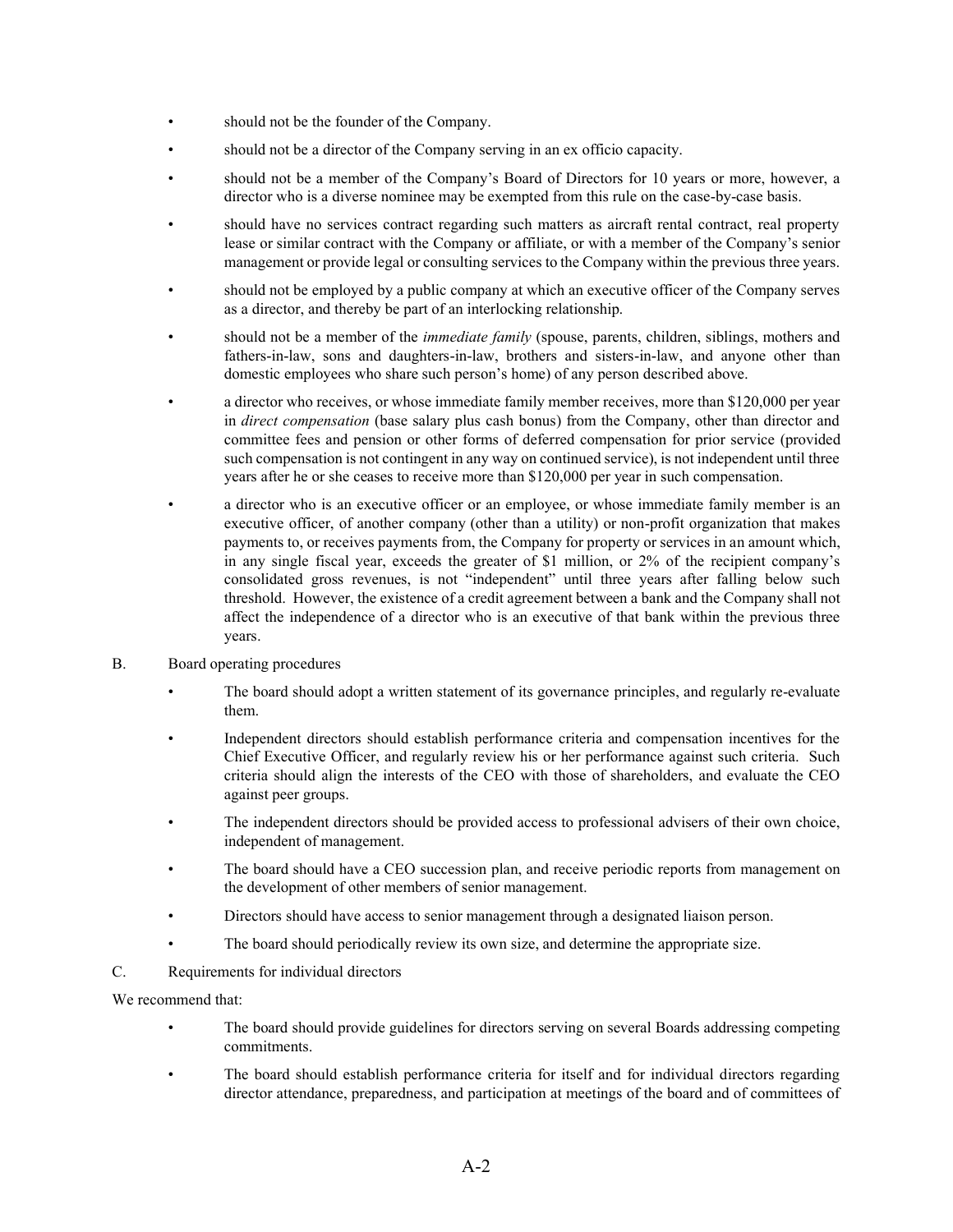the board, and directors should perform satisfactorily in accordance with such criteria in order to be re-nominated.

- D. Shareholder rights
	- A simple majority of shareholders should be able to amend the Company's bylaws, call special meetings, or act by written consent.
	- "Greenmail" should be prohibited.
	- Shareholder approval should be required to enact or amend a "poison pill" (i.e., "shareholder rights") plan
	- Directors should be elected annually.
	- The board should ordinarily implement a shareholder proposal that is approved by a majority of proxy votes.
	- Shareholders should have effective access to the director nomination process.

## **Egan-Jones Proxy Voting Guidelines**

Consistent with the above-listed principles, the proxy voting guidelines outlined below are written to guide the specific recommendations that we make to our clients. Ordinarily, we do not recommend that clients ABSTAIN on votes; rather, we recommend that they vote FOR or AGAINST proposals (or, in the case of election of directors, that they vote FOR ALL nominees, AGAINST the nominees, or that they WITHHOLD votes for certain nominees). In the latter instance, the recommendation on our report takes the form ALL, EXCEPT FOR and lists the nominees from whom votes should be withheld.

Whether or not the guideline below indicates "case-by-case basis," every case is examined to ensure that the recommendation is appropriate.

## **Board Of Directors**

#### **Election of Directors in Uncontested Elections**

Case-by-case basis, examining composition of board and key board committees, attendance history, corporate governance provisions and takeover activity, long-term company financial performance relative to a market index, directors' investment in the Company, etc.

WITHHOLD votes from nominees who:

- are affiliated outside directors and sit on the Audit, Compensation, or Nominating committees.
- are inside directors and sit on the Audit, Compensation, or Nominating committees.
- are inside directors and the Company does not have Audit, Compensation, or Nominating committees.
- attend less than 75 percent of the board and committee meetings. Participation by phone is acceptable.
- ignore a shareholder proposal that is approved by a majority of the shares outstanding.
- ignore a shareholder proposal that is approved by a majority of the votes cast for two consecutive years.
- fail to act on takeover offers where the majority of the shareholders have tendered their shares.
- implement or renew a "dead-hand" or modified "dead-hand" poison pill.
- sit on more than five other public boards.
- serve as both Chairmen of the Board and CEOs and the Company receives a poor Board Score.
- serve as CEOs and hold more than one outside public directorship.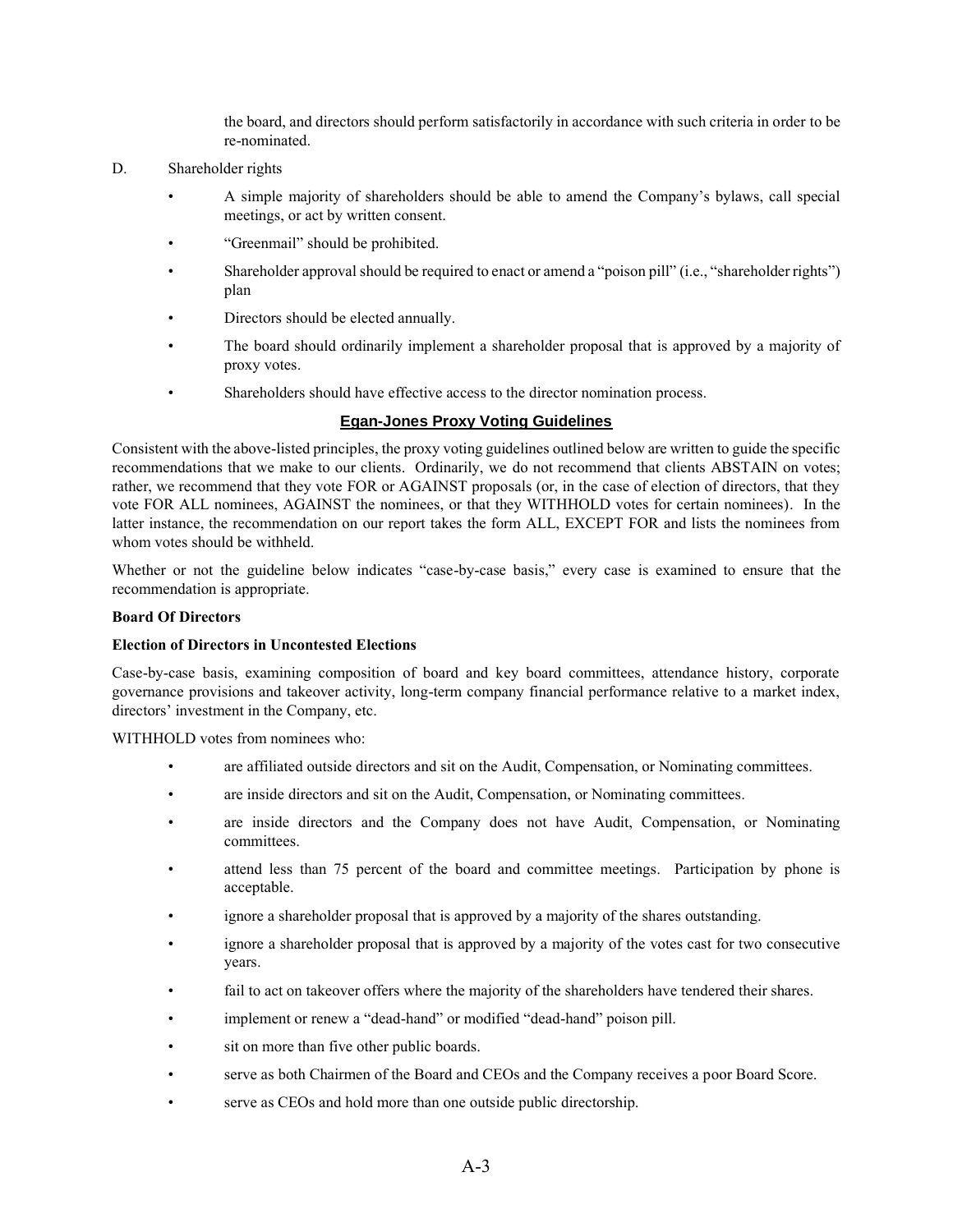- serve as Chairmen of the Board and hold more than one outside public directorship.
- sit on the existing board, which has failed to respond adequately to a say-on-pay vote in which the majority of votes cast voted AGAINST.
- sit on the existing board, which has implemented a less frequent say-on-pay vote than the frequency option which received a majority of votes cast in the previous frequency vote.

### **Underperforming Board Policy**

WITHHOLD votes from Compensation Committee members in cases when the Company obtains a questionable score on the Egan-Jones compensation rating model.

WITHHOLD votes from Compensation Committee members in cases when the Company's Compensation Plans (Cash Bonus Plan or Stock Option Plan) receive an "AGAINST" recommendation from Egan-Jones.

## **Board Accountability**

Case-by-case basis for the following:

- Evidence or belief of failure of the board to properly account and prepare for risk (i.e. carbon or cyber issues)
- A low board score, coupled with poor performance
- Legal or ethical problems in the Company or its management

In cases in which the Company has engaged in the practice commonly referred to as "options backdating," Egan-Jones may recommend that votes be withheld from nominees serving on the Company's compensation committee, the Company's entire board of directors, and/or its chief executive officer. Such recommendations will be made on a case-by-case basis, taking into consideration such matters as intent of the individuals involved, scope and timing of the practice, significance of financial restatement required, and corrective action taken.

Furthermore, we may recommend withholding votes from either members of the Company's compensation committee, its entire board of directors and/or its chief executive officer where the Company has engaged in what we judge to be other unsatisfactory compensation practices. Considerations may include such factors as "pay-for-failure" executive severance provisions, change-in-control payments which are either excessive or which are not tied to loss of job or significant reduction in duties, excessive executive perquisites, unjustified changes in the performance standards applied to performance-based compensation, and executive compensation out of proportion to performance of the Company.

FOR responsible shareholder proposals calling for the Company to name as directors only those who receive a majority of shareholder votes.

## **Separating Chairman and CEO**

FOR shareholder proposals requiring that positions of Chairman and CEO be held separately.

#### **Independent Directors**

FOR shareholder proposals asking that a two-thirds majority of directors be independent.

FOR shareholder proposals asking that the board's Audit, Compensation, and/or Nominating committees be composed exclusively of independent directors.

FOR shareholder proposals that the Chairman OR lead director be independent when the Company obtains a questionable score on the Egan-Jones director independence rating. AGAINST in all other cases.

#### **Stock Ownership Requirements**

AGAINST shareholder proposals requiring directors to own a minimum amount of company stock in order to qualify as a director or to remain on the board.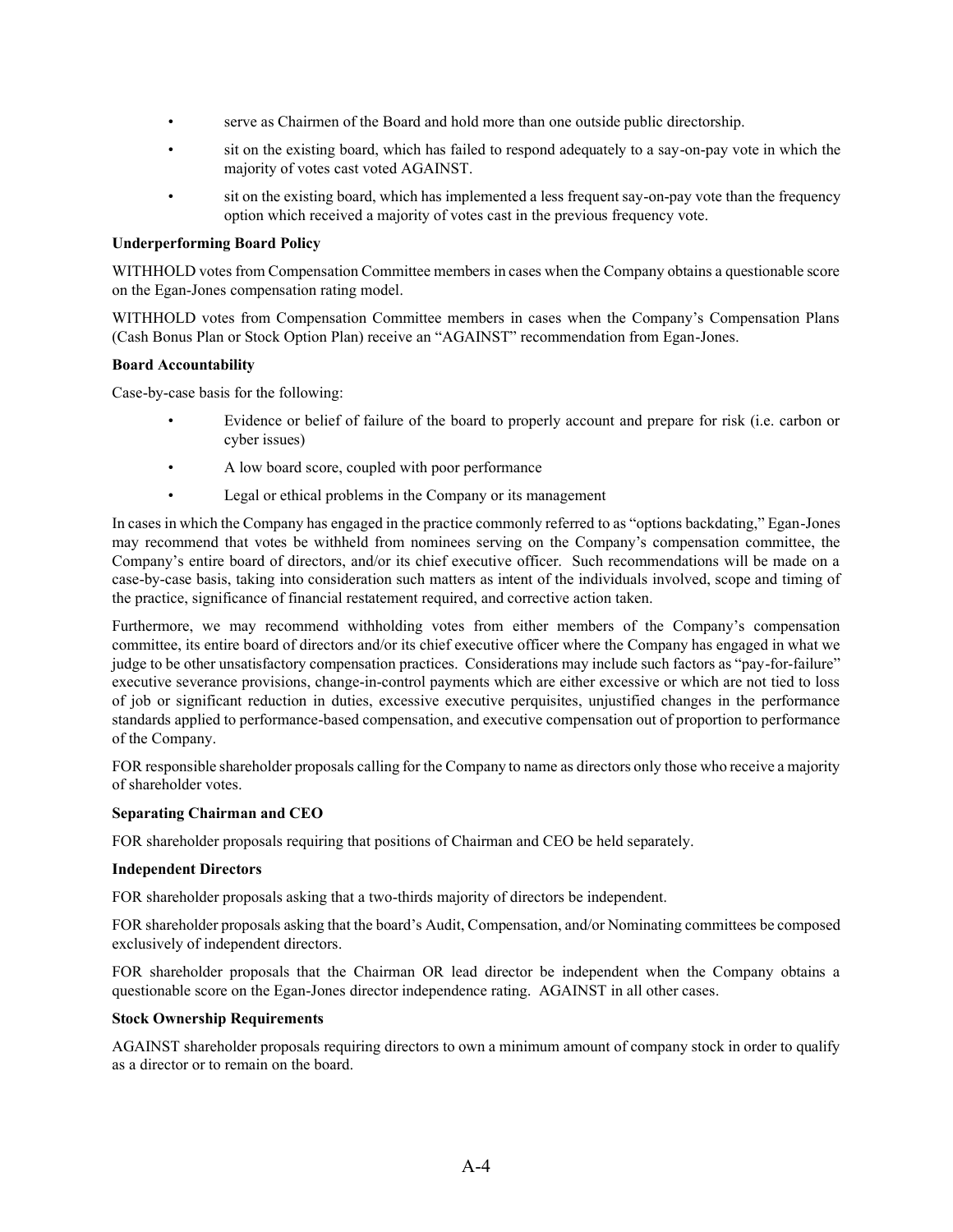## **Term Limits**

AGAINST shareholder proposals to limit tenure of outside directors.

## **Age Limits**

AGAINST shareholder proposals to impose a mandatory retirement age for outside directors.

## **Director and Officer Indemnification and Liability**

Case-by-case basis on management proposals regarding director and officer indemnification and liability, using Delaware law as the standard.

AGAINST management proposals to eliminate entirely directors and officers liability for monetary damages for violating the duty of care.

AGAINST management indemnification proposals that would expand coverage beyond legal expenses to acts, such as negligence, that are more serious violations of fiduciary obligation than mere carelessness.

FOR only those management proposals providing such expanded coverage in cases when a director's or officer's legal defense was unsuccessful if (1) the director was found to have acted in good faith and in a manner that he or she reasonably believed was in the best interests of the company, and (2) only if the director's legal expenses would be covered.

## **Charitable Contributions**

AGAINST shareholder proposals regarding disclosure of charitable contributions.

## **Political Contributions**

AGAINST shareholder proposals regarding disclosure of political contributions.

FOR management proposals regarding approval of political contributions.

## **Lobbying Expenditures**

AGAINST shareholder proposals for disclosure of lobbying expenditures.

## **Proxy Contests and Other Contested Elections**

## **Election of Directors in Contested Elections**

Case-by-case basis for voting for directors in contested elections, considering long-term financial performance of the target company relative to its industry, management's track record, background to the proxy contest, qualifications of director nominees on both slates, evaluation of what each side is offering shareholders as well as likelihood that proposed objectives and goals will be met, and stock ownership positions.

FOR plurality voting standard in contested elections.

## **Reimbursement of Proxy Solicitation Expenses**

Case-by-case basis for shareholder proposals for reimbursement of proxy solicitation expenses. FOR reimbursing proxy solicitation expenses where EGAN-JONES recommends in favor of the dissidents.

## **Auditors**

## **Ratifying Auditors**

FOR management proposals to ratify appointment of independent auditor unless:

- Auditor obtains a questionable score on the Egan-Jones Auditor Rating Model which takes into account a number of factors including but not limited to:
	- ➢ Auditor rotation every seven years
	- $\triangleright$  Non-audit fees exceeding 50% of total fees
	- ➢ Significant and material disciplinary actions taken against the Company's Auditor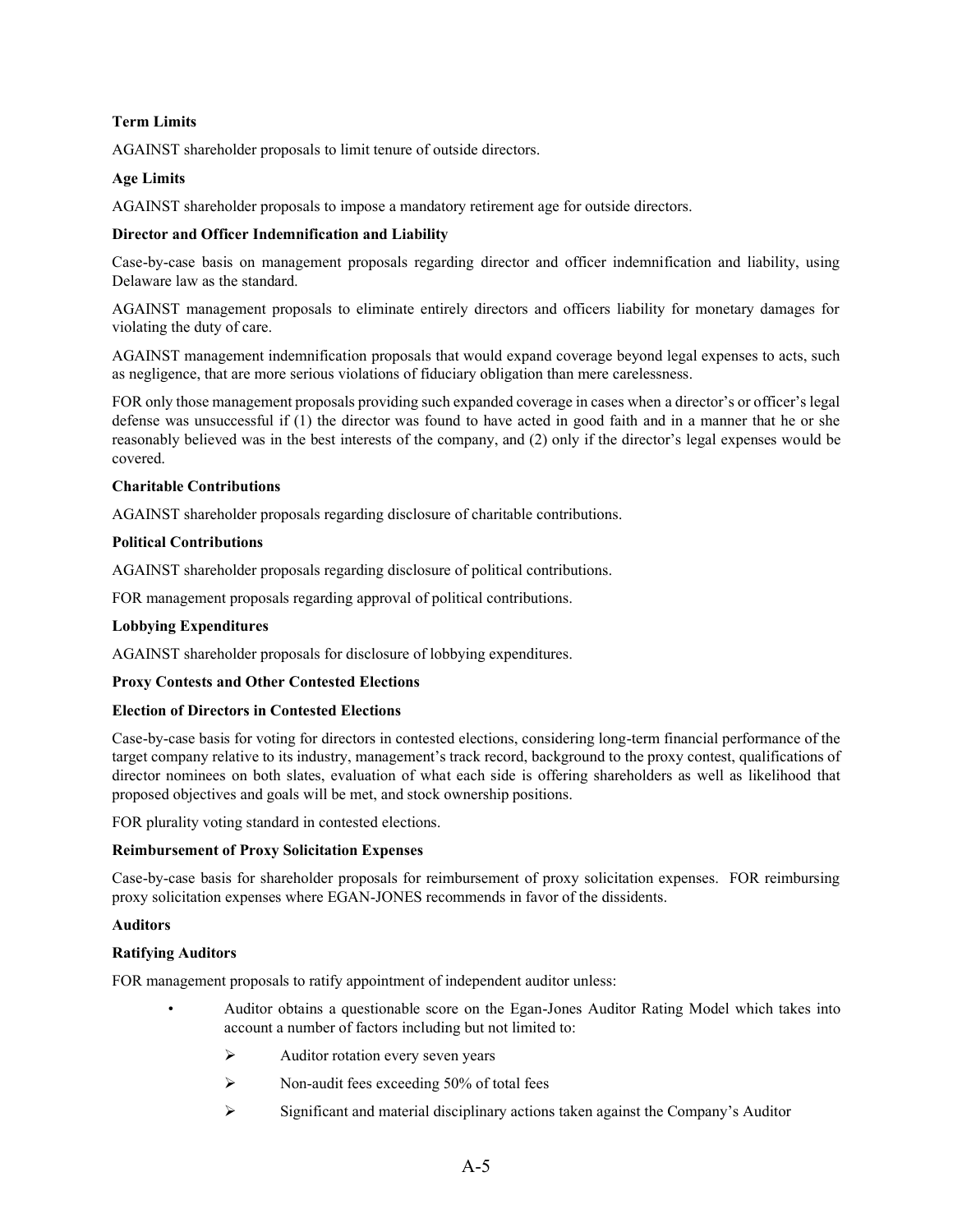• Auditor has a financial interest in or association with the Company, and is therefore not independent; or there is reason to believe that the independent auditor has rendered an opinion which is neither accurate nor indicative of the Company's financial position.

### **Proxy Contest Defenses**

### **Classified Board vs. Annual Election**

AGAINST management proposals to classify the board.

FOR shareholder proposals to repeal ("de-stagger") classified boards and to elect all directors annually.

### **Removal of Directors**

AGAINST management proposals that provide that directors may be removed only for cause.

FOR shareholder proposals to restore shareholder ability to remove directors with or without cause.

CASE-BY-CASE basis for shareholder proposal to remove a director, usually AGAINST unless there are compelling reasons to remove a director or a director does not fulfill Egan-Jones criteria examining independence, meetings attendance, other board memberships, then in such cases FOR.

AGAINST management proposals that provide that only continuing directors may elect replacements to fill board vacancies.

FOR shareholder proposals that permit shareholders to elect directors to fill board vacancies.

#### **Cumulative Voting**

FOR management proposals to eliminate cumulative voting.

AGAINST shareholder proposals to provide for cumulative voting.

## **Calling Special Meetings**

AGAINST management proposals to restrict or prohibit shareholder ability to call special meetings.

FOR shareholder proposals to allow a shareholder holding a 25% or greater interest to call a special shareholder meeting.

#### **Acting by Written Consent**

Case by case for management proposals to restrict or prohibit shareholder ability to take action by written consent.

FOR shareholder proposals to allow or make easier shareholder action by written consent.

## **Altering Size of the Board**

FOR management proposals to fix the size of the board.

AGAINST management proposals that give management the ability to alter size of the board without shareholder approval.

## **Tender Offer Defenses**

#### **"Poison Pills"**

FOR shareholder proposals that ask the Company to submit its "poison pill" for shareholder ratification.

Case-by-case basis for shareholder proposals to redeem a company's existing "poison pill."

Case-by-case basis for management proposals to ratify a "poison pill."

#### **Fair Price Provisions**

Case-by-case basis for adopting fair price provisions, considering vote required to approve the proposed acquisition, vote required to repeal the fair price provision, and mechanism for determining the fair price.

AGAINST fair price provisions with shareholder vote requirements greater than a majority of disinterested shares.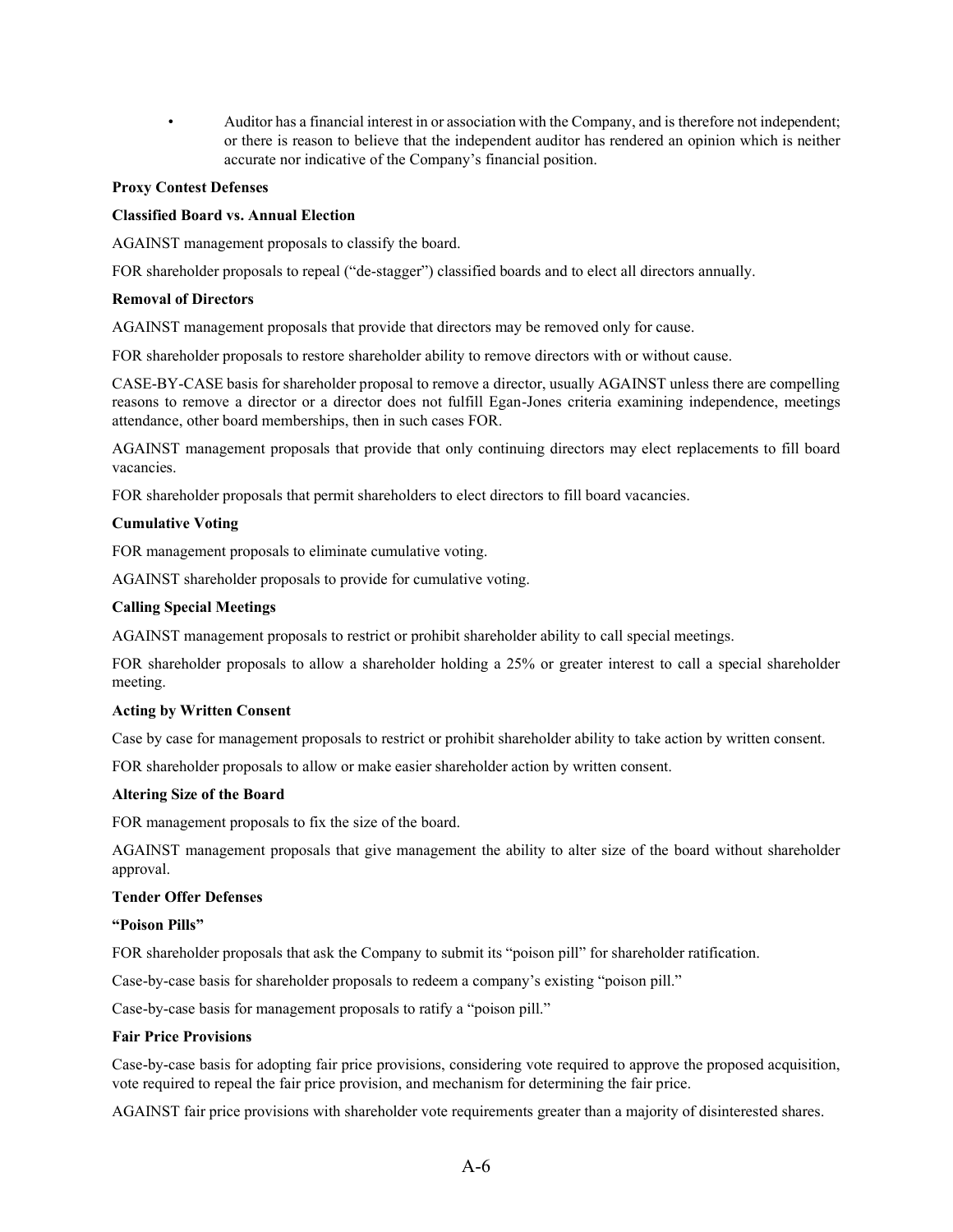## **"Greenmail"**

FOR proposals to adopt anti-"greenmail" charter or bylaw amendments or otherwise restrict the company's ability to make "greenmail" payments.

Case-by-case basis for anti-"greenmail" proposals which are bundled with other charter or bylaw amendments.

## **"Pale Greenmail"**

Case-by-case basis for restructuring plans that involve the payment of pale greenmail.

## **Unequal Voting Rights**

AGAINST dual-class exchange offers and dual-class recapitalizations.

## **Supermajority Requirement to Amend Charter or Bylaws**

AGAINST management proposals to require a supermajority shareholder vote to approve charter and bylaw amendments.

FOR shareholder proposals to lower supermajority shareholder vote requirements for charter and bylaw amendments.

## **Supermajority Requirement to Approve Mergers**

AGAINST management proposals to require a supermajority shareholder vote to approve mergers and other significant business combinations.

FOR shareholder proposals to lower supermajority shareholder vote requirements for mergers and other significant business combinations.

## **Placement of Equity with "White Squire"**

FOR shareholder proposals to require approval of "blank check preferred stock" issues for other than general corporate purposes.

#### **Other Governance Proposals**

#### **Confidential Voting**

FOR shareholder proposals that request that the company adopt confidential voting, use independent tabulators, and use independent inspectors of election as long as the proposals include clauses for proxy contests as follows: In the case of a contested election, management should be permitted to request that the dissident group honor its confidential voting policy. If the dissidents agree, the policy remains in place. If the dissidents do not agree, the confidential voting policy is waived.

FOR management proposals to adopt confidential voting.

#### **Equal Access**

AGAINST shareholder proposals that would allow significant company shareholders equal access to management's proxy material in order to evaluate and propose voting recommendations on proxy proposals and director nominees, and in order to nominate their own candidates to the board.

#### **Proxy Access**

**FOR** binding shareholder proxy access proposals considering the following criteria:

- 0.5% ownership threshold
- Number of board members that may be elected cap of 1/3 of board or minimum 2 nominees, if the board size is being lowered the calculation is based upon the original board size, if it is being increased the calculation would be based upon the original board size, with each new slot added to the total, so two plus six if six new board positions are being created
- We prefer no limit or caps on the number of shareowners in the nominations group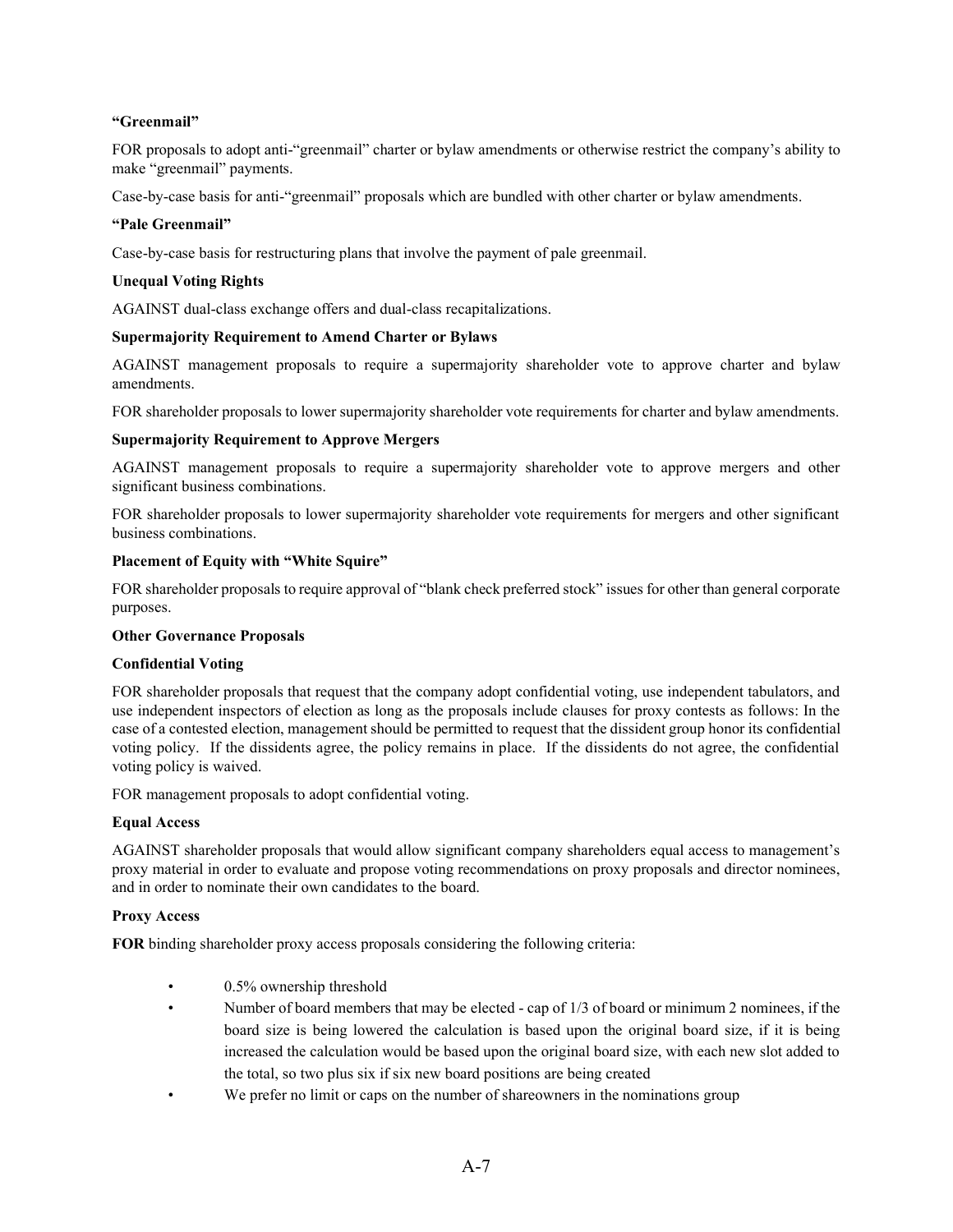- Loaned securities will count towards total
- We prefer that all participants affirm that they intend to be "long term shareholders" of the company with at least 6 month ownership duration requirement
- Proposals with no re-nominations restrictions are preferred

## **Bundled Proposals**

Case-by-case basis for bundled or "conditioned" proxy proposals. Where items are conditioned upon each other, examine benefits and costs. AGAINST in instances when the joint effect of the conditioned items is not in shareholders' best interests. FOR if the combined effect is positive.

## **Shareholder Advisory Committees**

Case-by-case basis for shareholder proposals establishing a shareholder advisory committee.

## **Capital Structure**

## **Common Stock Authorization**

AGAINST management proposals increasing the number of authorized shares of the class of stock that has superior voting rights in companies that have dual-class capitalization structures.

AGAINST management proposals to increase the number of authorized shares of common stock, or equivalents, that exceeds the maximum amount indicated by Egan-Jones model without any specified legitimate purpose.

FOR management proposals to increase the number of authorized shares of common stock, or equivalents, that does not exceed the maximum amount indicated by Egan-Jones model or are targeted for a specified legitimate purpose.

Case-by-case basis on other such management proposals considering the specified purposes of the proposed increase, any explanation of risks to shareholders of failing to approve the request, potential dilution, and recent track record for using authorized shares, in which case judgment is applied to weigh such factors. Factors which are normally weighed in making such judgments include prior performance of the issuer, changes within the industry, relative performance within the industry, client preferences and overall good corporate governance. In general, we view the authorization of additional common shares to be ordinary and necessary and in the best long-term interests of the issuer and its shareholders.

#### **Stock Distributions: Splits and Dividends**

FOR management proposals to increase common share authorization for a stock split, provided that the increase in authorized shares would not result in an excessive number of shares available for issuance, considering the industry and company's returns to shareholders.

## **Reverse Stock Splits**

FOR management proposals to implement a reverse stock split when the number of shares will be proportionately reduced to avoid delisting.

Case-by-case basis on management proposals to implement a reverse stock split that do not proportionately reduce the number of shares authorized for issuance.

## **Preferred Stock**

AGAINST management proposals authorizing creation of new classes of "blank check preferred stock" (i.e., classes with unspecified voting, conversion, dividend distribution, and other rights).

FOR management proposals to authorize preferred stock in cases where the Company specifies the voting, dividend, conversion, and other rights of such stock and the terms are reasonable.

Case-by-case basis on management proposals to increase the number of "blank check preferred shares" after analyzing the number of preferred shares available for issuance considering the industry and Company's returns to shareholders.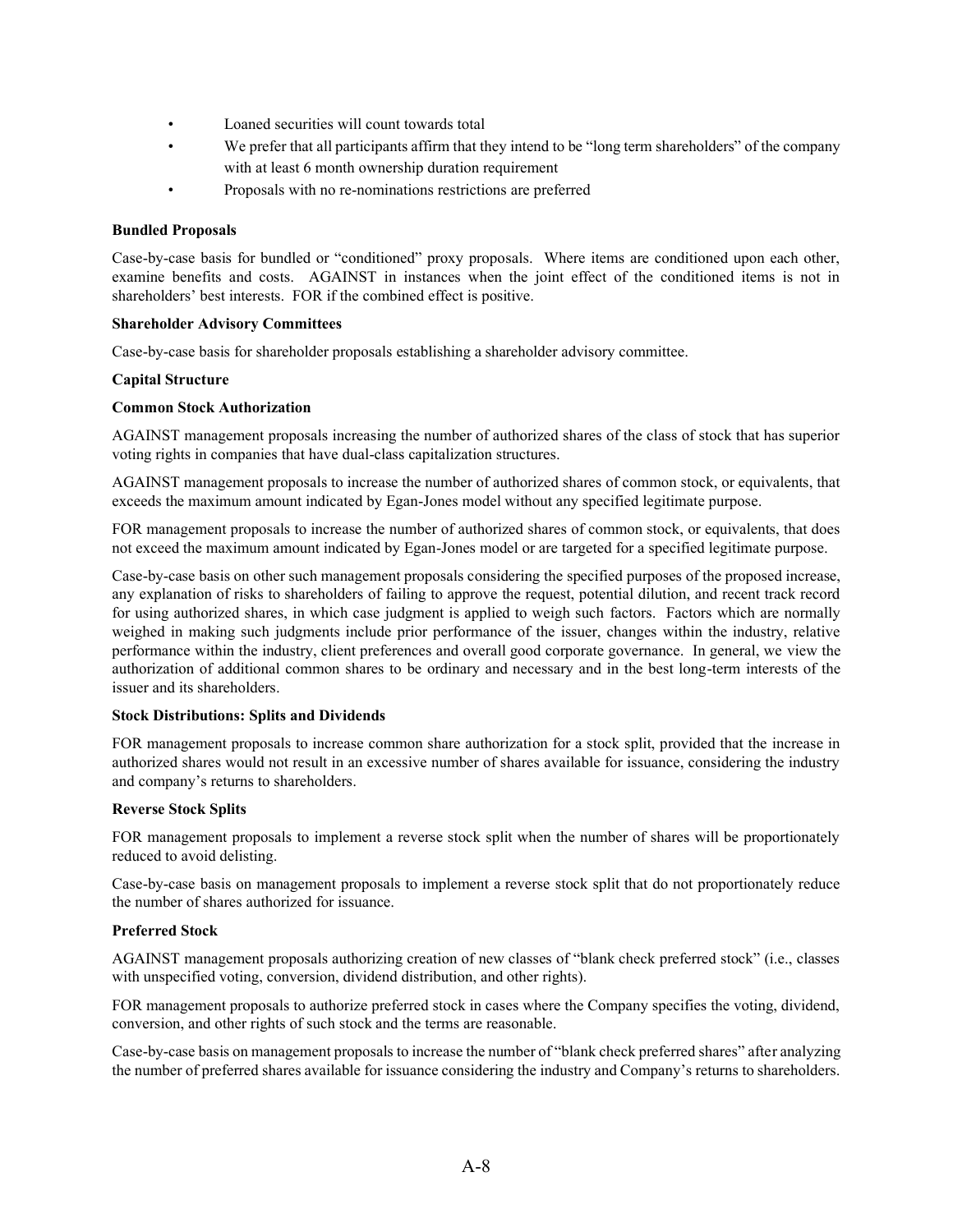#### **"Blank Check Preferred Stock"**

FOR shareholder proposals to have placements of "blank check preferred stock" submitted for shareholder approval, except when those shares are issued for the purpose of raising capital or making acquisitions in the normal course.

FOR management proposals to create "blank check preferred stock" in cases when the Company specifically states that the stock will not be used as a takeover defense.

### **Adjustments to Par Value of Common Stock**

FOR management proposals to reduce the par value of common stock.

## **Preemptive Rights**

Case-by-case basis on shareholder proposals that seek preemptive rights, considering size of the company and shareholder characteristics.

#### **Debt Restructurings**

Case-by-case basis on management proposals to increase number of common and/or preferred shares and to issue shares as part of a debt restructuring plan, considering dilution, any resulting change in control.

FOR management proposals that facilitate debt restructurings except where signs of self- dealing exist.

## **Share Repurchase Programs**

FOR management proposals to institute open-market share repurchase plans in which all shareholders may participate on equal terms.

## **Tracking Stock**

Case-by-case basis for management proposals for creation of tracking stock, considering the strategic value of the transaction vs. adverse governance changes, excessive increases in authorized stock, inequitable distribution method, diminution of voting rights, adverse conversion features, negative impact on stock option plans, and other alternatives, such as spin-offs.

#### **Stock buybacks**

Case-by-case on management proposals requesting stock buybacks. AGAINST in cases when the Company receives a poor Board or Compensation score. FOR otherwise.

#### **Compensation of Officers and Directors**

#### **Compensation of Officers and Directors**

FOR compensation plans that result in an amount of dilution (or the equivalent value in cash) that is less than the total amount suggested by Egan-Jones compensation rating model's maximum dilution function as determined by the Company's compensation rating.

AGAINST compensation plans that result in an excess amount of dilution (or the equivalent value in cash) that is more than the total amount suggested by Egan-Jones compensation rating model's maximum dilution function as determined by the Company's compensation rating.

AGAINST compensation plans involving "pay for failure," such as excessively long contracts, guaranteed compensation, excessive severance packages, or other problematic practice not accounted for in the Egan-Jones compensation rating.

Case-by-case (but generally FOR) plans that are completely "decoupled" from the CEOs compensation and thus have no impact on the CEO's current or future total compensation.

## **Advisory Votes on Executive Compensation ("Say-on-Pay")**

Case-by-case basis on advisory votes on executive compensation ("Say-on-Pay"), based on the score obtained by the Company in Egan-Jones Compensation Rating. AGAINST a non-binding compensation advisory vote when the Company obtains a questionable score on the Egan-Jones Compensation Rating model, FOR otherwise.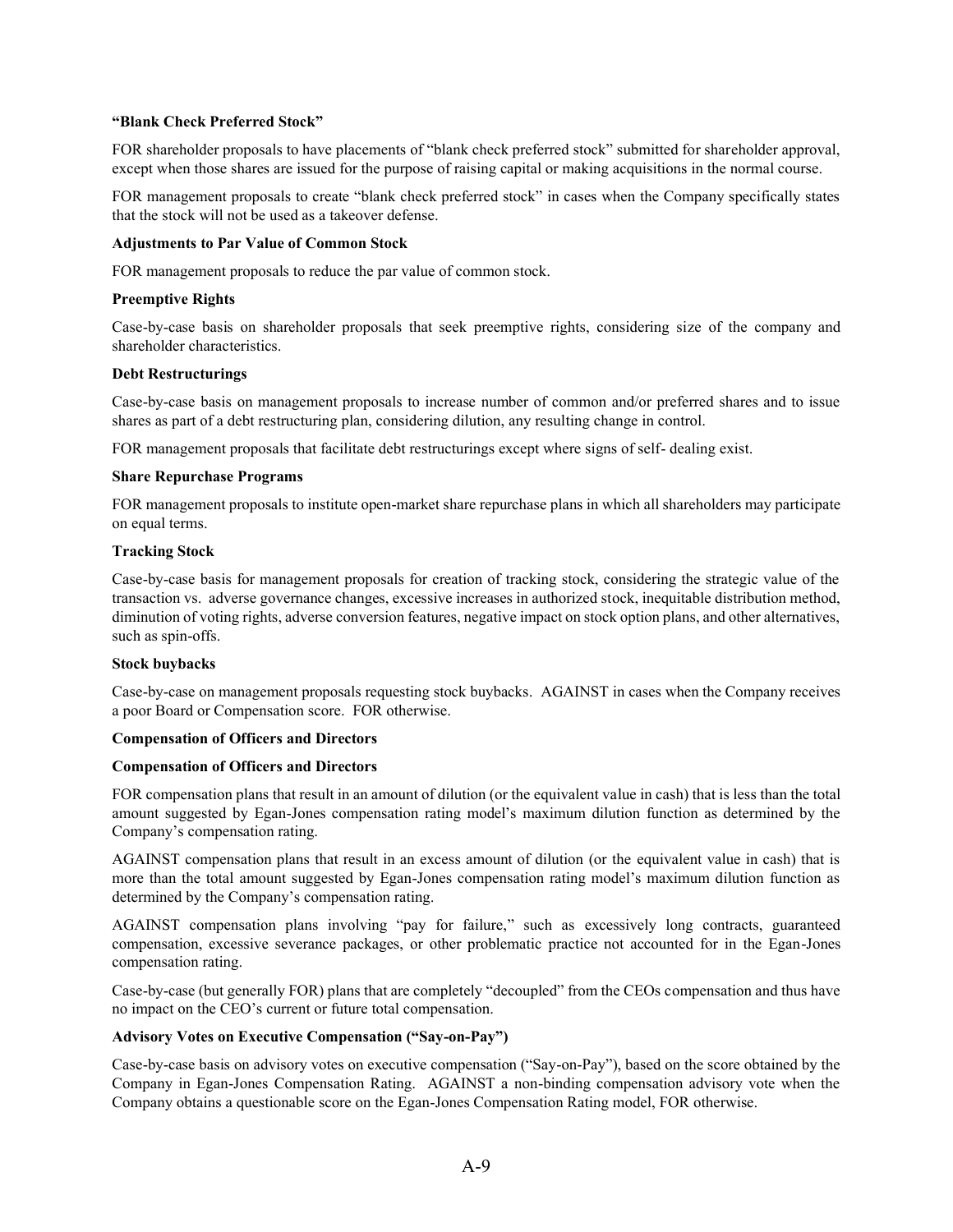Relative Compensation is based upon a number of quantitative and qualitative metrics which produce a final score that is both forward looking and based upon the prior performance metrics of the company's wealth creation and market capitalization as compared to the CEO's total compensation package. Higher wealth creation, market capitalization and lower CEO compensation all contribute to a higher score in this rating. Additional qualitative measures such as 162m compliance, executive pension plan status and other relevant factors are then used to calculate the final score.

## **Advisory Votes Regarding Frequency of Advisory Votes on Executive Compensation**

FOR management proposals that recommend that advisory votes on executive compensation take place annually.

AGAINST management proposals that recommend that advisory votes on executive compensation take place every two years or triennially.

AGAINST shareholder proposals regarding advisory vote on directors' compensation.

#### **Management Proposals Seeking Approval to Re-price Options**

Case-by-case basis on management proposals seeking approval to re-price options.

#### **Director Compensation**

Case-by-case basis on stock-based plans for directors.

#### **Employee Stock Purchase Plans**

Case-by-case basis on employee stock purchase plans.

#### **Amendments that Place a Maximum Limit on Annual Grants or Amend Administrative Features**

FOR plans that amend shareholder-approved plans to include administrative features or place maximum limit on annual grants that any participant may receive to comply with the provisions of Section 162(m) of the Omnibus Budget Reconciliation Act (OBRA).

### **Amendments to Added Performance-Based Goals**

FOR amendments to add performance goals to existing compensation plans to comply with the provisions of Section 162(m) of OBRA.

#### **Amendments to Increase Shares and Retain Tax Deductions under OBRA**

Case-by-case basis on amendments to existing plans to increase shares reserved and to qualify the plan for favorable tax treatment under the provisions of Section 162(m).

## **Approval of Cash or Cash & Stock Bonus Plans**

Case-by-case basis on cash or cash  $\&$  stock bonus plans to exempt compensation from taxes under the provisions of Section 162(m) of OBRA.

#### **Limits on Director and Officer Compensation**

FOR shareholder proposals requiring additional disclosure of officer and director compensation.

Case-by-case basis for all other shareholder proposals seeking limits on officer and director compensation.

#### **"Golden Parachutes" and "Tin Parachutes"**

FOR shareholder proposals to have "golden and tin parachutes" submitted for shareholder ratification.

Case-by-case basis on proposals to ratify or cancel "golden or tin parachutes."

## **Employee Stock Ownership Plans (ESOPs)**

FOR proposals that request shareholder approval in order to implement an ESOP or to increase authorized number of shares for existing ESOPs, except in cases when the number of shares allocated to the ESOP is "excessive" (i.e., greater than five percent of outstanding shares).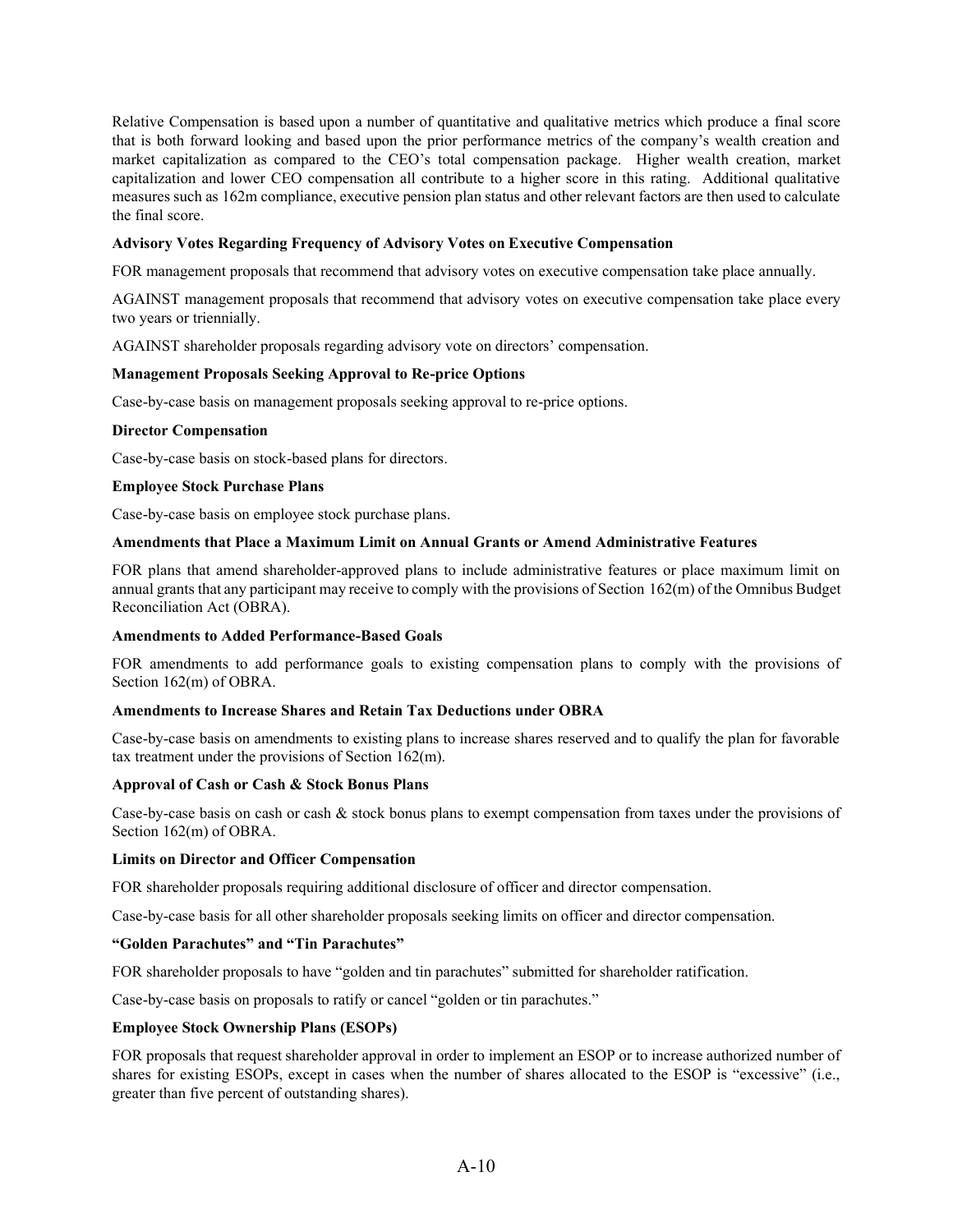## **401(k) Employee Benefit Plans**

FOR proposals to implement a  $401(k)$  savings plan for employees.

### **State of Incorporation**

## **State Takeover Statutes**

Case-by-case basis on proposals to opt in or out of state takeover statutes (including control share acquisition statutes, control share cash-out statutes, freeze-out provisions, fair price provisions, stakeholder laws, poison pill endorsements, severance pay and labor contract provisions, anti-"greenmail" provisions, and disgorgement provisions).

### **Reincorporation Proposals**

Case-by-case basis on proposals to change the Company's state of incorporation.

## **Business Combinations and Corporate Restructurings**

#### **Mergers and Acquisitions**

Case-by-case basis on mergers and acquisitions, considering projected financial and operating benefits, offer price, prospects of the combined companies, negotiation process, and changes in corporate governance.

## **Corporate Restructuring**

Case-by-case basis on corporate restructurings, including minority squeeze-outs, leveraged buyouts, spin-offs, liquidations, and asset sales.

## **Spin-offs**

Case-by-case basis on spin-offs, considering tax and regulatory advantages, planned use of proceeds, market focus, and managerial incentives.

#### **Asset Sales**

Case-by-case basis on asset sales, considering impact on the balance sheet and working capital, and value received.

#### **Liquidations**

Case-by-case basis on liquidations considering management's efforts to pursue alternatives, appraisal value, and compensation for executives managing the liquidation.

## **Appraisal Rights**

FOR providing shareholders with appraisal rights.

## **Mutual Fund Proxies**

## **Election of Directors**

Case-by-case basis for election of directors, considering board structure, director independence, director qualifications, compensation of directors within the fund and the family of funds, and attendance at board and committee meetings.

WITHHOLD votes for directors who:

- are interested directors and sit on key board committees (Audit or Nominating committees)
- are interested directors and the company does not have one or more of the following committees: Audit or Nominating.
- attend less than 75 percent of the board and committee meetings. Participation by phone is acceptable.
- ignore a shareholder proposal that is approved by a majority of shares outstanding.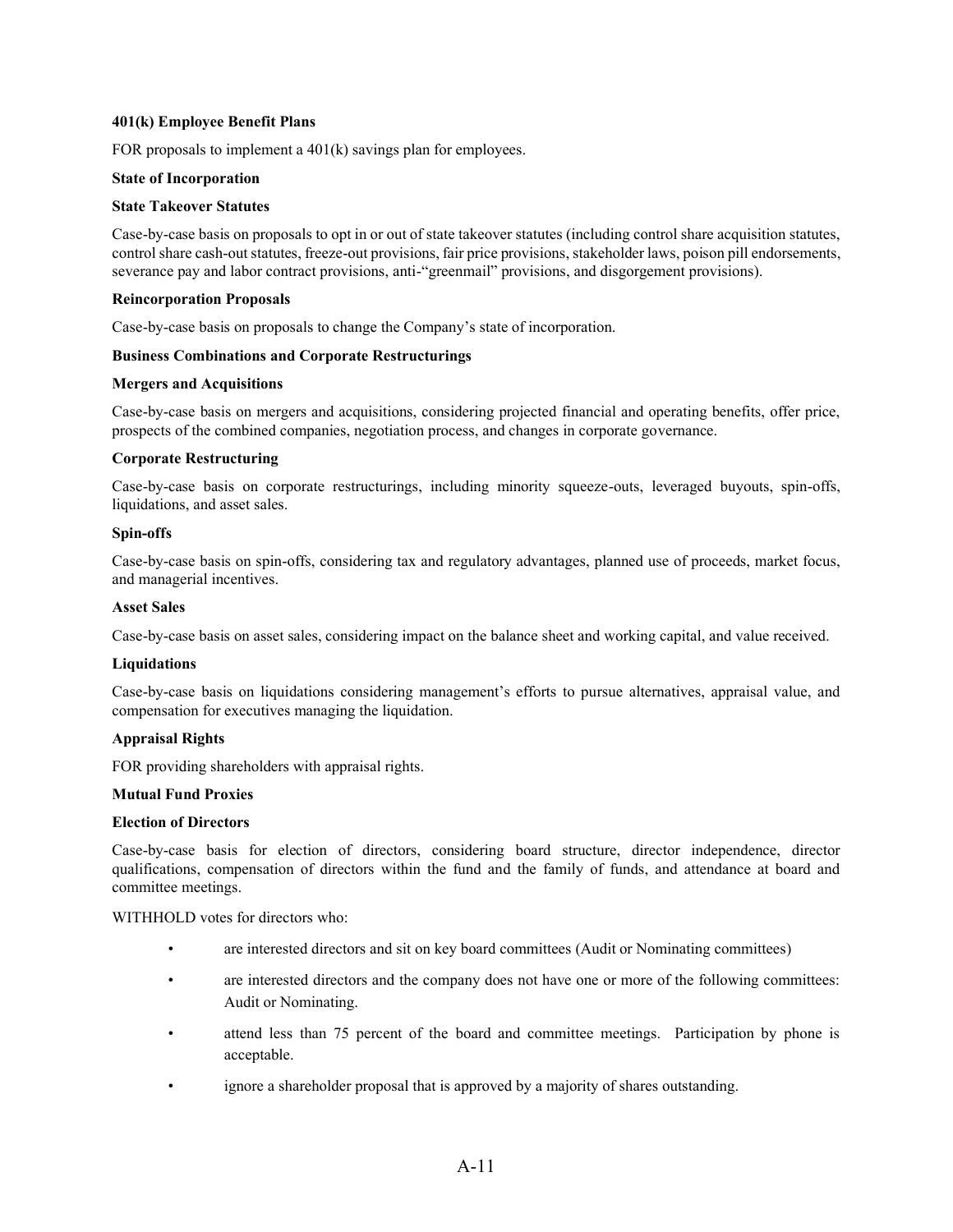- ignore a shareholder proposal that is approved by a majority of the votes cast for two consecutive years
- serve as Chairman but are not independent (e.g. serve as an officer of the fund's advisor)

## **Converting Closed-end Fund to Open-end Fund**

Case-by-case basis for conversion of closed-end fund to open-end fund, considering past performance as a closed-end fund, market in which the fund invests, measures taken by the board to address the market discount, and past shareholder activism, board activity, and votes on related proposals.

## **Proxy Contests**

Case-by-case basis on proxy contests, considering past performance, market in which fund invests, and measures taken by the board to address issues raised, past shareholder activism, board activity, and votes on related proposals.

#### **Investment Advisory Agreements**

Case-by-case basis on investment advisory agreements, considering proposed and current fee schedules, fund category and investment objective, performance benchmarks, share price performance relative to that of peers; and magnitude of any fee increase.

#### **New Classes or Series of Shares**

FOR creating new classes or series of shares.

## **Preferred Stock Authorization**

Case-by-case basis for authorization for or increase in preferred shares, considering financing purpose and potential dilution for common shares.

## **1940 Act Policies**

Case-by-case basis for 1940 Act policies, considering potential competitiveness, regulatory developments, current and potential returns, and current and potential risk.

#### **Changing a Fundamental Restriction to a Non-fundamental Restriction**

Case-by-case basis on changing fundamental restriction to non-fundamental restriction, considering fund's target investments, reasons for change, and projected impact on portfolio.

#### **Changing Fundamental Investment Objective to Non-fundamental**

AGAINST proposals to change the fund's fundamental investment objective to non- fundamental.

#### **Name Rule Proposals**

Case-by-case basis for name rule proposals, considering the following factors: political/economic changes in target market; bundling with quorum requirements or with changes in asset allocation, and consolidation in the fund's target market.

#### **Disposition of Assets, Termination, Liquidation**

Case-by-case basis for disposition of assets, termination or liquidation, considering strategies employed, company's past performance, and terms of liquidation.

#### **Charter Modification**

Case-by-case basis for changes to the charter, considering degree of change, efficiencies that could result, state of incorporation, and regulatory standards and implications.

#### **Change of Domicile**

Case-by-case basis for changes in state of domicile, considering state regulations of each state, required fundamental policies of each state; and the increased flexibility available.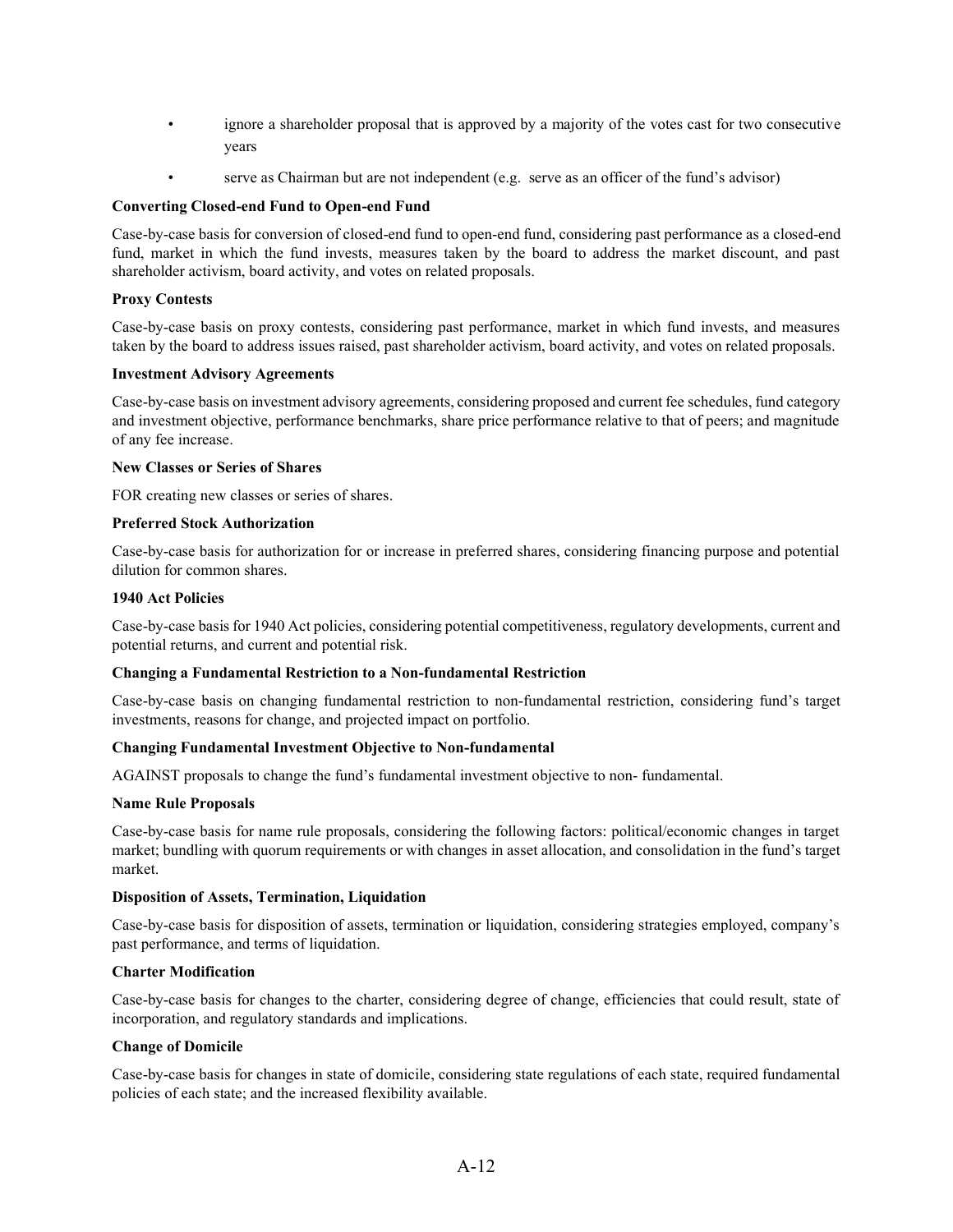## **Change in Sub-classification**

Case-by-case basis for change in sub-classification, considering potential competitiveness, current and potential returns, risk of concentration, and industry consolidation in the target industry.

## **Authorizing Board to Hire and Terminate Sub-advisors without Shareholder Approval**

AGAINST authorizing the board to hire and terminate sub-advisors without shareholder approval.

### **Distribution Agreements**

Case-by-case basis for approving distribution agreements, considering fees charged to comparably sized funds with similar objectives, proposed distributor's reputation and past performance, and competitiveness of fund in industry.

#### **Master-Feeder Structure**

FOR establishment of a master-feeder structure.

### **Changes to Charter**

Case-by-case basis for changes to the charter, considering degree of change implied by the proposal, resulting efficiencies, state of incorporation, and regulatory standards and implications.

## **Mergers**

Case-by-case basis for proposed merger, considering resulting fee structure, performance of each fund, and continuity of management.

## **Advisory Vote on Merger Related Compensation**

AGAINST "golden parachutes" which are abusive,

- such as those that exceed 3x of the cash severance or
- if the cash severance multiple is greater than 2.99x or
- contain tax gross-ups or
- provide for accelerated vesting of equity awards, (however, pro-rata vesting of awards based on past service is acceptable) or
- are triggered prior to completion of the transaction or
- if the payouts are not contingent on the executive's termination.

## **Miscellaneous Shareholder Proposals**

#### **Independent Directors**

FOR shareholder proposals asking that a three-quarters majority of directors be independent.

FOR shareholder proposals asking that board's Audit, Compensation, and/or Nominating committees be composed exclusively of independent directors.

FOR shareholder proposals that the Chairman OR lead director be independent when the company obtains a questionable score on the Egan-Jones director independence rating. AGAINST in all other cases.

## **Establish Director Ownership Requirement**

AGAINST proposals establishing a director ownership requirement.

#### **Reimbursement of Shareholder for Expenses Incurred**

CASE-BY-CASE for proposals for reimbursing proxy solicitation expenses in contested meetings.

FOR proposals for reimbursing proxy solicitation expenses in contested meetings in cases where EGAN-JONES recommends in favor of the dissidents.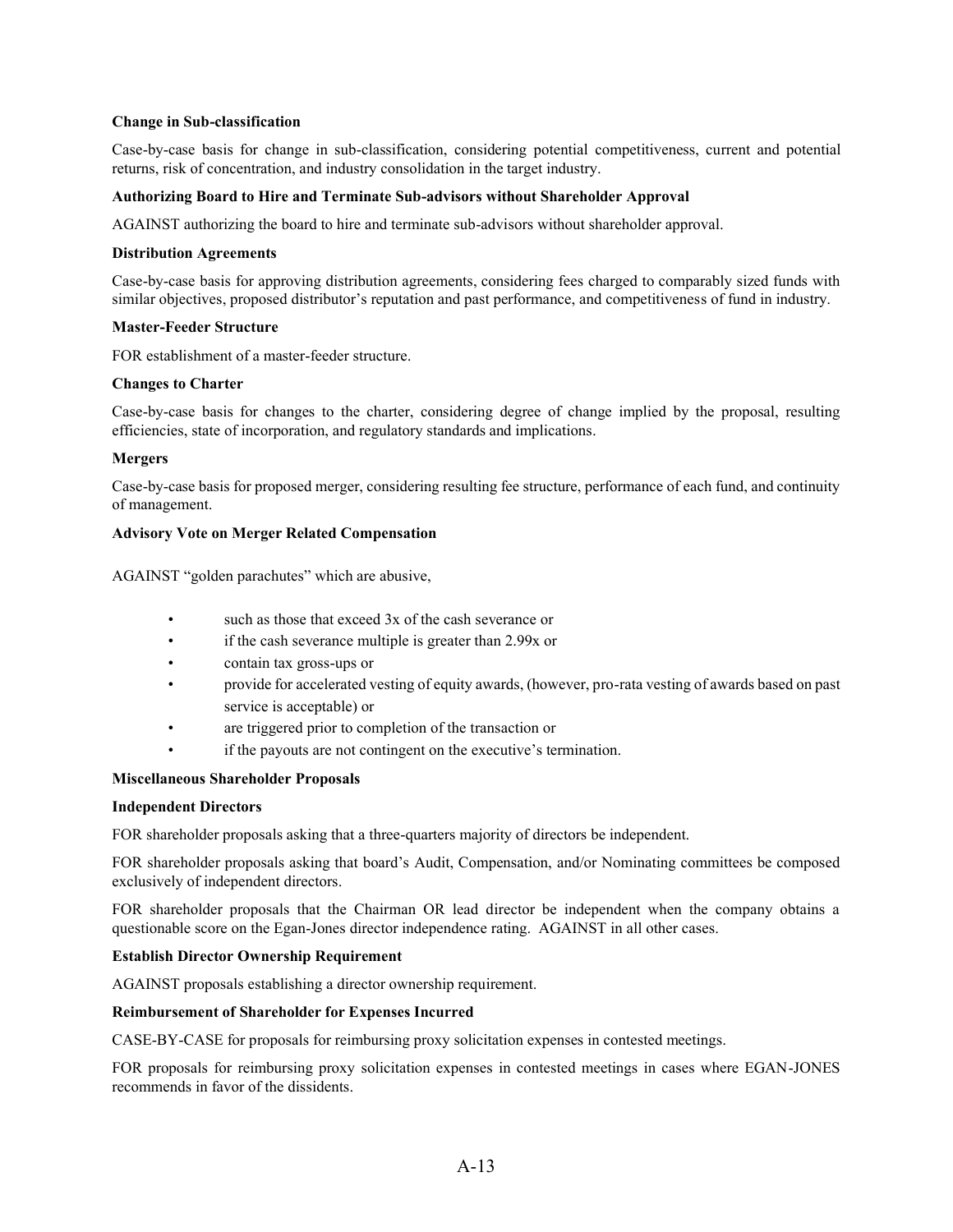## **Terminate the Investment Advisor**

CASE-BY-CASE basis for proposals for terminating the investment advisor, considering fund's performance and history of shareholder relations.

## **Tax Payments on Restricted Awards**

AGAINST shareholder proposals to adopt a policy that the Company will pay the personal taxes owed on restricted stock awards on behalf of named executive officers.

## **Recovery of Unearned Management Bonuses**

AGAINST shareholder proposals to adopt an executive compensation recoupment policy.

## **Clawback Provision Amendment**

AGAINST shareholder proposals that request the board of directors amend the Company's clawback policy for executive compensation.

## **Quantifiable Performance Metrics**

CASE-BY-CASE on shareholder proposals that request the board adopt the policy regarding quantifiable performance metrics. FOR this proposal in cases when Egan-Jones compensation rating model results in an 'Against' recommendation on 'Say-on-Pay' proposal. AGAINST this proposal in cases of when Egan-Jones compensation rating model results in a 'For' recommendation on 'Say-on-Pay' proposal.

#### **Vote Tabulation**

FOR shareholder proposals that request all matters presented to shareholders, other than the election of directors, shall be decided by a simple majority of the shares voted 'For' and 'Against' an item and abstentions from the vote count be excluded.

## **Maryland's Unsolicited Takeover Act**

FOR shareholder proposals requesting that the Board opt out of MUTA, which allows the board of directors to make changes by board resolution only, without shareholder approval, to a company's capital structure and charter/bylaws. These include, but are not limited to:

- › the ability to re-classify a board;
- › the exclusive right to set the number of directors;
- › limiting shareholders' ability to call special meetings to a threshold of at least a majority of shares.

#### **Accelerated Vesting**

FOR shareholder proposals to implement double triggered with pro-rata vesting of awards.

#### **Dividends**

CASE-BY-CASE basis for shareholder proposals to increase dividends, but generally AGAINST in the absence of a compelling reason for.

#### **Shareholder Proposals on Social Issues**

#### **Energy and Environment**

AGAINST shareholder proposals that request companies to follow the CERES Principles.

Generally AGAINST proposals requesting reports that seek additional information, unless it appears that the Company has not adequately addressed shareholders' relevant environmental concerns but FOR shareholder proposals requesting additional disclosure regarding hydraulic fracturing.

AGAINST proposals that request that the Board prepare, at reasonable expense and omitting proprietary information, a sustainability report.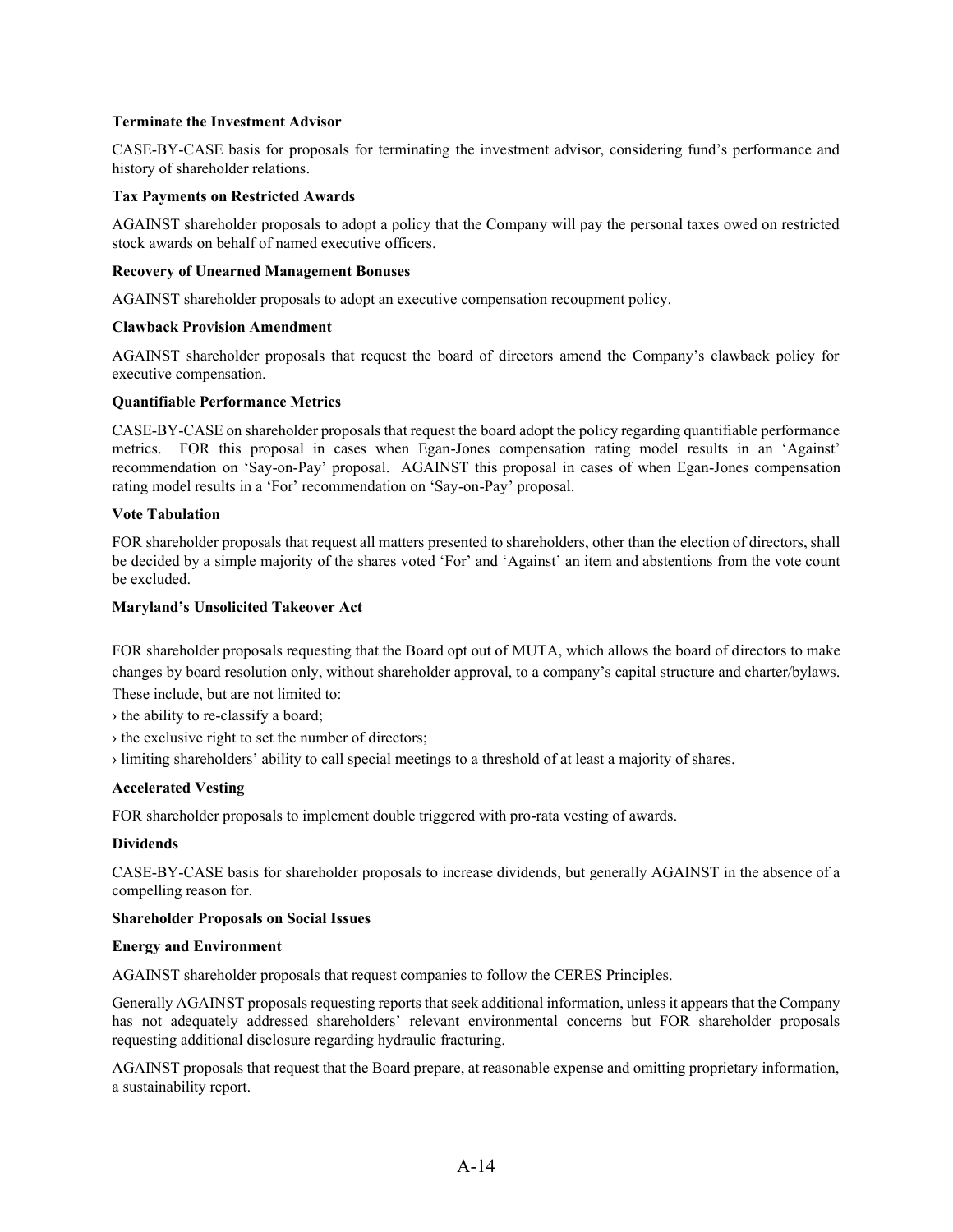AGAINST shareholder proposals that requests that company develop and implement a comprehensive sustainable palm oil sourcing policy.

AGAINST shareholder proposals promoting recycling.

AGAINST shareholder proposals requesting a report on recyclable packaging.

AGAINST shareholder proposals requesting that a company voluntarily label genetically engineered (GE) ingredients in its products.

AGAINST shareholder proposals that requests the Company prepare a report, at reasonable expense and omitting proprietary information, assessing actual and potential material financial risks or operational impacts on the Company related to these genetically modified organisms (GMO issues).

AGAINST shareholder proposals to eliminate GE ingredients from the company's products, or proposals asking for reports outlining the steps necessary to eliminate GE ingredients from the company's products.

AGAINST shareholder proposals requesting that a company adopt GHG emissions reductions goals and issue a report by at reasonable cost and omitting proprietary information, on its plans to achieve these goals.

AGAINST shareholder proposals to encourage energy conservation and the development of alternate renewable and clean energy resources and to reduce or eliminate toxic wastes and greenhouse gas emissions.

AGAINST shareholder proposals on proper disposal of pharmaceuticals.

AGAINST shareholder proposals requesting a report on electronic waste.

CASE-BY-CASE on shareholder proposals requesting a report on renewable energy adoption. FOR in cases when the Company receives a poor Board score, AGAINST otherwise.

CASE-BY-CASE on shareholder proposals requesting a report on distributed - scale clean electricity. FOR in cases when the Company receives a poor Board score, AGAINST otherwise.

FOR shareholder proposals requesting a report on climate change and business model.

AGAINST shareholder proposals requesting a report on nanomaterials.

FOR shareholder proposals requesting a report on antibiotics in livestock.

## **Northern Ireland**

AGAINST proposals related to the MacBride Principles.

AGAINST proposals requesting reports that seek additional information about progress being made toward eliminating employment discrimination, unless it appears Company has not adequately addressed shareholder relevant concerns.

#### **Military Business**

AGAINST proposals on defense issues.

AGAINST proposals requesting reports that seek additional information on military related operations, unless the Company has been unresponsive to shareholder relevant requests.

## **Maquiladora Standards and International Operations Policies**

AGAINST on proposals relating to the Maquiladora Standards and international operating policies.

AGAINST proposals requesting reports on international operating policy issues, unless it appears the Company has not adequately addressed shareholder relevant concerns.

#### **World Debt Crisis**

AGAINST proposals dealing with Third World debt.

AGAINST proposals requesting reports on Third World debt issues, unless it appears the Company has not adequately addressed shareholder relevant concerns.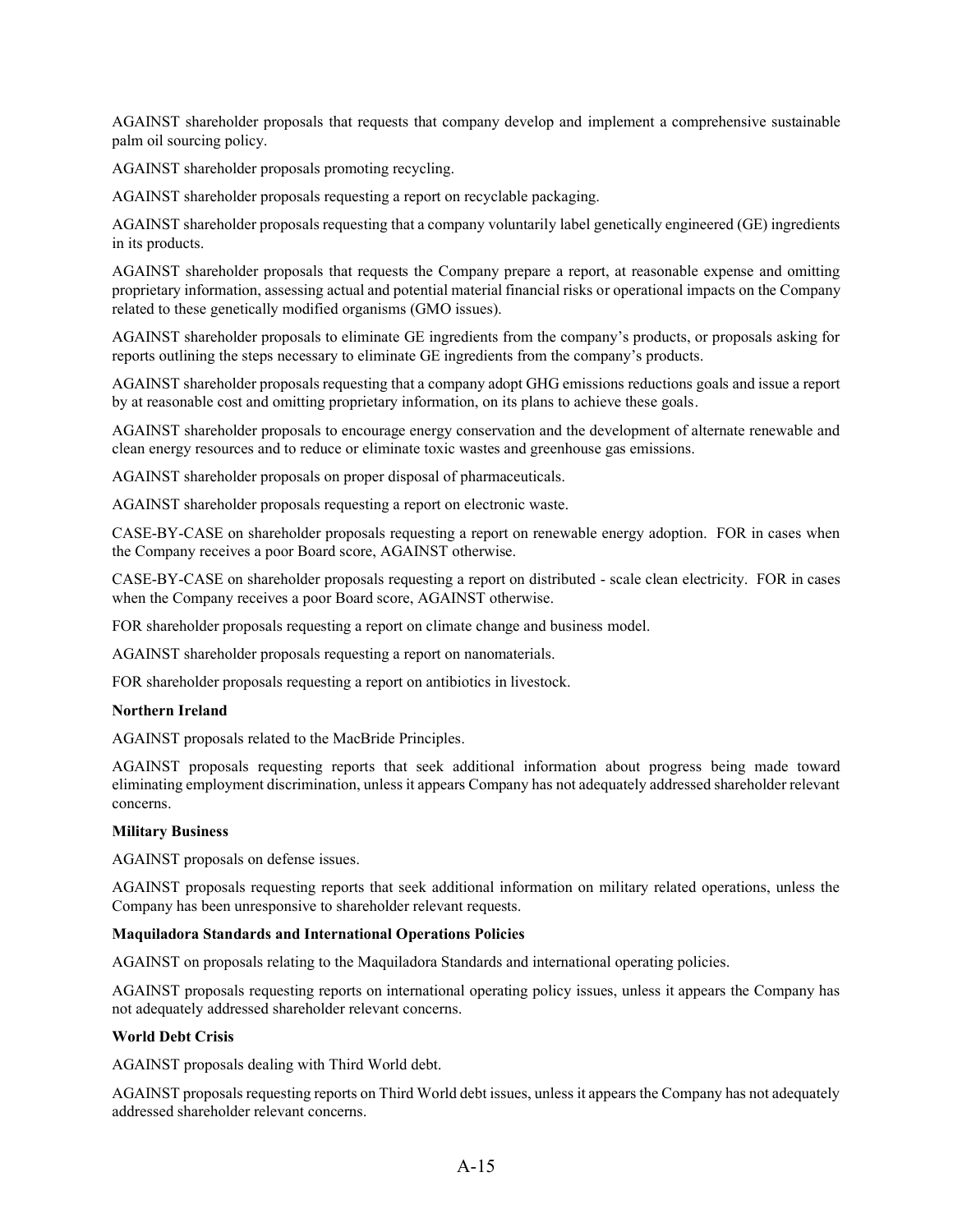### **Equal Employment Opportunity and Discrimination**

AGAINST on proposals regarding equal employment opportunities and discrimination.

AGAINST proposals requesting reports that seek additional information about affirmative action efforts, unless it appears the Company has been unresponsive to shareholder relevant requests.

## **Holy Land Principles**

AGAINST shareholder proposals to approve the implementation of the Holy Land Principles.

#### **Animal Rights**

AGAINST proposals that deal with animal rights.

## **Product Integrity and Marketing**

AGAINST proposals on ceasing production of socially questionable products.

AGAINST proposals requesting reports that seek additional information regarding product integrity and marketing issues, unless it appears the Company has been unresponsive to shareholder relevant requests.

### **Human Resources Issues**

AGAINST proposals regarding human resources issues.

AGAINST proposals requesting reports that seek additional information regarding human resources issues, unless it appears the Company has been unresponsive to shareholder relevant requests.